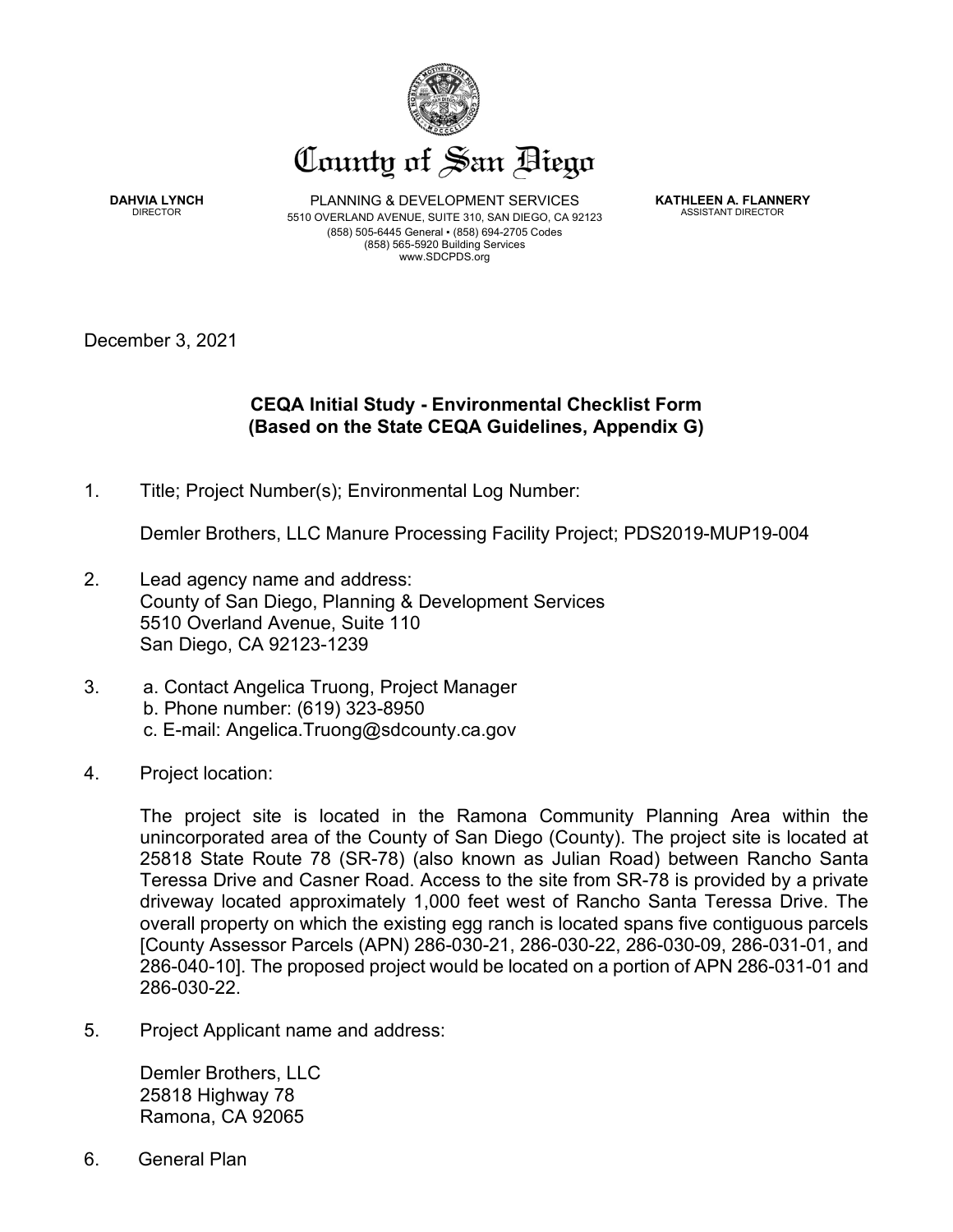# DEMLER BROTHERS, LLC MANURE PROCESSING FACILITY PROJECT PDS2019-MUP19-004 - 2 - 2 - December 3, 2021

Community Plan: Ramona Density: 1 du/40 acre(s) Floor Area Ratio (FAR) N/A

Land Use Designation: Rural Lands 40 (RL-40)

7. Zoning Use Regulation: Mathematic A72 General Agriculture Minimum Lot Size: 8 acre(s)<br>Special Area Regulation: A, POR S Special Area Regulation:

8. Description of project

Demler Brothers, LLC (Applicant or Demler Brothers) proposes to construct a poultry manure processing facility (project or proposed project) that would process manure from the existing egg ranch operations and would not process manure from off-site locations. The existing Demler Brothers Egg Ranch currently houses roughly two million chickens that produce approximately 750 tons of manure per week. Henhouses on the ranch can accommodate up to three million chickens which could produce approximately 1,125 tons of manure per week. Three million chickens are allowed under the existing operations. The existing egg ranch is a by- right use under current County zoning and therefore not considered part of the proposed project nor the Major Use Permit (MUP) application (See Figure 1 Plot Plan).

Currently, the egg ranch has one method for manure collection for both the older and newer hen houses on-site (See Figure 2 Existing Project Site). Conveyor belts inside the hen houses transports the manure into semi-truck trailers, which then haul the manure off-site. However, manure from the older hen houses must be transported to the loading area near the new houses by on-site trucks. The older hen houses (approximately 700,000 chickens) produce approximately 260 tons of manure per week, which requires approximately 26 internal truck trips (truck with a loading capacity of 10 tons driving from the hen house to the semi-truck loading area and back to the hen house). The unprocessed manure is loaded into large semi-trucks and trucked off-site.

At full capacity (three million chickens) allowed under the existing permits regulating onsite operations, the egg ranch would produce approximately 48 truckloads of manure per week. Trucks are currently loaded Monday through Saturday from 4:00 am. to 3:00 pm. It typically takes approximately two to three hours to load one truck. The majority of the trucks leaving the site travel east to the Imperial Valley.

# **Proposed Operations**

The Applicant proposes to construct a 16,200 square foot (sf) manure processing facility, which includes conveyor belt system, manure drying system, sanitation device, cooler, and pelleting mill.

The purpose of the proposed project is to convert poultry manure into valuable, and easily transportable, pellets on-site instead of transporting unprocessed manure off-site. The proposed project would reduce the total volume of manure per week by approximately 30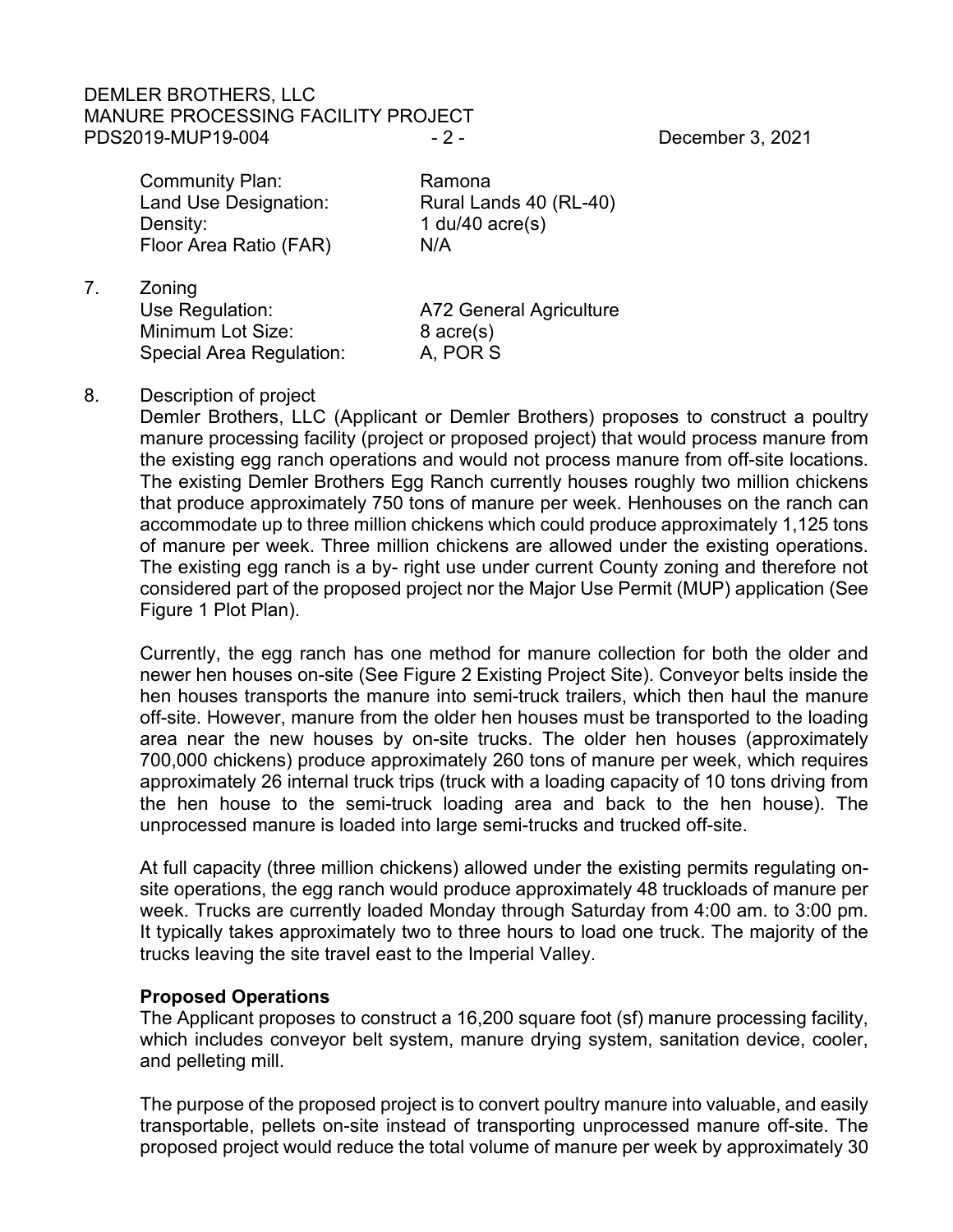percent because the manure would be additionally dried and compacted into pellets. This would reduce the estimated truckloads generated per week from 48 to 30 (at full capacity; three million chickens), which would substantially cut down on traffic and emissions associated with the transport of manure from the site. The proposed project would also reduce the amount of ammonia and dust in the air, which would improve odor and air quality at the project site. Furthermore, as part of the proposed project the dried manure would be converted into organic fertilizer, which is highly desirable to farmers due to the substantial levels of nitrogen, phosphorus and potassium.

The proposed project would include three prefabricated 100 horse power electric manure processing units. The entire pelleting process would run on electricity and require no fuel, besides for the trucking of materials. The units could be scaled in phases to accommodate future growth. All machinery for the proposed project, besides conveyor belts and dryers would be located within the proposed 16,200 sf building.

The proposed operation would consist of the following features:

# **Manure Transport (Existing)**

The proposed project would continue to use the existing manure collection methods within the hen houses. Currently, conveyor belts inside the hen houses transport the manure into semi-truck trailers, which then haul the manure off-site. Instead, manure would be collected and transported directly to the proposed manure processing system on-site. The newer hen houses immediately adjacent to the proposed project would have covered conveyor belts that would transport the manure from the hen houses into the proposed manure processing building. On the way to the building, the conveyor belts would pass through a drying system that is heated from hot air blown out from the existing fans of the henhouses. The conveyor belts would be self-automated and run on a set schedule. The older hen houses (approximately 700,000 chickens) would require the manure to be transported to the manure processing facility through the use of on-site trucks. The older hen houses would produce approximately 260 tons of manure per week which would require approximately 26 internal truck trips (truck with loading capacity of 10 tons driving from the hen house to the manure processing building and back to the hen house).

# **Manure Drying System (Dryer)**

From the hen houses, the manure would then enter the drying system to prepare it for the pelleting mill. The dryer would have approximately four layers of perforated plates which are pulled through the dryer by means of a rolling chain. Instead of relying on additional energy inputs, the dryer would use the air from the hen houses via the existing fans, as well as the belts during the drying process to tumble and air dry the manure. The dried manure would then be conveyed from the drying system to the pelleting mill.

#### **Pelleting Mill**

The dried manure would then be deposited into the top shovel bunker of the pelleting mill to prepare the manure for the pelleting process. First, the manure would pass into a pin mixer where the manure is blended with a small amount of water to facilitate the molding/binding process and if necessary, additional minerals (e.g., nitrogen,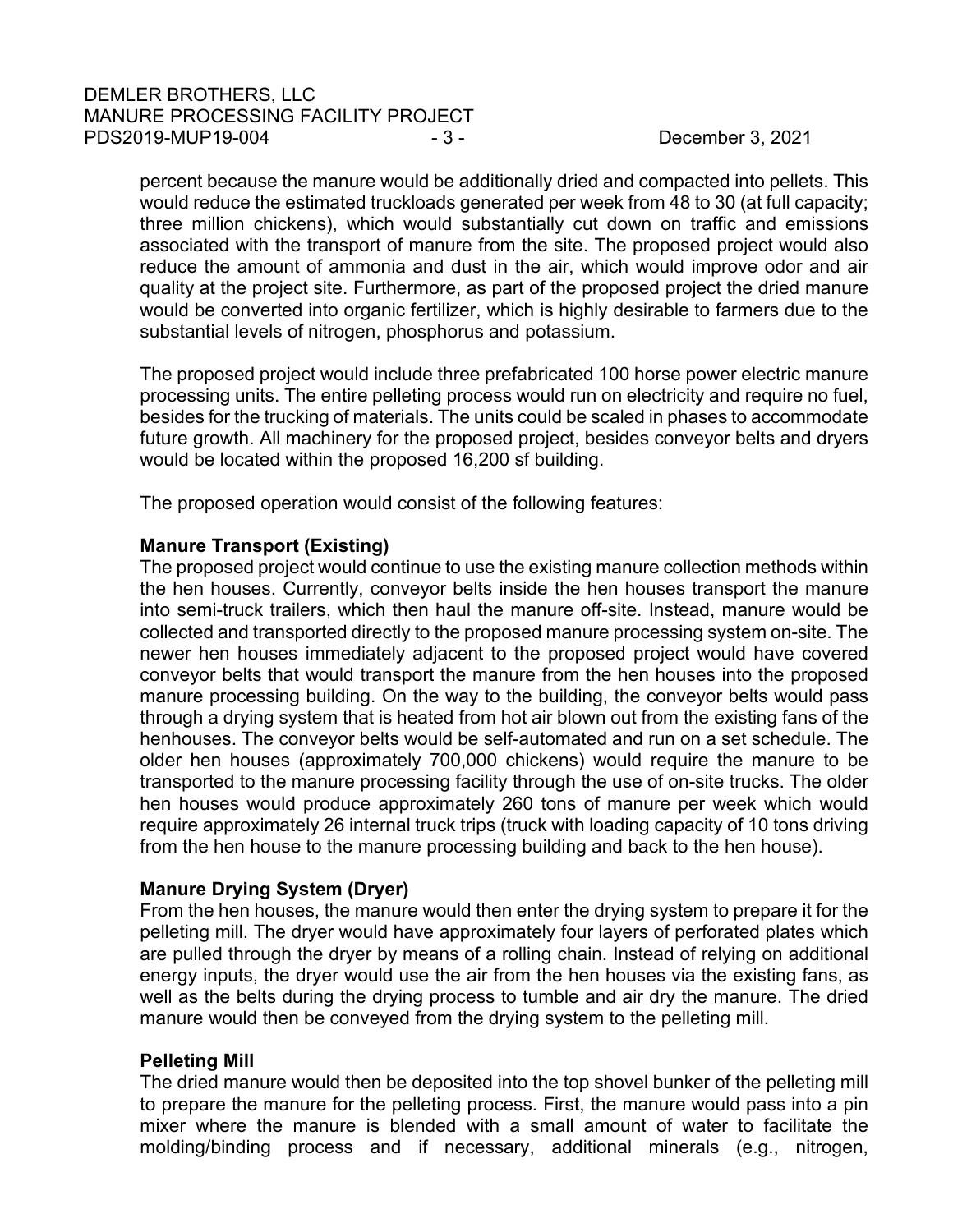phosphorous, potassium) may be added to improve the quality of the fertilizer. These minerals can be purchased over the counter and are not considered hazardous materials or substances. The minerals would be stored in bags and placed on a pallet within the proposed building in a designated area. The manure would then be conveyed to the pelleting press where it would be steamed and pressed through a die to create a pellet. As the material is pressed through the die, a blade on the output side would spin around to cut the pellets to a desired length. Dies can be exchanged for larger or smaller diameter pellets depending on customer demands. The main benefit of pressing the manure into pellets is that pellets are easier to transport and market to customers. Due to the dry consistency of the manure, water is not a byproduct of palletization process. No water is discharged.

Additionally, an air cleaner would be installed in the building to mitigate potential manure dust and particulates generated by the pelleting process. The air cleaner would collect the dust/particulates and input them back into pelleting mill to reduce waste and improve efficiency of the operations. Doors and windows would remain closed during operation.

# **Sanitation Device**

After the manure is pressed into pellets, the manure would be delivered to an electric sanitation device where the pellets are heated to 170-180 degrees Fahrenheit. The purpose of the sanitation device is to take the precautionary step of killing potential germs and pathogens that may be found in poultry manure, such as salmonella. By sanitizing the pellets, the fertilizer would be safer to transport and market to customers.

# **Cooler**

During the pellet pressing and sanitation process, the pellets become soft and malleable. To resolve this issue, the pellets are sent through an electric cooling device to increase the hardness and integrity of the pellets. The cooling process also removes some of the remaining moisture. The final product would then be stored in elevated enclosed silos/bins for quick loading into semi-truck trailers. With implementation of the proposed improvements, it would take approximately 5-10 minutes to load a truck instead of the 2- 3 hours under existing conditions. The final product would then be transported with bulk semi-truck trailers that carry approximately 25 tons per load. Annual output would be a condition of the MUP. As occurs under existing conditions, trucks would continue to be loaded Monday through Saturday from 4:00 am to 3:00 pm. The majority of the trucks leaving the property would continue to travel east to the Imperial Valley to deliver the pelleted manure while some of the pellet produced would be available to farmers in San Diego County.

The proposed project would be designed to operate fully automatically and would require limited maintenance. However, the proposed project may add two employees to the existing three employees for a total of five full-time employees (three employees currently employed on-site; two additional employees may be hired) who would monitor the equipment to ensure the system is operating properly and to assist with loading the pelleted manure onto delivery trucks. The manure processing system would operate every day of the year (besides holidays) from 6:00 a.m. to 10:00 p.m. (16 hours a day) as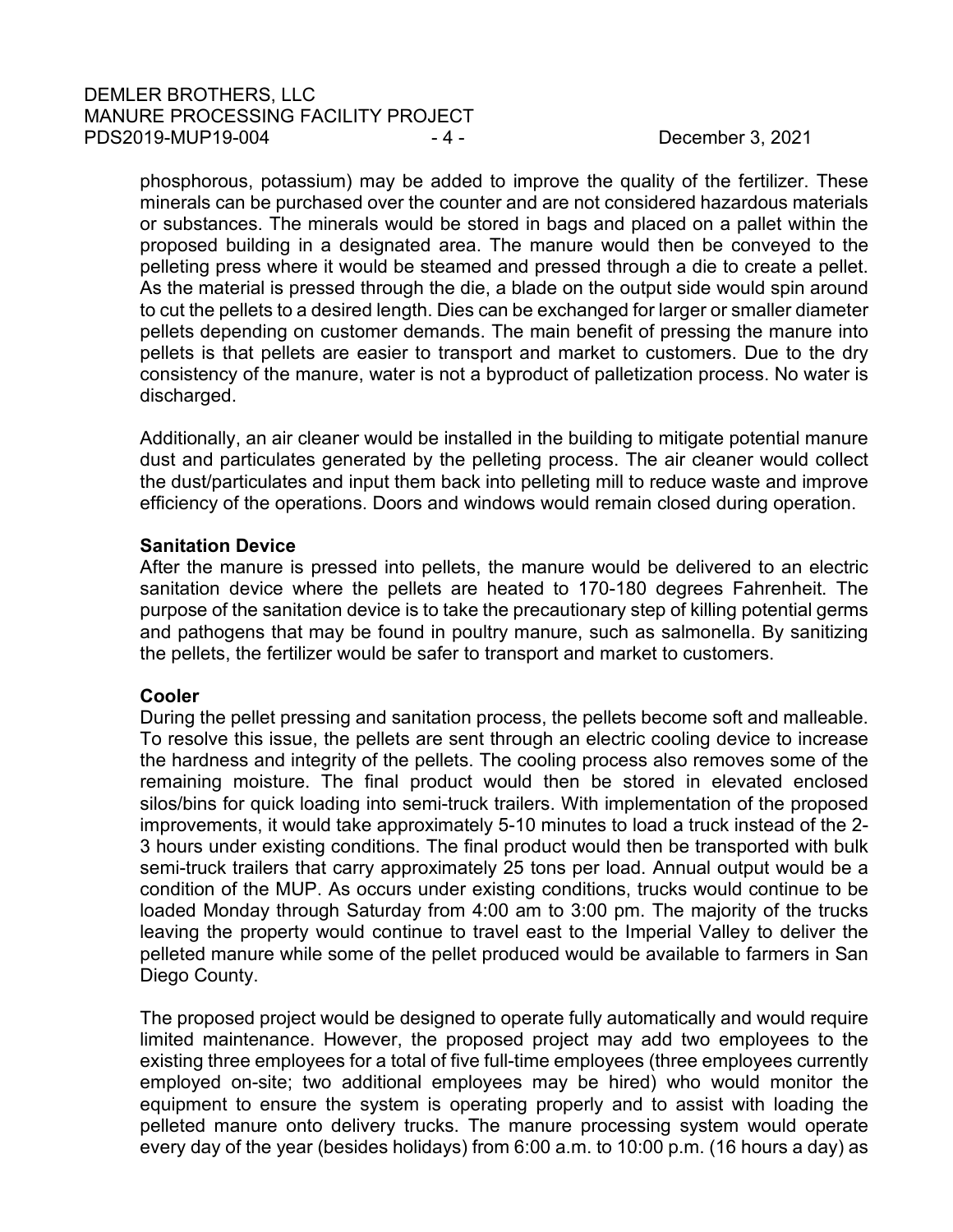# DEMLER BROTHERS, LLC MANURE PROCESSING FACILITY PROJECT PDS2019-MUP19-004 - 5 - - 5 - December 3, 2021

conditioned in the MUP. The employees would work full-time, five days a week in a rotating schedule so the facility can operate seven days a week.

# **Vector Control**

The proposed project includes a Vector Control Plan that identifies standard management practices to be employed in order to minimize vector breeding sources. The plan includes the following project design features.

A. Animal Waste Management

The following measures shall continue to be applied on-site to manage animal waste:

- Animal waste will be collected daily from the hen houses and either placed into an on-site container for temporary storage or directly transported to the manure processing facility via conveyor belt or on-site trucks.
- The temporary storage container will be rinsed out weekly (following manure removal) to prevent conditions that would support fly larvae, and adequate drainage would be provided for the rinse water.
- Manure will not be kept in the temporary storage container for a period exceeding one week.
- Animal waste will not be stored in an open storage mound on-site.

B. Mosquito Control

- Adequate drainage will be maintained, including rapid discharge of captured/pooled water, within the manure processing facility to promote drying and minimize the potential for ponding of water.
- Any water ponding on-site will not be allowed to remain standing for a period of more than 72 hours to avoid stagnation.
- Spilled animal waste will be disposed of promptly to minimize damp areas that may serve as insect breeding grounds.
- C. Rodent Control
	- Rodent traps and/or bait will be used (as needed) within the manure processing facility.
	- Spilled manure will be promptly wetted to prevent airborne particles, swept up, and properly disposed of to discourage pest occurrence.

D. Fly Breeding Control

- Adequate equipment and personnel to implement the manure management programming for fly prevention and control shall be maintained at the manure processing facility.
- Appropriate pesticides, including traps and baits, shall be used to control adult fly operations. Pesticides to control all life stages of fly populations shall be approved by the State of California.
- Dropping boards and other equipment used in the drying process shall be cleaned frequently enough so that any larvae and pupae present cannot complete their life cycles.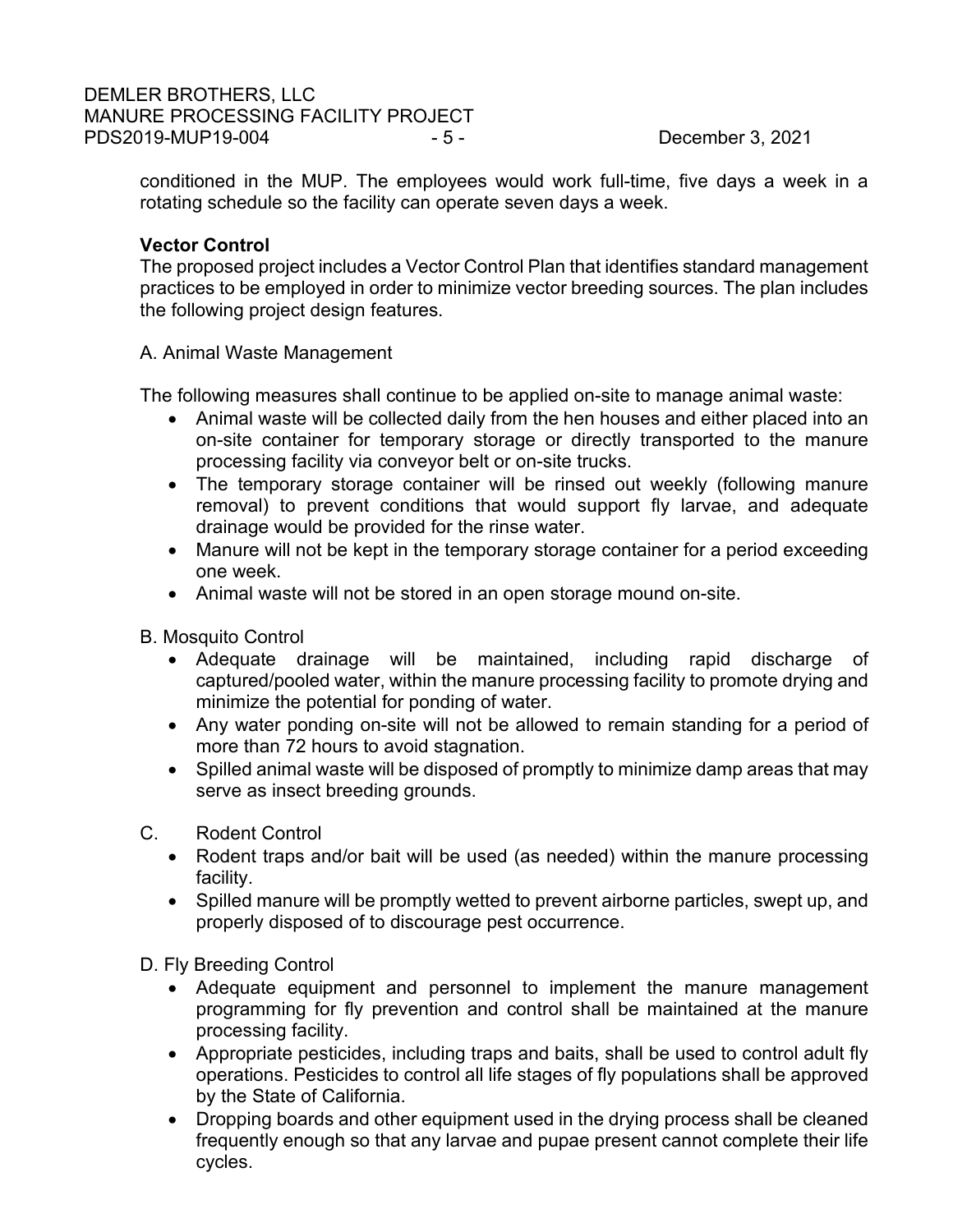# **Stormwater**

The proposed project includes earthen swales along the east and west edges of the project site to direct runoff south and west towards two proposed storm water mitigation basins. The proposed basins would infiltrate and detain runoff to mitigate the peak flow from the site.

# **Construction**

Construction activities associated with the proposed project would disturb 2.7 acres and are expected to start in the summer of 2022. Construction would last approximately six months. The proposed processing building would be constructed on a graded pad that was previously used as a location for additional hen houses. The project grading would include a balance scenario with approximately 3,000 cubic yards (cy) of earthwork with an additional estimated 800 cy of imported decomposed granite for placement around surrounding buildings. No improvements are required or proposed for the existing secondary access drive.

9. Surrounding land uses and setting (Briefly describe the project's surroundings):

The project site is predominately barren landscape composed of previously-disturbed dirt surfaces and sparse vegetation due to historic and ongoing use by trucks and farming equipment traffic. Site topography is essentially flat open space that gradually slopes to the east and south beyond the development limits of the proposed improvements. The project site is mostly surrounded by agricultural uses though a sensitive residential receptor shares the eastern and southern property line with the project site with sensitive residential receptors approximately 1,300 feet away from the proposed operations.

10. Other public agencies whose approval is required (e.g., permits, financing approval, or participation agreement):

| <b>Permit Type/Action</b>                       | Agency                                 |
|-------------------------------------------------|----------------------------------------|
| <b>Major Use Permit</b>                         | County of San Diego                    |
| Modification                                    |                                        |
| <b>Time Extension</b>                           |                                        |
| Air Quality Permit to Construct                 | <b>Air Pollution Control District</b>  |
| Air Quality Permit to Operate - Title V         | <b>Air Pollution Control District</b>  |
| Permit                                          |                                        |
| <b>National Pollutant Discharge Elimination</b> | <b>Regional Water Quality Control</b>  |
| System (NPDES) Permit                           | <b>Board</b>                           |
| <b>General Industrial Storm Water Permit</b>    | <b>Regional Water Quality Control</b>  |
|                                                 | <b>Board</b>                           |
| <b>General Construction Storm Water</b>         | <b>Regional Water Quality Control</b>  |
| Permit                                          | <b>Board</b>                           |
| Waste Discharge Requirements Permit             | <b>RWQCB</b>                           |
| <b>Fire District Approval</b>                   | <b>Ramona Fire Protection District</b> |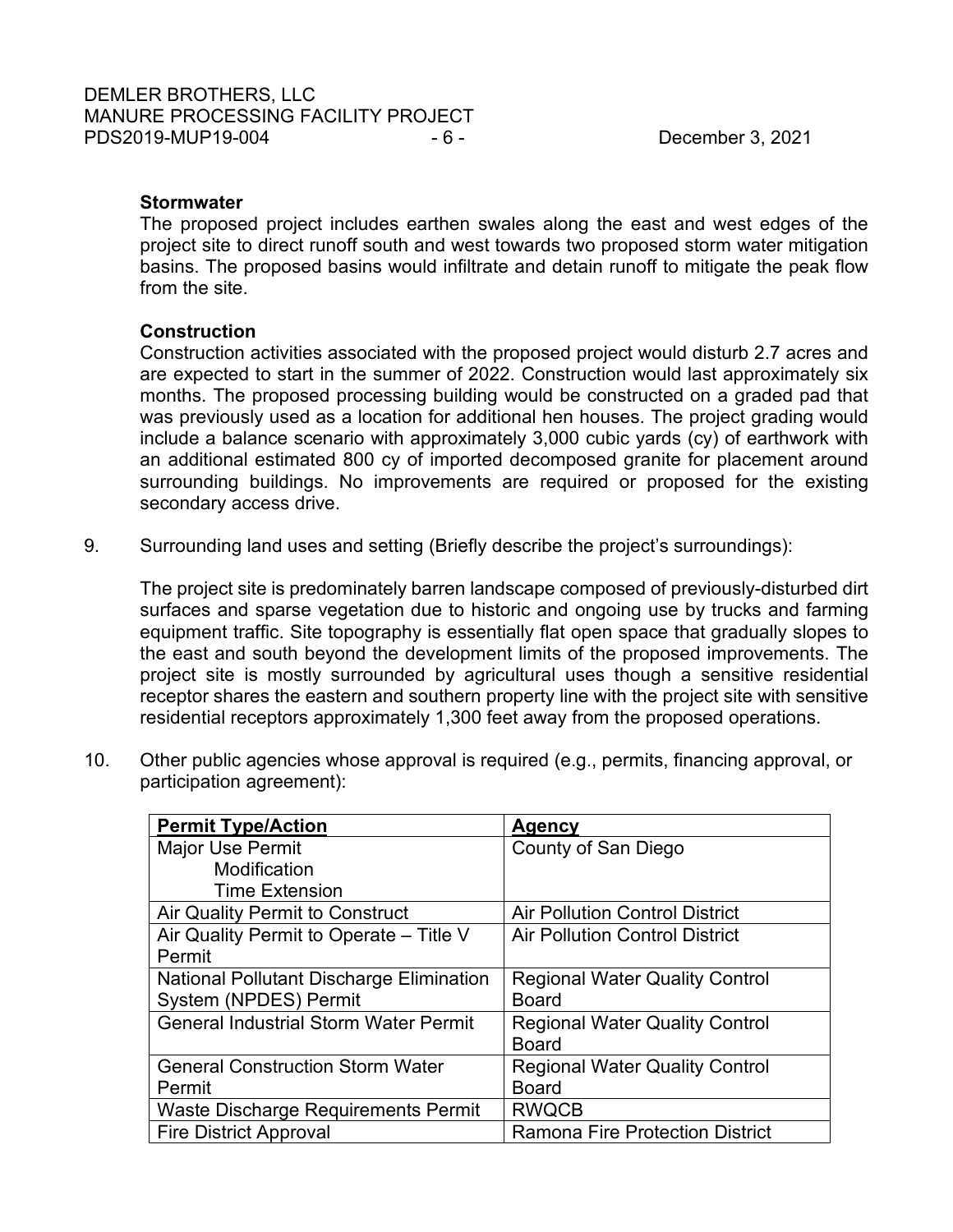# DEMLER BROTHERS, LLC MANURE PROCESSING FACILITY PROJECT PDS2019-MUP19-004 - 7 - December 3, 2021

11. Have California Native American tribes traditionally and culturally affiliated with the project area requested consultation pursuant to Public Resources Code §21080.3.1? If so, has consultation begun?



County staff conducted Native American consultation pursuant to Assembly Bill (AB) 52 requirements. Initial tribal outreach was conducted on April 23, 2019. Eight tribes (Barona, Campo, Jamul, Kwaaymii, Manzanita, Santa Ysabel, Sycuan, and Viejas) were contacted. Viejas responded and deferred to Santa Ysabel. Barona, Jamul, and Santa Ysabel requested formal consultation. All three tribes agreed that neither a cultural study nor archaeological monitoring including a tribal monitor would be required.

Note: Conducting consultation early in the California Environmental Quality Act (CEQA) process allows tribal governments, public lead agencies, and project proponents to discuss the level of environmental review, identify and address potential adverse impacts to tribal cultural resources, and to reduce the potential for delay and conflict in the environmental review process (see Public Resources Code §21083.3.2). Information is also available from the Native American Heritage Commission's Sacred Lands File per Public Resources Code §5097.96 and the California Historical Resources Information System administered by the California Office of Historic Preservation. Please also note that Public Resources Code §21082.3(e) contains provisions specific to confidentiality.

**ENVIRONMENTAL FACTORS POTENTIALLY AFFECTED:** The environmental factors checked below would be potentially affected by this project and involve at least one impact that is a "Potentially Significant Impact" or a "Less Than Significant With Mitigation Incorporated," as indicated by the checklist on the following pages.

| <b>Aesthetics</b>                                | Agriculture and Forest<br>Resources | $\boxtimes$ Air Quality                                   |
|--------------------------------------------------|-------------------------------------|-----------------------------------------------------------|
| <b>Biological Resources</b>                      | <b>Cultural Resources</b>           | Energy                                                    |
| Geology & Soils                                  | Greenhouse Gas<br><b>Emissions</b>  | Hazards & Haz.<br><b>Materials</b>                        |
| Hydrology & Water<br>Quality                     | Land Use & Planning                 | Mineral Resources                                         |
| <b>Population &amp; Housing</b>                  | <b>Public Services</b>              | Noise                                                     |
| Recreation                                       | Transportation                      | <b>Tribal Cultural</b>                                    |
| <b>Utilities &amp; Service</b><br><b>Systems</b> | Wildfire                            | <b>Resources</b><br>Mandatory Findings of<br>Significance |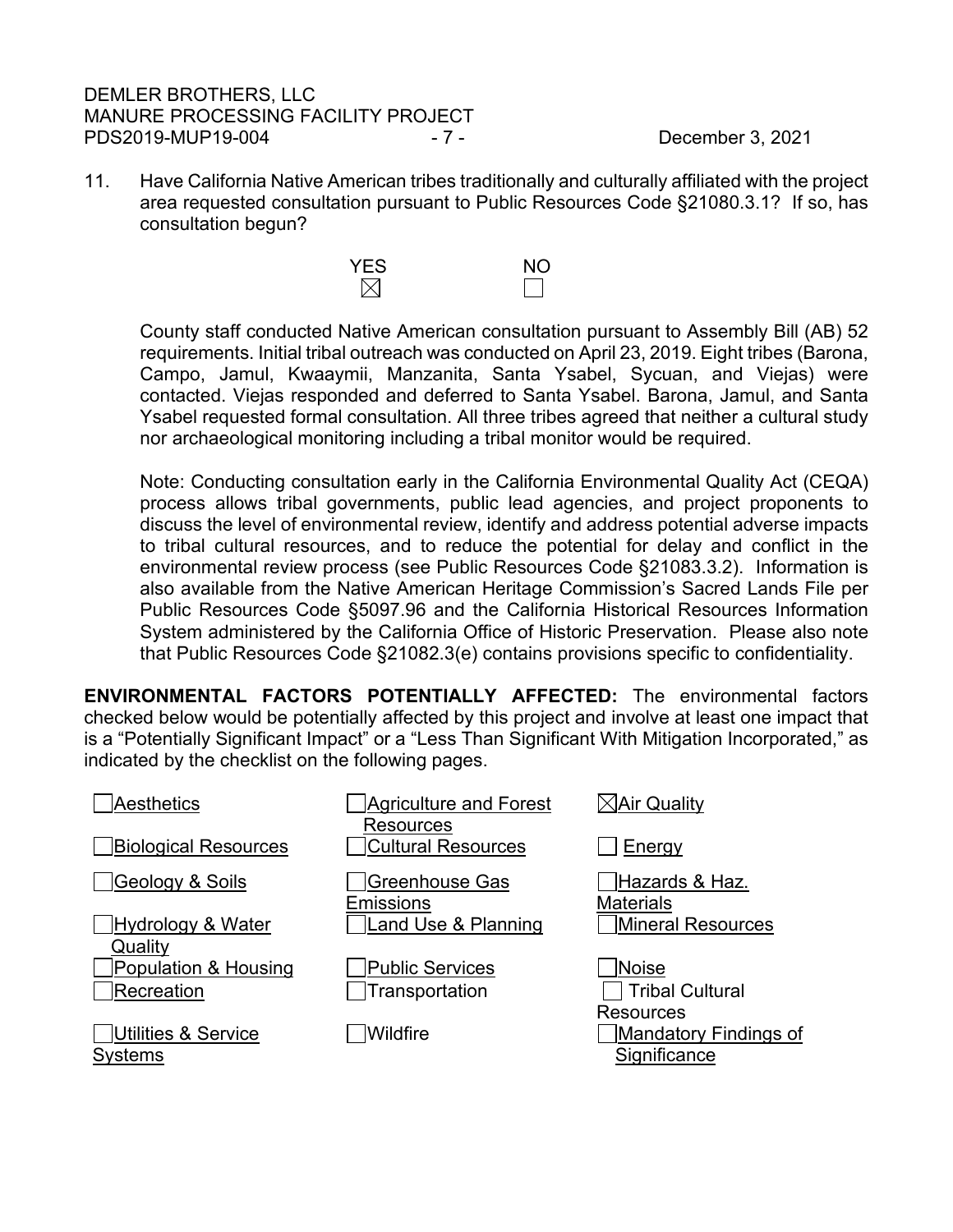DEMLER BROTHERS, LLC MANURE PROCESSING FACILITY PROJECT PDS2019-MUP19-004 - 8 - 8 - December 3, 2021

**DETERMINATION:** (To be completed by the Lead Agency) On the basis of this initial evaluation:

- $\Box$ On the basis of this Initial Study, Planning & Development Services finds that the proposed project COULD NOT have a significant effect on the environment, and a NEGATIVE DECLARATION will be prepared.
- $\boxtimes$ On the basis of this Initial Study, Planning & Development Services finds that although the proposed project could have a significant effect on the environment, there will not be a significant effect in this case because revisions in the project have been made by or agreed to by the project proponent. A MITIGATED NEGATIVE DECLARATION will be prepared.
- $\Box$ On the basis of this Initial Study, Planning & Development Services finds that the proposed project MAY have a significant effect on the environment, and an ENVIRONMENTAL IMPACT REPORT is required.

| Signature           | Date                                  |
|---------------------|---------------------------------------|
|                     |                                       |
| Angelica Truong     | <b>Land Use/Environmental Planner</b> |
| <b>Printed Name</b> | Title                                 |
|                     |                                       |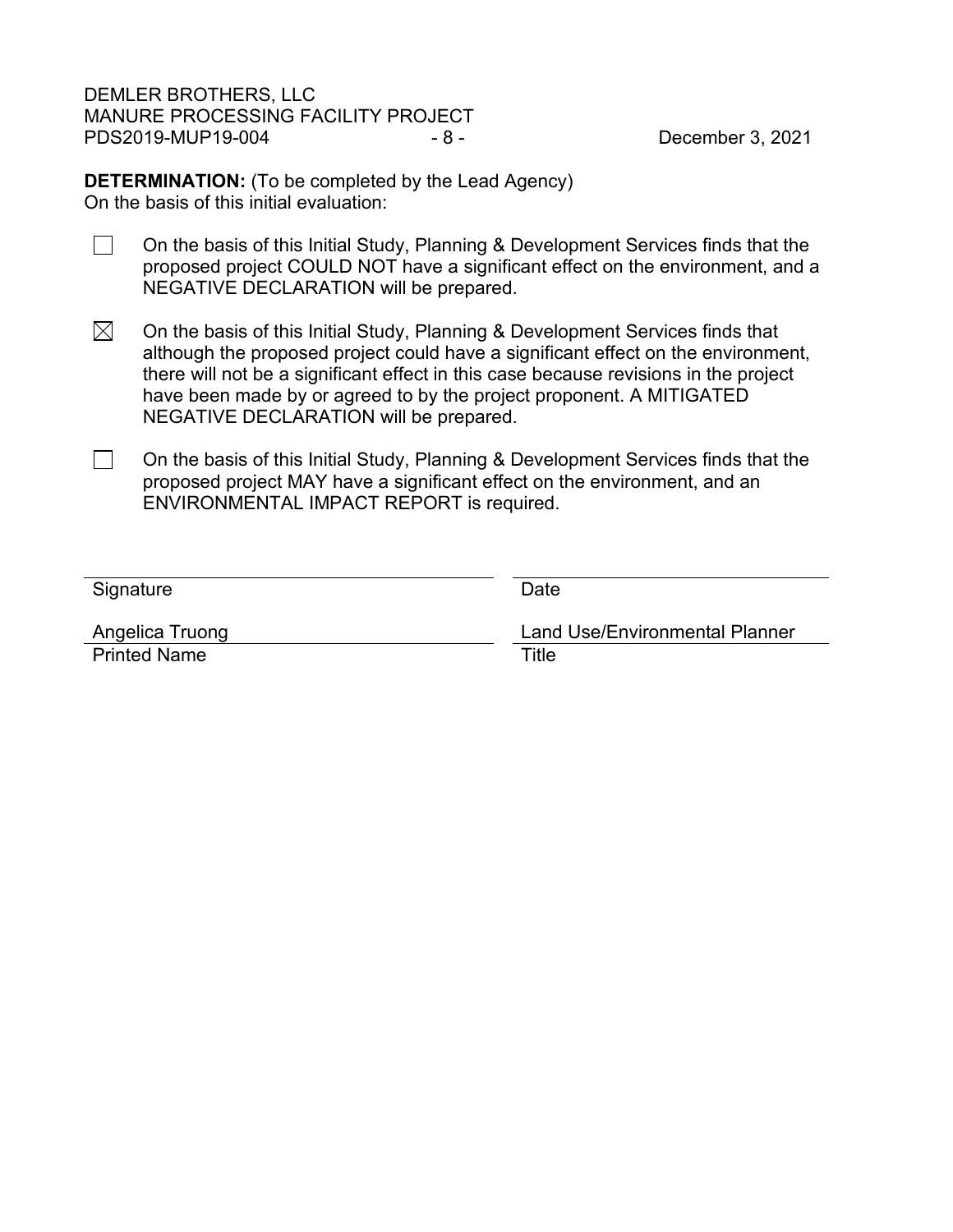### **INSTRUCTIONS ON EVALUATION OF ENVIRONMENTAL IMPACTS**

- 1. A brief explanation is required for all answers except "No Impact" answers that are adequately supported by the information sources a lead agency cites in the parentheses following each question. A "No Impact" answer is adequately supported if the referenced information sources show that the impact simply does not apply to projects like the one involved (e.g., the project falls outside a fault rupture zone). A "No Impact" answer should be explained where it is based on project-specific factors as well as general standards (e.g., the project will not expose sensitive receptors to pollutants, based on a project-specific screening analysis).
- 2. All answers must take account of the whole action involved, including off-site as well as on-site, cumulative as well as project-level, indirect as well as direct, and construction as well as operational impacts.
- 3. Once the lead agency has determined that a particular physical impact may occur, then the checklist answers must indicate whether the impact is potentially significant, Less Than Significant With Mitigation Incorporated, or less than significant. "Potentially Significant Impact" is appropriate if there is substantial evidence that an effect may be significant. If there are one or more "Potentially Significant Impact" entries when the determination is made, an Environmental Impact Report (EIR) is required.
- 4. "Less Than Significant With Mitigation Incorporated" applies where the incorporation of mitigation measures has reduced an effect from "Potentially Significant Impact" to a "Less Than Significant Impact." The lead agency must describe the mitigation measures, and briefly explain how they reduce the effect to a less than significant level.
- 5. Earlier analyses may be used where, pursuant to the tiering, program EIR, or other CEQA process, an effect has been adequately analyzed in an earlier EIR or negative declaration. Section 15063(c)(3)(D). In this case, a brief discussion should identify the following:
	- a) Earlier Analysis Used. Identify and state where they are available for review.
	- b) Impacts Adequately Addressed. Identify which effects from the above checklist were within the scope of and adequately analyzed in an earlier document pursuant to applicable legal standards, and state whether such effects were addressed by mitigation measures based on the earlier analysis.
	- c) Mitigation Measures. For effects that are "Less Than Significant With Mitigation Incorporated," describe the mitigation measures that were incorporated or refined from the earlier document and the extent to which they address site-specific conditions for the project.
- 6. Lead agencies are encouraged to incorporate into the checklist references to information sources for potential impacts (e.g., general plans, zoning ordinances). Reference to a previously prepared or outside document should, where appropriate, include a reference to the page or pages where the statement is substantiated.
- 7. The explanation of each issue should identify:
	- a) The significance criteria or threshold, if any, used to evaluate each question; and<br>b) The mitigation measure identified, if any, to reduce the impact to less than signific
	- The mitigation measure identified, if any, to reduce the impact to less than significance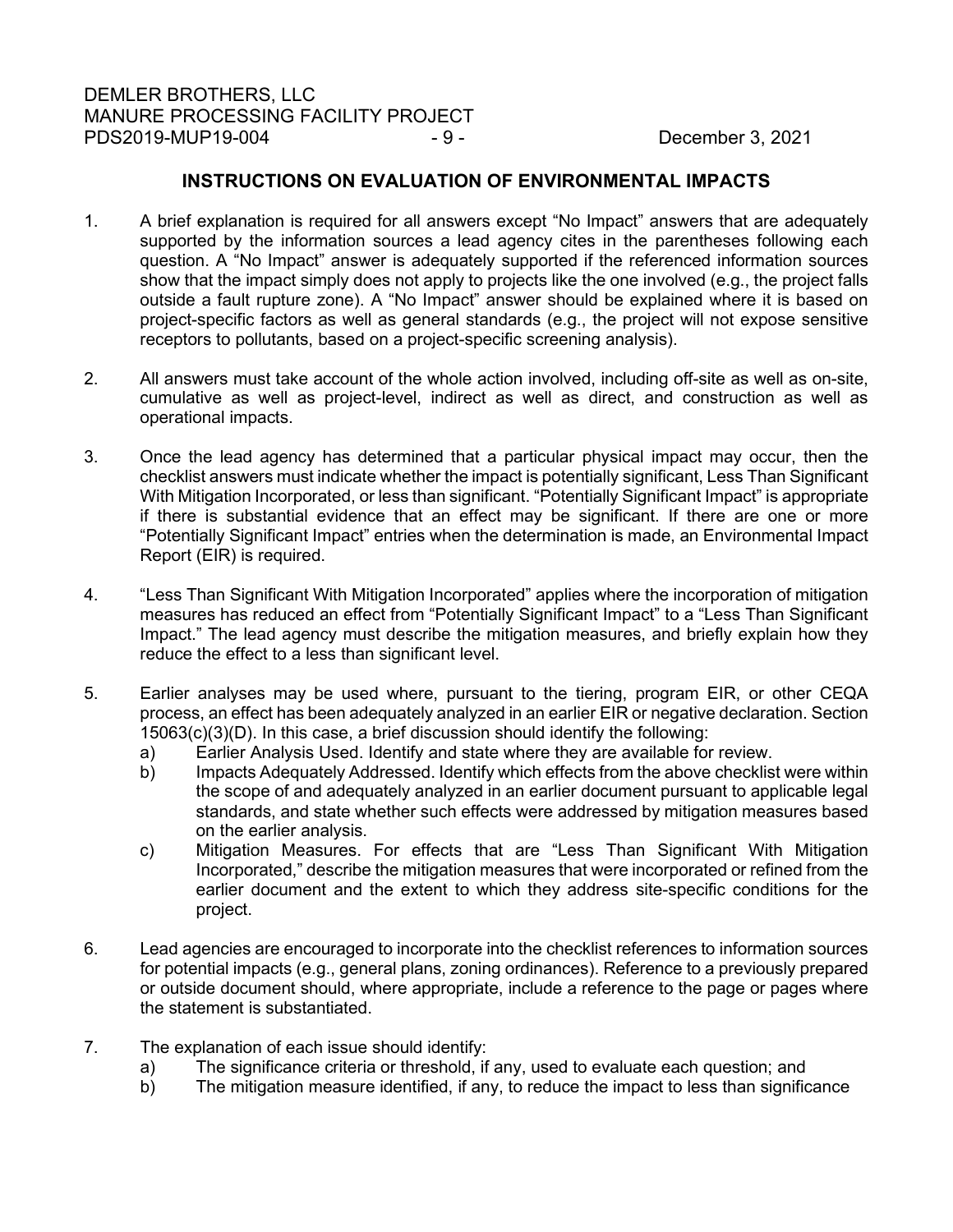DEMLER BROTHERS, LLC MANURE PROCESSING FACILITY PROJECT PDS2019-MUP19-004 - 10 - 10 - December 3, 2021

- <span id="page-9-0"></span>**I. AESTHETICS** -- Except as provided in Public Resources Code Section 21099, Would the project:
- a) Have a substantial adverse effect on a scenic vista?

Potentially Significant Impact **Less than Significant Impact** Less Than Significant With Mitigation  $\Box$  Less I nan Significant with Mitigation  $\boxtimes$  No Impact Incorporated

Discussion/Explanation:

A vista is a view from a particular location or composite views along a roadway or trail. Scenic vistas often refer to views of natural lands but may also be compositions of natural and developed areas, or even entirely of developed and unnatural areas, such as a scenic vista of a rural town and surrounding agricultural lands. What is scenic to one person may not be scenic to another, so the assessment of what constitutes a scenic vista must consider the perceptions of a variety of viewer groups.

The items that can be seen within a vista are visual resources. Adverse impacts to individual visual resources or the addition of structures or developed areas may or may not adversely affect the vista. Determining the level of impact to a scenic vista requires analyzing the changes to the vista as a whole and also to individual visual resources.

**No Impact:** The project site is located in the community of Ramona. The proposed project is not located near or within, or visible from, a scenic vista as designated in the County General Plan or the Ramona Community Plan. The proposed project would not substantially change the composition of an existing scenic vista in a way that would adversely alter the visual quality or character of the view.

The proposed project is located at the existing Demler Brothers Egg Ranch. The proposed manure processing building would have a maximum height of 34 feet. In addition, the project would house six 35 feet tall silos designed for storing the dried manure pellets. The height of proposed building and silos would be comparable to the existing hen houses which are 34 feet tall. Therefore, the proposed project would not have an adverse effect on a scenic vista. In addition, the project would require a minimal amount of land alteration with approximately 3,000 cy of earthwork with an additional estimated 800 cy of imported decomposed granite for placement in between existing buildings. No improvements are required or proposed for the existing secondary access drive. The project is compatible with the existing visual environment in terms of visual character and quality. Therefore, the proposed project will not have a substantial adverse effect on a scenic vista.

In addition, the project would not result in cumulative impacts on a scenic vista as the projects listed in Section XXI b) are not expected to result in significant impacts to scenic vista because they would be require to adhere to development and design standards that would not cause view blockage of the designated scenic vistas. Therefore, the project would not contribute to a cumulatively considerable impact related to scenic vistas.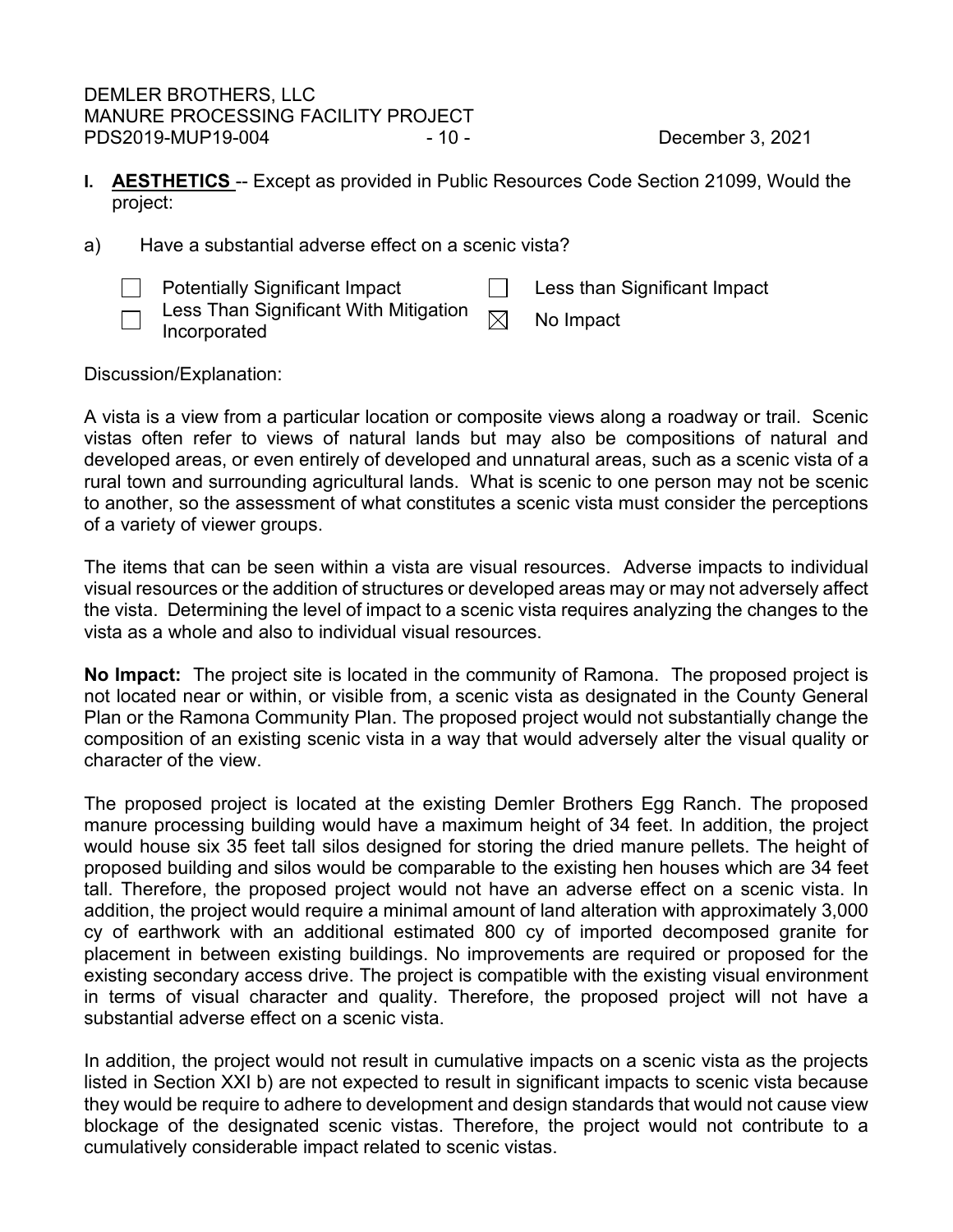b) Substantially damage scenic resources, including, but not limited to, trees, rock outcroppings, and historic buildings within a state scenic highway?

| <b>Potentially Significant Impact</b>                               | Less than Significant Impact |
|---------------------------------------------------------------------|------------------------------|
| $\Box$ Less Than Significant With Mitigation<br>$\Box$ Incorporated | No Impact                    |

Discussion/Explanation:

State scenic highways refer to those highways that are officially designated by the California Department of Transportation (Caltrans) as scenic (Caltrans - California Scenic Highway [Program\)](http://www.dot.ca.gov/hq/LandArch/scenic/scpr.htm). Generally, the area defined within a State scenic highway is the land adjacent to and visible from the vehicular right-of-way. The dimension of a scenic highway is usually identified using a motorist's line of vision, but a reasonable boundary is selected when the view extends to the distant horizon. The scenic highway corridor extends to the visual limits of the landscape abutting the scenic highway.

**Less Than Significant Impact:** There are no State scenic highways in the vicinity of the project site.

The existing egg ranch is accessed off SR-78. SR-78 is a designated state scenic highway from the western boundary of the Anza Borrego Desert State Park to the eastern boundary. The portion adjacent to the project location is not designated as a state scenic highway. The County's General Plan designates this portion of SR-78 as a County scenic highway. The proposed project would be located approximately 1,300 feet south of SR-78 at the existing Demler Brothers Egg Ranch. The project is compatible with the existing visual environment in terms of visual character and quality because the manure processing facility would be added to the project site in proximity to the existing hen houses and structures and would be setback off SR-78.

As stated in Response 1a), above, the height and composition of the proposed manure processing facility would be comparable to existing hen houses on site. The proposed project would be located east of existing facilities and would primarily be visible from motorists travelling northwest on SR-78. Motorists traveling southeast would be afforded partial views as shown in Figure 3. However, implementation of the proposed manure processing facility would result in a less than significant impact due to the distance from the highway, intermediate vegetation/landscape, the scale of the project and travelling speed of motorists.

The project would not result in cumulative impacts on a scenic highway because the project and the projects listed in Section XXI b) are not located within a state scenic highway. Therefore, the project would not contribute considerably to a cumulative impact to state scenic highways. Therefore, the project would not result in any adverse project or cumulative level effect on a scenic resource within a State scenic highway.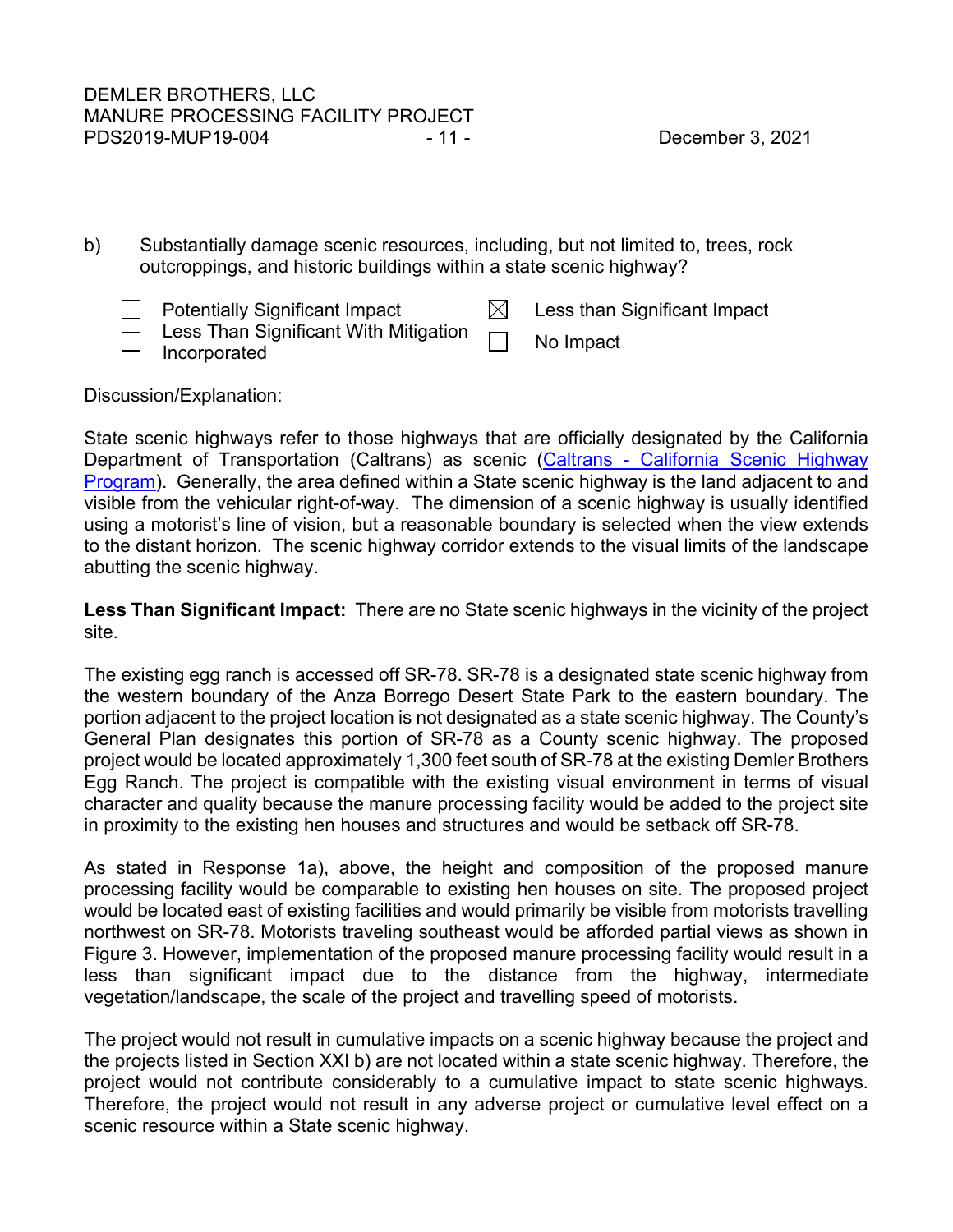# DEMLER BROTHERS, LLC MANURE PROCESSING FACILITY PROJECT PDS2019-MUP19-004 - 12 - 12 - December 3, 2021

c) In non-urbanized areas, substantially degrade the existing visual character or quality of public views of the site and its surroundings? (Public views are those that are experienced from publicly accessible vantage point). If the project is in an urbanized area, would the project conflict with applicable zoning and other regulations governing scenic quality?

| <b>Potentially Significant Impact</b>                                      | Less than Significant Impact |
|----------------------------------------------------------------------------|------------------------------|
| $\Box$ Less Than Significant With Mitigation $\Box$<br>$\Box$ Incorporated | No Impact                    |

Discussion/Explanation:

**Less Than Significant Impact:** Visual character is the objective composition of the visible landscape within a viewshed. Visual character is based on the organization of the pattern elements line, form, color, and texture. Visual character is commonly discussed in terms of dominance, scale, diversity and continuity. Visual quality is the viewer's perception of the visual environment and varies based on exposure, sensitivity and expectation of the viewers.

The project site is located in a non-urbanized area in the community of Ramona. The proposed project would not substantially degrade the existing visual character or quality of public views of the site and its surroundings as the proposed project would not introduce new land uses to the area. The project is compatible with the existing visual environment in terms of visual character and quality because the manure processing facility would be added to the project site in proximity to the existing hen houses and structures and a working egg ranch.

As stated in Response 1a), above, the height and composition of the proposed manure processing facility would be comparable to existing hen houses on site. The proposed project would be located approximately 1,300 feet south of SR-78 at the existing Demler Brothers Egg Ranch. The proposed project would be located east of existing facilities and be similar in scale, bulk, and color as the existing structures onsite (See Figure 3). Therefore, the addition of the manure processing facility to the existing operations would result in a less than significant impact.

The project would not result in cumulative impact to the existing visual character or quality of public views. The projects listed in Section XXI b) are located within the viewshed surrounding the project and would be required to comply with the County's and Ramona Community Plan design guidelines and would be compatible with their surroundings. Therefore, the project would not contribute to cumulatively considerable impact related to visual character or quality of public views.

| d) | Create a new source of substantial light or glare, which would adversely affect day or |
|----|----------------------------------------------------------------------------------------|
|    | nighttime views in the area?                                                           |

 $\boxtimes$  Less than Significant Impact

- Less Than Significant With Mitigation Less Than Significant With Mitigation **No Impact**<br>Incorporated
	-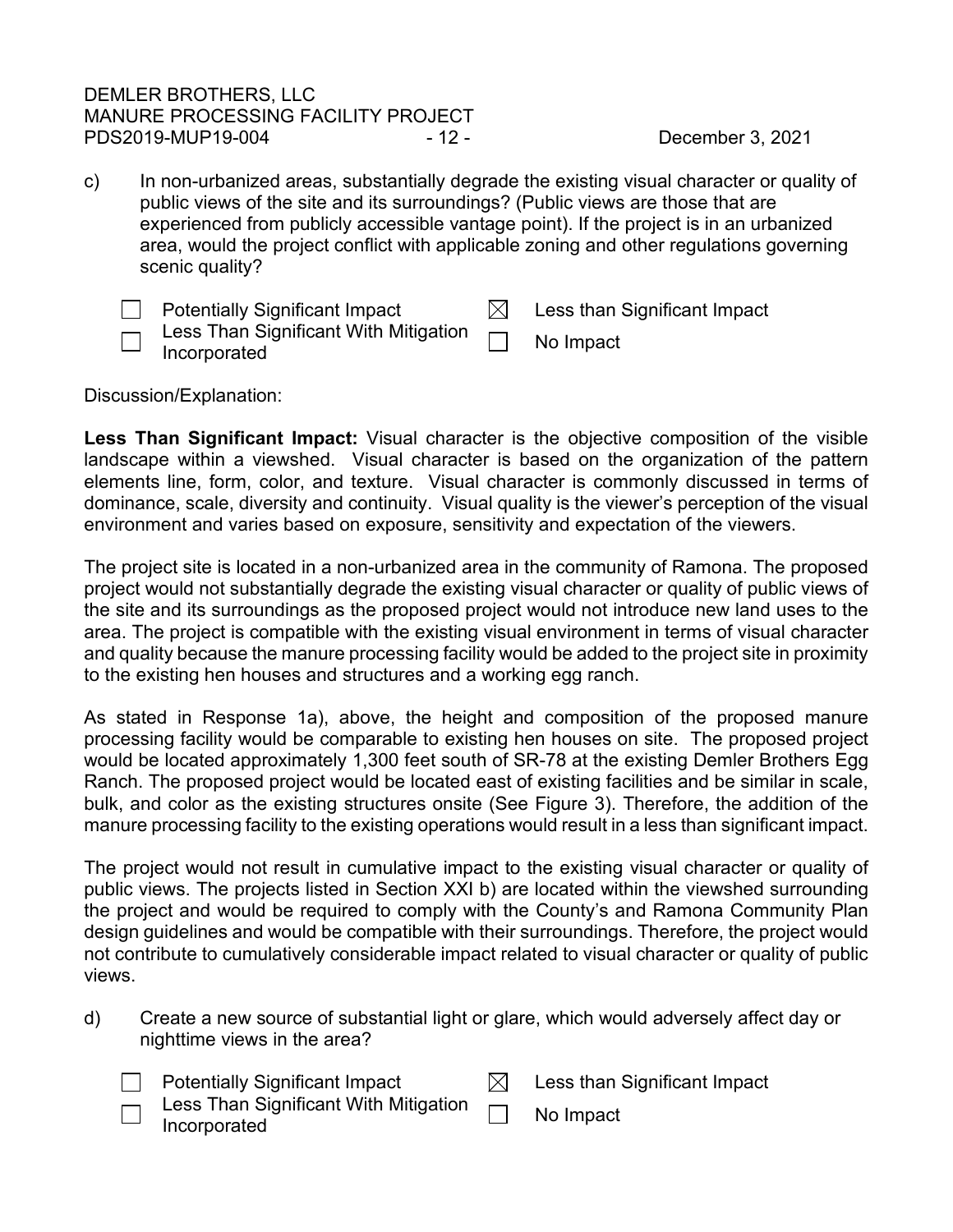# DEMLER BROTHERS, LLC MANURE PROCESSING FACILITY PROJECT PDS2019-MUP19-004 - 13 - 13 - December 3, 2021

Discussion/Explanation:

**Less Than Significant Impact:** The Light Pollution Code (Section 51.201-51.209) was developed by the County Planning & Development Services and Department of Public Works in cooperation with lighting engineers, astronomers, land use planners from San Diego Gas and Electric, Palomar and Mount Laguna observatories, and local community planning and sponsor groups to effectively address and minimize the impact of new sources of light pollution on nighttime views. The standards in the Code are the result of this collaborative effort and establish an acceptable level for new lighting. Compliance with the Code is required prior to issuance of any building permit for any project. Mandatory compliance for all new building permits ensures that this project in combination with all past, present and future projects would not contribute to a cumulatively considerable impact. Therefore, compliance with the Code ensures that the project would not create a significant new source of substantial light or glare, which would adversely affect daytime or nighttime views in the area, on a project or cumulative level.

The proposed project would use outdoor lighting with 40-watt light emitting diode (LED) light fixtures and is located within Zone B as identified by the San Diego County Light Pollution Code, approximately 35 miles from the Palomar Observatory. While the proposed project would include outdoor lighting, the implementation of the project would not adversely affect nighttime views or astronomical observations, because the project would conform to the Light Pollution Code, including the B lamp type and shielding requirements per fixture and hours of operation limitations for outdoor lighting and searchlights. Compliance with the Code, in combination with the outdoor lighting and glare controls listed above, would ensure that the project would not create a significant new source of substantial light or glare. Therefore, impacts would be less than significant.

# <span id="page-12-0"></span>**II. AGRICULTURE AND FORESTRY RESOURCES**

a) Convert Prime Farmland, Unique Farmland, or Farmland of Statewide or local Importance (Important Farmland), as shown on the maps prepared pursuant to the Farmland Mapping and Monitoring Program of the California Resources Agency, or other agricultural resources, to non-agricultural use?

|                               | <b>Potentially Significant Impact</b>                        | Less than Significant Impact |
|-------------------------------|--------------------------------------------------------------|------------------------------|
| $\overline{\phantom{0}}$<br>— | Less Than Significant With Mitigation $\Box$<br>Incorporated | No Impact                    |

Discussion/Explanation:

**Less than Significant Impact.** The project site is located at the existing Demler Brothers Egg Ranch. The site is designated as Prime Farmland pursuant to the Farmland Mapping and Monitoring Program of the California Resources Agency. In addition, the lands surrounding the project site are designated as Farmland of Statewide Importance. The Applicant proposes to construct a manure processing facility that would be capable of converting poultry manure into organic fertilizer pellets. The egg ranch would continue with its existing operation while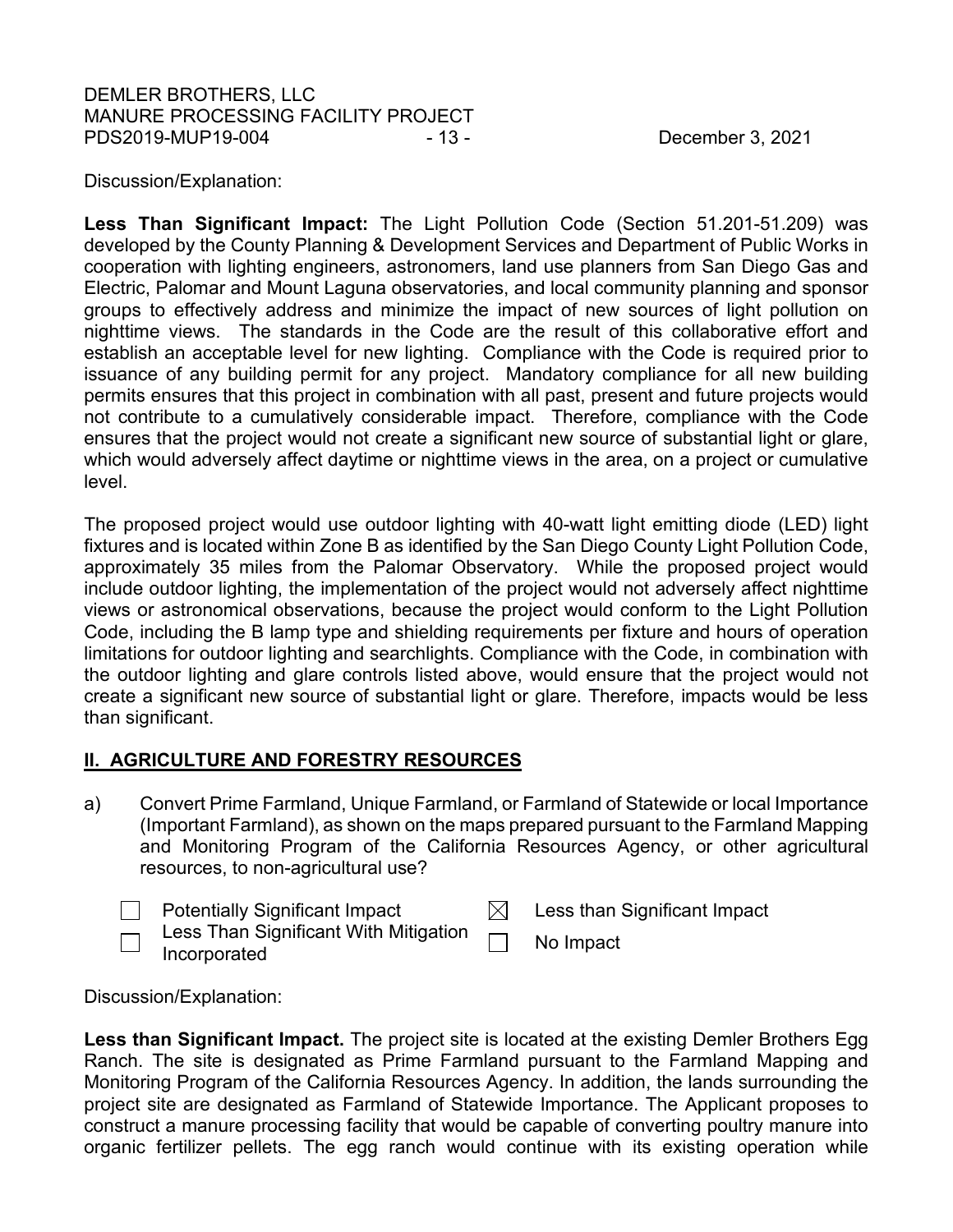## DEMLER BROTHERS, LLC MANURE PROCESSING FACILITY PROJECT PDS2019-MUP19-004 - 14 - 2021 - 14 - December 3, 2021

accommodating the new manure processing facilities. The proposed use is consistent with the mapped designation and would not result in the conversion of Prime Farmland to non-agricultural use. Impacts would be less than significant.

- b) Conflict with existing zoning for agricultural use, or a Williamson Act contract?
	- $\Box$  Potentially Significant Impact  $\boxdot$  Less than Significant Impact Less Than Significant With Mitigation Less Trian Significant With Mitigation **Information** No Impact<br>Incorporated

Discussion/Explanation:

**Less Than Significant Impact***.* The project site is zoned A72 (General Agriculture), which is considered to be an agricultural zone. The Applicant proposes to construct a manure processing facility that would allow the existing on-site egg ranch to become more efficient and sustainable. The egg ranch would continue with its existing operation while accommodating the new manure processing facility. As such, the proposed project is considered a compatible use in the A72 zone as the project would assist current agriculture operations onsite.

The project site supports lands that are included as a part of a Williamson Act contract. However, as the proposed use is for agriculture purposes, the proposed project is consistent with the allowed uses in the contract. Therefore, implementation of the proposed project would not conflict with existing zoning for agricultural use, or a Williamson Act contract. Impacts would be less than significant.

Furthermore, the project would not result in a cumulative impact. Development of the projects listed in Section XXI b) could conflict with existing zoning or the Williamson Act Zone, which would result in a significant impact to agricultural resources in the region. However, the project proposed uses are consistent with those in the contract. Therefore, the project's contribution would not be cumulatively considerable.

c) Conflict with existing zoning for, or cause rezoning of, forest land (as defined in Public Resources Code section 12220(g)), or timberland (as defined by Public Resources Code section 4526), or timberland zoned Timberland Production (as defined by Government Code section 51104(g))?

|                               | <b>Potentially Significant Impact</b>                                                            | Less than Significant Impact |
|-------------------------------|--------------------------------------------------------------------------------------------------|------------------------------|
| $\overline{\phantom{0}}$<br>— | Less Than Significant With Mitigation $\hskip 10pt \fbox{1}\hskip 10pt \fbox{1}$<br>Incorporated | No Impact                    |

Discussion/Explanation:

**No Impact:** The project site does not contain forest lands or timberland. The County does not have any timberland zoned Timberland Production. In addition, as noted in Response 2c), above, the project is consistent with existing zoning onsite (A72). Therefore, project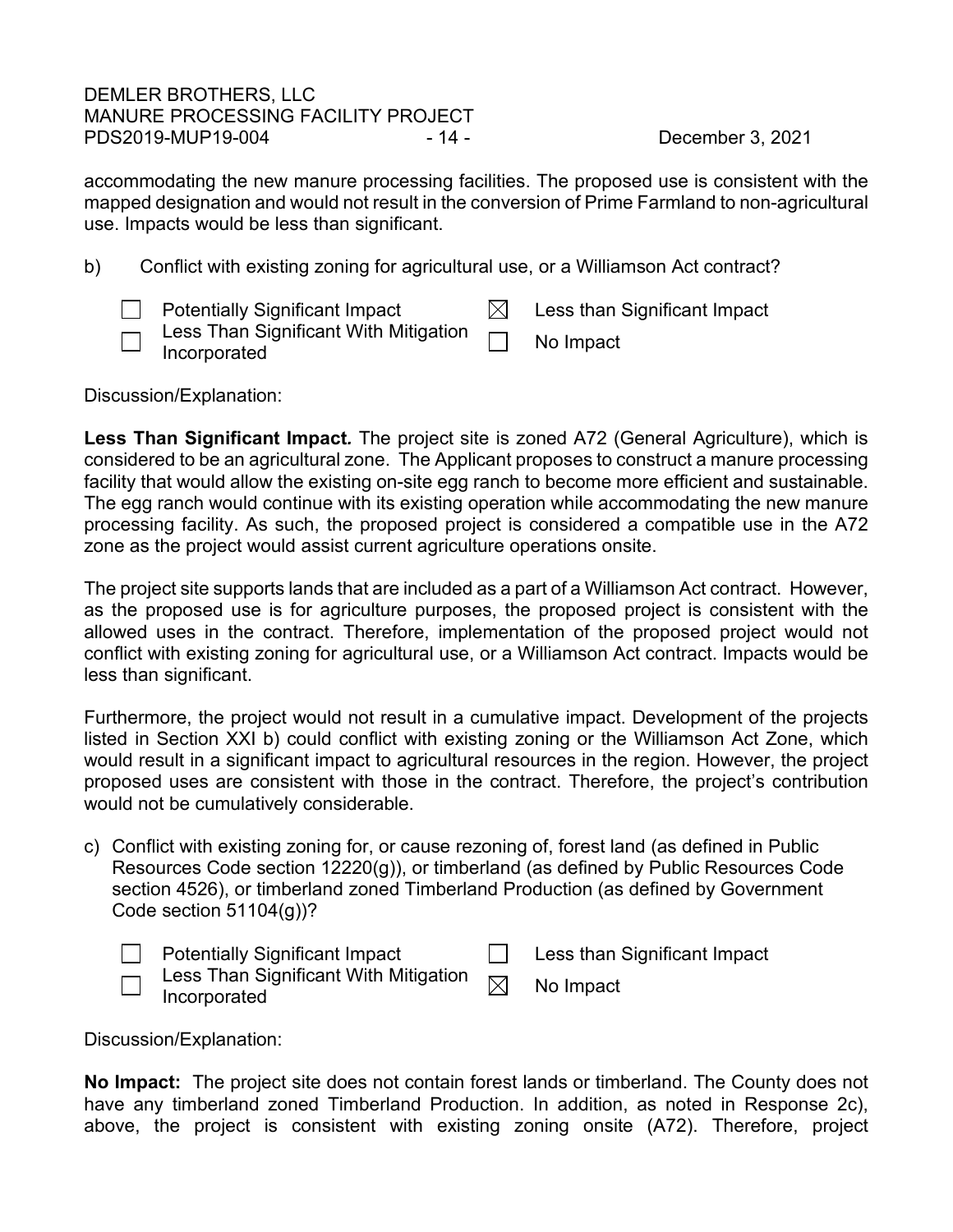# DEMLER BROTHERS, LLC MANURE PROCESSING FACILITY PROJECT PDS2019-MUP19-004 - 15 - 15 - December 3, 2021

implementation would not conflict with existing zoning for, or cause rezoning of, forest land, timberland or timberland production zones. Impacts would be less than significant.

Furthermore, the project would not result in cumulative impacts. The projects listed in Section XXI b) do not contain forest lands or timberland. Therefore, development of cumulative projects would not conflict with existing zoning for or cause rezoning of forest land, timberland or timberland production zones. The project's contribution would not be cumulatively considerable.

d) Result in the loss of forest land or conversion of forest land to non-forest use, or involve other changes in the existing environment, which, due to their location or nature, could result in conversion of forest land to non-forest use*?*

Potentially Significant Impact  $\Box$  Less than Significant Impact

Less Than Significant With Mitigation

Less Than Significant With Mitigation  $\boxtimes$  No Impact<br>Incorporated

Discussion/Explanation:

**No Impact:** The project site does not contain any forest lands as defined in Public Resources Code section 12220(g), therefore project implementation would not result in the loss or conversion of forest land to a non-forest use. In addition, the project is not located in the vicinity of offsite forest resources. No impacts would occur.

Furthermore, the project would not result in cumulative impacts. The projects listed in Section XXI b) do not contain forest lands as defined in Public Resources Code section 12220(g). Therefore, development of cumulative projects would not result in the loss or conversion of timberland to non-forest uses. The project's contribution would not be cumulatively considerable.

e) Involve other changes in the existing environment which, due to their location or nature, could result in conversion of Important Farmland or other agricultural resources*,* to nonagricultural use or conversion of forest land to non-forest use?

|                          | <b>Potentially Significant Impact</b>                        | Less than Significant Impact |
|--------------------------|--------------------------------------------------------------|------------------------------|
| $\overline{\phantom{0}}$ | Less Than Significant With Mitigation $\Box$<br>Incorporated | No Impact                    |

Discussion/Explanation:

**Less than Significant.** Refer to Responses 2a) and 2c), above. The project site currently operates as a commercial agricultural operation. The project site is zoned A72 (General Agriculture), which is considered to be an agricultural zone. As the proposed project would assist current agriculture operation onsite, the proposed project is considered a compatible use in the A72 zone. The project site is mostly surrounded by agricultural uses though a sensitive residential receptor shares the eastern and southern property line with the project site with sensitive residential receptors approximately 1,300 feet away from the proposed operations.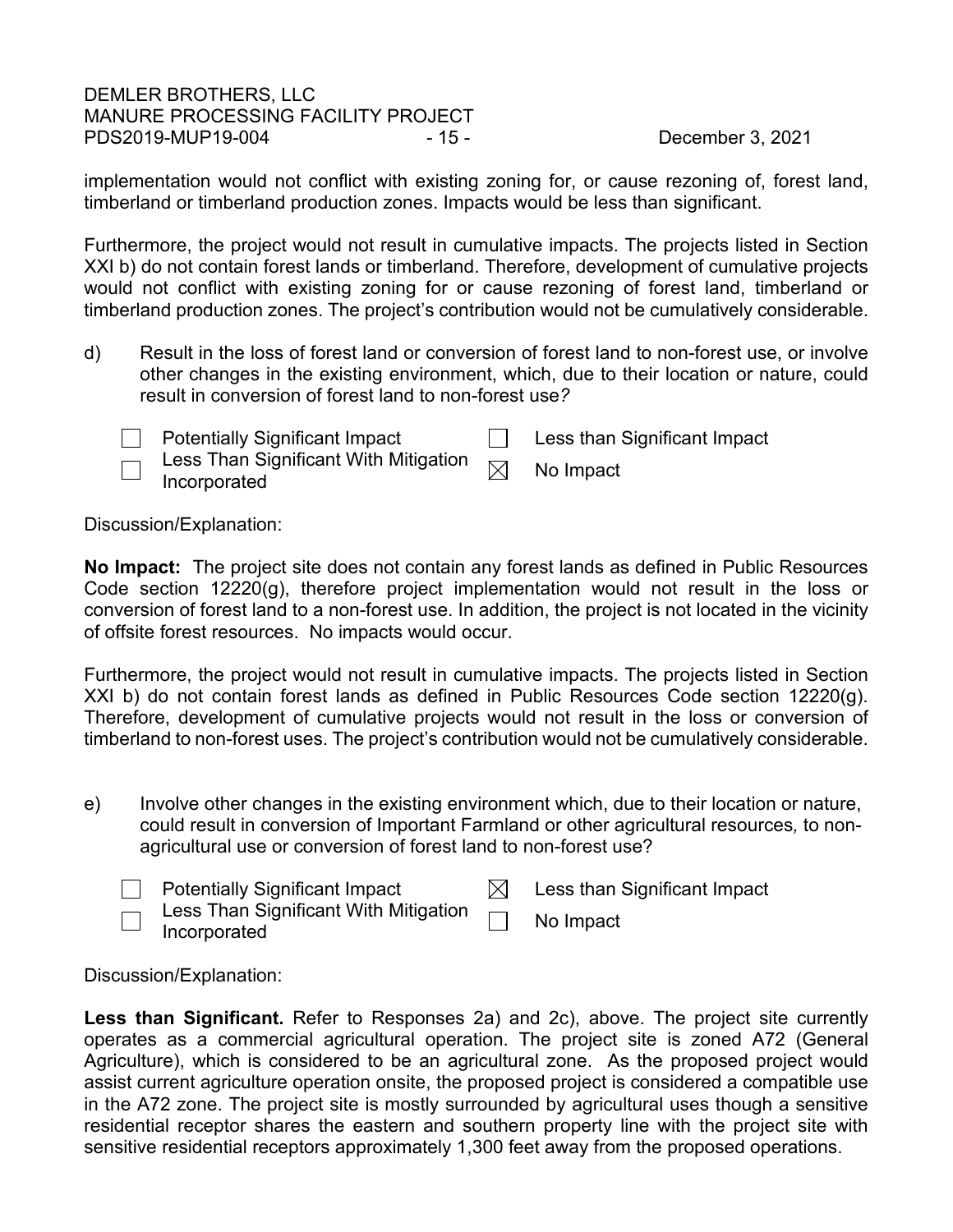As the proposed project is compatible with the agriculture uses onsite and compatible with surrounding uses, the proposed project would not involve changes in the existing environment that would result in conversion of Farmland to nonagricultural use or conversion of forestland to non-forest use. Impacts would be less than significant.

<span id="page-15-0"></span>**III. AIR QUALITY** -- Where available, the significance criteria established by the applicable air quality management district or air pollution control district may be relied upon to make the following determinations. Would the project:

a) Conflict with or obstruct implementation of the San Diego Regional Air Quality Strategy (RAQS) or applicable portions of the State Implementation Plan (SIP)?



 $\Box$  Potentially Significant Impact  $\Box$  Less than Significant Impact Less Than Significant With Mitigation

Less Than Significant With Mitigation **Information** No Impact

Discussion/Explanation:

**Less Than Significant Impact:** Analysis in this section is based on the Air Quality Assessment that was prepared by Ldn Consulting Inc. on October 13, 2021. The San Diego Air Pollution Control District (SDAPCD) is the local agency responsible for the administration and enforcement of air quality regulations in San Diego County. The air district regulates most air pollutant sources, except for motor vehicles, marine vessels, aircraft, and agricultural equipment, which are regulated by California Air Resources Board (CARB) or the US Environmental Protection Agency. State and local government projects, as well as projects proposed by the private sector, are subject to SDAPCD requirements if the sources are regulated by the district. Additionally, the SDAPCD, along with CARB, maintains and operates ambient air quality monitoring stations at numerous locations throughout San Diego County. These stations are used to measure and monitor criteria and toxic air pollutant levels in the ambient air.

The SDAPCD and the San Diego Association of Governments (SANDAG) are responsible for developing and implementing the clean air plan for attainment and maintenance of the ambient air quality standards in the SDAB. The San Diego County Regional Air Quality Strategy (RAQS) was initially adopted in 1992. The RAQS outlines the air district's plans and control measures designed to attain the state air quality standards for ozone. The SDAPCD has also developed input to the State Implementation Plan (SIP), which is required under the federal Clean Air Act for pollutants that are designated as being in nonattainment of the NAAQS for the basin.

According to the Air Quality Assessment, the project is consistent with the current A72 (General Agriculture) zoning, per the County's General Plan, and all operational trips would be accounted for in the General Plan. Because the proposed project is allowed under the General Plan land use designation, which is used in SANDAG growth projections, it is consistent with SDAPCD RAQS and portions of the SIP. Furthermore, the proposed project would not conflict with the implementation of the RAQS. As such, the project is considered consistent with the RAQS and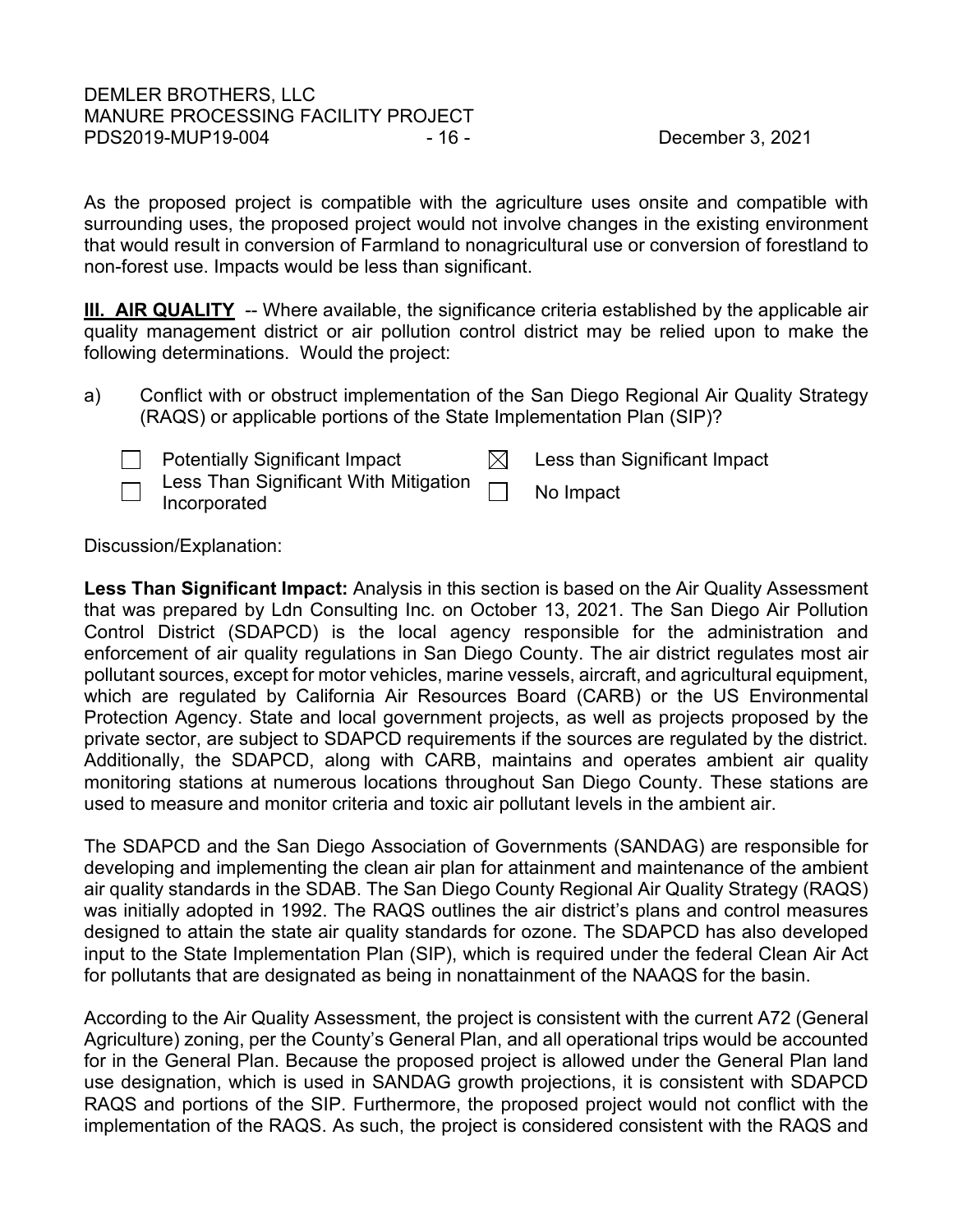## DEMLER BROTHERS, LLC MANURE PROCESSING FACILITY PROJECT PDS2019-MUP19-004 - 17 - 17 - December 3, 2021

the SIP. Therefore, the project would not conflict with or obstruct the implementation of the RAQS or SIP and impacts would be less than significant.

In addition, SANDAGs future growth projections are based on the General Plans of local jurisdictions. For this reason, development consistent with the applicable General Plan would also be consistent with the RAQS and SIP. Cumulative development is not anticipated to result in significant impacts in terms of conflicting with the RAQS and SIP because the cumulative projects listed in Section XXI b) would be consistent with the County's General Plans and the growth anticipated under the plans. Therefore, proposed project would not contribute to a cumulative impact related to conflicting with or obstructing implementation of the RAQS or SIP.

b) Result in a cumulatively considerable net increase of any criteria pollutant for which the project region is non-attainment under an applicable federal or state ambient air quality standard?

Potentially Significant Impact  $\boxtimes$  Less than Significant Impact Less Than Significant With Mitigation Less Than Significant With Mitigation **Informated** No Impact

Discussion/Explanation:

San Diego County is presently in non-attainment for the 8-hour concentrations for Ozone (O3) under the California Ambient Air Quality Standard (CAAQS) and National Ambient Air Quality Standard (NAAQS). San Diego County is also in non-attainment for 1-hour concentrations for O3 under the CAAQS. San Diego County is also presently in non-attainment for the annual geometric mean and for the 24-hour concentrations of Particulate Matter (PM) less than or equal to 10 microns (PM<sub>10</sub>) and PM less than or equal to 2.5 microns (PM<sub>2.5</sub>) under the CAAQS. O<sub>3</sub> is formed when volatile organic compounds (VOC) and nitrogen oxides ( $NO<sub>x</sub>$ ) react in the presence of sunlight. VOC sources include any source that burns fuels (e.g., gasoline, natural gas, wood, oil); solvents; petroleum processing and storage; and pesticides. Sources of PM<sub>10</sub> in both urban and rural areas include: motor vehicles, wood burning stoves and fireplaces, dust from construction, landfills, agriculture, wildfires, brush/waste burning, and industrial sources of windblown dust from open lands. Sources of PM<sub>2.5</sub> include: fireplaces, car engines, and coal- or natural gas–fired power plants.

**Less Than Significant Impact:** The County has identified significance screening level thresholds (SLT) which incorporate SDAPCD's established air quality impact analysis trigger levels for all new source review (NSR) in SDAPCD Rule 20.2 and Rule 20.3. These SLTs identified in the County Guidelines can be used as numeric methods to demonstrate that a project's total emissions (e.g., stationary and fugitive emissions, as well as emissions from mobile sources) would not result in a significant impact to air quality. SLTs for VOCs are based on the threshold of significance for VOCs from the South Coast Air Quality Management District (SCAQMD) for the Coachella Valley (which is more appropriate for the San Diego Air Basin). The County's SLTs and SDAPCD's trigger levels were developed in support of State and federal ambient air quality standards that are protective of human health.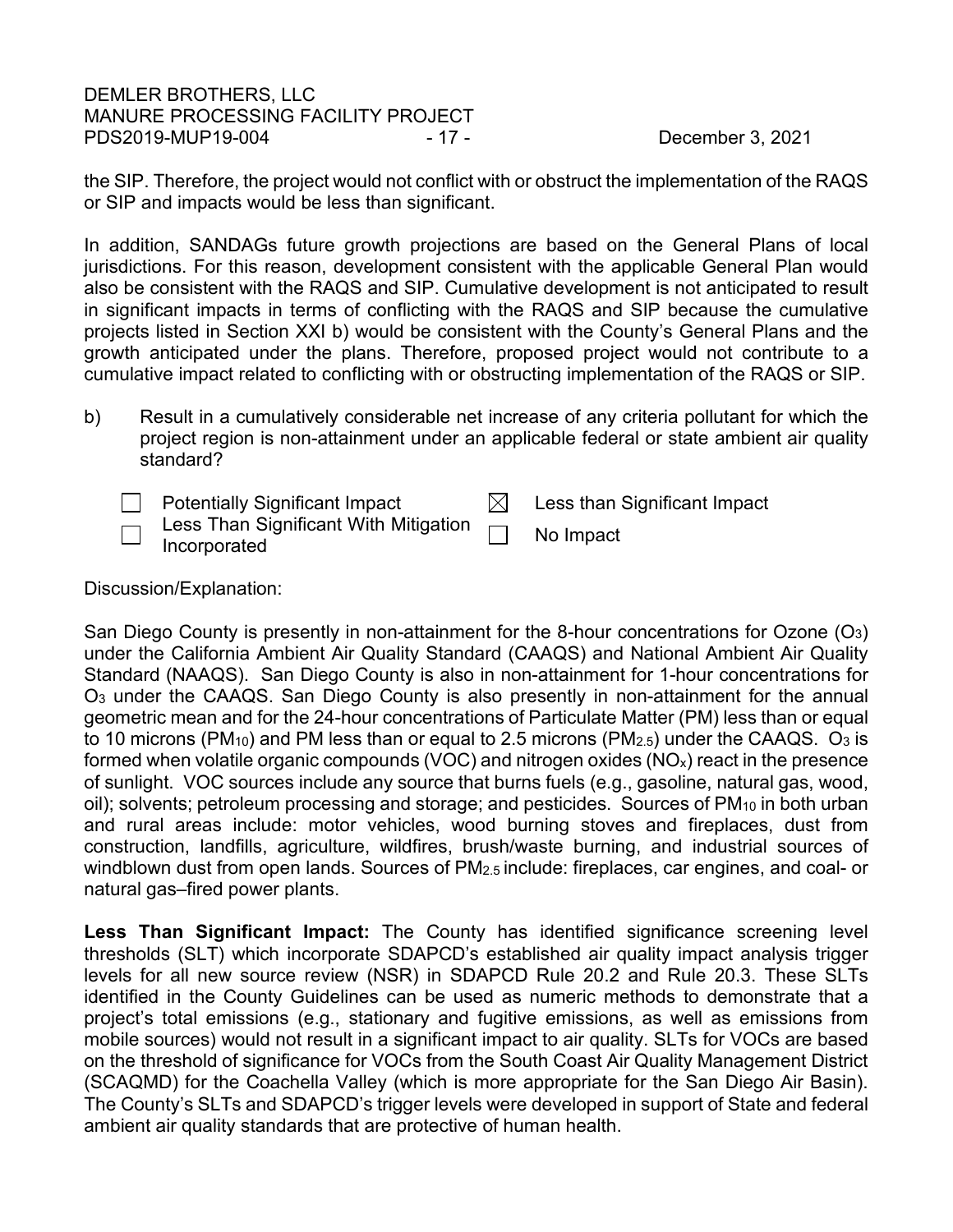# DEMLER BROTHERS, LLC MANURE PROCESSING FACILITY PROJECT PDS2019-MUP19-004 - 18 - 18 - December 3, 2021

Air quality emissions associated with the project include emissions from both construction and operation of the project. The project includes 3,000 cy of grading with a balance of cut and fill. In addition, the project would import approximately 800 cy of decomposed granite for placement between existing buildings. Construction emissions for the project were quantified in pounds per day from the construction activities as shown in Table 1. As shown the emissions for each pollutant type, reactive organic gas (ROG), Carbon Dioxide (CO), and PM, are well below the SLT set forth by the SDAPCD. However, to further reduce emissions, the project would be required as a condition of approval to use Tier III or better construction equipment during all construction phases. Therefore, construction of the project would not result in a cumulatively considerable net increase of any criteria pollutant and impacts would be less than significant.

| Year                                          | <b>ROG</b> | <b>NOx</b> | <b>CO</b> | SO <sub>2</sub> | $PM_{10}$<br>(Dust) | $PM_{10}$<br>(Exhaust    | $PM_{10}$<br>(Total) | <b>PM.25</b><br>(Dust) | PM <sub>2.5</sub><br>(Exhaust | PM <sub>2.5</sub><br>(Total) |
|-----------------------------------------------|------------|------------|-----------|-----------------|---------------------|--------------------------|----------------------|------------------------|-------------------------------|------------------------------|
| 2021                                          | 9.12       | 15.90      | 20.09     | 0.03            | 6.85                | 0.15                     | 6.94                 | 3.45                   | 0.15                          | 3.53                         |
| Screenin<br>g-Level<br>Threshol<br>d (lb/day) | 75         | 250        | 550       | 250             |                     | $\overline{\phantom{a}}$ | 100                  | -                      | -                             | 55                           |
| Impact?                                       | No         | No         | No        | No              |                     |                          | No                   |                        |                               | No                           |

# **Table 1: Summary of Construction Emissions**

#### **Source:** Appendix A

**Notes:** ROG=reactive organic gas, NOx=nitrogen oxides, CO=carbon dioxide, SO2=sulfur dioxide, PM10=particulate matter less than 10 microns, PM2.5=particulate matter less than 2.5 microns

The first full year of operations from the manure processing operation would be expected in 2022. Although the project is estimated to result in a reduction from 48 to 30 truck trips per week and result in no change in employee commute trips, the Air Quality Assessment (Appendix A) provided a conservative emissions analysis by estimating the project to have 60 truck trips per week and 60 employee trips per week. Emissions generated by truck trips and employee trips were estimated in separate modeling runs to account for the differences in trip length. Additionally, the model was run for the winter and summer scenarios to capture yearly operations to determine maximum daily operational emissions.

The estimated daily pollutant generation was calculated utilizing the average daily miles traveled and the expected emissions inventory calculated by air quality modeling software. The daily pollutants calculated for summer and winter are shown Tables 2 and 3 respectively.

|             | .          |            | ---   |            | PULANULIAI EIIIIVUIVIIV |                   |
|-------------|------------|------------|-------|------------|-------------------------|-------------------|
|             | <b>ROG</b> | <b>NOx</b> | CO    | <b>SOx</b> | $PM_{10}$               | PM <sub>2.5</sub> |
| Area        | 0.450      | 0.000      | 0.000 | 0.000      | 0.000                   | 0.000             |
| Energy      | 0.000      | 0.000      | 0.000 | 0.000      | 0.000                   | 0.000             |
| Mobile      | 0.023      | 0.102      | 0.334 | 0.001      | 0.115                   | 0.031             |
| (Employees) |            |            |       |            |                         |                   |
| Mobile      | 0.328      | 9.178      | 3.049 | 0.039      | 1.040                   | 0.310             |
| (Trucks)    |            |            |       |            |                         |                   |
| Total       | 0.801      | 9.280      | 3.383 | 0.040      | 1.155                   | 0.341             |

**Table 2: Summary of Summer Daily Operational Emissions**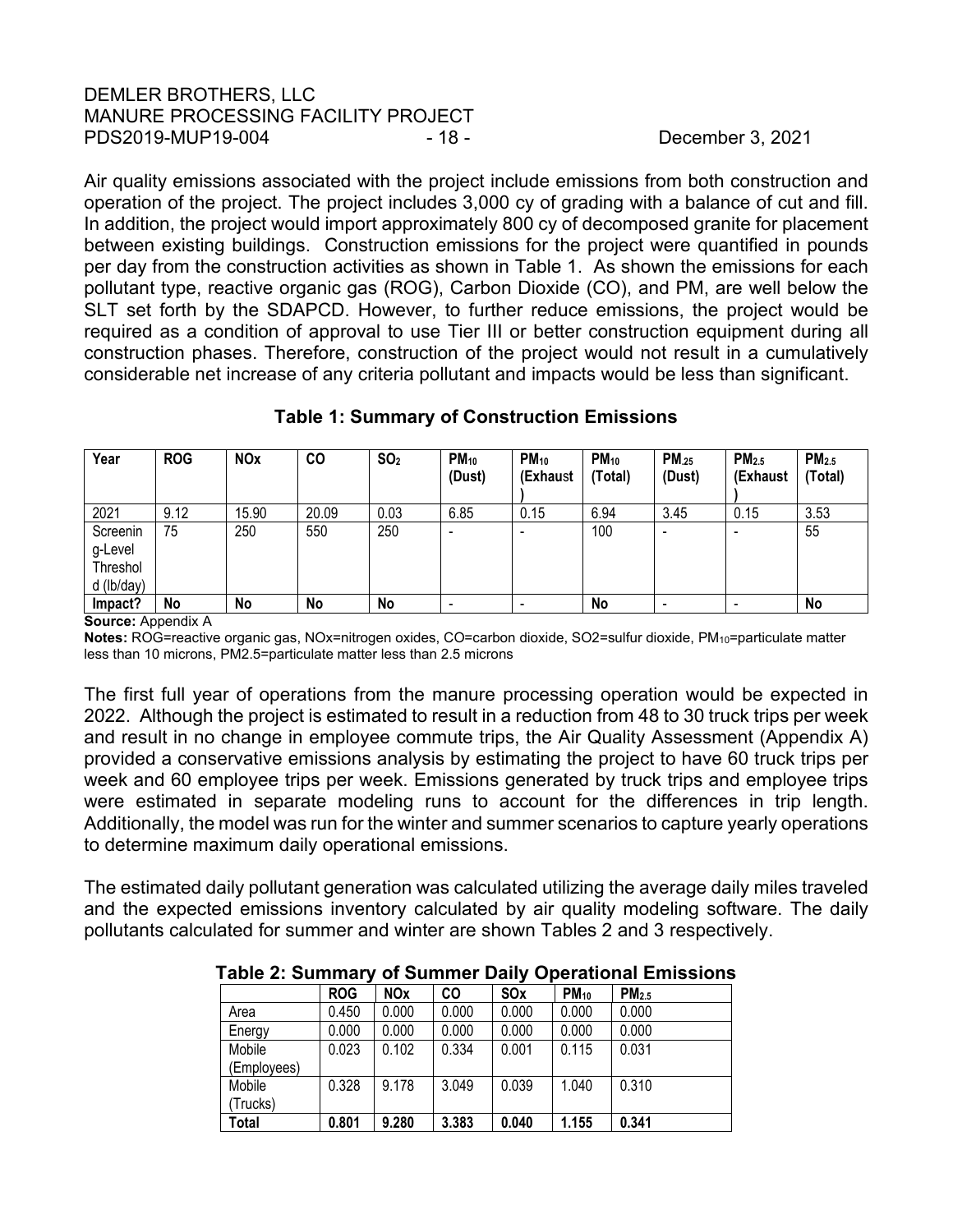# DEMLER BROTHERS, LLC MANURE PROCESSING FACILITY PROJECT PDS2019-MUP19-004 - 19 - 19 - December 3, 2021

| Screening-                                                                                     | 75 | 250 | 550 | 250 | 100 | 55 |
|------------------------------------------------------------------------------------------------|----|-----|-----|-----|-----|----|
| Level                                                                                          |    |     |     |     |     |    |
| Threshold                                                                                      |    |     |     |     |     |    |
| Significant?                                                                                   | No | No  | No  | No  | No  | No |
| $\Box$ Daily pollutant generation assumes trip distances within California Emissions Estimator |    |     |     |     |     |    |

Daily pollutant generation assumes trip distances within California Emissions Estimator Model (CalEEMod)

Emissions are reported as rounded numbers.

**Source:** Appendix A

**Notes:** ROG=reactive organic gas, NOx=nitrogen oxides, CO=carbon dioxide, SOx=sulfur oxides, PM10=particulate matter less than 10 microns, PM2.5=particulate matter less than 2.5 microns

|                                                                   | <b>ROG</b> | <b>NOx</b> | CO    | SOx   | $PM_{10}$ | PM <sub>2.5</sub> |
|-------------------------------------------------------------------|------------|------------|-------|-------|-----------|-------------------|
| Area                                                              | 0.450      | 0.000      | 0.000 | 0.000 | 0.000     | 0.000             |
| Energy                                                            | 0.000      | 0.000      | 0.000 | 0.000 | 0.000     | 0.000             |
| Mobile (Employees)                                                | 0.022      | 0.106      | 0.318 | 0.001 | 0.115     | 0.031             |
| Mobile (Trucks)                                                   | 0.329      | 9.440      | 3.065 | 0.039 | 1.040     | 0.310             |
| Total                                                             | 0.801      | 9.546      | 3.383 | 0.040 | 1.155     | 0.341             |
| Screening-Level                                                   | 75         | 250        | 550   | 250   | 100       | 55                |
| Threshold                                                         |            |            |       |       |           |                   |
| Significant?                                                      | No         | <b>No</b>  | No    | No    | No        | No                |
| Daily pollutant generation assumes trip distances within CalEEMod |            |            |       |       |           |                   |
| Emissions are reported as rounded numbers.                        |            |            |       |       |           |                   |

# **Table 3: Summary of Winter Daily Operational Emissions**

**Source:** Appendix A

**Notes:** ROG=reactive organic gas, NOx=nitrogen oxides, CO=carbon dioxide, SOx=sulfur oxides, PM10=particulate matter less than 10 microns, PM2.5=particulate matter less than 2.5 microns

As shown on Tables 2 and 3, the project's daily pollutant generation is well below the SDAPCD operational air quality SLTs. Therefore, operational air quality impacts associated with the cumulatively considerable net increase of any criteria pollutant would be less than significant.

Cumulative construction impacts would exist when multiple construction projects occur at the same time and when those construction project maximum exposure contours intersect. To illustrate this, if a project were to produce air quality emissions simultaneous to a nearby construction project the addition of both project emissions could exceed significance thresholds. For this project, the construction emissions are well below significance as shown in Table 1 above. If a nearby project was to be under construction at the same time, that project would need to produce significantly more emissions and be relatively close to the proposed project site. Based on discussions with the Project Applicant, no known cumulative construction projects have been identified within a 0.5-mile radius of the project site. In addition, the project's operational emissions are below the significance thresholds established by the County guidelines for determining significance therefore a significant cumulative impact would not result, and the proposed project's contribution to such an impact would be less than cumulatively considerable. Therefore, cumulative construction and operational impacts would be less than significant.

- c) Expose sensitive receptors to substantial pollutant concentrations?
	- Potentially Significant Impact  $\Box$  Less than Significant Impact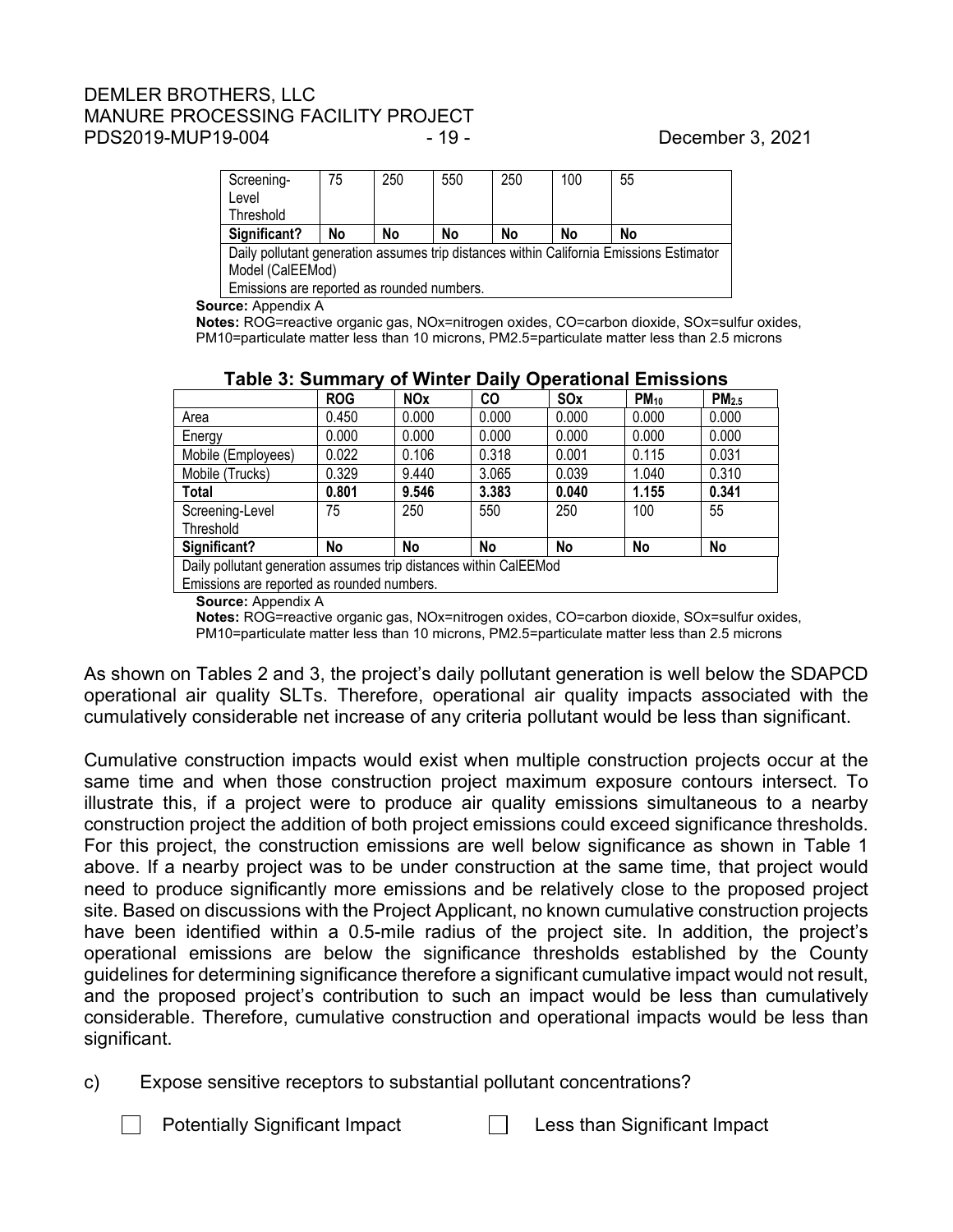## DEMLER BROTHERS, LLC MANURE PROCESSING FACILITY PROJECT PDS2019-MUP19-004 - 20 - 20 - 20 - December 3, 2021



Less Than Significant With Mitigation Less Than Significant With Mitigation [13] No Impact

Discussion/Explanation:

Air quality regulators typically define sensitive receptors as schools (Preschool-12<sup>th</sup> Grade), hospitals, resident care facilities, or day-care centers, or other facilities that may house individuals with health conditions that would be adversely impacted by changes in air quality. The County also considers residences as sensitive receptors since the residences house children and the elderly.

**Less Than Significant Impact With Mitigation Incorporated:** The project site is mostly surrounded by agricultural uses, however, an existing residence shares the eastern and southern property line with the project site. The residence is located approximately 1,300 feet from the manure processing facility. The proposed project would not introduce a new sensitive receptor.

## **Diesel Particulates**

According to the County Guidelines for Determining Significance – Air Quality (County of San Diego 2007), for typical land use projects that do not propose stationary sources of emissions regulated by SDAPCD, Diesel Particulate Matter (DPM), is the primary Toxic Air Contaminant (TAC) of concern. CARB identified DPM as a TAC in 1998. The dose to which receptors are exposed is the primary factor used to determine health risk. Dose is a function of the concentration of a substance or substances in the environment and the duration of exposure to the substance. Thus, the risks estimated for a maximally exposed individual are higher if a fixed exposure occurs over a longer time period. Health risk assessments, which determine the exposure of sensitive receptors to TAC emissions, are typically based on a 70-year exposure period; however, such assessments should be limited to the period/duration of activities associated with a project.

SDAPCD Rule 1210 implements the public notification and risk reduction requirements of State law and requires facilities with high potential health risk levels to reduce health risks below significant risk levels. In addition, Rule 1200 establishes acceptable risk levels and emission control requirements for new and modified facilities that may emit additional TACs. Under Rule 1200, a significant impact would occur when emissions of TACs would result in an incremental cancer risk greater than one in one million without application of Toxics-BACT (T-BACT), or an incremental cancer risk greater than 10 in one million with application of T-BACT, or a health hazard index (chronic and acute) greater than one.

Project construction would result in short-term emissions of DPM from the exhaust of off-road, heavy-duty diesel equipment. The maximum daily particulate emissions, which include DPM was found to be 53.7 in one million which would be above the threshold of one in one million without application of T-BACT. Therefore, construction-related emissions of TACs has the potential to expose sensitive receptors to substantial emissions of TACs and impacts would be significant.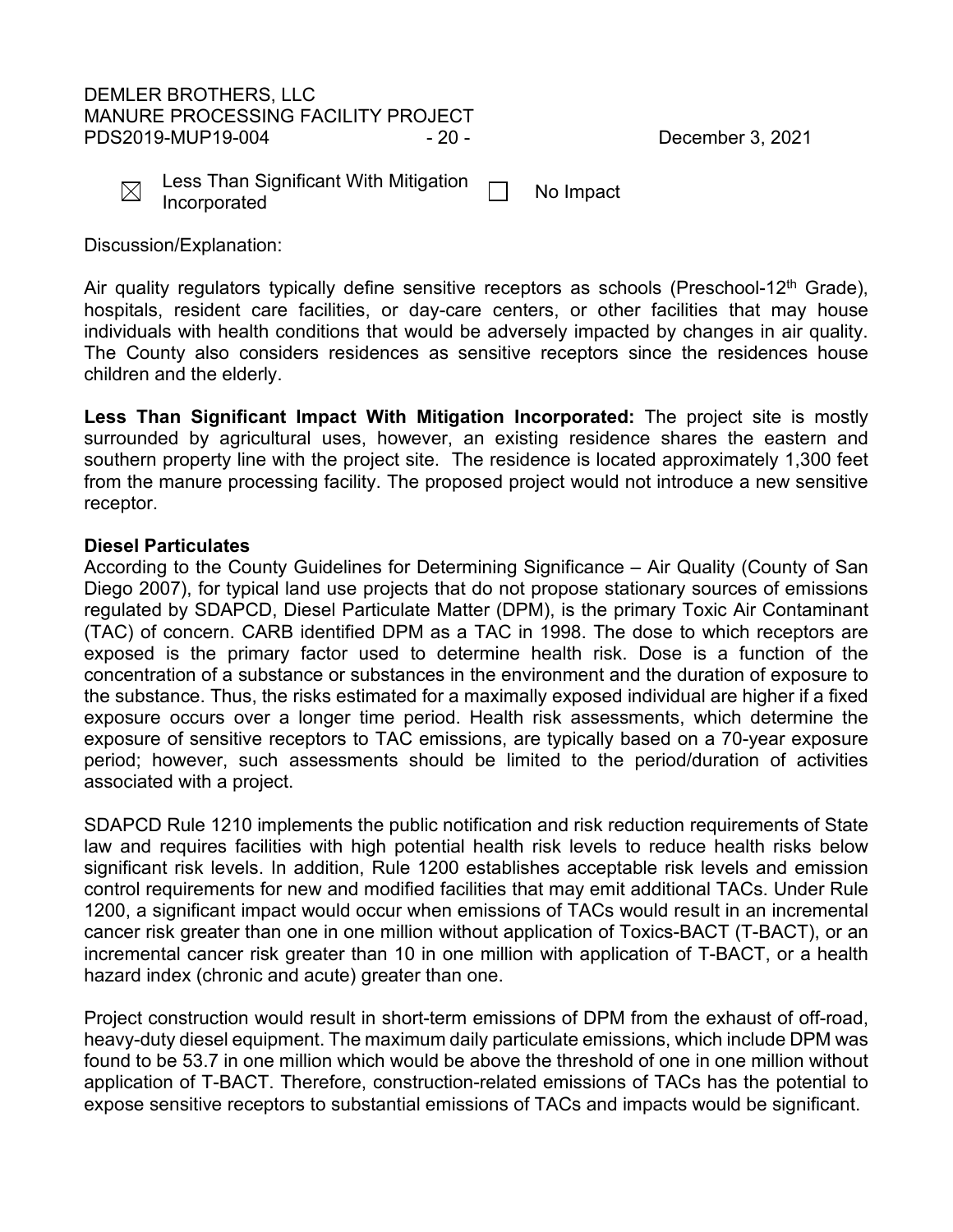DEMLER BROTHERS, LLC MANURE PROCESSING FACILITY PROJECT PDS2019-MUP19-004 - 21 - 21 - December 3, 2021

Implementation of the following mitigation measure would reduce impacts to a less than significant level.

**Mitigation Measure AQ-1. Construction Equipment.** In accordance with SDAPCD Rule 20.2, the project is required to implement T-BACT equipment (Tier III or better) or impose the most effective emission limitation, emission control device or control technique to reduce the cancer risk.

Implementation of Mitigation Measure AQ-1 would reduce the DPM to 6.48 in one million which would be below the threshold of 10 in one million with the implementation of T-BACT equipment. Therefore, construction impacts to sensitive receptors would result in less than significant with mitigation incorporated.

# **Carbon Monoxide**

The proposed manure processing facility would include a poultry manure pelleting system which would allow the existing on-site egg ranch to process manure into pellets on-site rather than ship the unprocessed manure off-site. Based on the Air Quality Assessment prepared by Ldn Consulting, Inc., October 2021, the project would not place sensitive receptors near carbon monoxide hotspots. The proposed project would reduce the maximum truckloads generated per week from 48 to 30 (at full capacity; three million chickens) and would generate fewer trips then the existing condition. Therefore, the proposed project would not add enough trips to the nearby roadway networks to exceed thresholds requiring a CO hotspot analysis. Therefore, the project would not expose sensitive receptors to substantial pollutant concentrations and impacts would be less than significant.

In addition, implementation of projects listed in Section XXI b) could have the potential to result in CO hot spots because of increased congestion; however, air emissions from project operation, including emissions of CO, would be well below significance thresholds. The overall net vehicle trips associated with the proposed project would be minimal. In addition, construction of cumulative projects similar to the proposed project could result in the generation of construction related TAC emissions that could pose or contribute to a health risk. Projects listed in Section XXI b) would be required to comply with applicable regulations and implement any required mitigation measures. Therefore, the project, together with other cumulative projects, would not result in a cumulatively considerable impact related to sensitive receptors.

d) Result in other emissions (such as those leading to odors) adversely affecting a substantial number of people?



Potentially Significant Impact  $\boxtimes$  Less than Significant Impact Less Than Significant With Mitigation

Less Than Significant with Mitigation **Impact**<br>Incorporated

Discussion/Explanation:

**Less Than Significant Impact:** The project could produce objectionable odors, which would result from construction and operational activities. The project site is mostly surrounded by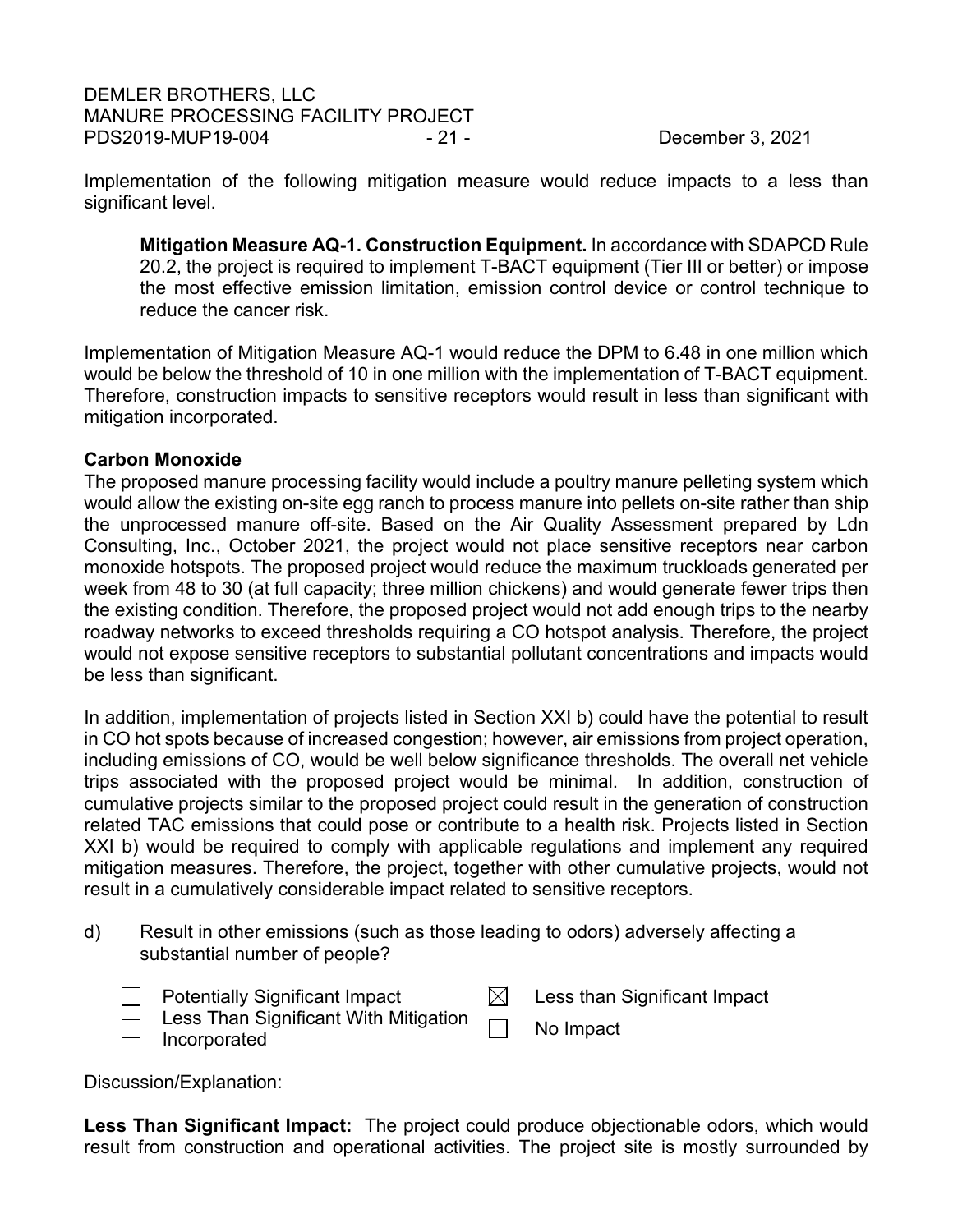# DEMLER BROTHERS, LLC MANURE PROCESSING FACILITY PROJECT PDS2019-MUP19-004 - 22 - 22 - December 3, 2021

agricultural uses. However, an existing residence shares the eastern and southern property line with project site and is located approximately 1,300 feet from the manure processing facility. Potential onsite odor generators would include short term construction odors from activities such as architectural coating (painting) and diesel equipment. Construction activities are fairly quick and are not expected to cause significant long-term odor impacts and impact would be less than significant.

Long term odors from the proposed project could result from the newly constructed manure processing facility. However, odors would be reduced from existing operations because the manure would be processed within a newly constructed 16,200 sf building which would include a ventilation filtration system. The filtration system would reduce many odors from chickens but would also filter ammonia a primary odor generating substance from poultry production. Furthermore, placement of the proposed project on the subject site would adhere to the required 1,000-foot setback requirements as outlined under San Diego County Zoning Ordinance Section 6902, Animal Waste Processing Setback. The existing operations are allowed by right and are considered part of the current environment at the project site. Because the manure processing facility would be consistent with Ordinance Section 6902 and would improve the existing condition on the project site, the project would not generate adverse impacts from odor. Throughout project operations, the project would be required to comply with SDAPCD nuisance rules which prohibit the discharge of any source of air contaminants or other material (including odors) which could cause annoyance to a considerable number of persons.

In addition, the project has prepared a Vector Control Plan that includes animal waste management practices that would help reduce odor at the site. Animal waste would be collected daily from the hen houses and either placed into an on-site container for temporary storage or directly transported to the manure processing facility via conveyor belt or on-site trucks. The temporary storage container would be rinsed out weekly following manure removal. Manure would not be kept in the temporary storage container for a period exceeding one week. In addition, animal waste would not be stored in an open storage mound on-site.

Moreover, the effects of objectionable odors are localized to the immediate surrounding area and would not contribute to a cumulatively considerable odor. A list of past, present and future projects within the surrounding area were evaluated (see Section XXI b)) and none of these projects create objectionable odors.

# <span id="page-21-0"></span>**IV. BIOLOGICAL RESOURCES -- Would the project:**

a) Have a substantial adverse effect, either directly or through habitat modifications, on any species identified as a candidate, sensitive, or special status species in local or regional plans, policies, or regulations, or by the California Department of Fish and Wildlife or U.S. Fish and Wildlife Service?

Potentially Significant Impact  $\boxtimes$  Less than Significant Impact

Less Than Significant With Mitigation Less Than Significant With Mitigation **No Impact**<br>Incorporated

Discussion/Explanation: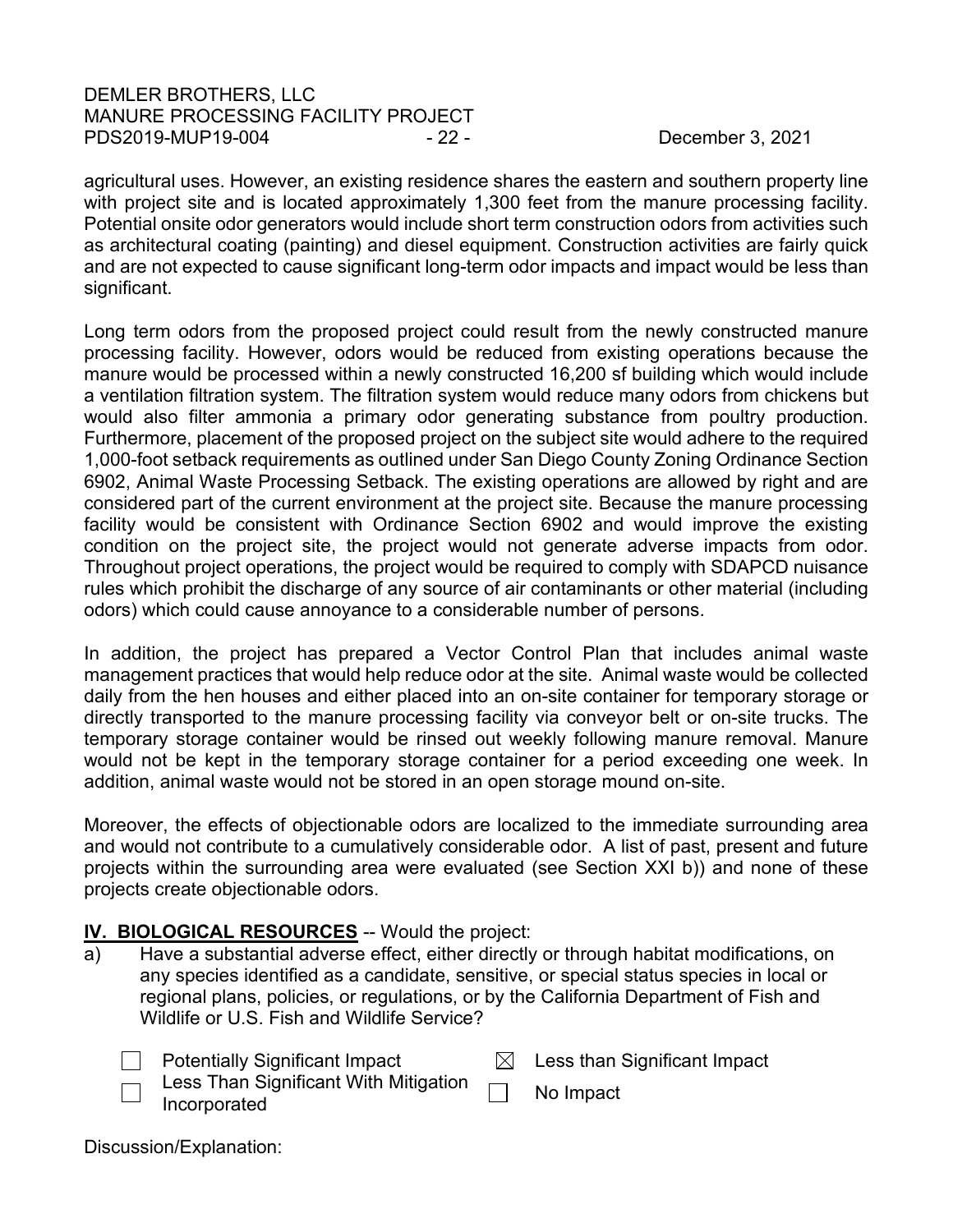**Less than Significant:** The project site is predominately barren landscape composed of previously-disturbed dirt surfaces and sparse vegetation due to historic and ongoing use by trucks and farming equipment traffic. Site topography is essentially flat open space that gradually slopes to the east and south beyond the development limits of the proposed improvements. The project site has been completely disturbed and has been previously graded pursuant to approved L-grading permit number L15547.

Based on analysis of the County's Geographic Information System (GIS) records, the County's Comprehensive Matrix of Sensitive Species, and photos of the site, it has been determined that no native vegetation communities or sensitive habitats exist on or adjacent to the site. Refer to Figure 4 – Vegetation Map for more information on the identified vegetation communities onsite. Furthermore, California Department of Fish and Wildlife (CDFW) or US Fish and Wildlife Service (USFWS) critical habitats for special-status plants are not mapped within or adjacent to the project area. Therefore, the project would not have a substantial adverse effect on any candidate, sensitive, or special status species and impacts would be less than significant.

In addition, implementation of projects listed in Section XXI b) could have the potential to result in impacts to species identified as a candidate, sensitive, or special-status species in local or regional plans, policies, or regulations or by the CDFW or USFWS. All projects would be required to comply with applicable regulations and implement any required mitigation measures. The proposed project would result in a less than significant impact. Therefore, the project, together with other cumulative projects, would not result in a cumulatively considerable impact related to candidate, sensitive, or special status species

b) Have a substantial adverse effect on any riparian habitat or other sensitive natural community identified in local or regional plans, policies, regulations or by the California Department of Fish and Wildlife or US Fish and Wildlife Service?

| <b>Potentially Significant Impact</b> | Less than Significant Impact |
|---------------------------------------|------------------------------|
| Less Than Significant With Mitigation |                              |

Less Than Significant With Mitigation Incorporated No Impact

Discussion/Explanation:

**Less than Significant Impact:** The project site is predominately barren landscape composed of previously-disturbed dirt surfaces and sparse vegetation due to historic and ongoing use by trucks and farming equipment traffic. Site topography is essentially flat open space that gradually slopes to the east and south beyond the development limits of the proposed improvements. The project site has been completely disturbed and previously graded per the approved L-grading permit, L15547. No riparian habitat exists on-site.

Based on an analysis of the County's GIS records and the County's Comprehensive Matrix of Sensitive Species, it has been determined that the proposed project site does not contain any riparian habitat or other sensitive natural communities as defined by the County Multiple Species Conservation Program (MSCP), County Resource Protection Ordinance (RPO), Natural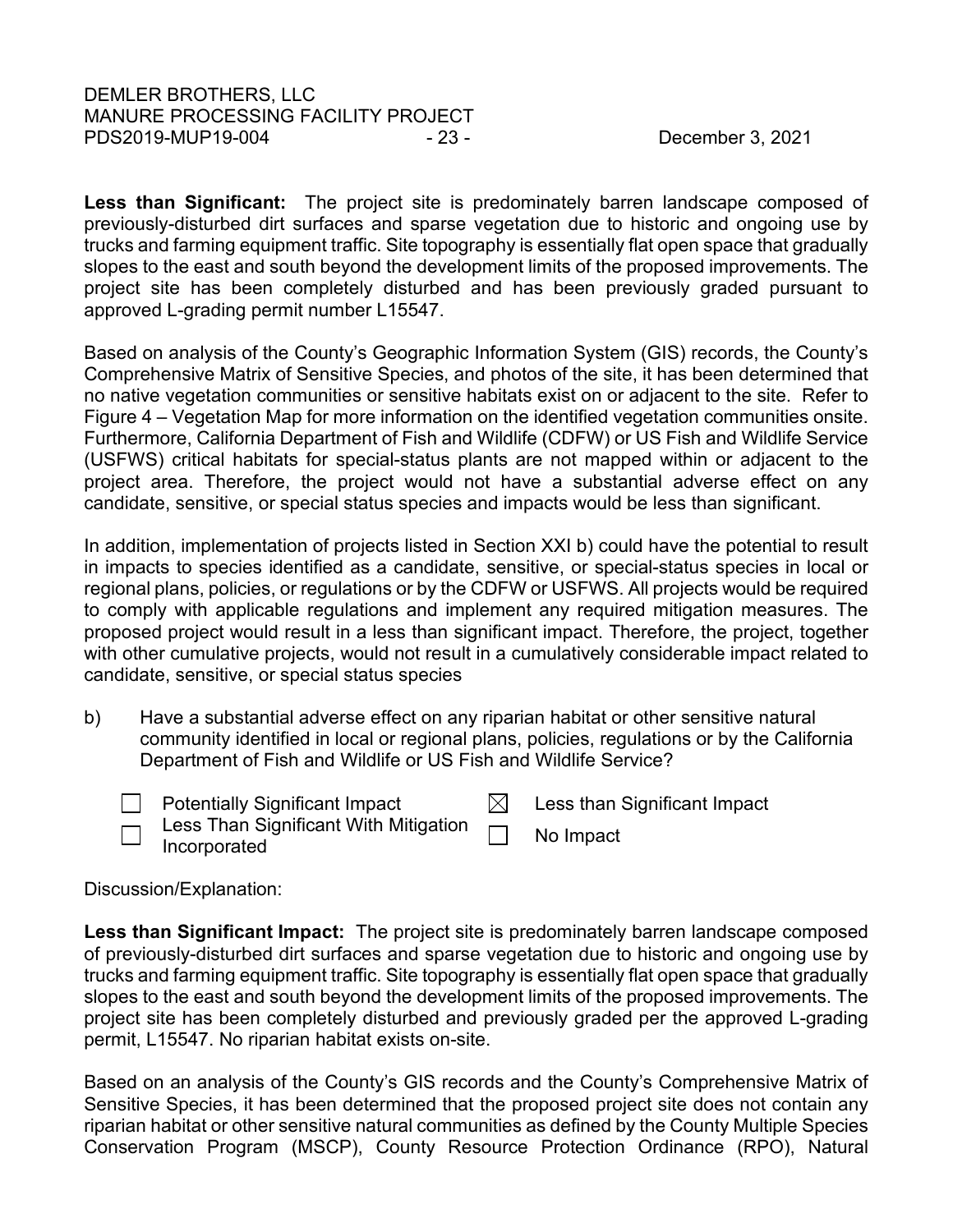# DEMLER BROTHERS, LLC MANURE PROCESSING FACILITY PROJECT PDS2019-MUP19-004 - 24 - 24 - December 3, 2021

Community Conservation Plan (NCCP), Fish and Wildlife Code, Endangered Species Act, Clean Water Act, or any other local or regional plans, policies or regulations. Refer to Figure 4. Therefore, the proposed project would not have a substantial adverse effect on riparian habitat or other sensitive natural community identified in local or regional plans, policies, regulations, or by the CDFW or USFWS and impacts would be less than significant.

In addition, implementation of projects listed in Section XXI b) could have the potential to result in impacts to riparian habitat or other sensitive natural community identified in local or regional plans, policies, or regulations or by the CDFW or USFWS. All projects would be required to comply with applicable regulations and implement mitigation measures. The proposed project would result in a less than significant impact. Therefore, the project, together with other cumulative projects, would not contribute to a cumulatively considerable impact related to riparian habitat or other sensitive natural community.

c) Have a substantial adverse effect on state or federally protected wetlands (including, but not limited to, marsh, vernal pool, coastal, etc.) through direct removal, filling, hydrological interruption, or other means?

|                          | <b>Potentially Significant Impact</b>                 | Less than Significant Impact |
|--------------------------|-------------------------------------------------------|------------------------------|
| $\overline{\phantom{0}}$ | Less Than Significant With Mitigation<br>Incorporated | No Impact                    |

Discussion/Explanation:

**Less than Significant Impact:** Refer to Response IVa), above. Based on an analysis of the County's GIS records and the County's Comprehensive Matrix of Sensitive Species, there are two non-jurisdictional hydrological features and no RPO wetlands are located within the survey area. The two non-jurisdictional hydrological features consist of a small earthen roadside ditch excavated in the uplands along the southern border of the MUP area and an ephemeral drainage to the north of the MUP area. The ephemeral drainage is identified as a blue-line feature on the MUP. The project is located approximately 300 feet from this feature.

The project would not impact the identified features as the proposed project would not discharge, directly remove, fill, or hydrologically interrupt the identified features on the project site. The project would ensure complete avoidance of the features by implementing a development setback of 200 feet from the ephemeral drainage to protect the area from potential indirect impacts. Therefore, impacts to wetlands or waters of the U.S. as defined by Section 404 of the Clean Water Act and under the jurisdiction of the Army Corps of Engineers would be less than significant.

In addition, implementation of projects listed in Section XXI b) could have the potential to result impacts to federally protected wetlands and would be required to comply with applicable regulations and implement any required mitigation measures. The proposed project would result in a less than significant impact. Therefore, the project, together with other cumulative projects, would not contribute to cumulatively considerable impact related to federally protected wetlands.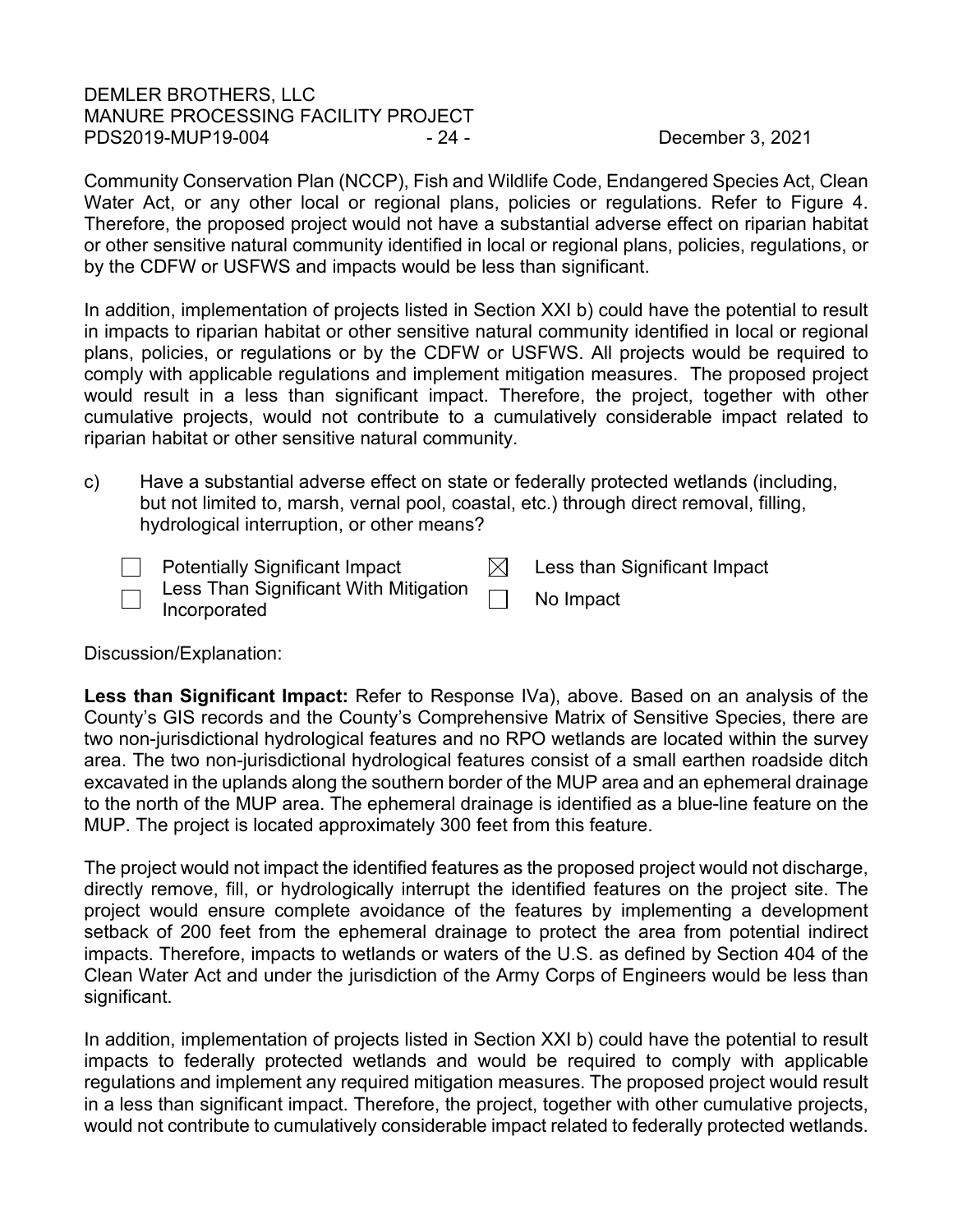# DEMLER BROTHERS, LLC MANURE PROCESSING FACILITY PROJECT PDS2019-MUP19-004 - 25 - 25 - December 3, 2021

d) Interfere substantially with the movement of any native resident or migratory fish or wildlife species or with established native resident or migratory wildlife corridors, or impede the use of native wildlife nursery sites?



Potentially Significant Impact  $\boxtimes$  Less than Significant Impact

Less Than Significant With Mitigation Less Than Significant With Mitigation [13] No Impact

Discussion/Explanation:

**Less than Significant Impact:** The project site is predominately barren landscape composed of previously-disturbed dirt surfaces and sparse vegetation due to historic and ongoing use by trucks and farming equipment traffic. Site topography is essentially flat open space that gradually slopes to the east and south beyond the development limits of the proposed improvements. The project site has been completely disturbed and previously graded per the approved L-grading permit.

Based on an analysis of the County's GIS records and the County's Comprehensive Matrix of Sensitive Species, it has been determined that the site has limited biological value and impedance of the movement of any native resident or migratory fish or wildlife species, the use of an established native resident or migratory wildlife corridors, and the use of native wildlife nursery sites would not be expected as a result of the proposed project for the following reasons: the site is highly disturbed, lacks suitable habitat, and areas surrounding the project site and survey area lend more suitable passing and nesting opportunities for wildlife, including Natural Upland Habitats within Pre-Approved Mitigation Area (PAMA) to the north and east, and Natural Upland Habitats outside PAMA to the west and south.

Therefore, the proposed project would not have a substantial adverse effect on the movement of any native resident or migratory fish or wildlife species or with established native resident or migratory wildlife corridors or impede the use of native wildlife nursery sites. Impacts would be less than significant.

In addition, implementation of projects listed in Section XXI b) could have the potential to result in impacts to the movement of any native resident or migratory fish or wildlife species or with established native resident or migratory wildlife corridors, or impede the use of native wildlife nursery sites. Projects would be required to comply with applicable regulations and implement any required mitigation measures. The proposed project would result in a less than significant impact. Therefore, the project, together with other cumulative projects, would not contribute to a cumulatively considerable impact related to wildlife cooridors.

e) Conflict with any applicable policies protecting biological resources?

Potentially Significant Impact  $\Box$  Less than Significant Impact



Less Than Significant With Mitigation

 $L$ ess Than Significant with Mitigation  $\boxtimes$  No Impact Incorporated

Discussion/Explanation: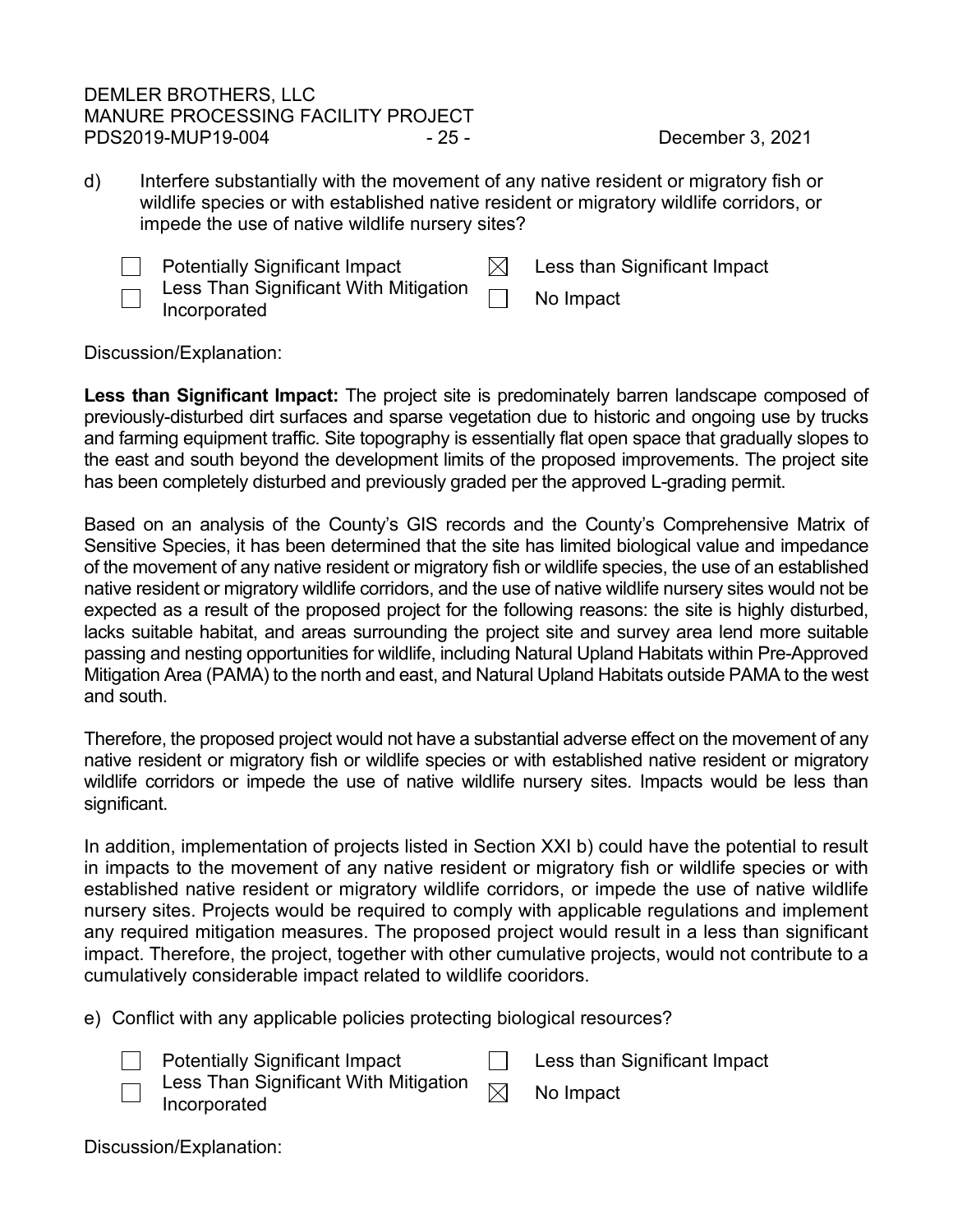**No Impact:** Refer to Response IVa), above. The project site is currently developed with an existing egg ranch and contains no native vegetation communities or habitats; refer to Figure 4. The project is consistent with the County's Biological Mitigation Ordinance (BMO) and RPO. Therefore, the proposed project would not conflict with any local policies or ordinances protecting biological resources, such as a tree preservation policy or ordinance. No impacts would occur.

- f) Conflict with the provisions of any adopted Habitat Conservation Plan, Natural Communities Conservation Plan, other approved local, regional or state habitat conservation plan?
	-

Potentially Significant Impact **Less than Significant Impact** Less Than Significant With Mitigation

 $L$ ess Than Significant with Mitigation  $\boxtimes$  No Impact Incorporated

# Discussion/Explanation:

**No Impact:** Refer to the attached Ordinance Compliance Checklist for further information on consistency with any adopted Habitat Conservation Plan, NCCP, other approved local, regional or state habitat conservation plan, including, Habitat Management Plans, Special Area Management Plans, or any other local policies or ordinances that protect biological resources including the MSCP, BMO, RPO, Habitat Loss Permit. The project is consistent with the MSCP, BMO and RPO. Therefore, development of the site as proposed would not conflict with the provisions of an adopted habitat conservation plan, natural community conservation plan, or other approved local, regional, or state habitat conservation plan. No impacts would occur.

# <span id="page-25-0"></span>**V. CULTURAL RESOURCES** -- Would the project:

- a) Cause a substantial adverse change in the significance of a historical resource pursuant to 15064.5?
	- Potentially Significant Impact  $\boxtimes$  Less than Significant Impact
		-
		- Less Than Significant With Mitigation Incorporated No Impact

Discussion/Explanation: Cultural resources include places, objects, and settlements that reflect group or individual religious, archaeological, architectural, or paleontological activities. Such resources provide information on scientific progress, environmental adaptations, group ideology, or other human advancements. By statute, CEQA is primarily concerned with two classes of cultural resources: "historical resources," which are defined in Public Resources Code (PRC) Section 21084.1 and CEQA Guidelines Section 15064.5; and "unique archaeological resources," which are defined in PRC Section 21083.2

**Less than Significant Impact:** Based on an analysis of County archaeology resource files, archaeological records, maps, and aerial photographs by County staff archaeologist, Donna Beddow, it has been determined that the project site does not contain any historical resources. Therefore, the project would not cause a substantial adverse change in the significance of a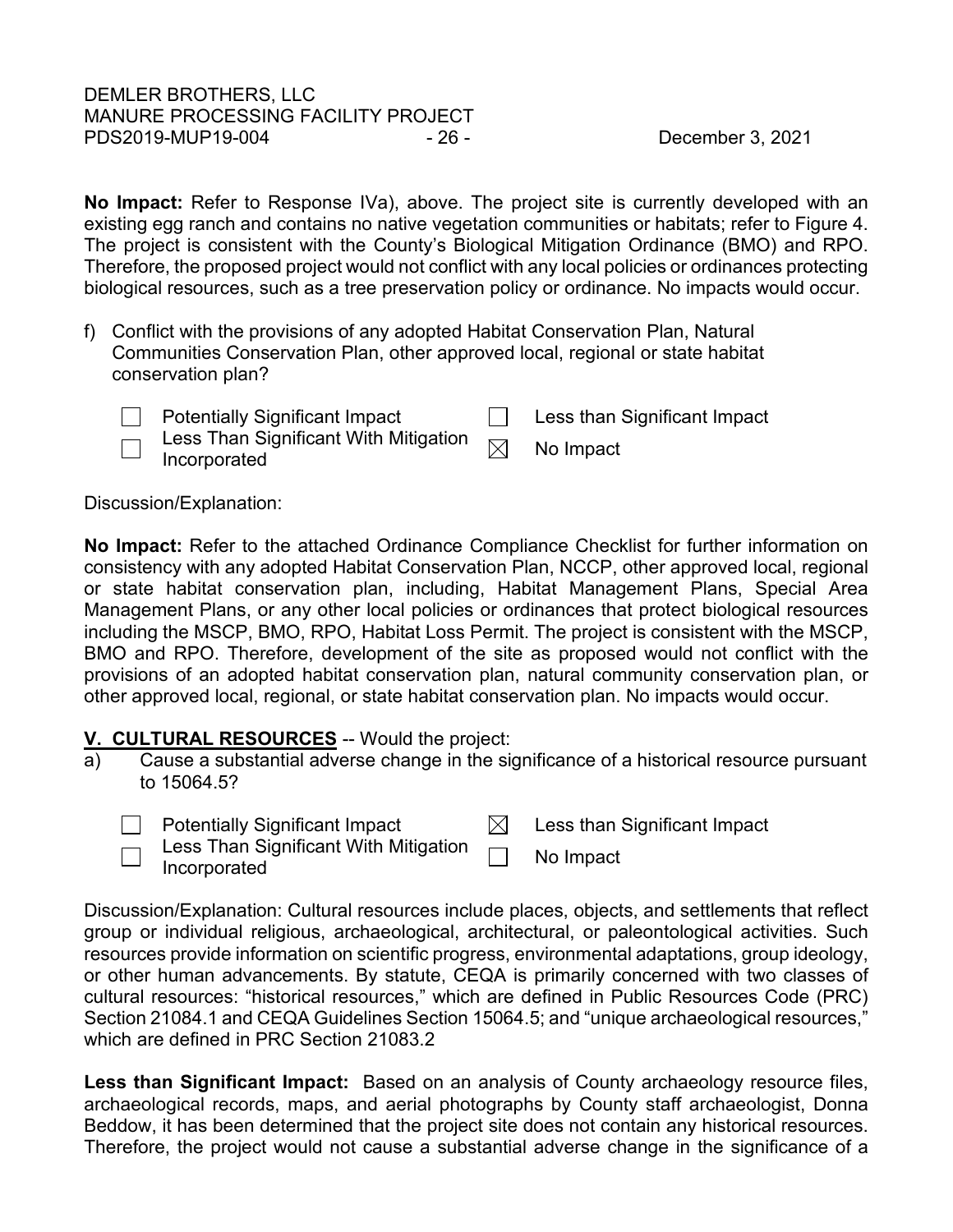# DEMLER BROTHERS, LLC MANURE PROCESSING FACILITY PROJECT PDS2019-MUP19-004 - 27 - 27 - December 3, 2021

historical resource pursuant to 15064.5. Impacts would be less than significant. Furthermore, the project would not contribute cumulatively considerable impact related to historical resources.

b) Cause a substantial adverse change in the significance of an archaeological resource pursuant to 15064.5?

| Potentially Significant Impact                                             | $\boxtimes$ Less than Significant Impact |
|----------------------------------------------------------------------------|------------------------------------------|
| $\Box$ Less Than Significant With Mitigation $\Box$<br>$\Box$ Incorporated | No Impact                                |

Discussion/Explanation:

**Less than Significant Impact:** Based on an analysis of County archaeology resource files, archaeological records, maps, aerial photographs, and a field visit by County staff archaeologist, Donna Beddow, it has been determined that the project site does not contain any archaeological resources. No resources were identified during the site visit by staff archaeologist, Donna Beddow. The project site has been graded historically pursuant to grading permit number 15547 and is located in the area of a previous commercial chicken coop. The potential for discovery during construction activities is low.

County staff conducted Native American consultation pursuant to AB-52 requirements. Initial tribal outreach was conducted on April 23, 2019. Eight tribes (Barona, Campo, Jamul, Kwaaymii, Manzanita, Santa Ysabel, Sycuan, and Viejas) were contacted. Viejas responded and deferred to Santa Ysabel. Barona, Jamul, and Santa Ysabel requested formal consultation. All three tribes agreed that neither a cultural study nor archaeological monitoring including a tribal monitor would be required. Therefore, the project would not cause a substantial adverse change in the significance of an archaeological resource pursuant to 15064.5. Impacts would be less than significant.

In addition, implementation of projects listed in Section XXI b) could have the potential to result in impacts to the archaeological resources. Projects would be required to comply with applicable regulations and implement any required mitigation measures. The proposed project would result in a less than significant impact. Therefore, the project, together with other cumulative projects, would not contribute to cumulatively considerable impact related to archaeological resources.

c) Disturb any human remains, including those interred outside of *dedicated* cemeteries?



Discussion/Explanation:

**Less than Significant Impact:** Based on an analysis of County archaeology resource files, archaeological records, maps, and aerial photographs by County staff archaeologist, Donna Beddow, it has been determined that the project would not disturb any human remains because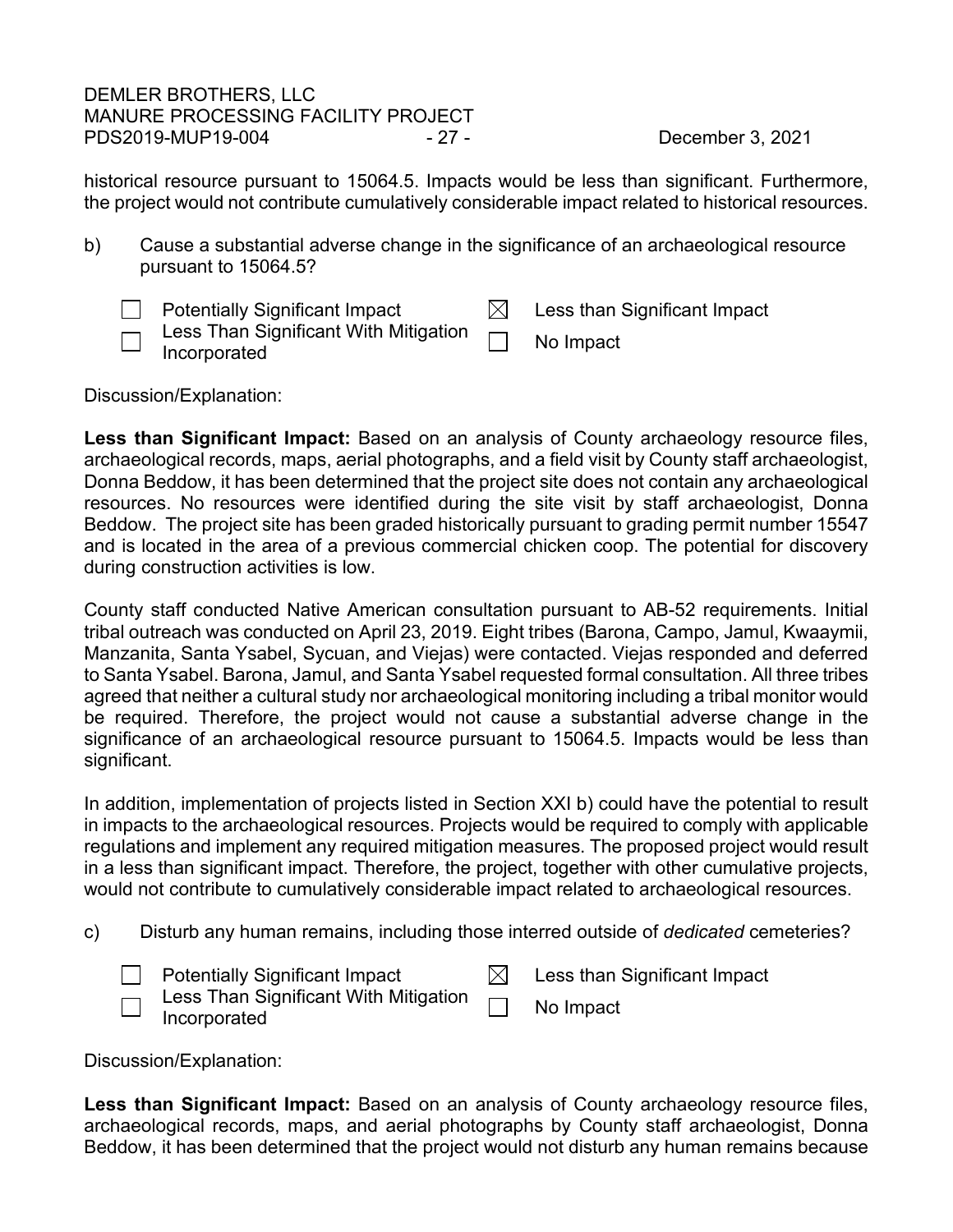# DEMLER BROTHERS, LLC MANURE PROCESSING FACILITY PROJECT PDS2019-MUP19-004 - 28 - 28 - 28 - December 3, 2021

the project site does not include a formal cemetery or any archaeological resources that might contain interred human remains. In addition, the potential for discovery is low.

If unknown resources are discovered during construction, the proposed project would comply with regulatory requirements for treatment of Native American human remains contained in California Health and Safety Code Sections 7050.5 and 7052 and California PRC Section 5097. Therefore, project would not disturb human remain and impact would be less than significant.

In addition, implementation of projects listed in Section XXI b) could have the potential to result in impacts to the archaeological resources. Projects would be required to comply with applicable regulations and implement any required mitigation measures. The proposed project would result in a less than significant impact. Therefore, the project, together with other cumulative projects, would not contribute cumulatively considerable impact related to human remains.

# <span id="page-27-0"></span>**VI. ENERGY** -- Would the project:

a) Result in potentially significant environmental impact due to wasteful, inefficient, or unnecessary consumption of energy resources, during project construction or operation?



Discussion/Explanation:

**Less than Significant Impact:** The project would result in the use of electricity, natural gas, petroleum, and other consumption of energy resources during both the construction and operation phases of the project; however, the consumption is not expected to be wasteful, inefficient, or unnecessary.

# **Operations**

The proposed project would include three prefabricated 100 horsepower/75-kilowatt electric manure processing units that would run the pelleting process. The electric motors have been designed to operate at optimal efficiency between 60 and 80 percent load (U.S. Department of Energy). The entire pelleting process would run on electricity and require no fuel, besides for the trucking of materials. Given the small amount of energy used for the proposed project, the proposed project would not have any unusual characteristics that would result in substantial or excessive long-term fuel consumption in the county.

In addition, operation of the proposed manure processing facility is expected to reduce both average daily trips (and associated gasoline usage) and carbon dioxide equivalent than the existing conditions at the egg ranch; refer to Section VII Greenhouse Gas and Section XVII, Transportation. In accordance with Mitigation Measure AQ-1 described above, Tier III certified construction equipment would be utilized during all phases of construction. Tier III diesel engine standards are the strictest Environmental Protection Agency (EPA) emissions requirement for off-highway diesel engines. This requirement regulates the amount of PM, or black soot,  $NO<sub>x</sub>$ that can be emitted from an off-highway diesel engine. Tier III equipment also runs more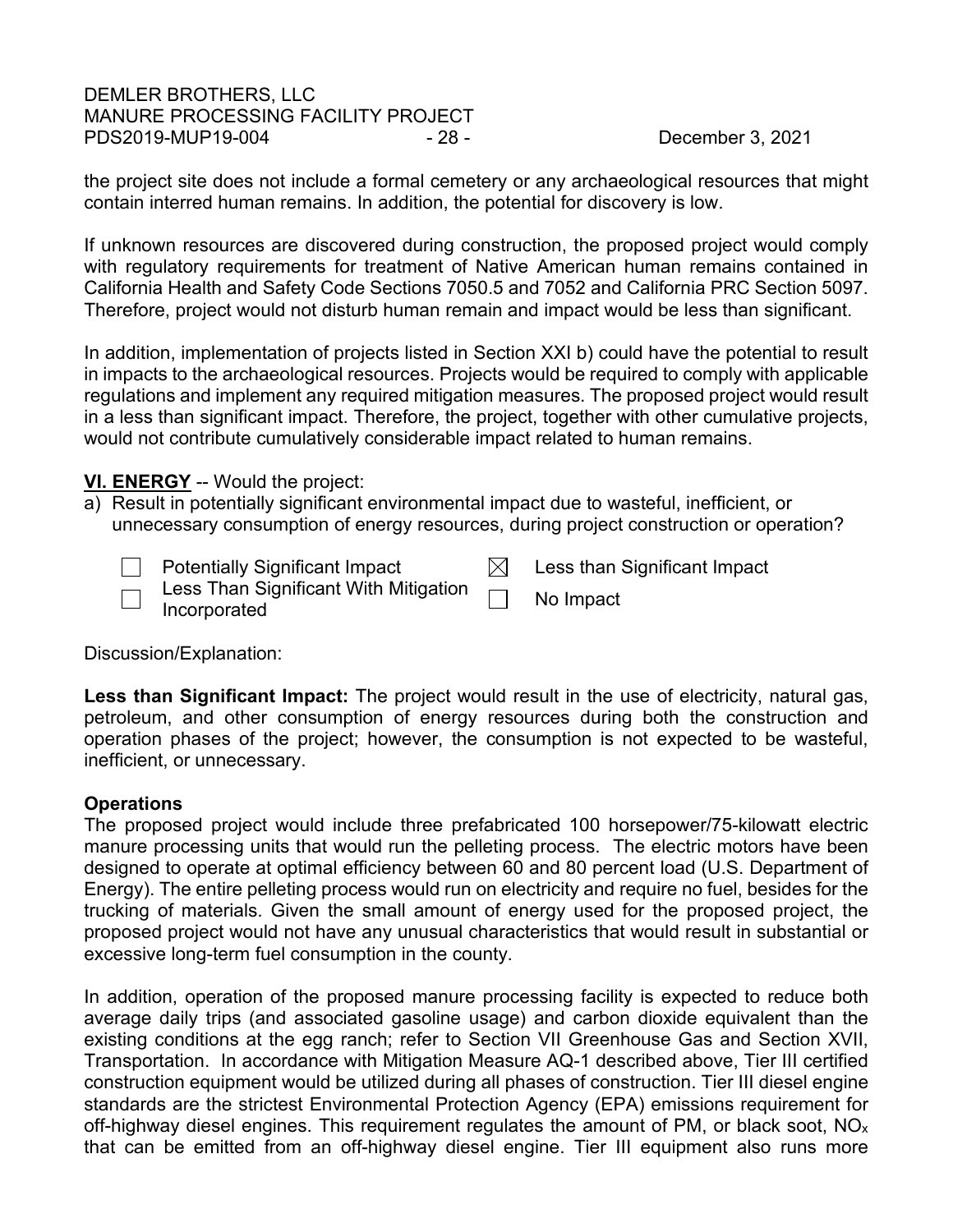# DEMLER BROTHERS, LLC MANURE PROCESSING FACILITY PROJECT PDS2019-MUP19-004 - 29 - 29 - December 3, 2021

efficiently and thus uses less energy resources. In addition, the project would be required to comply with the Construction and Demolition Materials Diversion Ordinance (Sections 68.508 through 68.518 of the County Code of Regulatory Ordinances). The ordinance requires that 90 percent of inert material and 70 percent of all other materials must be recycled from the project. In order to comply with the ordinance, applicants must submit a Construction and Demolition Debris Management Plan and a fully refundable Performance Guarantee prior to building permit issuance. This ultimately would result in less energy use overall as the demolished materials would be reused after recycling.

Therefore, for the reasons stated above, the project would not result in wasteful, inefficient, or unnecessary consumption of energy resources. Impacts would be less than significant. Moreover, the project would not contribute to a cumulatively considerable impact. Projects listed in Section XXI b) would be required to comply with increasingly stringent statewide energy efficiency regulations, such as the Title 24 building standards to encourage energy-efficient development and land use patterns that reduce vehicle miles travelled (VMT). In the event that potential energy inefficiencies are identified for these projects, mitigation measures would be identified that would likely require that sustainability or energy efficiency features be incorporated into the project. Therefore, the project's contribution to cumulative impacts related to energy consumption would not be cumulatively considerable.

b) Conflict with or obstruct a state or local plan for renewable energy or energy efficiency?

 Less Than Significant With Mitigation Less Than Significant With Mitigation **No Impact**<br>Incorporated

Potentially Significant Impact  $\boxtimes$  Less than Significant Impact



Discussion/Explanation:

**Less than Significant:** Refer to Impact 3.5-1 and 3.5-2. The proposed project would follow applicable energy standards and regulations during the construction and operation phases. The project would be consistent with the County General Plan, including Conservation and Open Space Element Policies 14.10 and 17.2, which require the use of low-emission construction vehicles and reduction of solid waste during construction and operation. As stated above, the proposed project would implement Mitigation Measure AQ-1 which would require the use of Tier III certified construction equipment during all phases of construction. The proposed project would be built and operated in accordance with all existing, applicable regulations at the time of construction. For the reasons stated, the proposed project would not obstruct a state or local plan for renewable energy or energy efficiency. Impacts would be less than significant.

# **VII. GEOLOGY AND SOILS** -- Would the project:

- a) Directly or indirectly cause potential substantial adverse effects, including the risk of loss, injury, or death involving:
	- i. Rupture of a known earthquake fault, as delineated on the most recent Alquist-Priolo Earthquake Fault Zoning Map issued by the State Geologist for the area or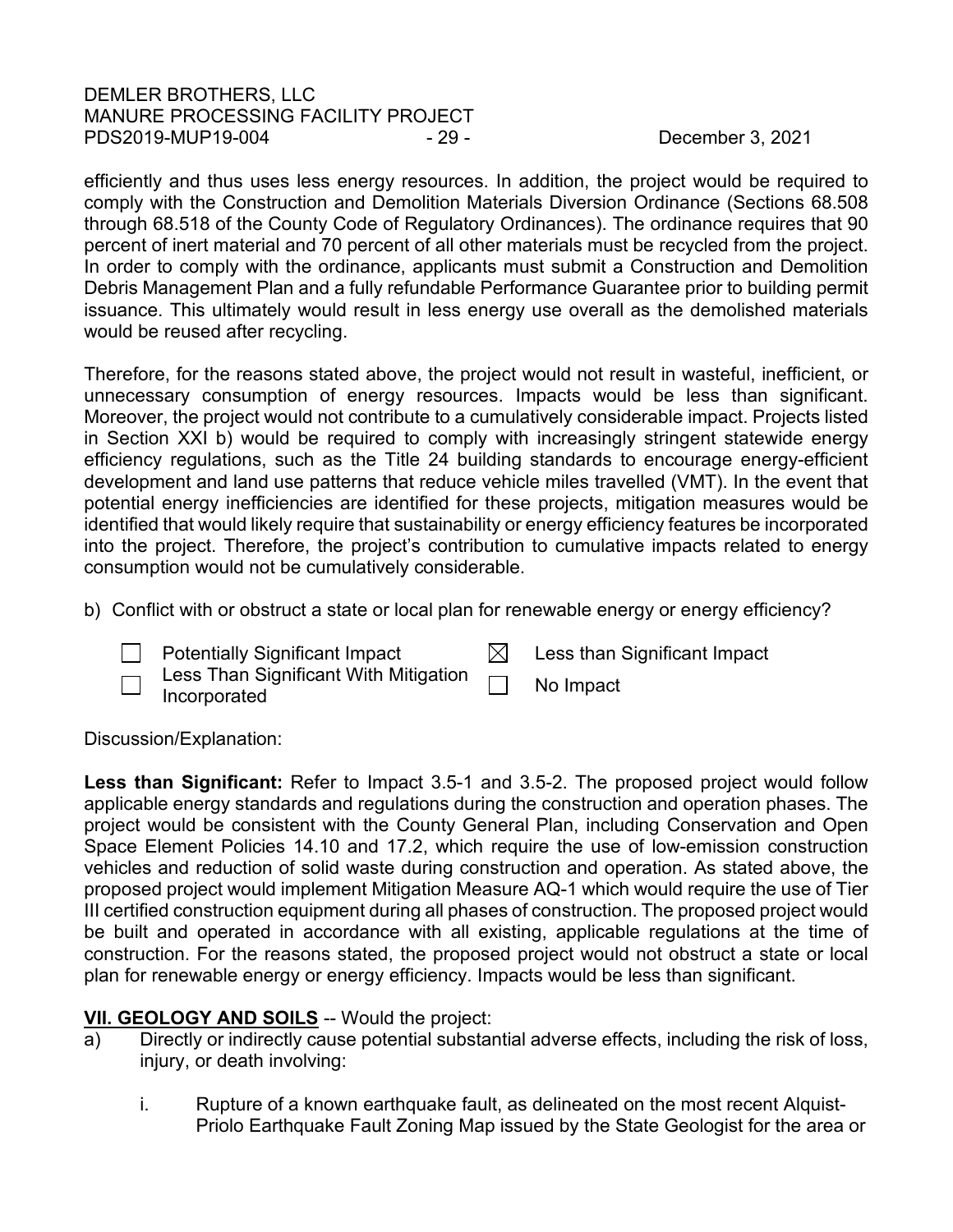# DEMLER BROTHERS, LLC MANURE PROCESSING FACILITY PROJECT PDS2019-MUP19-004 - 30 - 30 - 30 - December 3, 2021

based on other substantial evidence of a known fault? Refer to Division of Mines and Geology Special Publication 42.

Potentially Significant Impact  $\boxtimes$  Less than Significant Impact Less Than Significant With Mitigation Less Trian Significant with Mitigation **Information**<br>Incorporated

Discussion/Explanation:

**Less Than Significant Impact:** Southern California, including the project site, is subject to the effects of seismic activity because of active faults that traverse the region. Active faults are defined as those that have experienced surface displacement within Holocene time (approximately the last 11,000 years) and/or are in a state-designated Alquist-Priolo Earthquake Fault Zone. No known active faults transect or project toward the project site. The project is not located in a fault rupture hazard zone identified by the Alquist-Priolo Earthquake Fault Zoning Act, Special Publication 42, Revised 1997, Fault-Rupture Hazards Zones in California, or located within any other area with substantial evidence of a known fault. The project is located approximately 9 miles from the Elsinore Fault.

Although no active faults traverse the project site, all new development would be required to comply with the requirements of the Alquist-Priolo Fault Zoning Act and the California Building Code (CBC). CBC requirements address structural seismic safety and include design criteria for seismic loading and other geologic hazards, including design criteria for geologically induced loading that govern sizing of structural members, building supports, and materials and provide calculation methods to assist in the design process. The CBC includes provisions for buildings to structurally survive an earthquake without collapsing and measures such as anchoring to the foundation and structural frame design.

Because of the distance to the nearest fault and the magnitude of past seismic activity, the proposed project would neither negate nor supersede the requirements of the Alquist-Priolo Earthquake Fault Zoning Act, nor would the proposed project expose people or structures to potentially substantial adverse effects, including the risk of loss, injury, or death involving rupture of a known earthquake fault as delineated on the current Alquist-Priolo Earthquake Fault Zoning Map. Therefore, impacts would be less than significant.

| Ш. |  |  |  | Strong seismic ground shaking? |
|----|--|--|--|--------------------------------|
|----|--|--|--|--------------------------------|

| <b>Potentially Significant Impact</b>                                       | Less than Significant Impact |
|-----------------------------------------------------------------------------|------------------------------|
| Less Than Significant With Mitigation $\hskip1cm \bigsqcup$<br>Incorporated | No Impact                    |

Discussion/Explanation:

**Less Than Significant Impact:** Seismic activity poses two types of potential hazards for people and structures, categorized as either primary or secondary hazards. Primary hazards include ground rupture, ground shaking, ground displacement, subsidence, and uplift from earth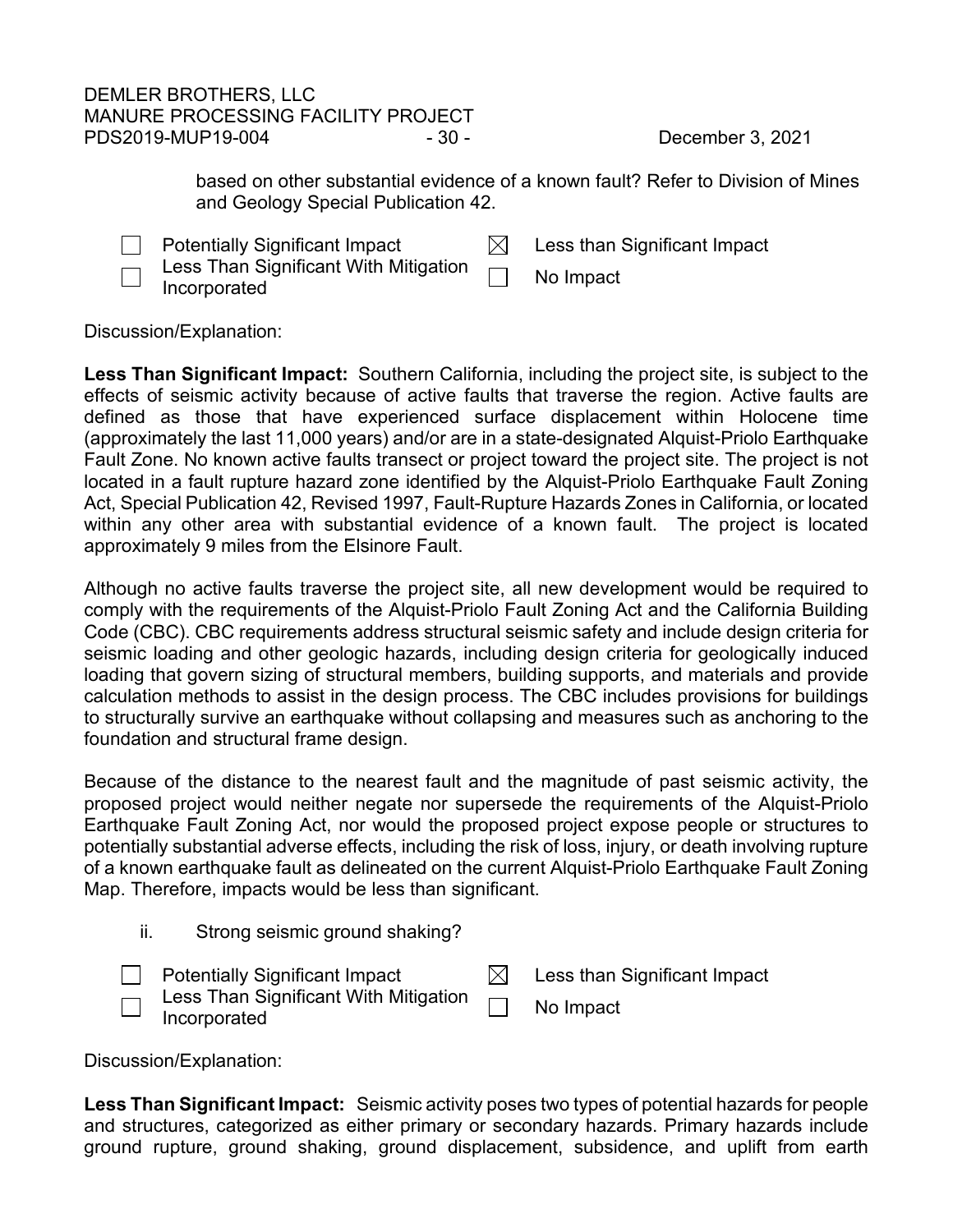# DEMLER BROTHERS, LLC MANURE PROCESSING FACILITY PROJECT PDS2019-MUP19-004 - 31 - 31 - December 3, 2021

movement. Secondary hazards include ground failure (lurch cracking, lateral spreading, and slope failure), liquefaction, water waves (seiches), movement on nearby faults (sympathetic fault movement), dam failure, and fires.

The project site is in a seismically active region and could experience ground shaking associated with an earthquake along nearby faults. The project site is likely to be subjected to strong ground motion from seismic activity, similar to that of the rest of San Diego County and Southern California, due to seismic activity in the region as a whole. To ensure the structural integrity of all buildings and structures, the project must conform to the Seismic Requirements as outlined within the CBC. In addition, the County Code requires a soils compaction report with proposed foundation recommendations to be approved before the issuance of a building permit.

Therefore, compliance with the CBC and the County Code ensures the project would not result in a potentially significant impact from the exposure of people or structures to potential adverse effects from strong seismic ground shaking.

- iii. Seismic-related ground failure, including liquefaction?
- $\Box$  Potentially Significant Impact  $\boxdot$  Less than Significant Impact Less Than Significant With Mitigation Less Than Significant With Mitigation **No Impact**<br>Incorporated

Discussion/Explanation:

**Less Than Significant Impact:** Liquefaction is the phenomenon whereby soils lose shear strength and exhibit fluid-like flow behavior. Loose granular soils are most susceptible to these effects, with liquefaction generally restricted to saturated or near-saturated soils at depths of less than 50 feet. Liquefaction normally occurs in soils such as sand in which the strength is purely friction. However, liquefaction has occurred in soils other than clean sand. Liquefaction occurs under vibratory conditions such as those induced by a seismic event.

The project site is not within a "Potential Liquefaction Area" as identified in the County Guidelines for Determining Significance for Geologic Hazards. This indicates that the liquefaction potential at the site is low. In addition, the site is not underlain by poor artificial fill or located within a floodplain. As such, there would be a less than significant impact from the exposure of people or structures to adverse effects from a known area susceptible to ground failure, including liquefaction. In addition, because liquefaction potential at the site is low, earthquake-induced lateral spreading is not considered to be a seismic hazard at the site and impacts would be less than significant.

iv. Landslides?

| <b>Potentially Significant Impact</b>                                      | Less than Significant Impact |
|----------------------------------------------------------------------------|------------------------------|
| $\Box$ Less Than Significant With Mitigation $\Box$<br>$\Box$ Incorporated | No Impact                    |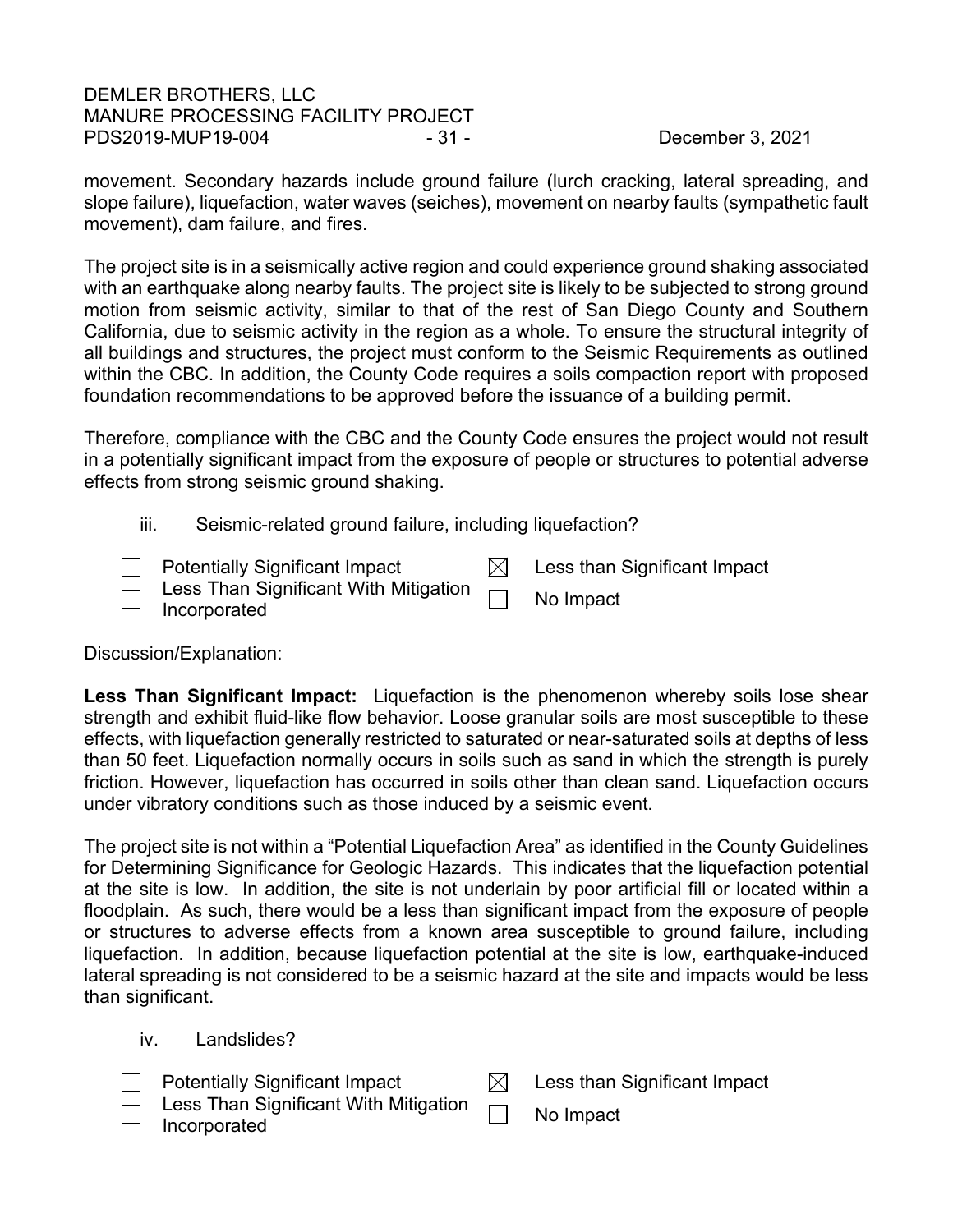# DEMLER BROTHERS, LLC MANURE PROCESSING FACILITY PROJECT PDS2019-MUP19-004 - 32 - 2021 - 32 - December 3, 2021

Discussion/Explanation:

**Less Than Significant Impact:** Non-seismically induced landslides can be caused by water from rainfall, septic systems, landscaping, or other origins that infiltrate slopes with unstable material. The project site is generally flat.

The project site is not within a "Landslide Susceptibility Area" as identified in the County Guidelines for Determining Significance for Geologic Hazards. Landslide Susceptibility Areas were developed based on landslide risk profiles included in the *Multi-Jurisdictional Hazard Mitigation Plan, San Diego, CA* (URS, 2004). Landslide risk areas from this plan were based on data including steep slopes (greater than 25 percent); soil series data (SANDAG based on United States Geological Survey (USGS) 1970s series); soil-slip susceptibility from USGS; and Landslide Hazard Zone Maps (limited to western portion of the County) developed by the California Department of Conservation, Division of Mines and Geology. Also included within Landslide Susceptibility Areas are gabbroic soils on slopes steeper than 15 percent in grade because these soils are slide prone. Because the project is not located within an identified Landslide Susceptibility Area and the geologic environment has a low probability to become unstable, the project would not result in the exposure of people or structures to potential adverse effects from landslides. Impacts would be less than significant.

b) Result in substantial soil erosion or the loss of topsoil?



Less Than Significant With Mitigation Less Than Significant With Mitigation **Data No Impact**<br>Incorporated

Discussion/Explanation:

**Less Than Significant Impact**: Soil erosion may result during construction of the proposed project, as grading and construction can loosen surface soils and make soils susceptible to the effects of wind and water movement across the surface.

According to the Soil Survey of San Diego County, the soils on-site are identified as 77-percent Fallbrook sandy loam, with slopes ranging from 5 to 9 percent (hydrologic soil type C); and approximately 23-percent Los Posas fine sandy loam, with slopes ranging from 5 to 9 percent (hydrologic soil type C). The onsite soils have an erodibility rating of "moderate" *and/or* "severe" as indicated by the Soil Survey for the San Diego Area, prepared by the US Department of Agriculture, Soil Conservation and Forest Service dated December 1973. However, the project would not result in substantial soil erosion or the loss of topsoil for the following reasons:

- The project would not result in unprotected erodible soils; would not alter existing drainage patterns; is not located in a floodplain, wetland, or significant drainage feature; and would not develop steep slopes.
- The project has prepared a Storm Water Quality Management Plan (SWQMP) dated December 2020, prepared by Michael Baker International. The plan includes the following Best Management Practices (BMP) to ensure sediment does not erode from the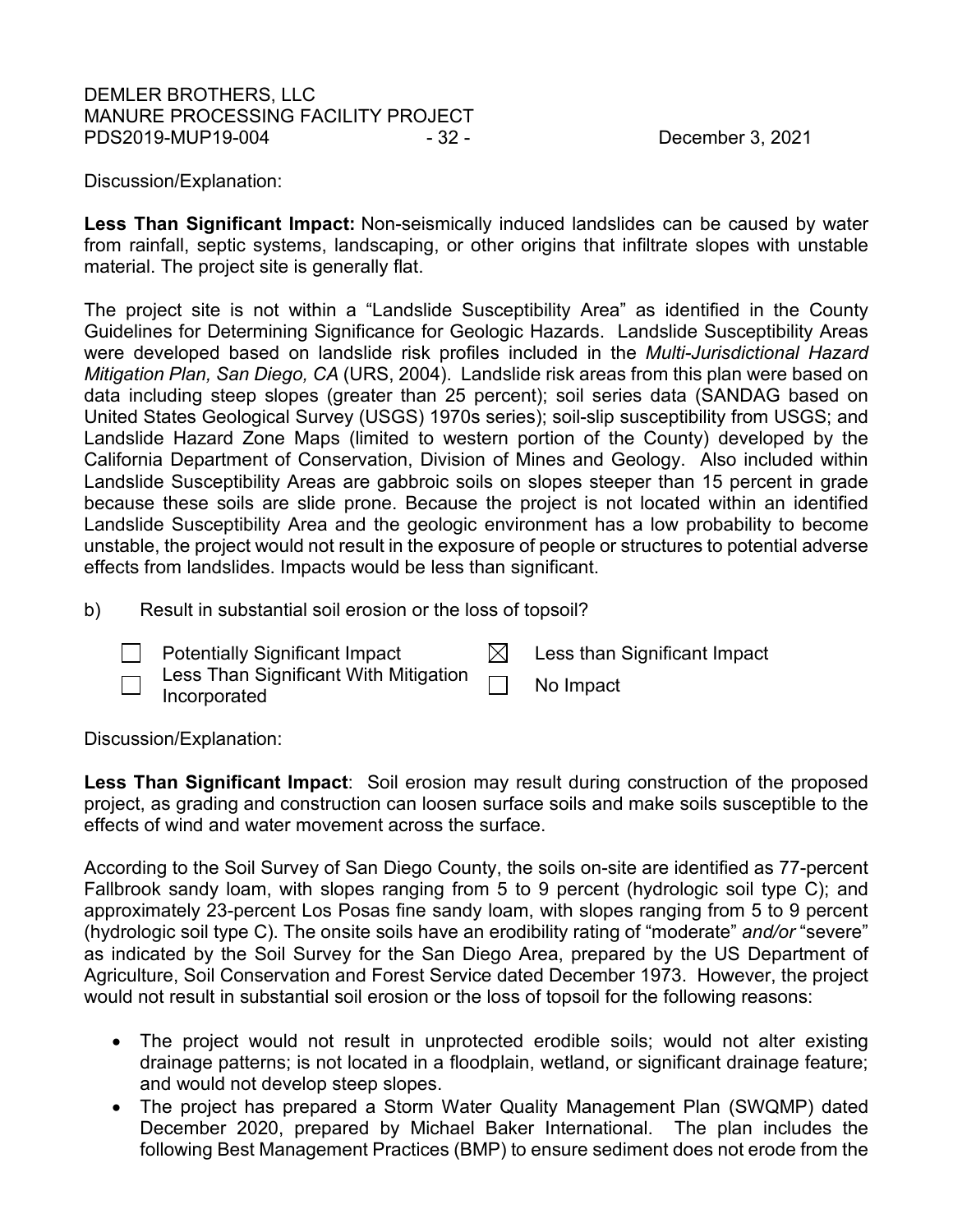project site: silt fencing, fiber rolls, sand and gravel bags, vegetation stabilizing planting, hydraulic stabilization hydroseeding, and bonded fiber matrix.

• The project involves grading. However, the project is required to comply with the San Diego County Code of Regulations, Title 8, Zoning and Land Use Regulations, Division 7, Sections 87.414 (DRAINAGE – EROSION PREVENTION) and 87.417 (PLANTING). Compliance with these regulations minimizes the potential for water and wind erosion.

Due to these factors, the project would not result in substantial soil erosion or the loss of topsoil on a project level.

Refer to Section X, Hydrology and Water Quality. The project requires a NPDES General Permit for Discharges of Storm Water Associated with Construction Activities. Adherence to applicable requirements and implementation of the appropriate BMPs would minimize the loss of topsoil during project construction. Additionally, the proposed project would be subject to conditions of the grading plan to ensure that the potential for erosion during project construction is minimized and water quality is maintained.

In addition, the project would not contribute to a cumulatively considerable impact because all the of past, present and future projects included on the list of projects that involve grading or land disturbance are required to follow the requirements of the San Diego County Code of Regulations, Title 8, Zoning and Land Use Regulations, Division 7, Sections 87.414 (DRAINAGE – EROSION PREVENTION) and 87.417 (PLANTING); Order 2001-01 (National Pollutant Discharge Elimination System (NPDES) No. CAS 0108758), adopted by the San Diego Regional Water Quality Control Board (RWQCB) on February 21, 2001; County Watershed Protection, Storm Water Management, and Discharge Control Ordinance (Ord. No. 9424); and County Storm water Standards Manual adopted on February 20, 2002, and amended January 10, 2003 (Ordinance No. 9426). Refer to XVIII. Mandatory Findings of Significance for a comprehensive list of the projects considered. Impacts would be less than significant.

- c) Be located on a geologic unit or soil that is unstable, or that would become unstable as a result of the project, and potentially result in an on- or off-site landslide, lateral spreading, subsidence, liquefaction or collapse?
	-

Potentially Significant Impact  $\boxtimes$  Less than Significant Impact

Less Than Significant With Mitigation Incorporated No Impact

Discussion/Explanation:

**Less than Significant Impact:** Refer to XVII (4), above. Liquefaction and dynamic settlement of soils can be caused by strong vibratory motion due to earthquakes. Both research and historical data indicate that loose, saturated, granular soils are susceptible to liquefaction and dynamic settlement. Liquefaction is typified by a loss of shear strength in the affected soil layer, thereby causing the soil to behave as a viscous liquid. This effect may be manifested by excessive settlements and sand boils at the ground surface.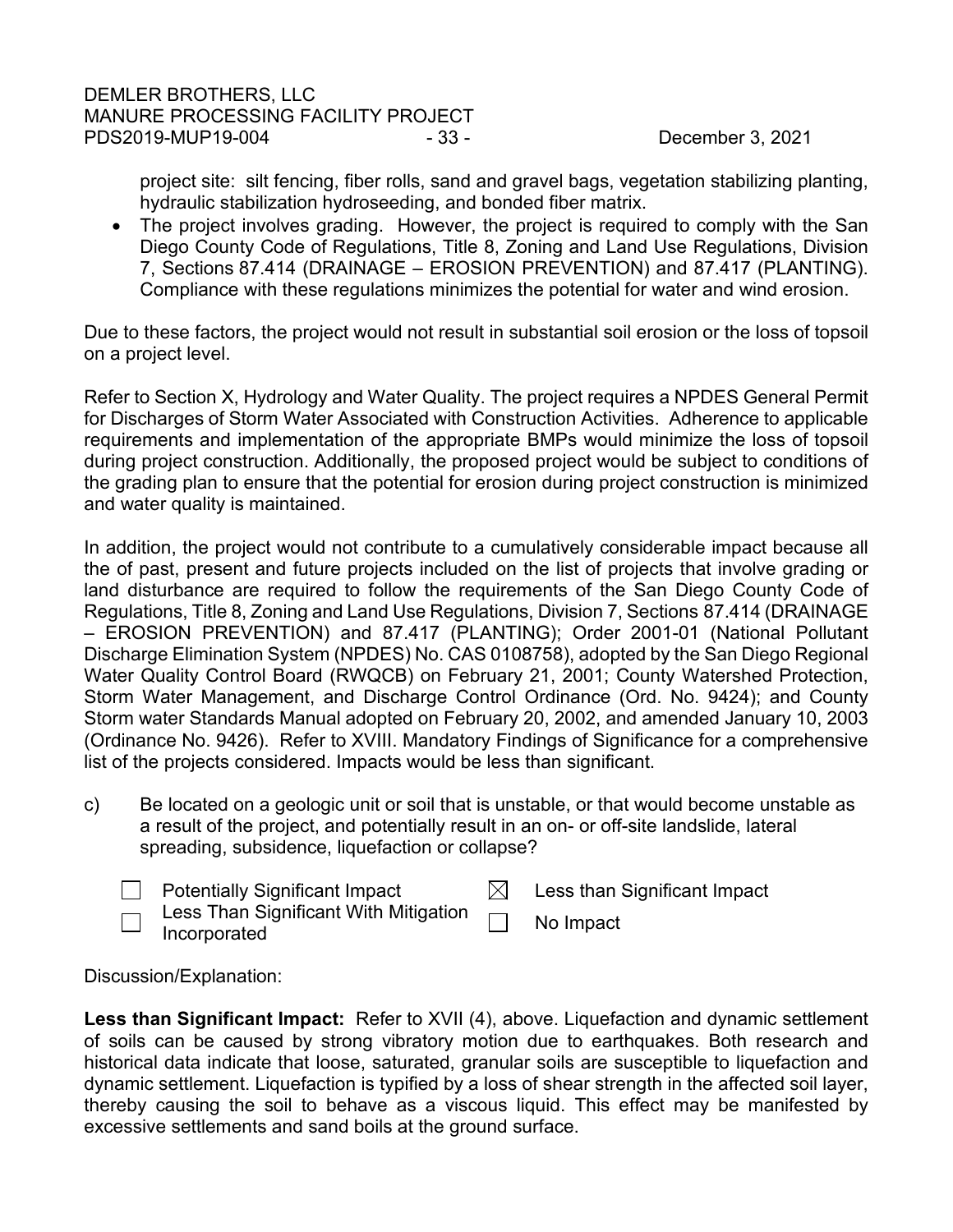# DEMLER BROTHERS, LLC MANURE PROCESSING FACILITY PROJECT PDS2019-MUP19-004 - 34 - 2021 - 34 - December 3, 2021

The project proposes 3,000 cy of grading with a balance of cut and fill. In addition, the project would import approximately 800 cy of decomposed granite for placement between the existing buildings. In order to assure that any proposed buildings (including those proposed on the project site) are adequately supported (whether on native soils, cut or fill), a Soils Engineering Report is required as part of the Building Permit process. This report would evaluate the strength of underlying soils and make recommendations on the design of building foundation systems. The Soils Engineering Report must demonstrate that a proposed building meets the structural stability standards required by the CBC. The report must be approved by the County prior to the issuance of a Building Permit. With this standard requirement, impacts would be less than significant. For further information regarding landslides, liquefaction, and lateral spreading, refer to VI Geology and Soils, Question a., iii-iv listed above.

d) Be located on expansive soil, as defined in Table 18-1-B of the Uniform Building Code (1994), creating substantial direct or indirect risks to life or property?

| <b>Potentially Significant Impact</b>                               | Less than Significant Impact |
|---------------------------------------------------------------------|------------------------------|
| $\Box$ Less Than Significant With Mitigation<br>$\Box$ Incorporated | No Impact                    |

Discussion/Explanation:

**Less Than Significant Impact:** Expansive soils contain significant amounts of clay particles that swell considerably when wetted and shrink when dried. The project is located on expansive soils as defined within Table 18-I-B of the Uniform Building Code (1994). This was confirmed by staff review of the Soil Survey for the San Diego Area, prepared by the US Department of Agriculture, Soil Conservation and Forest Service dated December 1973. The soils on-site are identified as 77-percent Fallbrook sandy loam, with slopes ranging from 5 to 9 percent (hydrologic soil type C); and approximately 23-percent Los Posas fine sandy loam, with slopes ranging from 5 to 9 percent (hydrologic soil type C). These soil types have moderate shrink swell behavior.

The project is required to comply the improvement requirements identified in the 1997 Uniform Building Code, Division III – Design Standard for Design of Slab-On-Ground Foundations to Resist the Effects of Expansive Soils and Compressible Soils, which ensure suitable structure safety in areas with expansive soils. Therefore, on-site soils would not create substantial risks to life or property. Compliance with state and local requirements would reduce impacts to less than significant.

e) Have soils incapable of adequately supporting the use of septic tanks or alternative wastewater disposal systems where sewers are not available for the disposal of wastewater?

| $\Box$ | <b>Potentially Significant Impact</b>                               | Less than Significant Impact |
|--------|---------------------------------------------------------------------|------------------------------|
|        | $\Box$ Less Than Significant With Mitigation $\Box$<br>Incorporated | No Impact                    |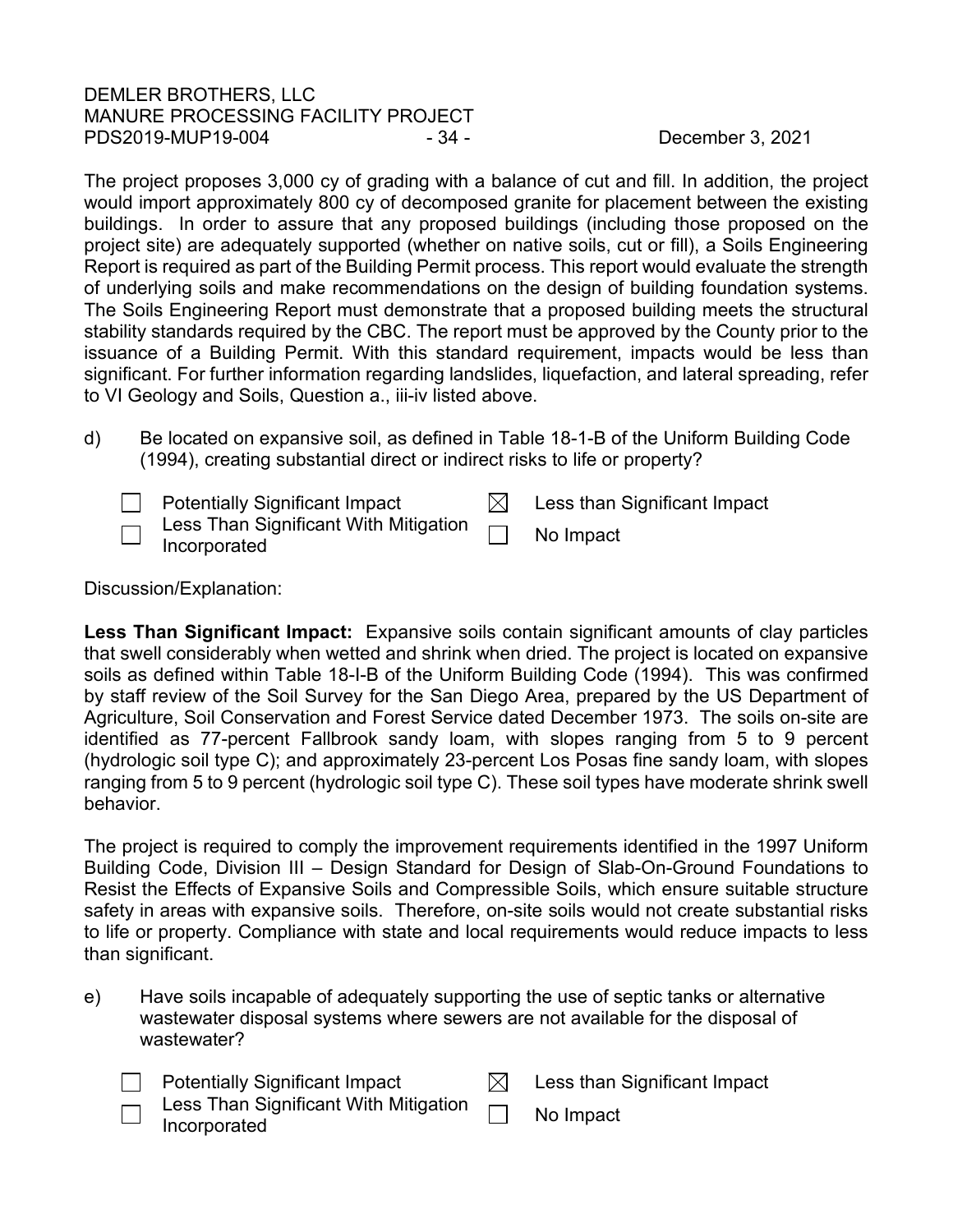# DEMLER BROTHERS, LLC MANURE PROCESSING FACILITY PROJECT PDS2019-MUP19-004 - 35 - 35 - December 3, 2021

Discussion/Explanation:

Less than Significant: The existing egg ranch is currently served by on-site septic tank systems. No additional modifications to the septic tank system are necessary as a result of the proposed project. Impacts would be less than significant.

f) Directly or indirectly destroy a unique paleontological resource or site or unique geologic feature?

**Example 3** Potentially Significant Impact **Less than Significant Impact** 

Less Than Significant With Mitigation  $\text{Less}$  Trian Significant With Mitigation  $\boxtimes$  No Impact Incorporated

San Diego County has a variety of geologic environments and geologic processes which generally occur in other parts of the state, country, and the world. However, some features stand out as being unique in one way or another within the boundaries of the County.

**No Impact:** A review of the County's Paleontological Resources Maps indicates that the project is located entirely on plutonic igneous rock and has no potential for producing fossil remains. The site does not contain any unique geologic features that have been listed in the County's Guidelines for Determining Significance for Unique Geology Resources nor does the site support any known geologic characteristics that have the potential to support unique geologic features. No impacts would occur.

# <span id="page-34-0"></span>**VIII GREENHOUSE GAS EMISSIONS** -- Would the project:

- a) Generate greenhouse gas emissions, either directly or indirectly, that may have a significant impact on the environment?
	-

**Example 1** Potentially Significant Impact  $\boxtimes$  Less than Significant Impact

Less Than Significant With Mitigation Less Than Significant With Mitigation **No Impact**<br>Incorporated

Discussion/Explanation:

**Less Than Significant Impact:** Greenhouse Gas (GHG) Emissions result in an increase in the earth's average surface temperature commonly referred to as global warming. This rise in global temperature is associated with long-term changes in precipitation, temperature, wind patterns, and other elements of the earth's climate system, known as climate change. These changes are now broadly attributed to GHG emissions, particularly those emissions that result from the human production and use of fossil fuels.

GHGs include carbon dioxide  $(CO_2)$ , methane  $(CH_4)$ , halocarbons (HFCs), and nitrous oxide (N2O), among others. Human induced GHG emissions are a result of energy production and consumption, and personal vehicle use, among other sources.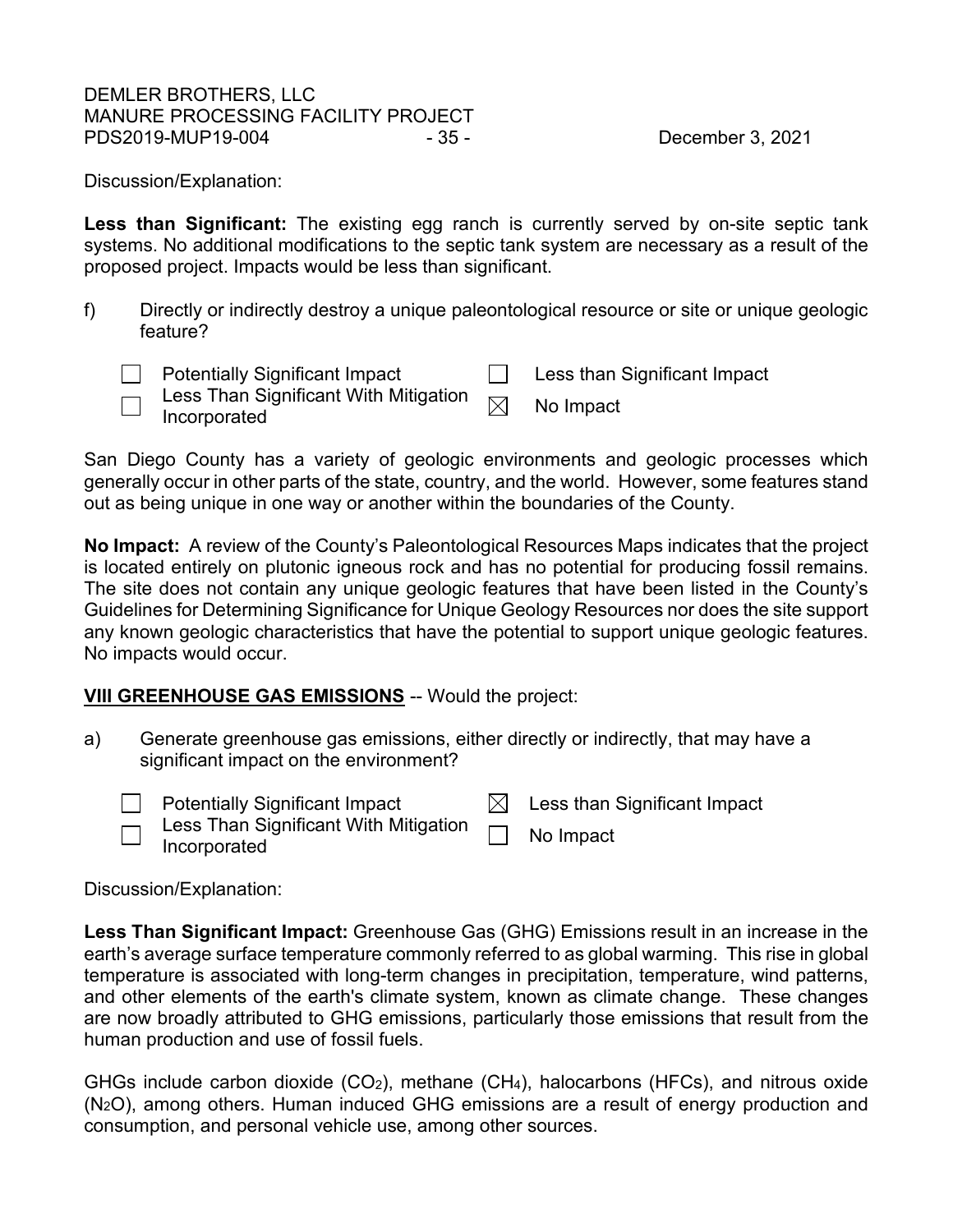# DEMLER BROTHERS, LLC MANURE PROCESSING FACILITY PROJECT PDS2019-MUP19-004 - 36 - 36 - December 3, 2021

Climate changes resulting from GHG emissions could produce an array of adverse environmental impacts including water supply shortages, severe drought, increased flooding, sea level rise, air pollution from increased formation of ground level ozone and particulate matter, ecosystem changes, increased wildfire risk, agricultural impacts, ocean and terrestrial species impacts, among other adverse effects.

An individual project's GHG emissions would generally not result in direct impacts under CEQA, as climate change is a global issue, however, an individual project could be found to contribute to a potentially significant cumulative impact. To standardize GHGs for analysis CH<sub>4</sub> and N<sub>2</sub>O are converted to equivalent amounts of  $CO<sub>2</sub>$  and identified as carbon dioxide equivalent ( $CO<sub>2</sub>e$ ). This is the representative GHG commonly used for analysis.

# **Project Construction GHG Emissions**

With respect to cumulative San Diego Air Basin-wide conditions, the SDAPCD has developed strategies to reduce short-term construction-related criteria air pollutant emissions and to reduce long-term mobile-source GHG emissions. The primary construction related GHG emissions would be from grading. Grading would include approximately 3,000 cy of earthwork balanced on site with an additional 800 cy of imported decomposed granite for placement between the existing buildings.

Utilizing the CalEEMod model, which is the model commonly used to evaluate GHG impacts in CEQA, construction of the project would produce 136.67 metric tons (MT) of  $CO<sub>2</sub>e$  during the six month construction period (see Appendix B GHG Letter Report). Lead agencies, including the SDAPCD and the County of San Diego, recommend that construction emissions be amortized over a 30-year period to account for the contribution of construction emissions over a project's lifetime. Based on SCAQMD methodology, it is recommended to average the construction emissions over the project life which is assumed to be 30 years. Given this, the annual construction emission would be 4.56 MT of CO<sub>2</sub>e per year.

| Year                                                                   | Bio-CO <sub>2</sub> | NBio-CO <sub>2</sub> | Total CO <sub>2</sub> | CH <sub>4</sub> | N <sub>2</sub> O | CO <sub>2</sub> e (MT) |  |
|------------------------------------------------------------------------|---------------------|----------------------|-----------------------|-----------------|------------------|------------------------|--|
| 2021                                                                   | 0.00                | 135.89               | 135.89                | 0.03            | 0.00             | 136.67                 |  |
| Total                                                                  |                     |                      |                       |                 |                  |                        |  |
| Yearly Average Construction Emissions (Metric Tons/year over 30 years) |                     |                      |                       |                 |                  |                        |  |

#### **Table 4 Annual Construction Emissions Summary**

**Source:** Appendix B

**Notes:** CO2=carbon dioxide, CH4=methane, N2O=nitrous oxide, CO2e=carbon dioxide equivalent, MT=metric tons

These emissions are added to operational emissions to account for the contribution of construction to GHG emissions for the lifetime of the proposed project; refer to Table 6. Additionally, the construction manager would be required to comply with SDAPCD Rules 50, Visible Emissions, 51, Nuisance, and 55, Fugitive Dust Control and applicable best management practices such as using low-emission construction vehicles and equipment. These requirements are also imposed on cumulative projects throughout the San Diego Air Basin.

# **Project Operational GHG Emissions**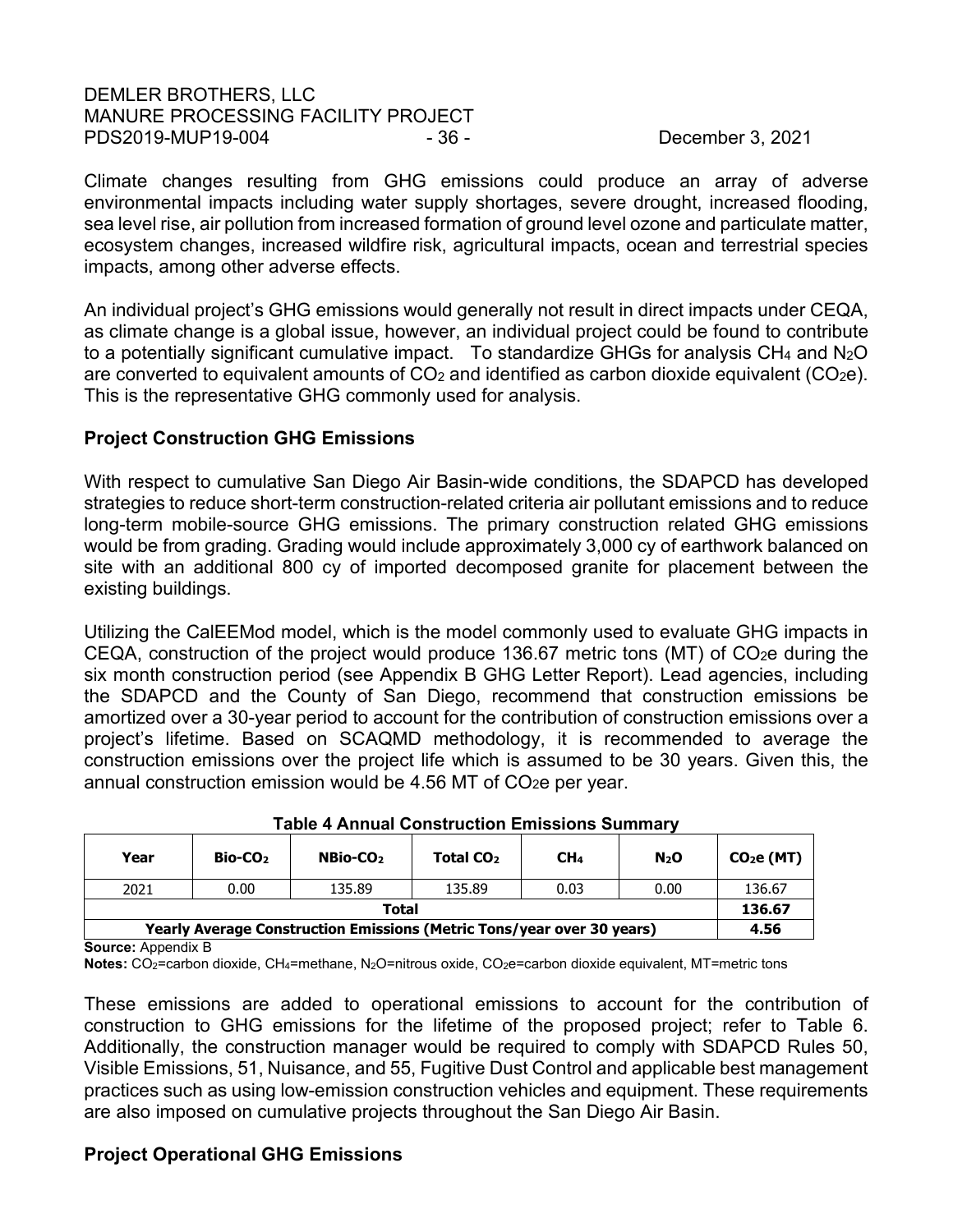Operational emissions result from area, energy, mobile, and water sources. Solid waste was excluded from this analysis because the proposed project does not change waste generation from existing operations. The project would generate emissions of 862.34 MT of CO<sub>2</sub>e per year. The primary source of emissions from project operation are truck trips for hauling of the manure, which account for 602.35 MT  $CO<sub>2</sub>e$  per year (approximately 70 percent) (see Appendix B GHG Letter Report).

| Year                                                                                                                                                                                                                                                                                                                                                                                                                                                                                     | Bio-BCO <sub>2</sub>                 | NBio-CO <sub>2</sub> | Total CO <sub>2</sub> | CH <sub>4</sub> | $N_2$ O | CO <sub>2</sub> e<br>(MT/Yr) |
|------------------------------------------------------------------------------------------------------------------------------------------------------------------------------------------------------------------------------------------------------------------------------------------------------------------------------------------------------------------------------------------------------------------------------------------------------------------------------------------|--------------------------------------|----------------------|-----------------------|-----------------|---------|------------------------------|
| Area                                                                                                                                                                                                                                                                                                                                                                                                                                                                                     | 0.00                                 | ${<}1$               | ${<}1$                | ${<}1$          | ${<}1$  | ${<}1$                       |
| Energy                                                                                                                                                                                                                                                                                                                                                                                                                                                                                   | 0.00                                 | 240.64               | 240.64                | 0.01            | 0.00    | 241.46                       |
| Mobile (Employee Trips)                                                                                                                                                                                                                                                                                                                                                                                                                                                                  | 0.00                                 | 17.51                | 17.51                 | 0.00            | 0.00    | $17.53*$                     |
| Mobile (Truck Trips)                                                                                                                                                                                                                                                                                                                                                                                                                                                                     | 0.00                                 | 601.13               | 601.13                | 0.05            | 0.00    | 602.35                       |
| Water                                                                                                                                                                                                                                                                                                                                                                                                                                                                                    | 0.00                                 | 1.00                 | 1.00                  | 0.00            | 0.00    | 1.00                         |
|                                                                                                                                                                                                                                                                                                                                                                                                                                                                                          | <b>Sub Total (MT/Year)</b><br>862.34 |                      |                       |                 |         |                              |
| Source: Appendix B<br>Notes: CO <sub>2</sub> =carbon dioxide, CH <sub>4</sub> =methane, N <sub>2</sub> O=nitrous oxide, CO <sub>2</sub> e=carbon dioxide equivalent, MT=metric tons Solid waste<br>was excluded from this analysis because the proposed project does not change waste generation from existing operations.<br>The project would not result in a change in employee commute trips, however, this analysis includes an increase in 17.53 MT<br>CO <sub>2</sub> e per year. |                                      |                      |                       |                 |         |                              |

CEQA Guidelines section 15064.7(a) allows a lead agency to use a qualitative threshold to determine whether or not there is a significant impact on the environment. The County has discretion to rely on a qualitative analysis or performance-based standard to determine the significance of GHG impacts (CEQA Guidelines section 15064.4(a)(2)). The County would consider the extent to which the project may increase or reduce GHG emissions as compared to the existing environmental setting (existing Demler Egg Ranch operations) as authorized by CEQA Guidelines section 15064.4(b)(1).

The purpose of the project is to convert poultry manure into valuable, and easily transportable, pellets on-site instead of transporting unprocessed manure off site. The project would reduce the total volume of manure per week by approximately 30 percent because the manure would be additionally dried and compacted into pellets. This would reduce the estimated truckloads generated per week from 48 to 30 (at full capacity; three million chickens), which would substantially cut down on traffic and emissions associated with the transport of manure from the site. As mentioned previously, the project's GHG emissions are primarily from truck trips that transport the manure and account for approximately 602 MT  $CO<sub>2</sub>e$ . This number is from the conservative estimate of 60 truck trips per week, which equates to 10 MT CO2e per year per truck trip. Based off this analysis, the project's reduction from 48 to 30 truck trips per week would result in a decrease in approximately 180 MT CO<sub>2</sub>e per year or a 38 percent reduction in truck emissions from existing operations. The project would not result in a change in employee commute trips, however, the analysis includes an increase in 17.53 MT CO<sub>2</sub>e per year. Therefore, the emissions for this project were conservatively assumed, because the 17.53 MT CO2e per year would not represent an increase above existing conditions. The project would be more efficient than the existing environmental setting (e.g., existing operations).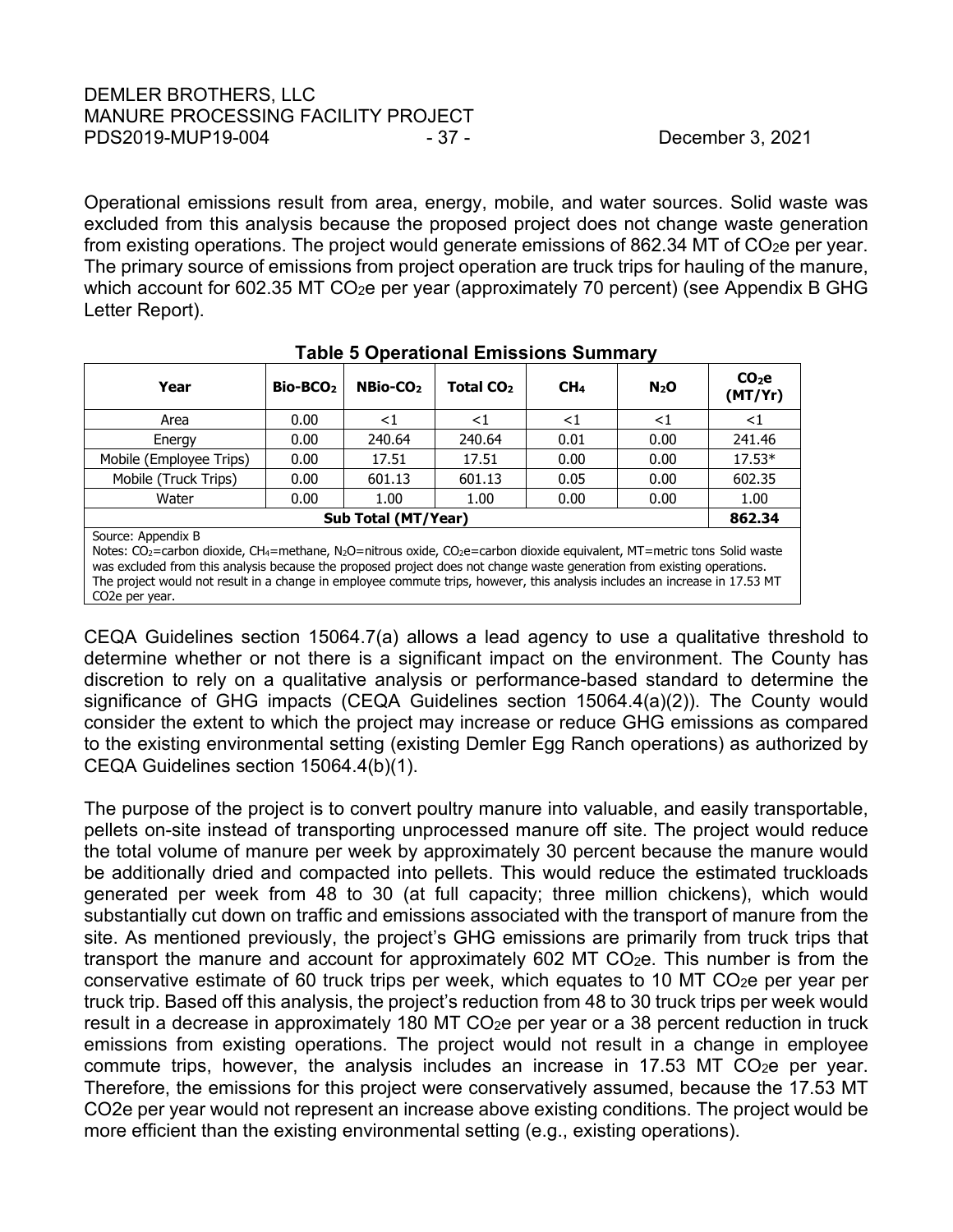# DEMLER BROTHERS, LLC MANURE PROCESSING FACILITY PROJECT PDS2019-MUP19-004 - 38 - 38 - December 3, 2021

As part of the proposed project, the dried manure would be converted into organic fertilizer, which is highly desirable to farmers due to the substantial levels of nitrogen, phosphorus and potassium. According to the California Department of Agriculture State Organic Program California Agricultural Organic Report for 2019 to 2020, organic production has increased 44 percent from 1,796,080.49 acres in 2014 to 2,590,328.41 acres in 2019. In 2019, sales of organic products in California totaled more than \$10.4 billion, which represents an increase of 3.5 percent from 20[1](#page-37-0)8.<sup>1</sup> Organic is a term that indicates that the food or agricultural product has been produced using sustainable practices and without synthetic fertilizers, sewage sludge,  $i$ rradiation, or genetic engineering.<sup>[2](#page-37-1)</sup> Organic farming practices support healthy soils and build and/or or maintain soil organic matter, which can sequester carbon and improve air and water quality. The project would provide organic fertilizer that may support organic farming in California.

Because the project would improve the existing operations of the egg ranch by reducing existing truck trips and associated GHG emissions to transport manure off site, the project would have a less than significant impact. Therefore, the project would not generate greenhouse gas emissions, either directly or indirectly, that may have a significant impact on the environment.

A screening threshold was used to illustrate that impacts from the project would be less than significant for GHG emissions. In response to AB 32, the California Air Pollution Control Officers Association (CAPCOA) white paper titled "CEQA & Climate Change: Evaluating and Addressing Greenhouse Gas Emissions from projects Subject to the CEQA,"[3](#page-37-2) provides a methodology used for jurisdictions across the state to identify a screening level for GHG emissions. The CAPCOA guidance states that projects should be screened to determine if their associated GHG emissions exceed 900 MT CO2e. Since adoption of this threshold, Senate Bill (SB) 32 was passed to set a revised statewide reduction target to reduce emissions to 40 percent below 1990 levels by year 2030.

As compared to similar mass emissions thresholds adopted by other regional air districts the CAPCOA 900 MTCO2e threshold is relatively conservative and could be used to support cumulative impact determination beyond 2020. In April 2020, the Sacramento Metropolitan Air Quality Management District (SMAQMD) published updated project screening levels and determined that projects estimated to generate less than 1,100 MTCO<sub>2</sub>e per year would not result in a significant, cumulative impact.<sup>[4](#page-37-3)</sup> This threshold was developed to demonstrate compliance with the statewide reduction targets of Senate Bill (SB) 32 by 2030.

<sup>3</sup> California Air Pollution Control Officers Association. 2008. CEQA and Climate Change. Available:

http://www.airquality.org/LandUseTransportation/Documents/SMAQMDGHGThresholds2020-03-04v2.pdf. Accessed. December 18, 2020.

http://www.capcoa.org/wp-content/uploads/downloads/2010/05/CAPCOA-White-Paper.pdf. Accessed: December 17, 2020.

<sup>3</sup> California Air Pollution Control Officers Association. 2008. CEQA and Climate Change. Available:

<span id="page-37-1"></span><span id="page-37-0"></span>http://www.capcoa.org/wp-content/uploads/downloads/2010/05/CAPCOA-White-Paper.pdf. Accessed: December 17, 2020.

<span id="page-37-2"></span><sup>3</sup> California Air Pollution Control Officers Association. 2008. CEQA and Climate Change. Available:

http://www.capcoa.org/wp-content/uploads/downloads/2010/05/CAPCOA-White-Paper.pdf. Accessed: December 17, 2020.

<span id="page-37-3"></span><sup>4</sup> Sacramento Metropolitan Air Quality Management District (SMAQMD). 2020. Greenhouse Gas Thresholds for Sacramento County. Available: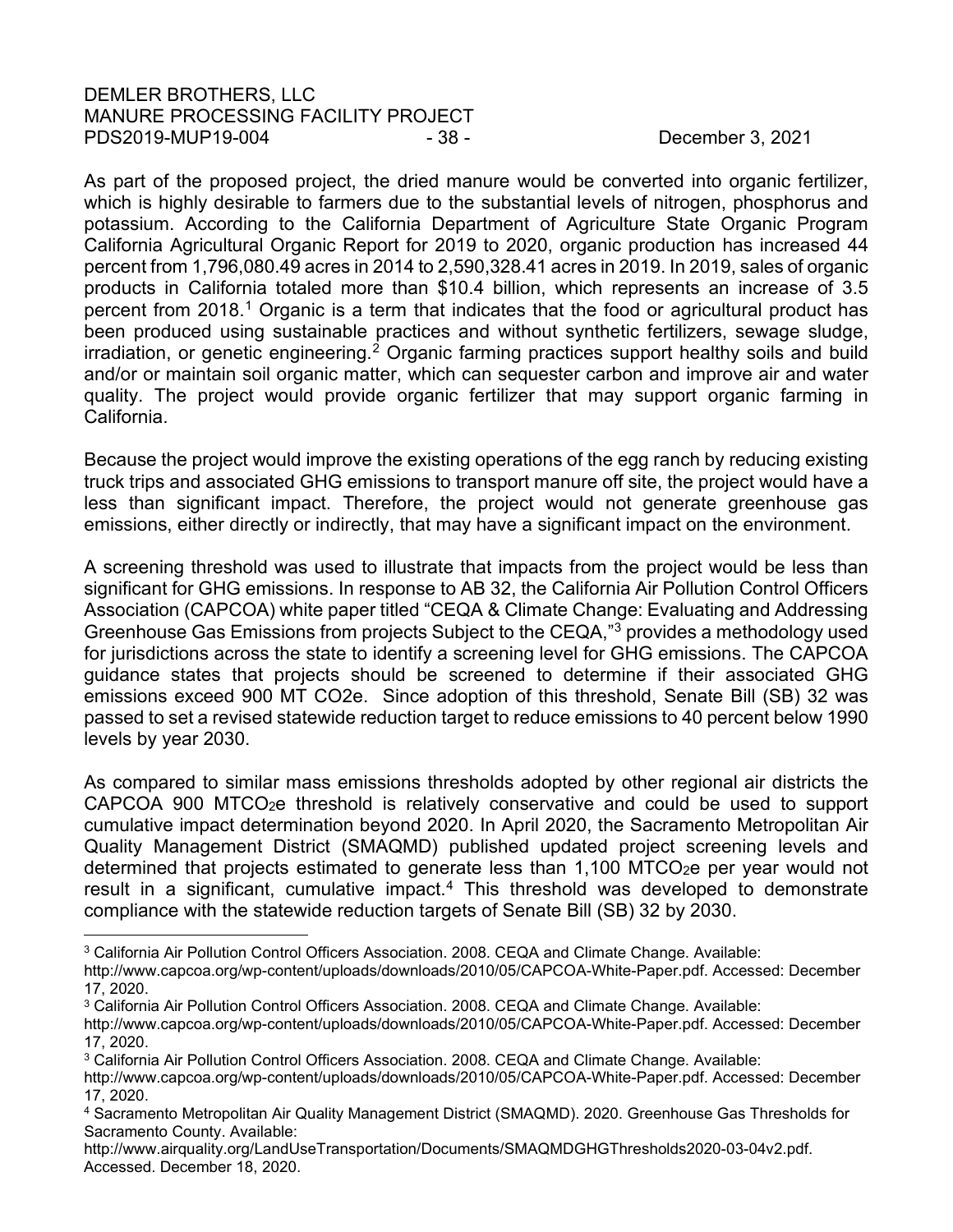# DEMLER BROTHERS, LLC MANURE PROCESSING FACILITY PROJECT PDS2019-MUP19-004 - 39 - 39 - December 3, 2021

Thus, the CAPCOA threshold of 900 MTCO2e represents a more stringent screening level than has been approved by other air districts in compliance with 2030 statewide reduction targets. Due to the aggressive GHG emission capture rate, the CAPCOA threshold could still act as a viable threshold to reduce project GHG emissions proposed after 2020 and meet SB 32 targets.

The GHG emissions generated from construction and operations are listed in Table 6 below. The construction emissions are amortized over a 30-year period to determine an annual rate added to annual operational emissions. The project would result in 866.9 MTCO<sub>2</sub>e per vear, which falls below the screening level threshold of 900 MTCO $<sub>2</sub>e$ . As mentioned previously,</sub> employee trips would not change with the project. The 17.53 MT CO2e from employee trips are part of existing operations. Therefore, the total MT CO2e is conservative. The project would not generate GHG emissions that would result in an impact when compared to the 900 MTCO2e per year CAPCOA or 1,100 MTCO2e per year SMAQMD screening thresholds. However, the project does not rely on the screening level thresholds to determine impact significance, rather to illustrate that the project would not cause a significant direct or cumulative impact from GHG emissions due to the relatively small amount of GHG emissions during operation and construction.

| Year                                                                                                      | Bio-BCO <sub>2</sub> | NBio-CO <sub>2</sub> | Total CO <sub>2</sub> | CH <sub>4</sub> | $N_2$ O | CO <sub>2</sub> e<br>(MT/Yr) |
|-----------------------------------------------------------------------------------------------------------|----------------------|----------------------|-----------------------|-----------------|---------|------------------------------|
| Area                                                                                                      | 0.00                 | ${<}1$               | <1                    | ${<}1$          | ${<}1$  | ${<}1$                       |
| Energy                                                                                                    | 0.00                 | 240.64               | 240.64                | 0.01            | 0.00    | 241.46                       |
| Mobile (Employee Trips)                                                                                   | 0.00                 | 17.51                | 17.51                 | 0.00            | 0.00    | 17.53                        |
| Mobile (Truck Trips)                                                                                      | 0.00                 | 601.13               | 601.13                | 0.05            | 0.00    | 602.35                       |
| Water                                                                                                     | 0.00                 | 1.00                 | 1.00                  | 0.00            | 0.00    | 1.00                         |
| Sub Total (MT/Year)                                                                                       |                      |                      |                       |                 |         | 862.34                       |
| <b>Amortized Construction Emissions (30 year period)</b>                                                  |                      |                      |                       |                 | 4.56    |                              |
| <b>Total Construction and Operations (MT/Year)</b>                                                        |                      |                      |                       |                 | 866.9   |                              |
| Source: Appendix B                                                                                        |                      |                      |                       |                 |         |                              |
| Notes: CO2=carbon dioxide, CH4=methane, N2O=nitrous oxide, CO2e=carbon dioxide equivalent, MT=metric tons |                      |                      |                       |                 |         |                              |

### **Table 6: Operational Emissions with Amortized Construction Emissions Summary MT/Year**

Notes: CO2=carbon dioxide, CH4=methane, N2O=nitrous oxide, CO2e=carbon dioxide equivalent, MT=metric tons Data is presented in decimal format and columns may not add due to rounding.

b) Conflict with an applicable plan, policy or regulation adopted for the purpose of reducing the emissions of greenhouse gases?

 $\Box$  Potentially Significant Impact  $\Box$  Less than Significant Impact



□ Less Than Significant With Mitigation □ No Impact<br>□ Incorporated

Discussion/Explanation:

**Less Than Significant Impact:** In 2005, the Governor of California signed Executive Order (EO) S-3-05. EO S-3-05 (June 2005) established the following statewide goals: GHG emissions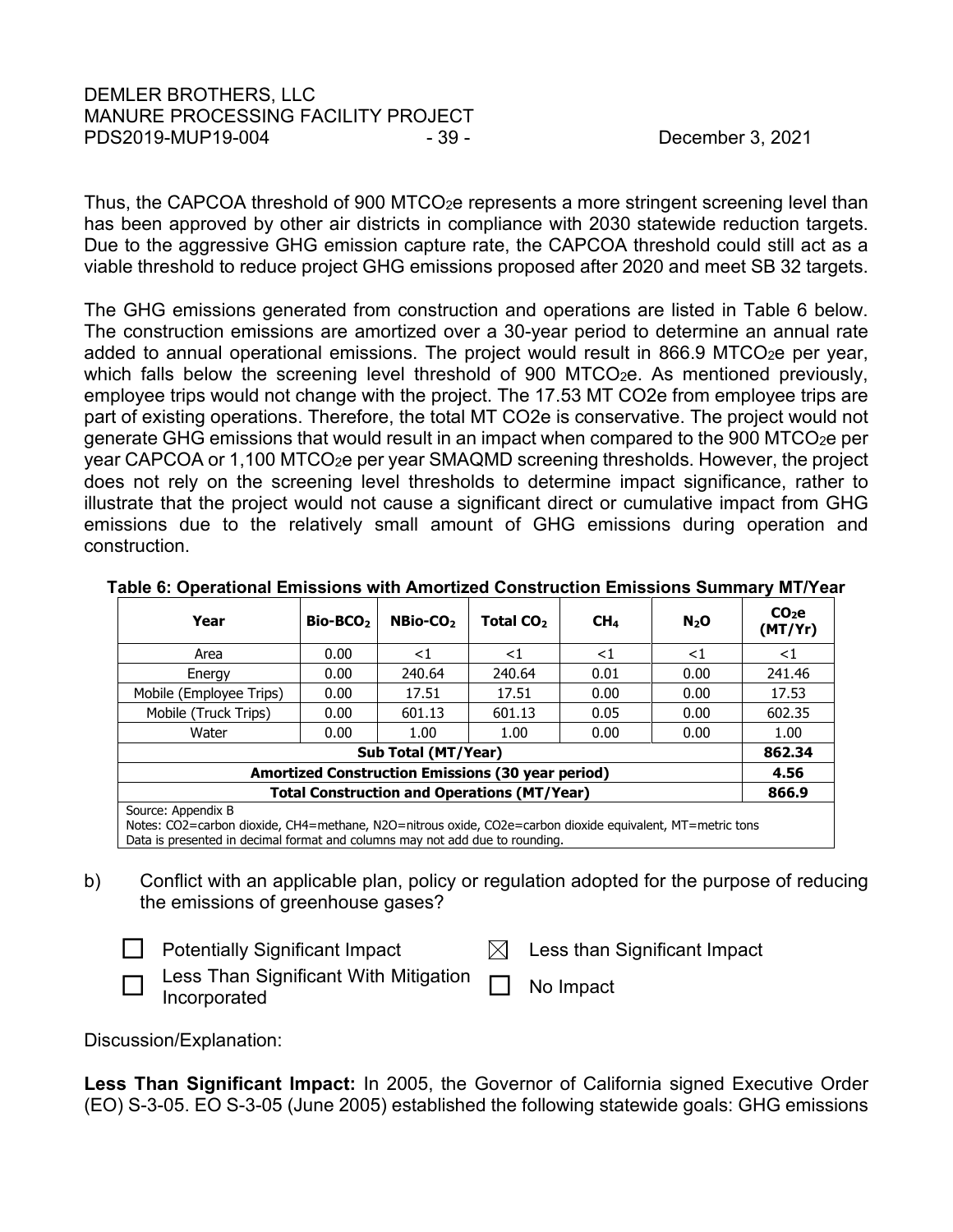## DEMLER BROTHERS, LLC MANURE PROCESSING FACILITY PROJECT PDS2019-MUP19-004 - 40 - 40 - 900 - 40 - December 3, 2021

should be reduced to 2000 levels by 2010, GHG emissions should be reduced to 1990 levels by 2020, and GHG emissions should be reduced to 80 percent below 1990 levels by 2050.

In 2006, the State passed the Global Warming Solutions Act of 2006, commonly referred to as AB 32, which set the greenhouse gas emissions reduction goal for the State of California into law. The law requires that by 2020, State emissions must be reduced to 1990 levels by reducing greenhouse gas emissions from significant sources via regulation, market mechanisms, and other actions.

SB 32 (enacted in 2016) set a new statewide GHG reduction target. More specifically, SB 32 codified a 2030 emissions reduction target that requires the CARB to ensure that statewide GHG emissions are reduced to 40 percent below 1990 levels by 2030.

EO B-55-18 (September 2018) establishes a new statewide goal "to achieve carbon neutrality as soon as possible, and no later than 2045, and achieve and maintain net negative emissions thereafter." This executive order directs CARB to "work with relevant state agencies to ensure future Scoping Plans identify and recommend measures to achieve the carbon neutrality goal."

SB 375 passed in 2008, links transportation and land use planning with global warming. It requires the CARB to set regional targets for the purpose of reducing greenhouse gas emissions from passenger vehicles. Under this law, if regions develop integrated land use, housing and transportation plans that meet SB 375 targets. SANDAG has prepared a Sustainable Communities Strategy for its Regional Transportation Plan. The strategy identifies how regional greenhouse gas reduction targets, as established by the Air Resource Board, would be achieved through development patterns, transportation infrastructure investments, and/or transportation measures or policies that are determined to be feasible. SANDAG also sets forth Smart Growth Principles for development in the region, which includes the preservation of farmland.

The County General Plan Guiding Principle 8 guides agriculture development in the unincorporated County with directive to preserve agriculture as an integral component of the region's economy, character, and open space network. The project would make the existing operations more efficient and produce organic fertilizer on site. This purpose supports General Plan Policy Conservation and Open Space 6.5 "Best Management Practices. Encourage best management practices in agriculture and animal operations to protect watersheds, reduce GHG emissions, conserve energy and water, and utilize alternative energy sources, including wind and solar power."[5](#page-39-0)

The project would reduce GHG emissions from the existing egg ranch operations by 180 MT CO2e per year or a 38 percent reduction by reducing truck trips to haul manure. This would correspond to an equal reduction in the GHG emissions associated with existing operations truck trips. Because the project would reduce GHG emissions from the existing environmental setting, it would contribute to Statewide GHG reduction targets.

<span id="page-39-1"></span><span id="page-39-0"></span><sup>5</sup> County of San Diego General Plan Guiding Principles and Conservation and Open Space Element. Accessed May 26, 2021 at GP - [Home \(sandiegocounty.gov\).](https://www.sandiegocounty.gov/content/sdc/pds/GP.html)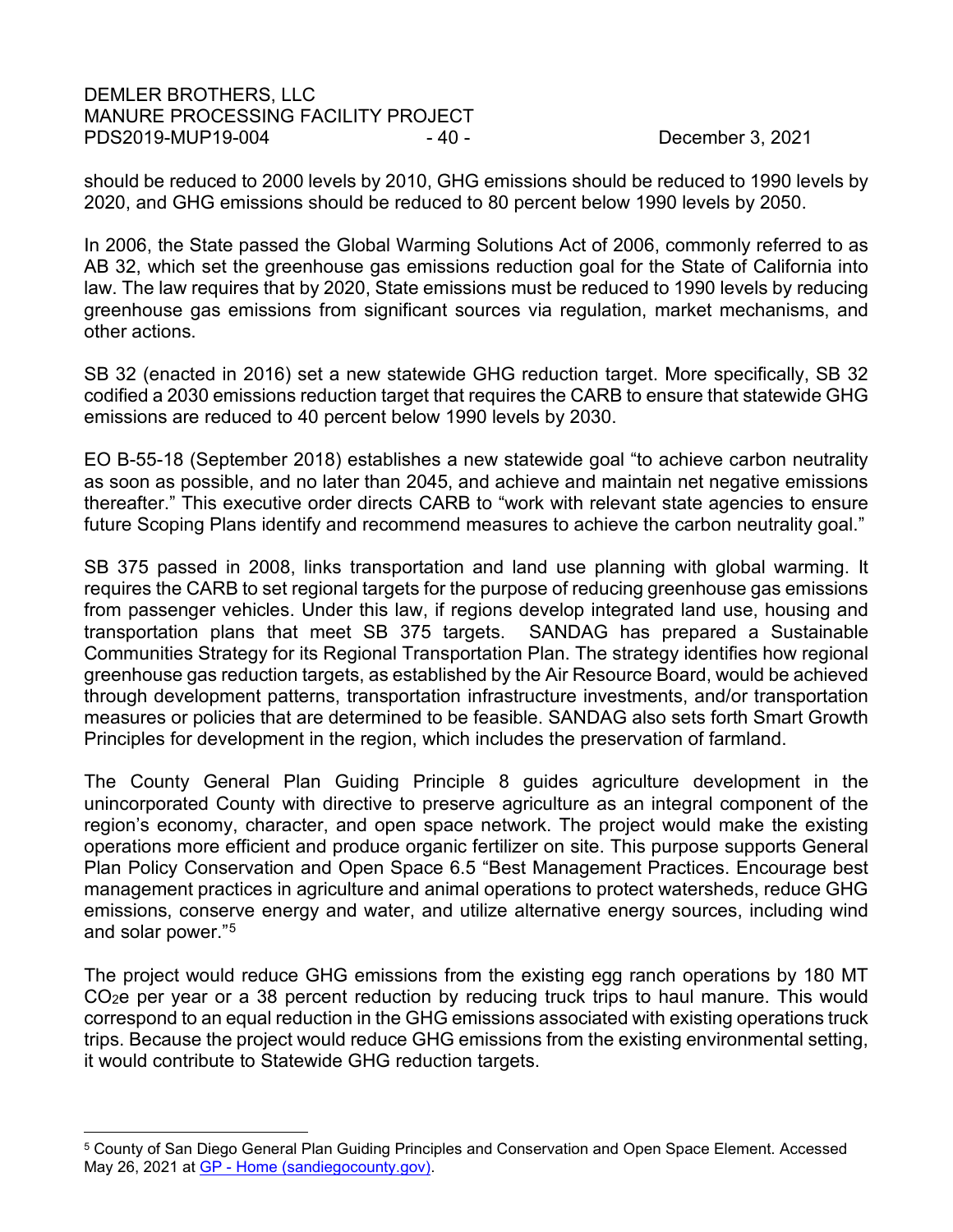# DEMLER BROTHERS, LLC MANURE PROCESSING FACILITY PROJECT PDS2019-MUP19-004 - 41 - 41 - December 3, 2021

The project would support sustainable agriculture and support farmland in the region consistent with SANDAG's Smart Growth Principles.<sup>[6](#page-39-1)</sup> The project would support the General Plan Guiding Principle 8 and Policy Conservation and Open Space 6.5, which are in part developed to promote sustainability and reduce GHG emissions. Therefore, the project would not contribute to a cumulatively considerable impact related to global climate change and would not conflict with an applicable plan, policy or regulation adopted for the purpose of reducing the emissions of GHGs.

# **IX. HAZARDS AND HAZARDOUS MATERIALS** -- Would the project:

a) Create a significant hazard to the public or the environment through the routine transport, storage, use, or disposal of hazardous materials or wastes or through reasonably foreseeable upset and accident conditions involving the release of hazardous materials into the environment?

| <b>Potentially Significant Impact</b>                                  | $\boxtimes$ Less than Significant Impact |
|------------------------------------------------------------------------|------------------------------------------|
| Less Than Significant With Mitigation $\Box$ No Impact<br>Incorporated |                                          |

Discussion/Explanation:

**Less Than Significant Impact:** The term "hazardous material" can be defined in different ways. For this environmental document, the definition of "hazardous material" is the one outlined in the California Health and Safety Code, Section 25501:

Hazardous materials that, because of their quantity, concentration, or physical or chemical characteristics, pose a significant present or potential hazard to human health and safety or to the environment if released into the workplace or the environment. Hazardous materials include, but are not limited to, hazardous substances, hazardous waste, and any material that a handler or the unified program agency has a reasonable basis for believing that it would be injurious to the health and safety of persons or harmful to the environment if released into the workplace or the environment.

"Hazardous waste" is a subset of hazardous materials, and the definition is essentially the same as in the California Health and Safety Code, Section 25117, and in the California Code of Regulations, Title 22, Section 66261.2:

Hazardous wastes are those that, because of their quantity, concentration, or physical, chemical, or infectious characteristics, may either cause, or significantly contribute to an increase in mortality or an increase in serious illness, or pose a substantial present or potential hazard to human health or the environment when improperly treated, stored, transported, disposed of, or otherwise managed.

<sup>&</sup>lt;sup>6</sup> San Diego Association of Governments. Smart Growth Principles. Accessed may 26, 2021 at: [SANDAG\\_B1\\_SmartGrowthPrinciples\\_PQ.pdf.](https://www.sandag.org/uploads/projectid/projectid_344_8851.pdf)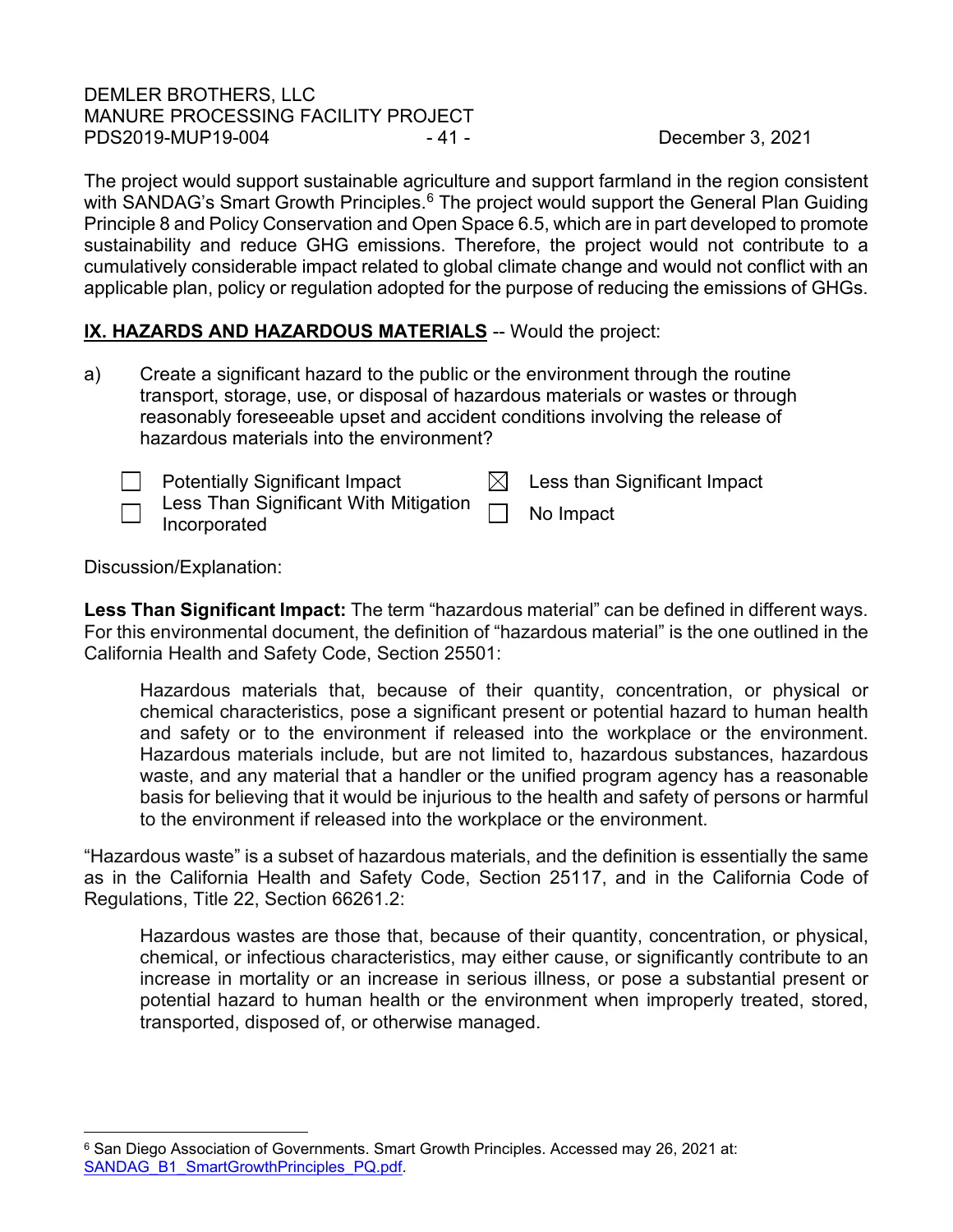## DEMLER BROTHERS, LLC MANURE PROCESSING FACILITY PROJECT PDS2019-MUP19-004 - 42 - 42 - December 3, 2021

Hazardous materials can be categorized as hazardous nonradioactive chemical materials, radioactive materials, and biohazardous materials (infectious agents such as microorganisms, bacteria, molds, parasites, viruses, and medical waste).

Exposure of the public or the environment to hazardous materials could occur through the following: improper handling or use of hazardous materials or hazardous wastes, particularly by untrained personnel; transportation accidents; environmentally unsound disposal methods; and/or fire, explosion, or other emergencies. The severity of potential effects varies with the activity conducted, the concentration and type of hazardous material or waste present, and the proximity of sensitive receptors.

Following is a discussion of the proposed project's potential to create a significant hazard to the public or the environment through the routine transport, use, or disposal of hazardous materials during the construction and operational phases.

Construction of the proposed project would involve the use of limited amounts of potentially hazardous materials, including but not limited to solvents, paints, fuels, oils, and transmission fluids. However, materials used during construction would be contained, stored, and handled in compliance with applicable standards and regulations established by the Department of Toxic Substances Control (DTSC), the EPA, and the Occupational Safety and Health Administration. Any associated risk would be adequately reduced to a less than significant level through compliance with these standards and regulations.

Project operation would involve the use of common hazardous maintenance, landscape materials, and insect and rodent control (e.g., fertilizers, pesticides, herbicides, and cleaning solutions) that could be potentially hazardous if handled improperly or ingested. However, these products are not considered acutely hazardous and are not generally considered unsafe. Storage, handling, and disposal of hazardous materials during project construction and operation would comply with applicable standards and regulations. In addition, the proposed project would not generate significant amounts of hazardous materials. Therefore, the proposed project would have a less than significant impact associated with the routine transport, use, or disposal of hazardous materials.

On July 2019, the Department of Environmental Health (DEH) – Landfill Enforcement Agency (LEA) issued a Notice of Violation of Sections 17820 Agricultural Solid Waste as a Public Health/Well-being Hazard and Section 17823 Agricultural Wastes Management Practices due to presence of excessing flies, fly larvae, and improper management of chicken carcasses and discarded eggs related to the egg ranch use. On December 26, 2019, the LEA reviewed and accepted the Demler Brother's Egg Ranch Composting Plan as satisfying the corrective action directives of its Notice of Violation. Additionally, on November 25, 2019, the LEA conducted an inspection to evaluate compliance with Title 14 California Code of Regulations, of Sections 17820 Agricultural Solid Waste as a Public Health/Well-being Hazard and Section 17823 Agricultural Wastes Management Practices and found no excessive vectors, odors or adverse conditions related to health/well-being hazards were observed during the inspection of the egg ranch. The egg ranch operations are being conducted in accordance with the November 2019 Composting Plan.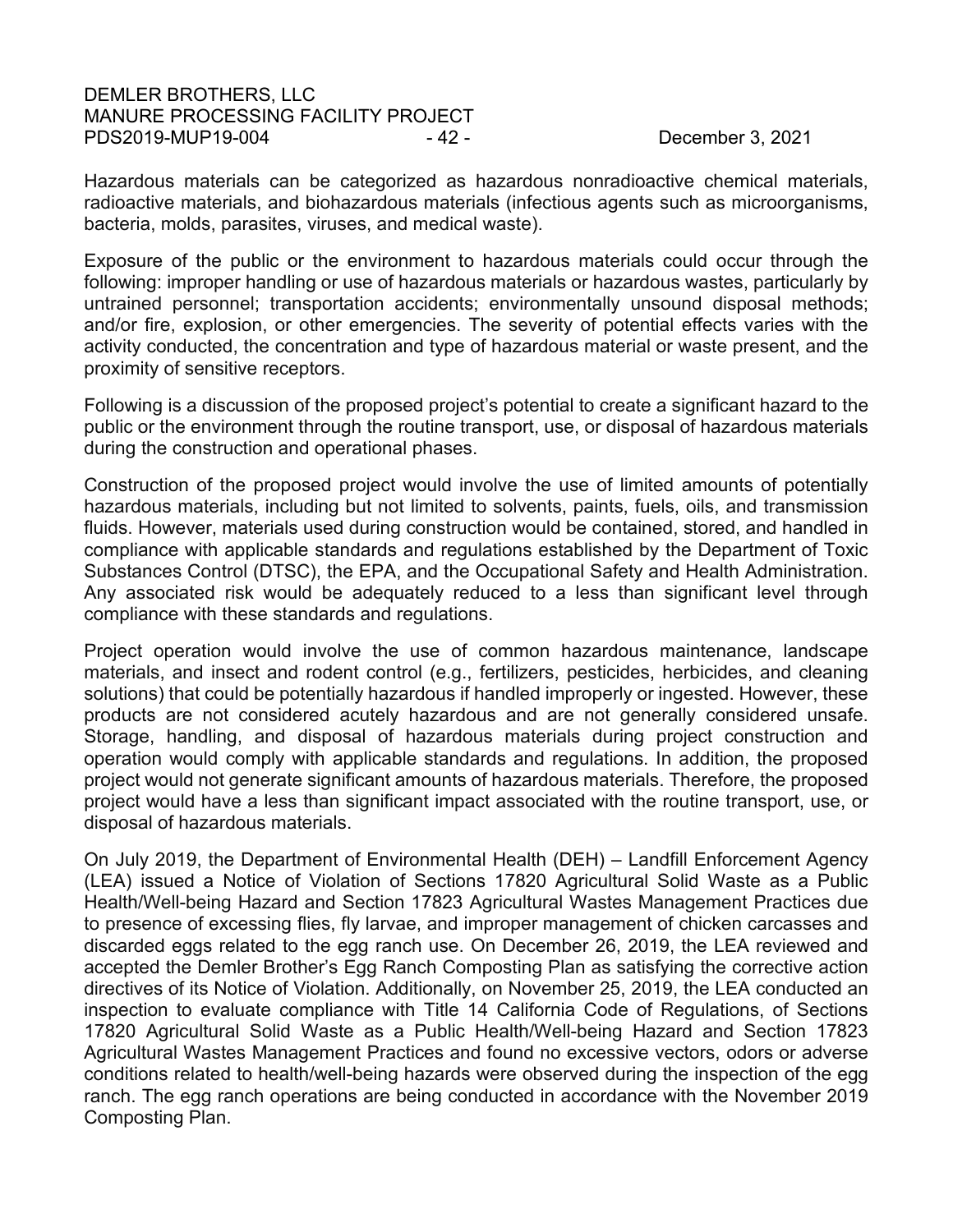# DEMLER BROTHERS, LLC MANURE PROCESSING FACILITY PROJECT PDS2019-MUP19-004 - 43 - 43 - December 3, 2021

b) Emit hazardous emissions or handle hazardous or acutely hazardous materials, substances, or waste within one-quarter mile of an existing or proposed school?



Less Than Significant With Mitigation Less Than Significant with Mitigation  $\boxtimes$  No Impact Incorporated

□ Potentially Significant Impact □ Less than Significant Impact

Discussion/Explanation:

**No Impact:** The project is not located within one-quarter mile of an existing or proposed school. The closest school is Ramona Elementary located approximately 7 miles west of the proposed project. No impact would occur.

c) Be located on a site which is included on a list of hazardous materials sites compiled pursuant to Government Code Section 65962.5, or is otherwise known to have been subject to a release of hazardous substances and, as a result, would it create a significant hazard to the public or the environment?

| <b>Potentially Significant Impact</b>                                                | Less than Significant Impact |
|--------------------------------------------------------------------------------------|------------------------------|
| $\lnot$ Less Than Significant With Mitigation $\lnot$<br>$\blacksquare$ Incorporated | No Impact                    |

Discussion/Explanation:

**No Impact:** Based on a regulatory database search, the project site has not been subject to a release of hazardous substances. The project site is not included in any of the following lists or databases: the State of California Hazardous Waste and Substances sites list compiled pursuant to Government Code Section 65962.5., the County Hazardous Materials Establishment database, the San Diego County DEH Site Assessment and Mitigation Case Listing, the DTSC Site Mitigation and Brownfields Reuse Program Database ("CalSites" Envirostor Database), the Resource Conservation and Recovery Information System listing, the EPA's Superfund Comprehensive Environmental Response, Compensation, and Liability Information System database or the EPA's National Priorities List.

Additionally, the project does not propose structures for human occupancy or significant linear excavation within 1,000 feet of an open, abandoned, or closed landfill, is not located on or within 250 feet of the boundary of a parcel identified as containing burn ash (from the historic burning of trash), is not on or within 1,000 feet of a Formerly Used Defense Site, does not contain a leaking Underground Storage Tank**,** and is not located on a site with the potential for contamination from historic uses such as industrial uses, a gas station or vehicle repair shop. Therefore, the project would not create a significant hazard to the public or environment. No impact would occur.

d) For a project located within an airport land use plan or, where such a plan has not been adopted, within two miles of a public airport or public use airport, would the project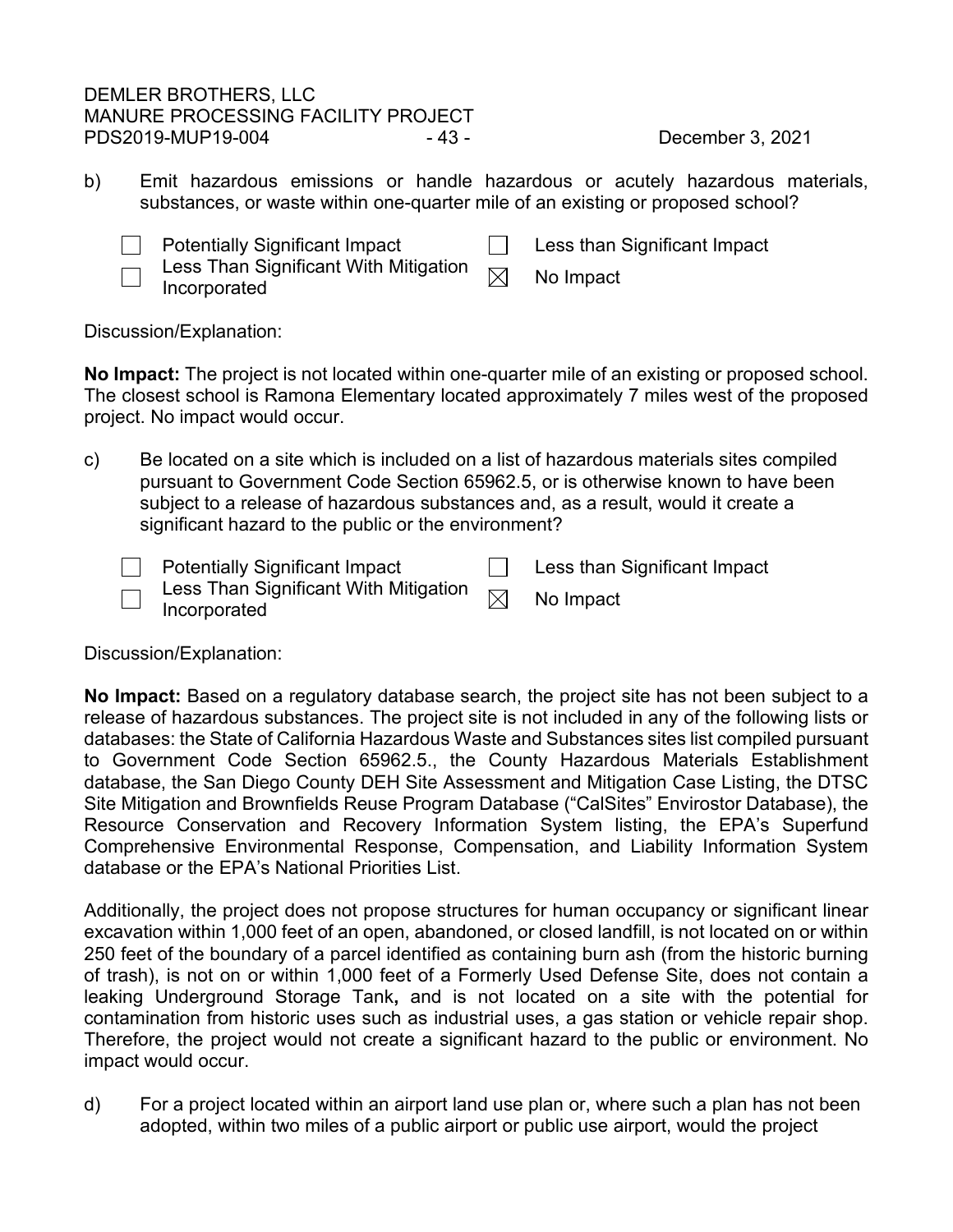result in a safety hazard or excessive noise for people residing or working in the project area?

| <b>Potentially Significant Impact</b> | Less than Significant Impact |
|---------------------------------------|------------------------------|
| .                                     |                              |



Less Than Significant With Mitigation  $\Box$ Eess Trian Significant With Mitigation  $\boxtimes$  No Impact Incorporated

Discussion/Explanation:

**No Impact:** The proposed project is not located within an Airport Land Use Compatibility Plan, an Airport Influence Area, or a Federal Aviation Administration Height Notification Surface. Also, the project does not propose construction of any structure equal to or greater than 150 feet in height, constituting a safety hazard to aircraft and/or operations from an airport or heliport. Therefore, the project would not result a safety hazard for people residing or working in the project area.

e) Impair implementation of or physically interfere with an adopted emergency response plan or emergency evacuation plan?

| <b>Potentially Significant Impact</b>                                                                          | $\boxtimes$ Less than Significant Impact |
|----------------------------------------------------------------------------------------------------------------|------------------------------------------|
| $\overline{\phantom{a}}$ Less Than Significant With Mitigation $\overline{\phantom{a}}$<br>$\Box$ Incorporated | No Impact                                |

Discussion/Explanation:

The following sections summarize the project's consistency with applicable emergency response plans or emergency evacuation plans.

i. OPERATIONAL AREA EMERGENCY PLAN AND MULTI-JURISDICTIONAL HAZARD MITIGATION PLAN:

**Less Than Significant Impact:** The Operational Area Emergency Plan is a comprehensive emergency plan that defines responsibilities, establishes an emergency organization, defines lines of communications, and is designed to be part of the statewide Standardized Emergency Management System. The Operational Area Emergency Plan provides guidance for emergency planning and requires subsequent plans to be established by each jurisdiction that has responsibilities in a disaster situation. The Multi-Jurisdictional Hazard Mitigation Plan includes an overview of the risk assessment process, identifies hazards present in the jurisdiction, hazard profiles, and vulnerability assessments. The plan also identifies goals, objectives and actions for each jurisdiction in the County of San Diego, including all cities and the County unincorporated areas. The project would not interfere with this plan because it would not prohibit subsequent plans from being established or prevent the goals and objectives of existing plans from being carried out.

ii. SAN DIEGO COUNTY NUCLEAR POWER STATION EMERGENCY RESPONSE PLAN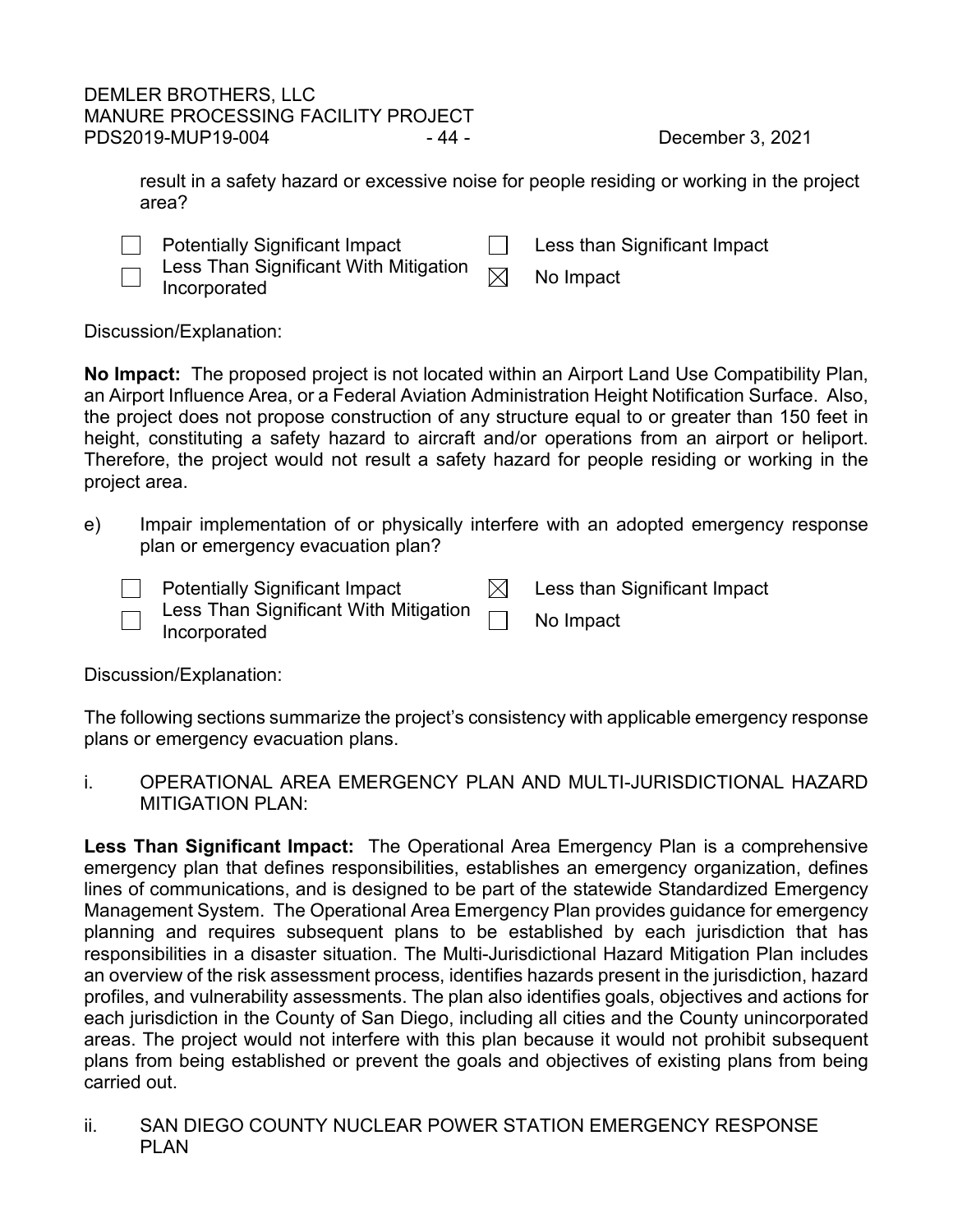**No Impact:** The project would not interfere with the San Diego County Nuclear Power Station Emergency Response Plan because the project is located approximately 70 miles from San Onofre Nuclear Generating Station, which is the nearest nuclear facility. The emergency plan for the San Onofre Nuclear Generating Station includes an emergency planning zone within a 10-mile radius. All land area within 10 miles of the plant is not within the jurisdiction of the unincorporated County and as such a project in the unincorporated area is not expected to interfere with any response or evacuation.

iii. OIL SPILL CONTINGENCY ELEMENT

**No Impact:** The Oil Spill Contingency Element would not be interfered with because the project is not located along the coastal zone or coastline.

iv. EMERGENCY WATER CONTINGENCIES ANNEX AND ENERGY SHORTAGE RESPONSE PLAN

**No Impact:** The Emergency Water Contingencies Annex and Energy Shortage Response Plan would not be interfered with because the project does not propose altering major water or energy supply infrastructure, such as the California Aqueduct.

# v. DAM EVACUATION PLAN

**No Impact:** The Dam Evacuation Plan would not be interfered with because the project is not located within a dam inundation zone.

f) Expose people or structures, either directly or indirectly, to a significant risk of loss, injury or death involving wildland fires?



**Example 1** Potentially Significant Impact  $\boxtimes$  Less than Significant Impact Less Than Significant With Mitigation Less Than Significant With Mitigation **No Impact**<br>Incorporated

Discussion/Explanation:

**Less Than Significant Impact:** The project site is in a Very High Fire Hazard Severity Zone (VHFHSZ) according to the California Department of Forestry and Fire Protection. Fire hazard designations are based on topography, vegetation, and weather, among other factors, with more hazardous sites including steep terrain, unmaintained fuels/vegetation, and wildland urban interface locations. Development within or adjacent to areas designated as VHFHSZ and/or wildland-urban interface areas has the potential to exacerbate wildfire risk, particularly if it occurs in areas with steep topography and/or prevailing winds because these conditions contribute to the spread of and make it more difficult to contain wildfires.

The closest residence is located approximately 1,300 feet from the proposed facility. The project would not expose people or structures to a significant risk of loss, injury or death involving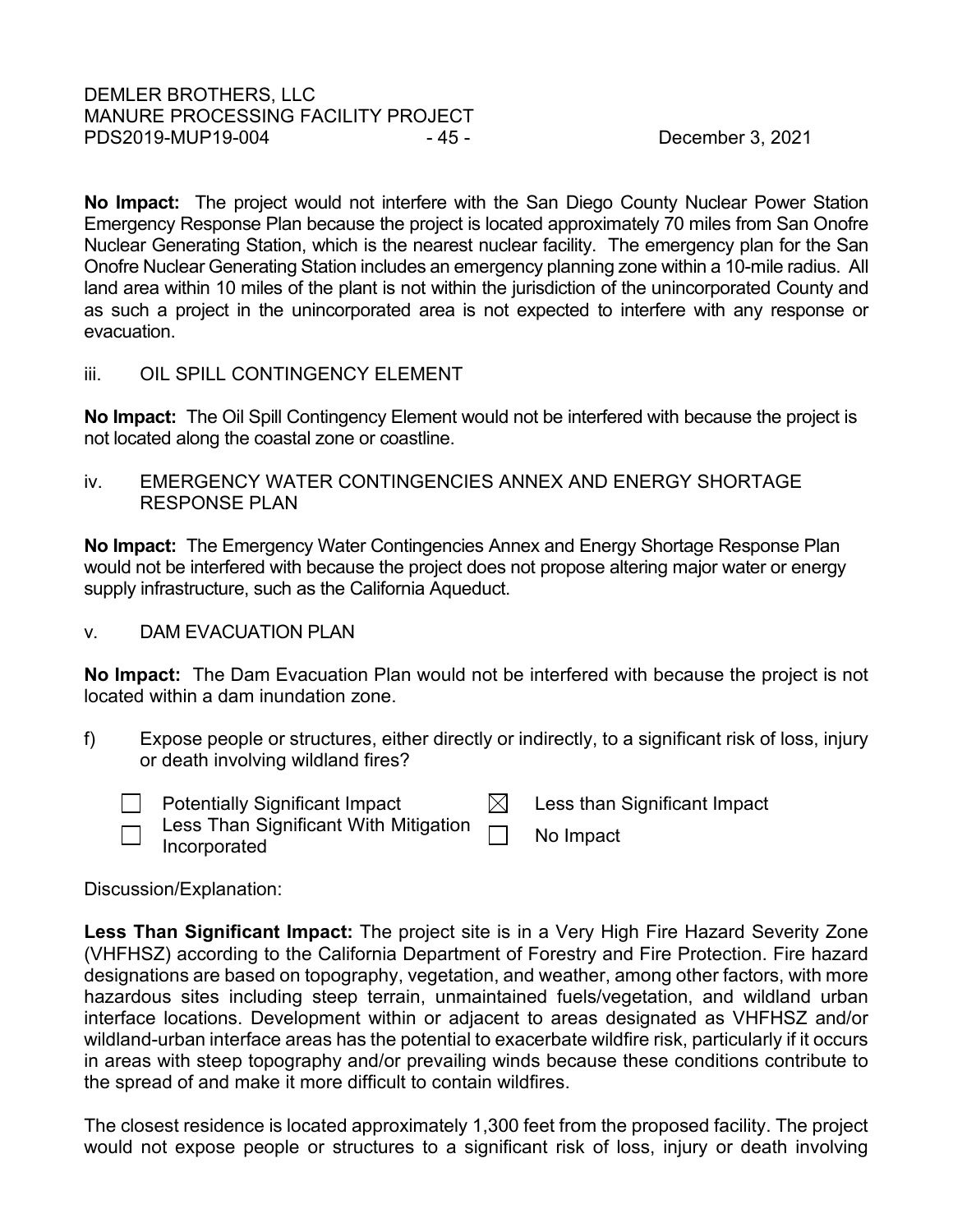# DEMLER BROTHERS, LLC MANURE PROCESSING FACILITY PROJECT PDS2019-MUP19-004 - 46 - 46 - December 3, 2021

wildland fires because the project would comply with the regulations specified in the Consolidated Fire Code for the 16 Fire Protection Districts in San Diego County. Implementation of these fire safety standards would occur during the building permit process. Also, a Fire Service Availability Letter, dated January 30, 2019, have been received from the County Service Area Fire Protection District. The conditions in this letter from the County Fire Authority include: a requirement of 100-feet of clearing around all structures. The Fire Service Availability Letter indicates the expected emergency travel time to the project site to be 1.84 minutes. The Maximum Travel Time allowed pursuant to the Safety Element is five minutes. Therefore, based on the review of the project by County staff, through compliance with the International Fire Code; California Fire Code; regulations set forth in Sections 13000 et seq. of the California Health and Safety Code; and Title 14, Division 1.5, of the California Code of Regulations, impacts would be less than significant. Moreover, the project would not contribute to a cumulatively considerable impact, because all past, present and future projects in the surrounding area are required to comply with the Consolidated Fire Code.

# **X. HYDROLOGY AND WATER QUALITY -- Would the project:**

a) Violate any water quality standards or waste discharge requirements or otherwise substantially degrade surface or ground water quality?



Discussion/Explanation:

**Less Than Significant Impact:** Construction of the proposed project would require grading and excavation of soils, which would loosen sediment, and then have the potential to mix with surface water runoff and degrade water quality. Additionally, construction would require the use of heavy equipment and construction-related chemicals, such as concrete, cement, asphalt, fuels, oils, antifreeze, transmission fluid, grease, solvents and paints. These potentially harmful materials could be accidentally spilled or improperly disposed of during construction and, if mixed with surface water runoff, could wash into and pollute receiving waters.

The project requires a NPDES General Permit for Discharges of Storm Water Associated with Construction Activities. A SWQMP for Priority Development Projects was prepared by Michael Baker (Appendix D). The SWQMP demonstrates that the project would comply with all requirements of NPDES General Permit. The project would be required to implement the following site design measures and/or source control BMPs and/or treatment control BMPs to reduce potential pollutants to the maximum extent practicable from entering storm water runoff: silt fence, fiber rolls, gravel and sand bags, vegetation stabilization planting, construction road stabilization, entrance/exit inspection and cleaning facility, stabilized construction entrance, spill prevention and control, material delivery and storage, waste management concrete waste management, and sanitary waste management. Adherence to applicable requirements and implementation of the appropriate BMPs would ensure that potential water quality degradation associated with construction activities would be minimized, and impacts would be less than significant.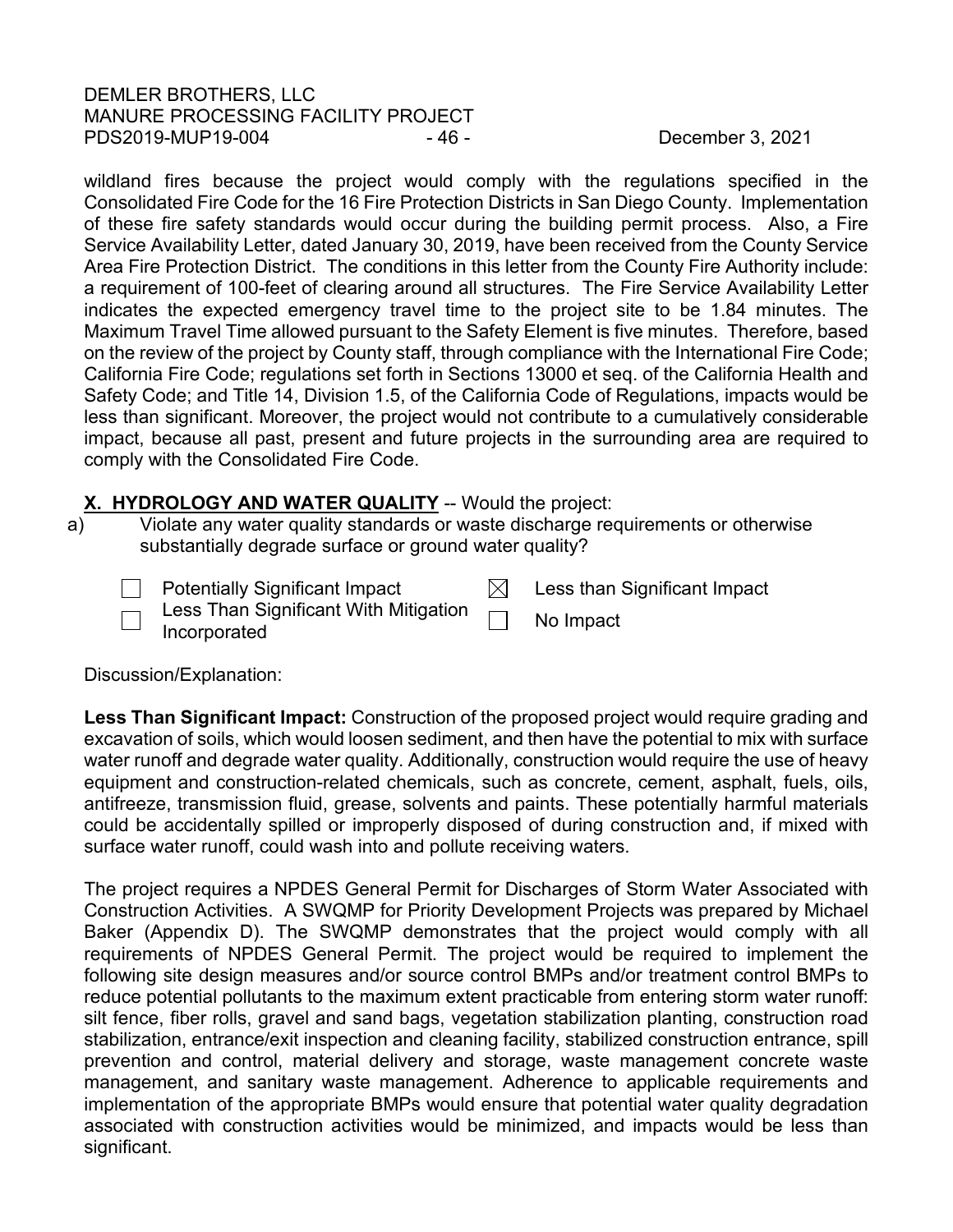# DEMLER BROTHERS, LLC MANURE PROCESSING FACILITY PROJECT PDS2019-MUP19-004 - 47 - 47 - December 3, 2021

Operation of the manure processing facility could introduce potential pollutants such as chemicals pathogens from chicken manure, nutrients from fertilizer, pesticides and sediment from landscaping, pesticides from insect and rodent control, trash and debris, and oil and grease from vehicles. These pollutants could potentially discharge into surface waters and result in degradation of water quality. Runoff is expected to sheet flow from the processing building to the east and west. Earthen swales would be constructed along the east and west edges of the site to direct runoff south and west towards two storm bioretention basins. Bio-retention basins remove coarse sediment, trash, nutrients, heavy metals, oxygen demanding substances, oil and grease, bacteria, and pesticides. The pelletization plant and the pelleting operation is located within an enclosed structure. The conveyor belts transporting the manure from the chicken houses to the plant would be covered.

In addition, animal waste would be collected daily from the hen houses and either placed into an on-site container for temporary storage or directly transported to the manure processing facility via conveyor belt or on-site trucks. The temporary storage container would be rinsed out weekly (following manure removal) to prevent conditions that would support fly larvae, and adequate drainage would be provided for the rinse water. Manure would not be kept in the temporary storage container for a period exceeding one week and would not be stored in an open storage mound on-site. With implementation of the operational treatment control bioretention basins, and animal waste management, potential pollutants would be reduced to the maximum extent feasible.

Therefore, development of the proposed project would not violate any water quality standards or waste discharge requirements, including but not limited to increasing pollutant discharges to receiving waters. Impacts would be less than significant.

b)Substantially decrease groundwater supplies or interfere substantially with groundwater recharge such that the project may impede sustainable groundwater management of the basin?

Potentially Significant Impact  $\boxtimes$  Less than Significant Impact Less Than Significant With Mitigation Incorporated **Incorporated** No Impact

# Discussion/Explanation:

**Less than Significant Impact:** The proposed project is currently served by existing on-site groundwater wells. The proposed manure processing plant would require approximately 400,000 gallons of water per year which would be trucked into the project site and would not be serviced by the existing groundwater wells. In addition, the project does not involve operations that would interfere substantially with groundwater recharge including, but not limited to the following: the project does not involve regional diversion of water to another groundwater basin; or diversion or channelization of a stream course or waterway with impervious layers, such as concrete lining or culverts, for substantial distances (e.g. ¼ mile). These activities and operations can substantially affect rates of groundwater recharge. Therefore, a less than significant impact to groundwater resources is anticipated.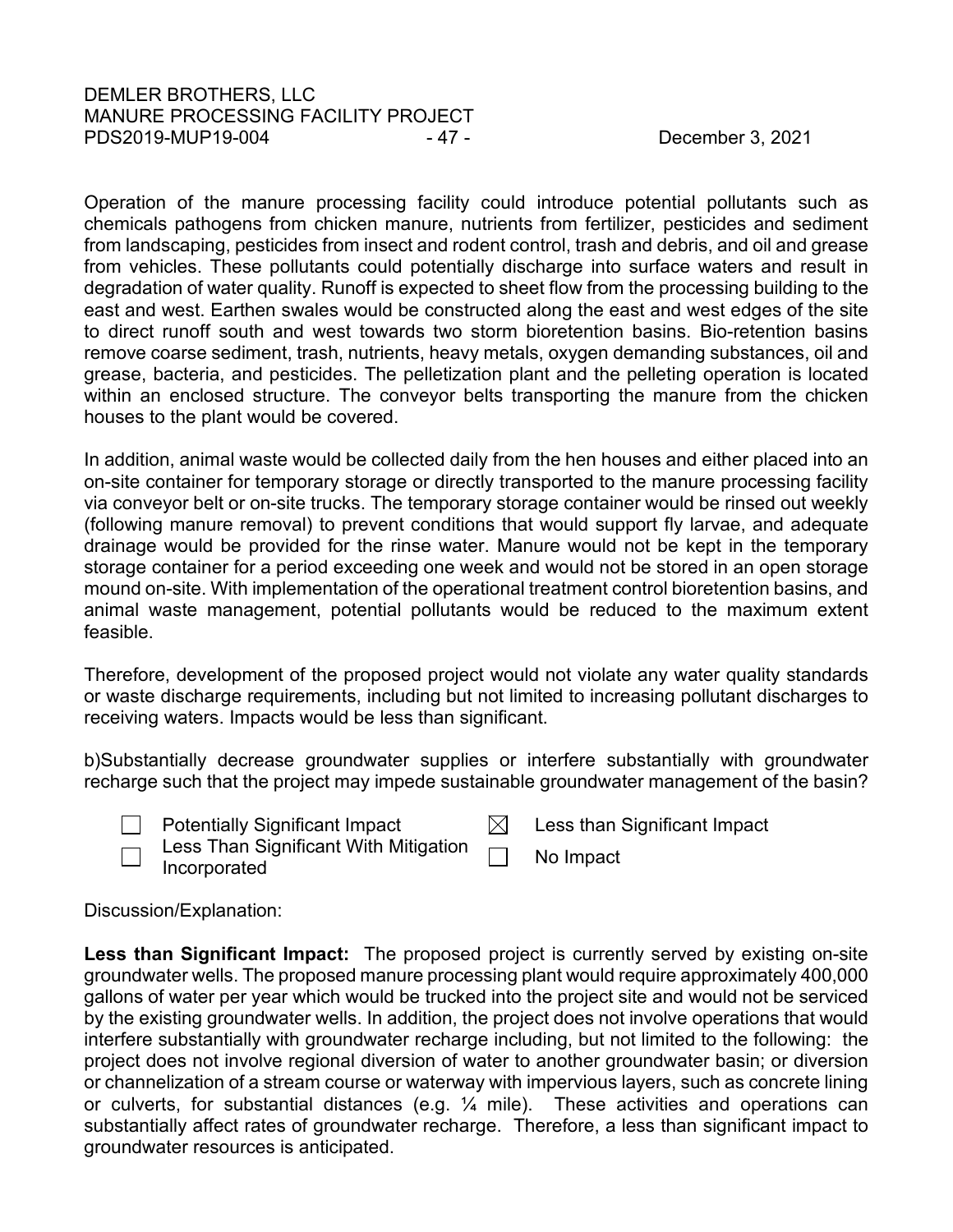c) Substantially alter the existing drainage pattern of the site or area, including through the alteration of the course of a stream or river, or through the addition of impervious surface, in a manner which would:

b) result in substantial erosion or siltation on- or off-site;

| <b>Potentially Significant Impact</b>                                      | Less than Significant Impact |
|----------------------------------------------------------------------------|------------------------------|
| $\Box$ Less Than Significant With Mitigation $\Box$<br>$\Box$ Incorporated | No Impact                    |

Discussion/Explanation:

**Less Than Significant Impact:** As outlined in the SWQMP, the project would implement the following site design measures, source control, and/or treatment control BMPs to reduce potential pollutants, including sediment from erosion or siltation, to the maximum extent practicable from entering storm water runoff: silt fence, fiber rolls, gravel and sand bags, vegetation stabilization planting, construction road stabilization, entrance/exit inspection and cleaning facility, stabilized construction entrance, spill prevention and control, material delivery and storage, waste management concrete waste management, sanitary waste management and bioretention basin.

These measures would control erosion and sedimentation and satisfy waste discharge requirements as required by the Land-Use Planning for New Development and Redevelopment Component of the San Diego Municipal Permit (San Diego RWQCB Order No. R9-2007-0001), as implemented by the San Diego County Jurisdictional Urban Runoff Management Program and Standard Urban Storm Water Mitigation Plan. The SWQMP specifies and describes the implementation process of all BMPs that would address equipment operation and materials management, prevent the erosion process from occurring, and prevent sedimentation in any onsite and downstream drainage swales. The Department of Public Works would ensure that the Plan is implemented as proposed. Due to these factors, the project would not result in significantly increased erosion or sedimentation potential and would not alter any drainage patterns of the site or area on- or off-site.

Moreover, the project would not contribute to a cumulatively considerable impact. Projects listed in Section XXI b) would be subject to federal, state, and local regulations including the NPDES permit that are designed to reduce stormwater runoff from project sites by promoting infiltration, minimizing impervious, and requiring a no-net increase in flows over the existing condition through hydromodification processes. Any short-term impacts resulting from alterations of drainage and hydrology resulting in substantial erosion or siltation on- or off-site would be minimized with the incorporation of appropriate construction BMPs and operational compliance with the San Diego Municipal Permit as implemented by the San Diego County Jurisdictional Urban Runoff Management Program and Standard Urban Storm Water Mitigation Plan. Therefore, the project's contribution would not be cumulatively considerable.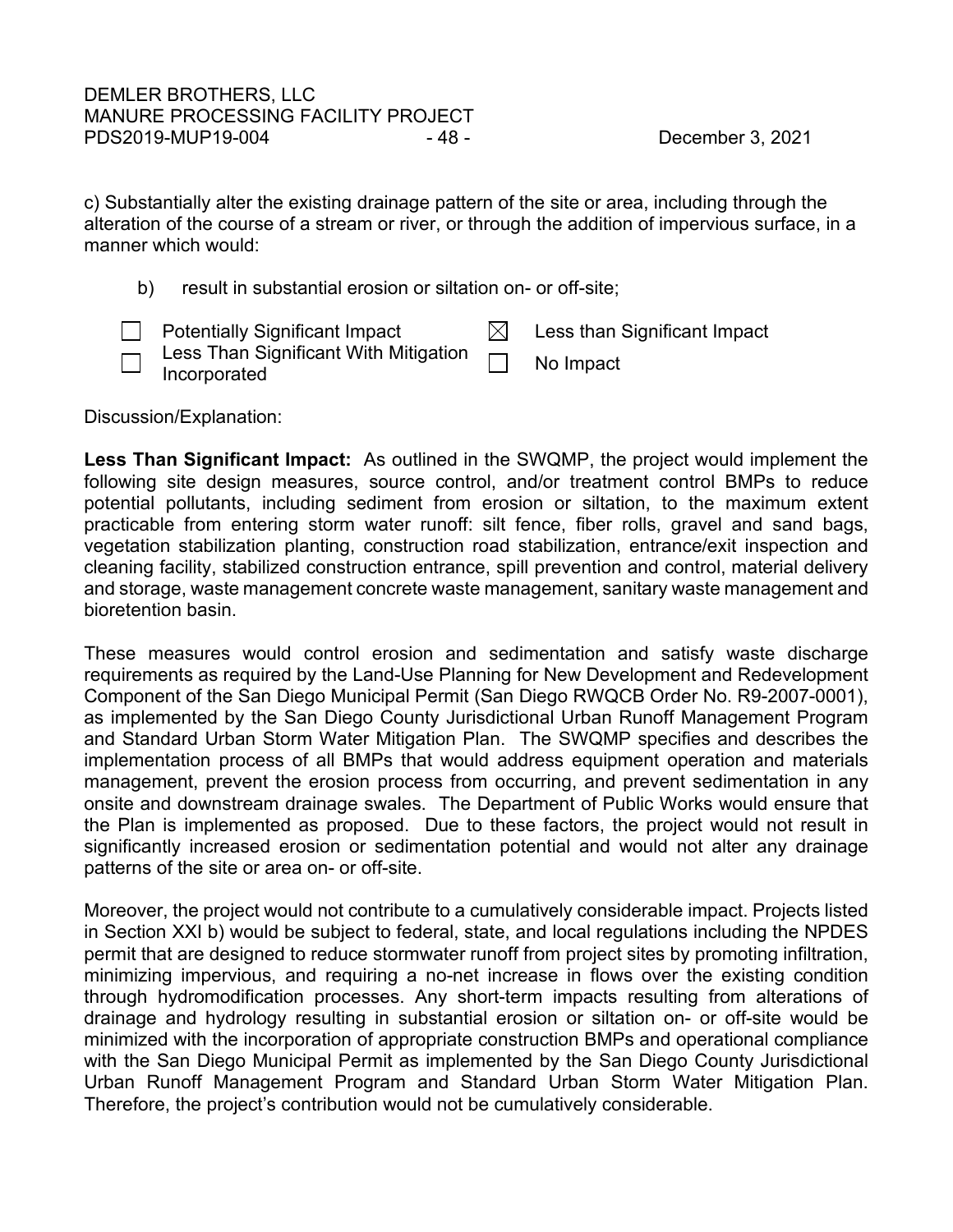# DEMLER BROTHERS, LLC MANURE PROCESSING FACILITY PROJECT PDS2019-MUP19-004 - 49 - 49 - December 3, 2021

c) substantially increase the rate or amount of surface runoff in a manner which would result in flooding on- or offsite;



 $\Box$  Potentially Significant Impact  $\boxdot$  Less than Significant Impact Less Than Significant With Mitigation Less Than Significant With Mitigation **No Impact**<br>Incorporated

Less than Significant. The project proposes the construction of a 16,200 square foot manure processing building along with concrete pads on the perimeter for truck loading. Construction of the proposed project would require grading which could temporarily alter the existing drainage pattern of the site or area and result in flooding on- or off-site. However, the proposed project would include construction BMPs to limit an increase in storm water flows during construction and reduce the potential for construction related flooding to occur.

Post construction, the proposed project would not alter the natural drainage path or divert any water from the existing natural conditions or drainage boundaries. As discussed in the Drainage Study prepared by Michael Baker (Appendix C) post construction runoff would exit the project site at three discharge points, Basin 1, 2 and 3 similar to existing conditions. There are no changes within Basin 1 that are anticipated to impact runoff, as compared to existing conditions. In Basin 2, runoff is expected to sheet flow from the processing building to the east and west. Earthen swales would be constructed along the east and west edges of the site to direct runoff south and west towards two storm water mitigation basins. The proposed bioretention basins would infiltrate and detain runoff to mitigate the peak flow from the site. Any additional over flow from each of the two proposed mitigation basins would surface flow to the existing dual 12-inch corrugated metal pipes located in the southwest corner of the site.

In Basin 3, the proposed dryers would be installed between the existing hen houses and runoff would continue to drain westerly to an existing area that is controlled by existing, private dual 18-inch pipes. In addition, a brow ditch would be constructed along the easterly edge of the site, which would convey offsite flow to the southwest corner without comingling with on-site flow. Riprap energy dissipaters (or similar so long as it has the same or better effect as riprap) would be installed at the termination of the brow ditch to protect against erosion. The proposed stormwater facilities would reduce the project site peak flow discharge, as compared to existing conditions. Therefore, implementation of the proposed project would not substantially alter the existing drainage pattern of the site or substantially increase the rate or amount of surface runoff in a manner which would result in flooding on- or off-site. Impacts would be less than significant.

d) create or contribute runoff water which would exceed the capacity of existing or planned stormwater drainage systems or provide substantial additional sources of polluted runoff; or

| <b>Potentially Significant Impact</b>                                 | Less than Significant Impact |
|-----------------------------------------------------------------------|------------------------------|
| $\lnot$ Less Than Significant With Mitigation $\lnot$<br>Incorporated | No Impact                    |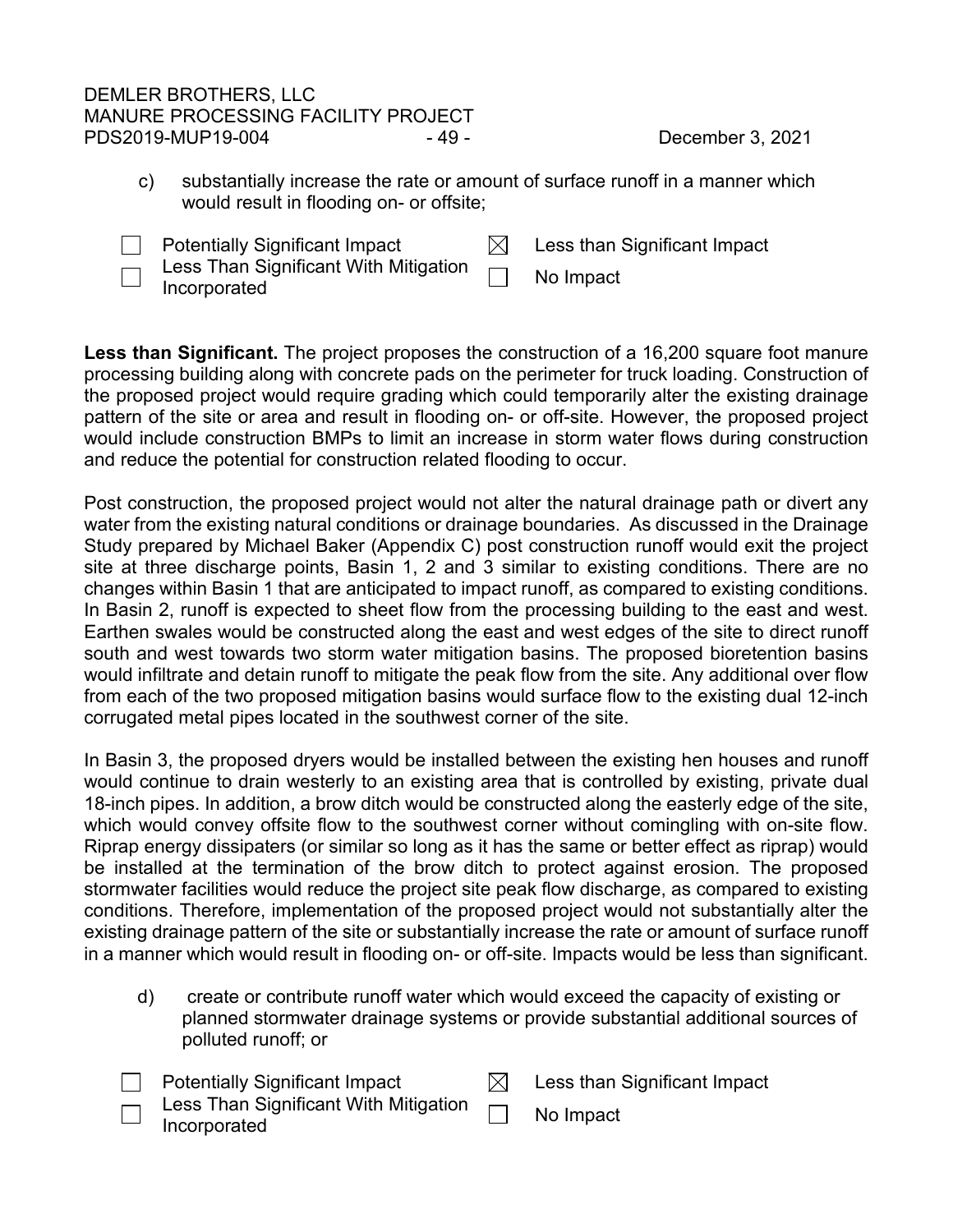DEMLER BROTHERS, LLC MANURE PROCESSING FACILITY PROJECT PDS2019-MUP19-004 - 50 - 50 - December 3, 2021

e) impede or redirect flood flows?

**Less than Significant.** As described above, the proposed project would require grading, which would loosen sediment and could temporarily alter the existing drainage pattern of the site and result in additional sources of polluted runoff. However, implementation of construction BMPs would minimize the potential for construction related sources of pollution or increases in storm water flows.

As discussed above the stormwater facilities would control the velocity and amount of runoff post- development to ensure that runoff does not exceed pre-development conditions. The proposed bioretention basins provide the added benefit of water quality treatment. Therefore, the existing storm drainage system would be sufficiently sized to convey the post-development condition and impacts would be less than significant.

| $\Box$ Potentially Significant Impact                               | Less than Significant Impact |
|---------------------------------------------------------------------|------------------------------|
| $\Box$ Less Than Significant With Mitigation<br>$\Box$ Incorporated | No Impact                    |

**No Impact**. The project is located in Zone X (unshaded) on the FEMA Firm map 06073C1150G. The proposed project does not include fill, grading, or any other work within a mapped Regulatory Floodplain or Floodway. In addition, the proposed project would not place any structures within a 100-year floodplain. Therefore, implementation of the proposed project would not impede or redirect flows.

d) In flood hazard, tsunami, or seiche zones, risk release of pollutants due to project inundation?

| Potentially Significant Impact                                                                                                                       | Less than Significant Impact |
|------------------------------------------------------------------------------------------------------------------------------------------------------|------------------------------|
| $\overline{\hspace{0.2cm}\cap\hspace{0.2cm}}$ Less Than Significant With Mitigation $\hspace{0.2cm}\overline{\hspace{0.2cm}}$<br>$\Box$ Incorporated | No Impact                    |

**No Impact.** A tsunami is a very large ocean wave caused by an underwater earthquake or volcanic eruption. Tsunamis can cause flooding to coastlines and inland areas less than 50 feet above sea level and within one mile of the shoreline. The entire proposed project area is located more than one mile inland and would not be susceptible to inundation or flooding due to a tsunami. Seiches are defined as wave-like oscillatory movements in enclosed or semi-enclosed bodies of water, such as lakes or reservoirs, and are most typically associated with seismic activity.

The closest enclosed body of water is Lake Sutherland located approximately three miles from the project site. The project site is not at risk of a seiche. In addition, the project site is generally flat with no steep slopes and does not contain slopes subject to potential landslide or mudflows. Therefore, the proposed project would not result in the release of pollutants due to project inundation.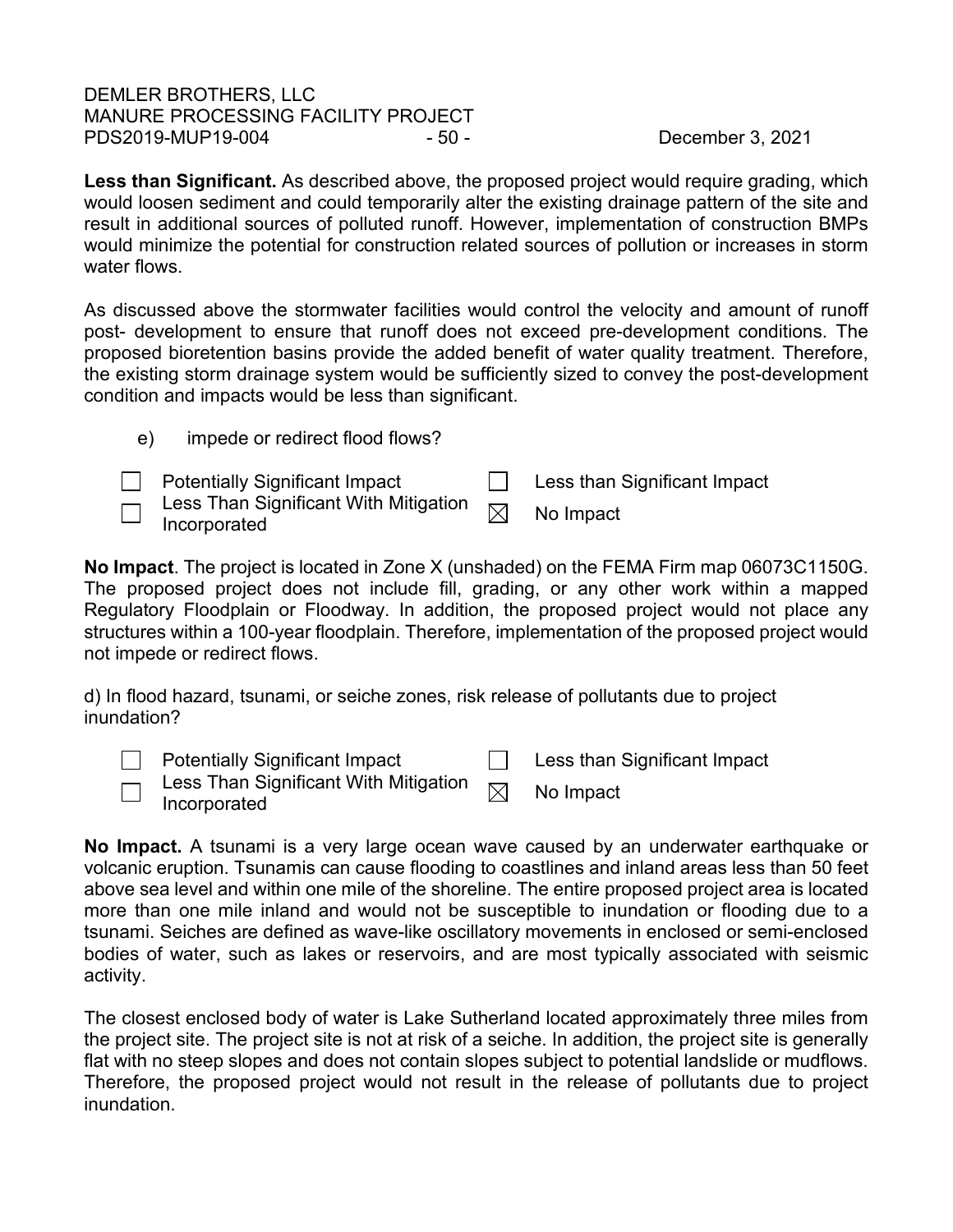# DEMLER BROTHERS, LLC MANURE PROCESSING FACILITY PROJECT PDS2019-MUP19-004 - 51 - 51 - December 3, 2021

e) Conflict with or obstruct implementation of a water quality control plan or sustainable groundwater management plan?



 $\Box$  Potentially Significant Impact  $\Box$  Less than Significant Impact Less Than Significant With Mitigation Less Trian Significant with Mitigation **Information**<br>Incorporated

Discussion/Explanation:

**Less than Significant Impact.** As described in Section X(a), the project would implement a combination of site design, source control and structural BMPs to prevent potential pollutants from entering storm water runoff. This includes the proposed water quality basin to treat on-site runoff. In addition, the proposed BMPs are consistent with regional surface water, storm water and groundwater planning and permitting processes established to improve the overall water quality in County watersheds. The existing Demler Brothers Egg Ranch obtains its water from a groundwater source. However, water needed for the new manure processing facility would be brought to the site from an outside source. As a result, the project would not contribute to an obstruction to implementation of a water quality control plan or sustainable groundwater management plan.

### , **XI. LAND USE AND PLANNING** -- Would the project:

a) Physically divide an established community?



**EXECUTE:** Potentially Significant Impact **Less than Significant Impact** 

Less Than Significant With Mitigation  $\textsf{Less}$  Trian Significant with Mitigation  $\boxtimes$  No Impact Incorporated

Discussion/Explanation:

**No Impact:** The project site is located in a nonurbanized area in the community of Ramona. The land use surrounding the project site includes rural residential and agriculture. The project does not propose the introduction of new infrastructure such as major roadways or water supply systems, or utilities to the area. Therefore, the proposed project would not significantly disrupt or divide an established community. No impacts would occur.

b) Cause a significant environmental impact due to a conflict with any land use plan, policy, or regulation adopted for the purpose of avoiding or mitigating an environmental effect?

| $\Box$ Potentially Significant Impact                                                                | $\boxtimes$ Less than Significant Impact |
|------------------------------------------------------------------------------------------------------|------------------------------------------|
| $\overline{m}$ Less Than Significant With Mitigation $\overline{m}$ No Impact<br>$\Box$ Incorporated |                                          |

Discussion/Explanation: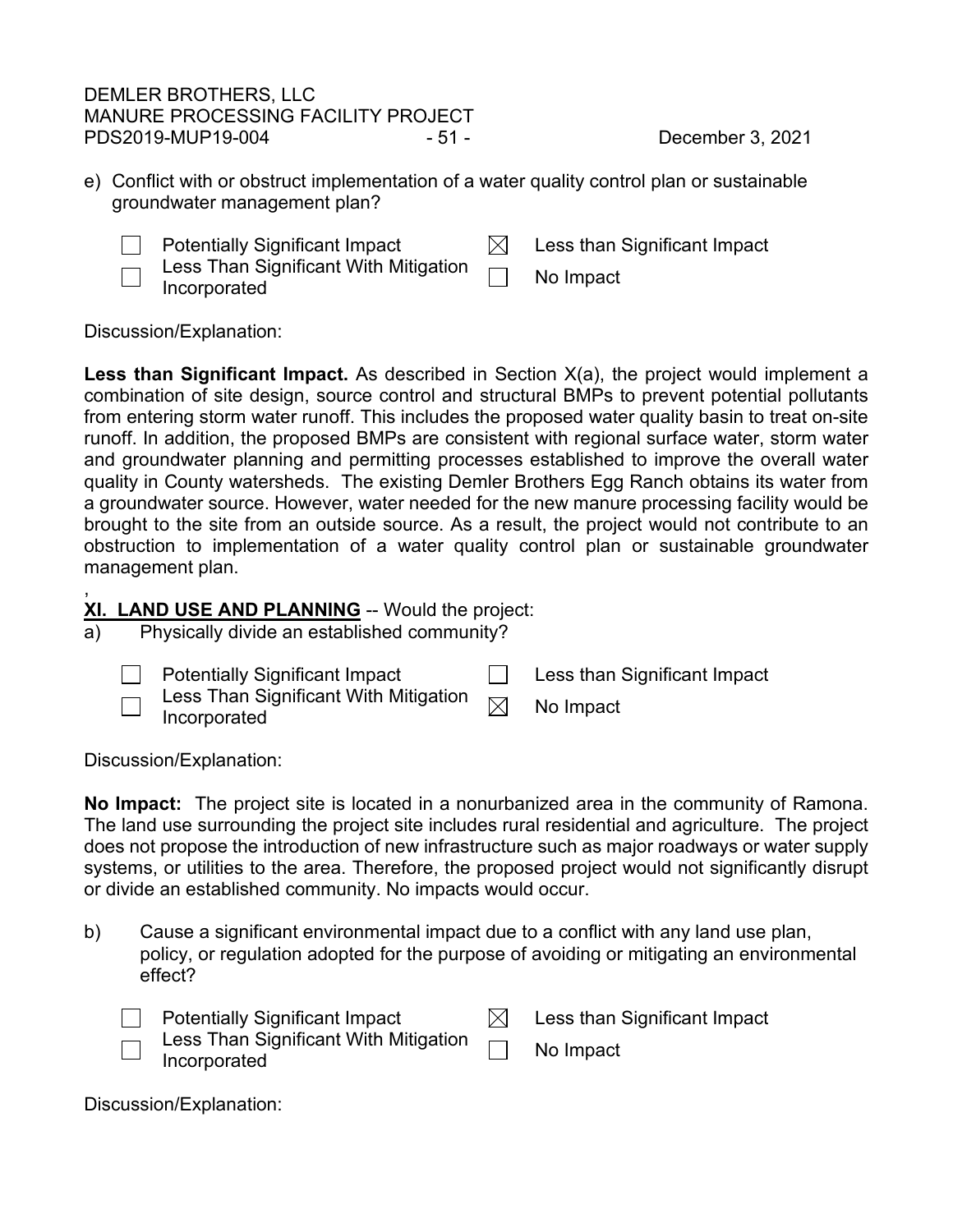# DEMLER BROTHERS, LLC MANURE PROCESSING FACILITY PROJECT PDS2019-MUP19-004 - 52 - December 3, 2021

**Less Than Significant Impact:** The proposed project is subject to the General Plan Rural Lands Regional Category and contains lands within the RL-40 Land Use Designation. The project is also subject to the policies of the Ramona Community Plan. The Applicant proposes to construct a 16,200 square foot building to house a manure processing system which would allow the existing on-site egg ranch to become more efficient and sustainable. The project is an allowable use under the current A72 (General Agriculture) zone that applies to the property with approval of an MUP from the County of San Diego. Therefore, the project would not result in a conflict with any land use plan, policy or regulation. Impacts would be less than significant.

# **XII. MINERAL RESOURCES** -- Would the project:

a) Result in the loss of availability of a known mineral resource that would be of value to the region and the residents of the state?



Discussion/Explanation:

**Less Than Significant Impact:** The lands within the project site have not been classified by the California Department of Conservation – Division of Mines and Geology (Update of Mineral Land Classification: Aggregate Materials in the Western San Diego Production-Consumption Region, 1997). The project site does not contain alluvium or mines. The proposed project would not result in the loss of availability of a known mineral resource that would be of value to the region and the residents of the state. Impacts would be less than significant.

b) Result in the loss of availability of a locally-important mineral resource recovery site delineated on a local general plan, specific plan or other land use plan?



Less Than Significant With Mitigation  $\text{Less}$  Trian Significant With Mitigation  $\boxtimes$  No Impact Incorporated

Discussion/Explanation:

**No Impact:** Important mineral resource areas are recognized at the federal and State levels through environmental resource management plans and adopted mineral resource mapping; they are recognized at the local level through land use planning documents such as general plans that incorporate such information. State Mining and Geological Board identifies mineral resources valuable to the state with the following Mineral Resource Zones (MRZ) designations:

**MRZ-1:** A zone where adequate information indicates that no significant mineral deposits are present or likely to be present.

**MRZ-2:** A zone where adequate information indicates that significant mineral deposits are present or a likelihood of their presence and development should be controlled.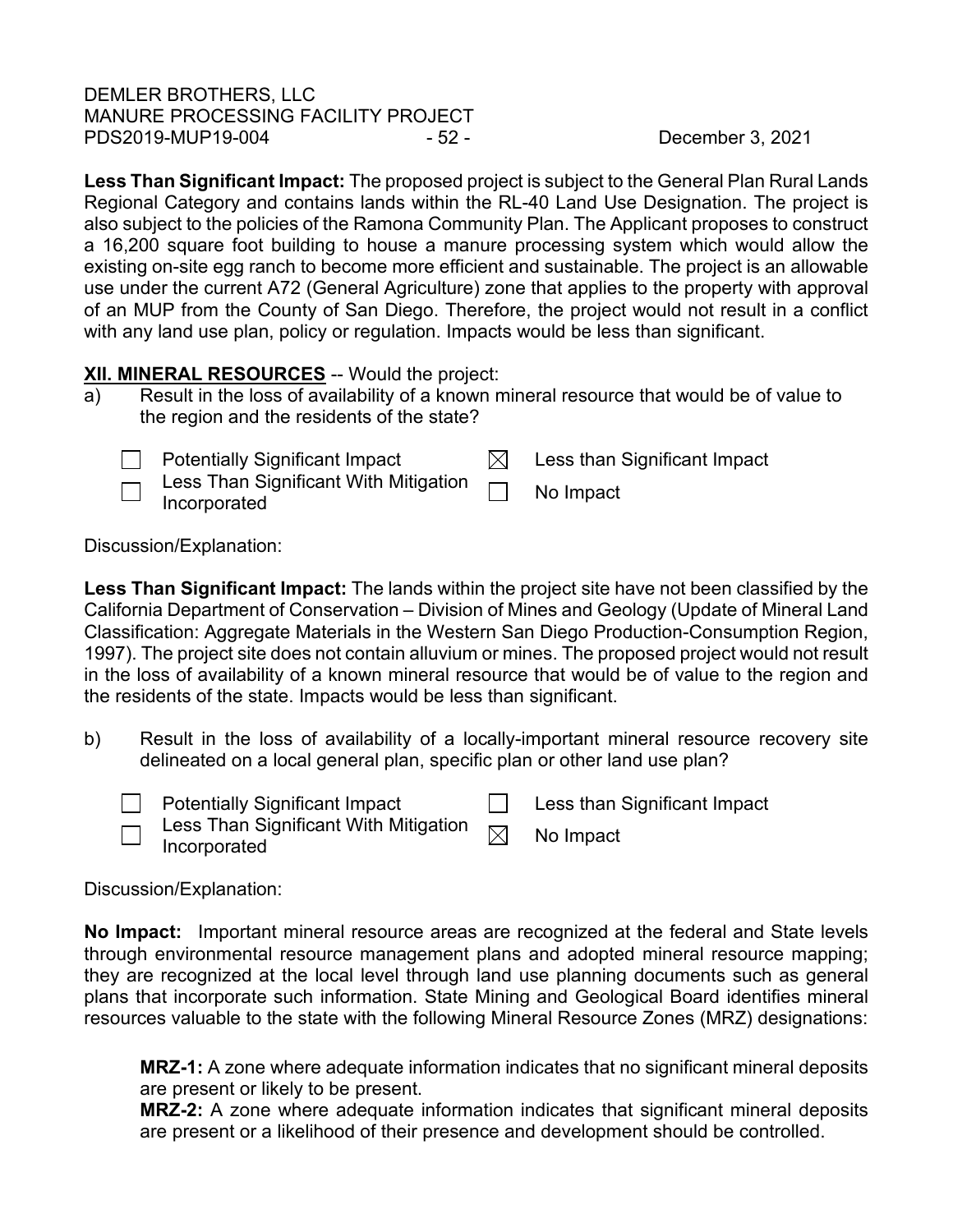# DEMLER BROTHERS, LLC MANURE PROCESSING FACILITY PROJECT PDS2019-MUP19-004 - 53 - December 3, 2021

**MRZ-3:** A zone where the significance of mineral deposits cannot be determined from the available data.

**MRZ-4:** A zone where there is insufficient data to assign any other MRZ designation.

The project site is not located in an area that has MRZ-2 designated lands or is located within 1,300 feet of such lands. Therefore, the proposed project would not result in the loss of availability of locally important mineral resource recovery (extraction) site delineated on a local general plan, specific plan or other land use plan. No impacts would occur.

# **XIII. NOISE** -- Would the project result in:

a) Generation of a substantial temporary or permanent increase in ambient noise levels in the vicinity of the project in excess of standards established in the local general plan or noise ordinance, or applicable standards of other agencies?

|                          | <b>Potentially Significant Impact</b>                 | Less than Significant Impact |
|--------------------------|-------------------------------------------------------|------------------------------|
| $\overline{\phantom{0}}$ | Less Than Significant With Mitigation<br>Incorporated | No Impact                    |

Discussion/Explanation:

**Less Than Significant Impact:** Noise-sensitive land uses are locations where people reside or where the presence of unwanted sound could adversely affect the use of the land. Residences, schools, hospitals, guest lodging, libraries, and some passive recreation areas would each be considered noise sensitive and may warrant unique measures for protection from intruding noise. The closest residence is located approximately 1,300 feet from the proposed facility.

# *Construction*

The proposed processing building would be constructed on a graded pad that was previously used as a location for additional hen houses. The project grading would include a balance scenario with about approximately 3,000 cy of earthwork with an additional estimated 800 cy of imported decomposed granite for placement between existing buildings. No improvements are required or proposed for the access drive.

Construction noise represents a short-term impact on the ambient noise levels. Noise generated by construction equipment includes haul trucks, water trucks, graders, dozers, loaders and scrapers can reach relatively high levels. Grading activities typically represent one of the highest potential sources for noise impacts. The most effective method of controlling construction noise is through local control of construction hours and by limiting the hours of construction to normal weekday working hours. Construction activities are estimated to last six months.

In accordance with Sec. 36.409 of the County Noise Ordinance, except for emergency work, the construction equipment shall not be operated in a manner that exceeds an average sound level of 75 decibels (dBA) for an eight-hour period, between 7 am and 7 pm, when measured at the boundary line of the property where the noise source is located or on any occupied property where the noise is being received.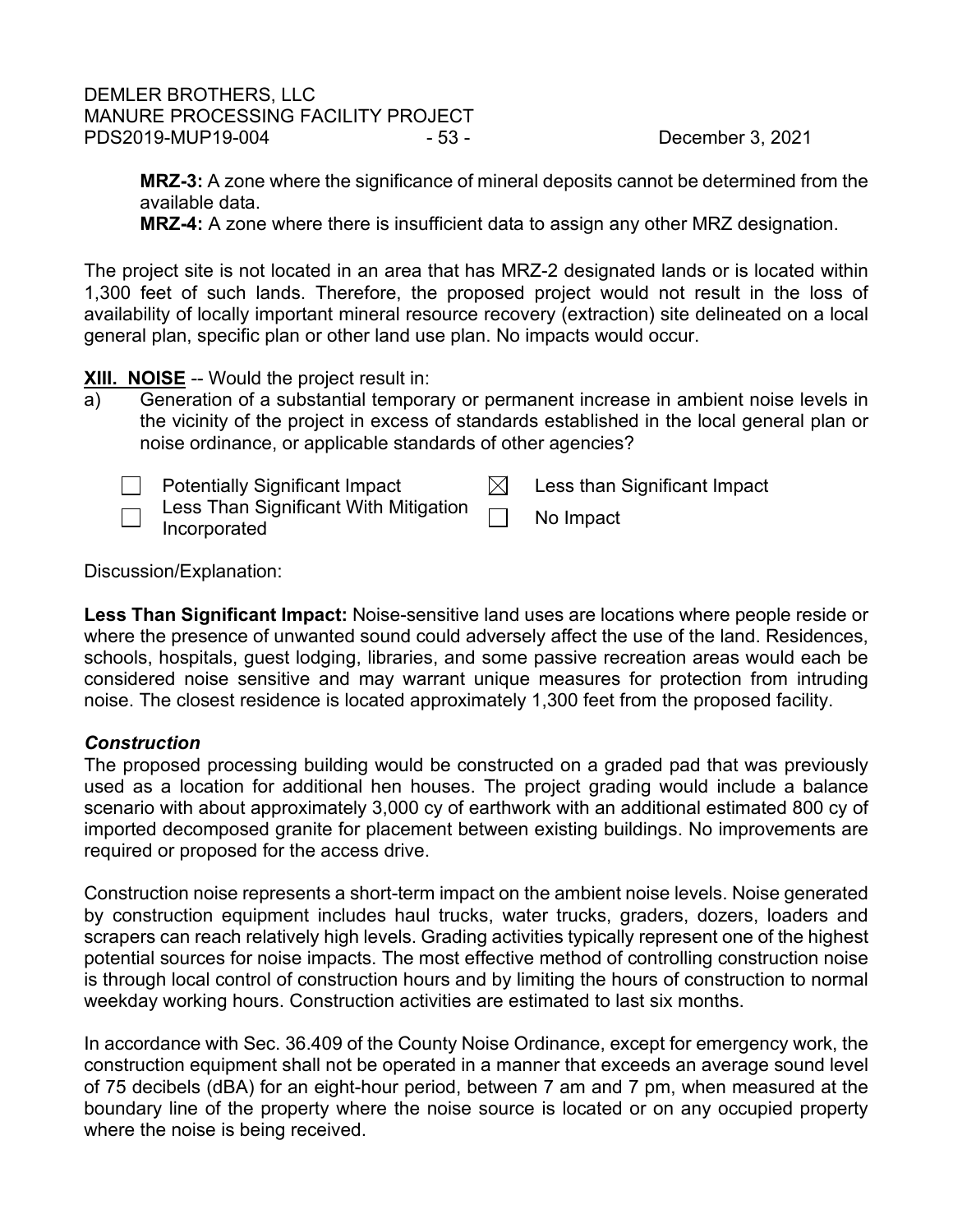# DEMLER BROTHERS, LLC MANURE PROCESSING FACILITY PROJECT PDS2019-MUP19-004 - 54 - December 3, 2021

The Noise Analysis prepared by Ldn Consulting dated October 16, 2021 (Appendix E) calculated construction noise sound levels using a point-source noise prediction model. As shown in Table 7, even if all the equipment were placed together the cumulative grading activities noise levels would be 78.9 dBA and would attenuate 6.0 dBA at a distance of 100-feet from the point source noise and would be at or below the 75 dBA threshold. It should be noted that the nearest property line is approximately 400 feet from the construction activities and the noise levels would drop by 18 dBA as shown in Table 7. At distances over 400 feet the grading activities are not anticipated to exceed the County Noise Standards and impacts would be less than significant.

| <b>Construction Equipment</b>    | Quantity | Source Level at<br>50 Feet (dBA) | <b>Duty Cycle</b><br>(Hours/Day)         | <b>Cumulative Noise Level at</b><br>50 Feet (dBA) |
|----------------------------------|----------|----------------------------------|------------------------------------------|---------------------------------------------------|
| Dozer - D8                       |          | 74                               | 8                                        | 74.0                                              |
| Tractor/Backhoe                  | റ        | 72                               | 8                                        | 75.0                                              |
| Loader/Grader                    |          | 73                               | 8                                        | 73.0                                              |
|                                  |          |                                  | Cumulative Levels at 50 Feet             | 78.9                                              |
| Distance to Property Line (Feet) |          |                                  |                                          | 400                                               |
| Noise Reduction Due to Distance  |          |                                  |                                          | $-18.0$                                           |
|                                  |          |                                  | <b>NEAREST PROPERTY LINE NOISE LEVEL</b> | 60.9                                              |

# **Table 7 - Construction Noise Levels**

**Source:** Appendix E **Notes**: dBA=decibels

# *Operation*

The proposed project would continue to use the existing manure collection methods within their hen houses. Currently, the egg ranch has one method for manure collection for both the older and newer hen houses on-site. Conveyor belts inside the hen houses transports the manure into semi-truck trailers, which then haul the manure off-site. However, manure from the older hen houses must be stored in on-site dry wells then transported to the loading area near the new houses by on-site trucks. Instead, manure would be collected and transported to the proposed pelleting system on-site. The newer hen houses, immediately adjacent to the proposed project, would have covered conveyor belts that would transport the manure from the hen houses to the proposed manure pelleting building. On the way to the pelleting building, the conveyor belts would pass through a drying system that is heated from hot air blown out from the existing fans of the henhouses. The conveyor belts would be self-automated and run on a set schedule. Manure from the older hen houses would first be collected in existing on-site dry wells then transported to the proposed manure processing facility via existing on-site trucks. The proposed system would operate using three 100 horsepower electric motors and the remainder of the equipment. In addition, the proposed equipment would include up to five drying fans. All the proposed noise producing equipment would be located within the proposed building.

The County's General Plan requires an acoustical study be prepared for any use that may expose noise sensitive area to noise in excess of a Community Noise Equivalent Level (CNEL) of 60 dBA. Moreover, if the project is excess of 60 dBA CNEL or 65 dBA CNEL, modifications must be made to project to reduce noise levels. Noise sensitive areas include residences,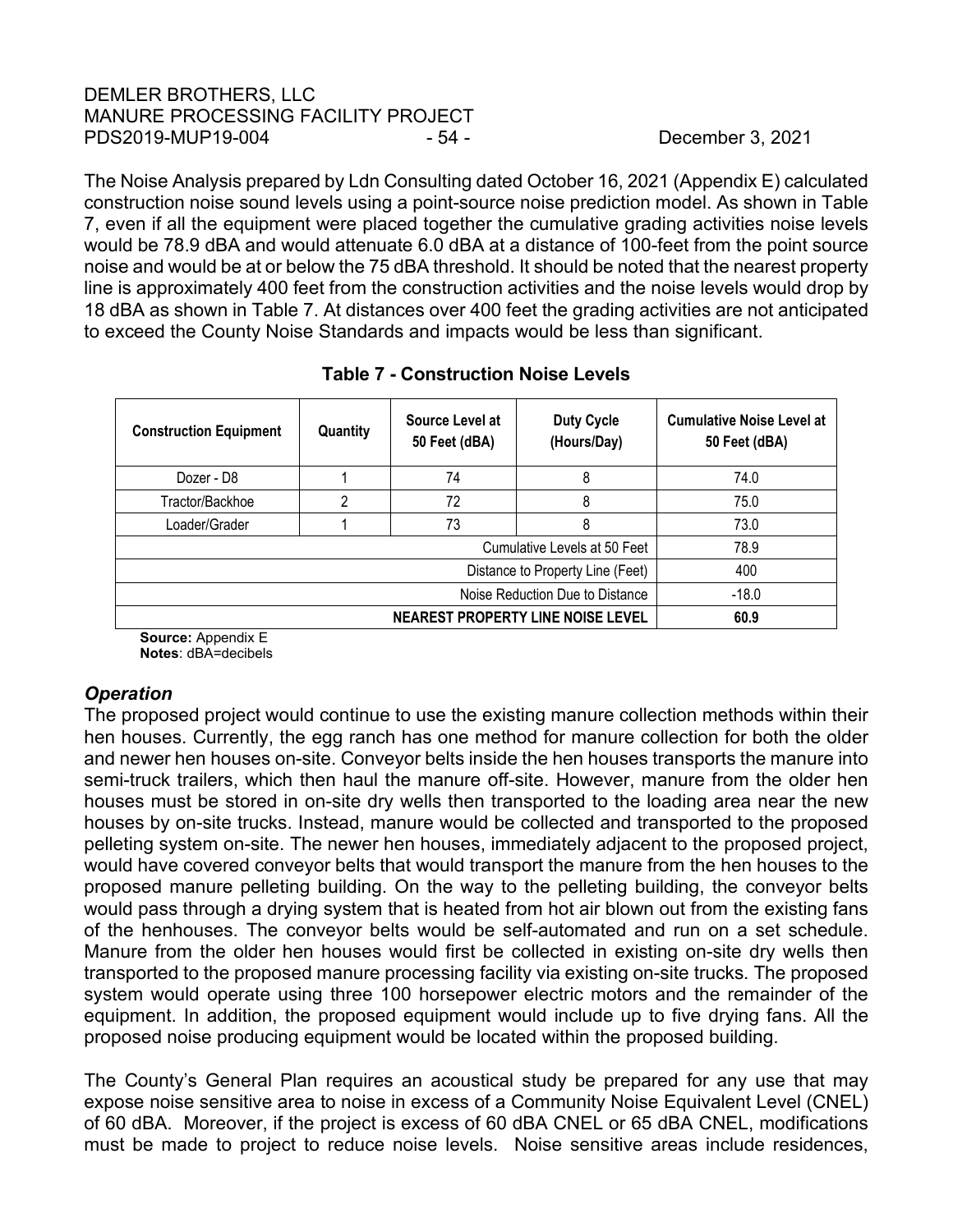# DEMLER BROTHERS, LLC MANURE PROCESSING FACILITY PROJECT PDS2019-MUP19-004 - 55 - December 3, 2021

hospitals, schools, libraries or similar facilities. The proposed project would not expose existing or planned noise sensitive areas to road, airport, heliport, railroad, industrial or other noise in excess of the 60 dBA CNEL or 65 dBA CNEL as allowed in the Noise Element.

Based on the Noise Analysis prepared by Ldn Consulting, non-transportation noise generated by the project is not expected to exceed the standards of the County of San Diego Noise Ordinance (Section 36.404) at or beyond the project's property line. The site is zoned AG-72 that has a one-hour average sound limit of 50 dBA. The adjacent properties are zoned residential and have one-hour average sound limit of 45 dBA. Table 8 provides the proposed operational noise levels and anticipated property line noise levels at the nearest offsite receptors.

| <b>Source</b>                    | <b>Source</b><br><b>Distance</b><br>(feet) | <b>Noise Level</b><br>(dBA) | Quantity | Combine<br><b>Noise Level</b><br>(dBA) | Distance to<br><b>Nearest</b><br><b>Property Line</b><br>(feet) | <b>Reduction</b><br>from<br>distance<br>(dBA) | <b>Resultant</b><br><b>Noise</b><br>Level<br>(dBA) |
|----------------------------------|--------------------------------------------|-----------------------------|----------|----------------------------------------|-----------------------------------------------------------------|-----------------------------------------------|----------------------------------------------------|
| <b>Electric</b><br><b>Motors</b> | 3                                          | 74                          | 3        | 78.8                                   | 867                                                             | $-49.2$                                       | 29.6                                               |
| <b>Drying Fans</b>               |                                            | 74                          |          | 81.0                                   | 857                                                             | $-49.2$                                       | 31.8                                               |
| <b>Trucks</b>                    | 25                                         | $64.2*$                     |          | 67.2                                   | 867                                                             | $-30.8$                                       | 36.4                                               |
| <b>Cumulative Noise Level</b>    |                                            |                             |          |                                        |                                                                 |                                               | 38.3                                               |

|  | <b>Table 8- Operational Noise Levels</b> |  |
|--|------------------------------------------|--|
|--|------------------------------------------|--|

**Source:** Appendix E

**Notes:** Reduced Noise Level due to limited operations dBA=decibels

As shown in Table 8, the cumulative noise levels would be less than the most restrictive noise threshold of 45 dBA at the nearest property line. As such, the proposed project would not exceed County Noise Standards.

Finally, the project's conformance to the County General Plan and County Noise Ordinance (Section 36-404 and 36.410) ensures the project would not create cumulatively considerable noise impacts. The project would not exceed the local noise standards for noise sensitive areas, would not exceed the applicable noise level limits at the property line, and would not exceed construction noise limits. Therefore, the project would not contribute to a cumulatively considerable exposure of persons or generation of noise levels in excess of standards established in the local general plan, noise ordinance, and applicable standards of other agencies.

- b) Generation of excessive groundborne vibration or groundborne noise levels?
	- Potentially Significant Impact  $\boxtimes$  Less than Significant Impact Less Than Significant With Mitigation

Less Than Significant With Mitigation<br>Incorporated

Discussion/Explanation:

**Less than Significant Impact:** Conventional construction techniques, such as earth movement by trucks, have the potential to generate groundborne vibration and noise.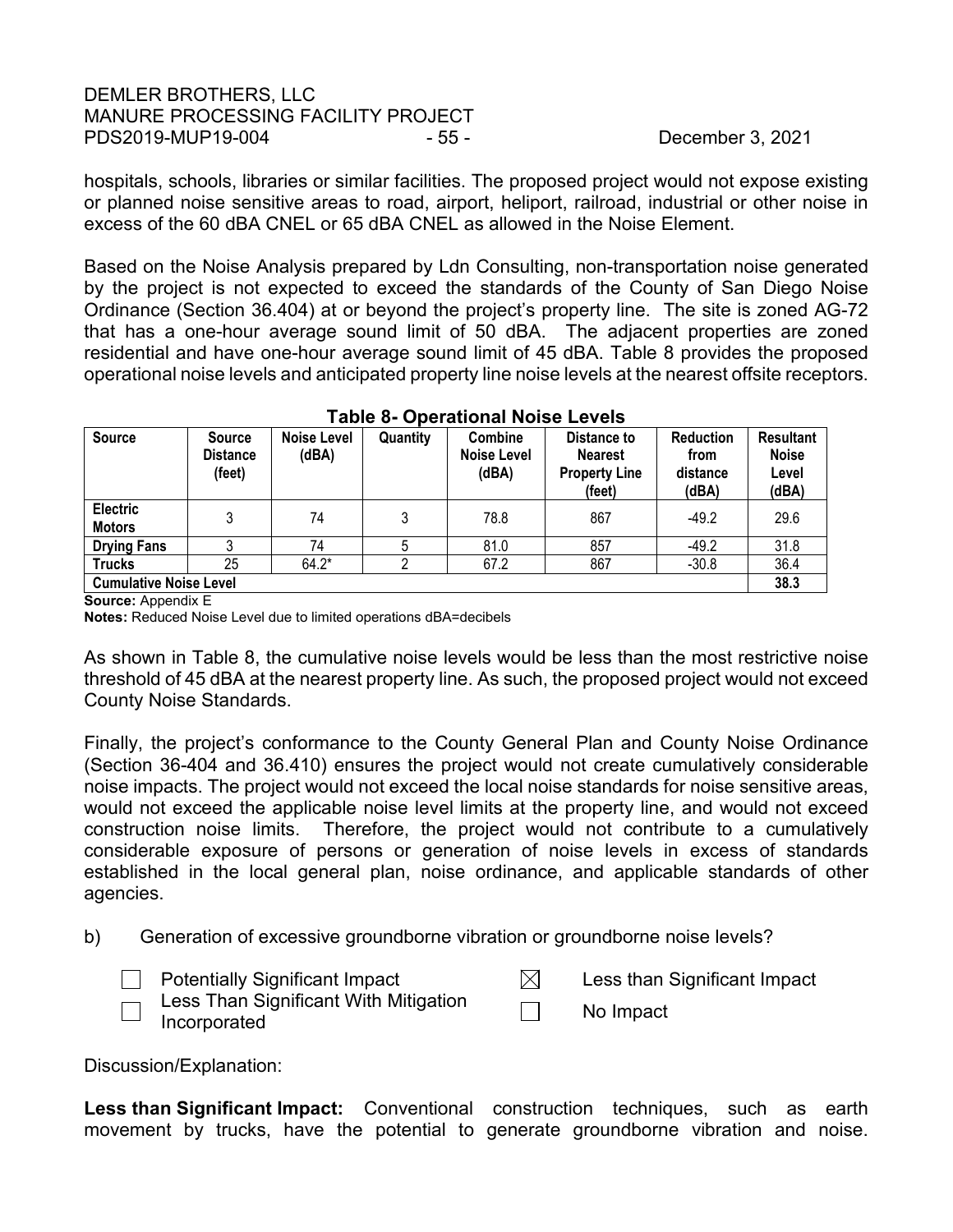## DEMLER BROTHERS, LLC MANURE PROCESSING FACILITY PROJECT PDS2019-MUP19-004 - 56 - December 3, 2021

Construction does not propose the use of a jack hammer or pile driving equipment. In addition, no blasting or rock crushing is proposed.

The project does not propose any of the following land uses that can be impacted by groundborne vibration or groundborne noise levels.

- 1. Buildings where low ambient vibration is essential for interior operation, including research and manufacturing facilities with special vibration constraints.
- 2. Residences and buildings where people normally sleep including hotels, hospitals, residences and where low ambient vibration is preferred.
- 3. Civic and institutional land uses including schools, churches, libraries, other institutions, and quiet office where low ambient vibration is preferred.
- 4. Concert halls for symphonies or other special use facilities where low ambient vibration is preferred.

Also, the project does not propose any major, new or expanded infrastructure such as mass transit, highways or major roadways or intensive extractive industry that could generate excessive groundborne vibration or groundborne noise levels on-site or in the surrounding area. Impacts would be less than significant.

c) For a project located within the vicinity of a private airstrip or an airport land use plan or, where such a plan has not been adopted, within two miles of a public airport or public use airport, would the project expose people residing or working in the project area to excessive noise levels?

| <b>Potentially Significant Impact</b>                                                                          | Less than Significant Impact |
|----------------------------------------------------------------------------------------------------------------|------------------------------|
| $\overline{\phantom{a}}$ Less Than Significant With Mitigation $\overline{\phantom{a}}$<br>$\Box$ Incorporated | No Impact                    |

Discussion/Explanation:

**No Impact:** The proposed project is not located within an Airport Land Use Compatibility Plan for airports or within 2 miles of a public airport or public use airport. Therefore, the project would not expose people residing or working in the project area to excessive airport-related noise levels.

# **XIV. POPULATION AND HOUSING** -- Would the project:

a) Induce substantial unplanned population growth in an area, either directly (for example, by proposing new homes and businesses) or indirectly (for example, through extension of roads or other infrastructure)?

| <b>Potentially Significant Impact</b> | Less than Significant Impact |
|---------------------------------------|------------------------------|
| Loss Than Significant With Mitigation |                              |

Less Than Significant With Mitigation  $\quad \Join \quad$  No Impact<br>Incorporated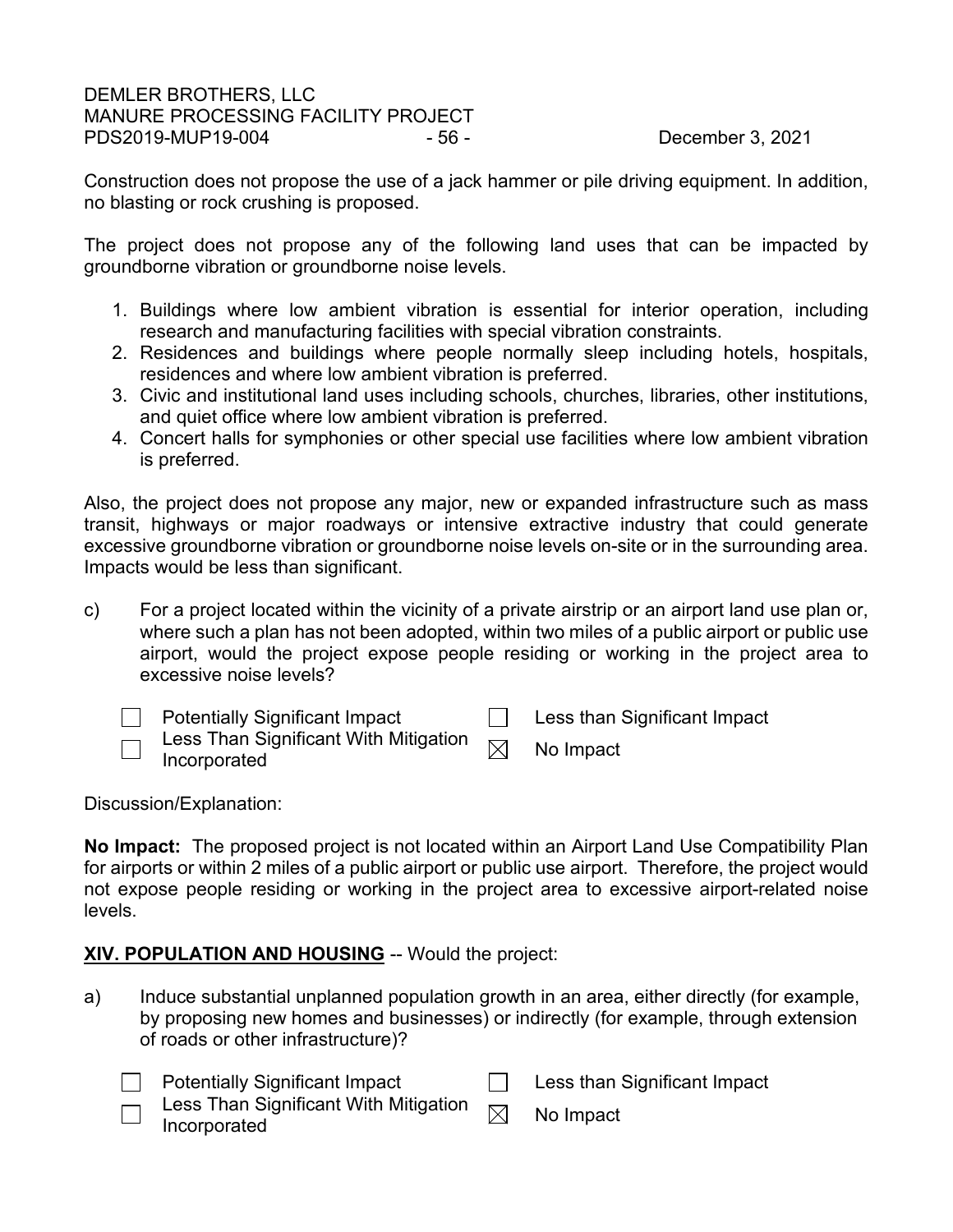# DEMLER BROTHERS, LLC MANURE PROCESSING FACILITY PROJECT PDS2019-MUP19-004 - 57 - December 3, 2021

Discussion/Explanation:

**No Impact:** The proposed project would not induce substantial population growth in an area because the project does not propose any physical or regulatory change that would remove a restriction to or encourage population growth in an area including, but limited to the following: new or extended infrastructure or public facilities; new commercial or industrial facilities; largescale residential development; accelerated conversion of homes to commercial or multi-family use; or regulatory changes including General Plan amendments, specific plan amendments, zone reclassifications, sewer or water annexations; or Local Agency Formation Commission annexation actions.

| b) | Displace substantial numbers of existing people or housing, necessitating the |
|----|-------------------------------------------------------------------------------|
|    | construction of replacement housing elsewhere?                                |

| <b>Potentially Significant Impact</b>                                                                                                | Less than Significant Impact |
|--------------------------------------------------------------------------------------------------------------------------------------|------------------------------|
| $\bar{\overline{\phantom{a}}\phantom{a}}$ Less Than Significant With Mitigation $\bar{\phantom{a}}_\boxtimes$<br>$\Box$ Incorporated | No Impact                    |

Discussion/Explanation:

**No Impact:** The proposed project would not displace any existing housing. The existing site is used as the Delmer Brothers Egg Ranch. The project proposes to add a manure processing facility onsite and the use of the site would not change as a result of the project Therefore, no impact would occur.

# **XV. PUBLIC SERVICES**

- a) Would the project result in substantial adverse physical impacts associated with the provision of new or physically altered governmental facilities, need for new or physically altered governmental facilities, the construction of which could cause significant environmental impacts, in order to maintain acceptable service ratios, response times or other performance service ratios, response times or other performance objectives for any of the public services:
	- i. Fire protection?
	- ii. Police protection?
	- iii. Schools?
	- iv. Parks?
	- v. Other public facilities?



Discussion/Explanation:

*i. Fire*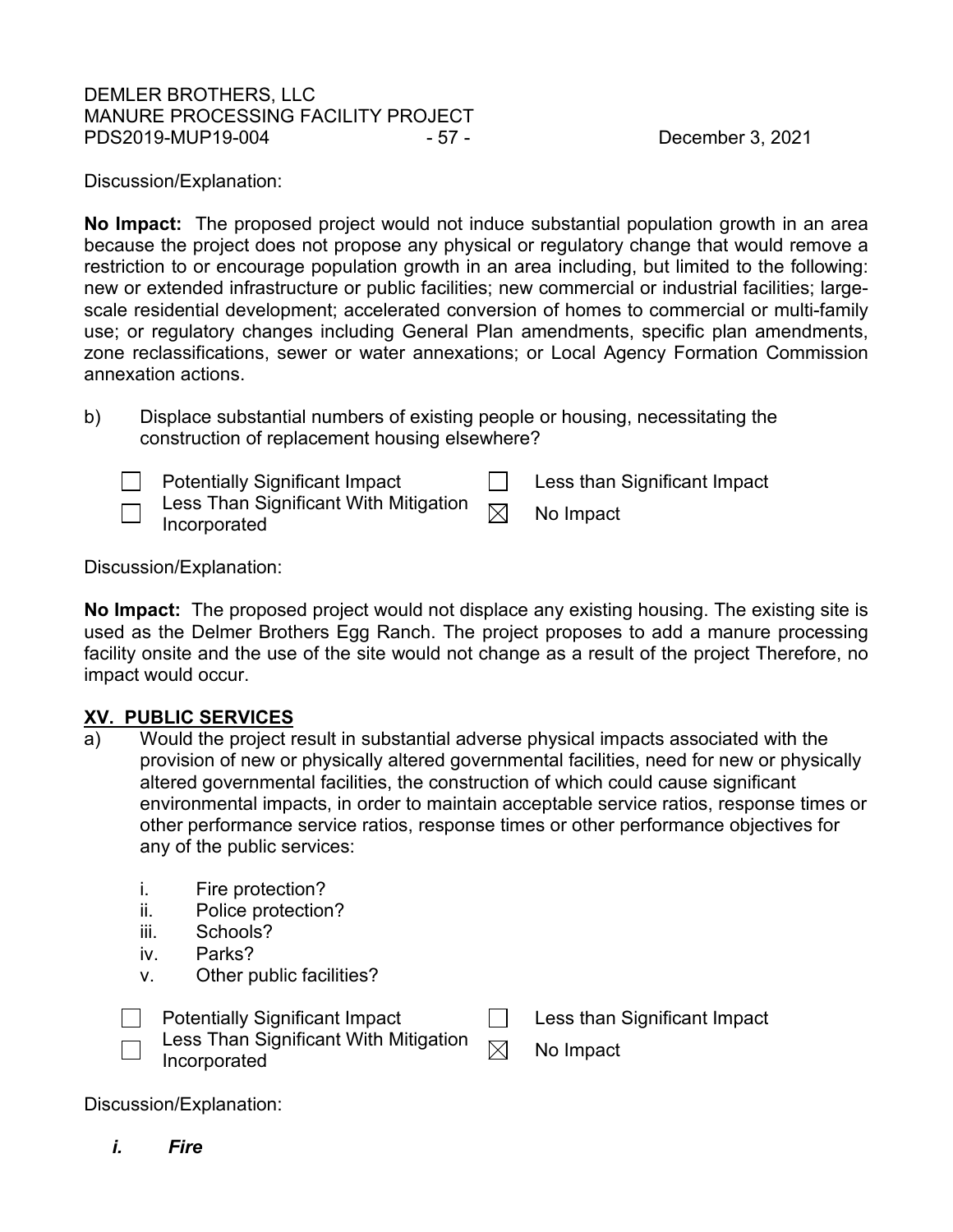**No Impact:** The proposed project would not result in the need for significantly altered fire protection services or facilities. A Fire Service Availability Letter and conditions, dated January 30, 2019, has been received from the County Service Area Fire Protection District. The Fire Service Availability Letter indicates existing services are available to serve the project. In addition, the letter states that the expected emergency travel time to the project site to be 1.84 minutes. The Maximum Travel Time allowed pursuant to the Safety Element is five minutes. Therefore, the project does not involve the construction of new or physically altered governmental facilities including but not limited to fire protection facilities, in order to maintain acceptable service ratios, response times or other performance service ratios or objectives. No impact would occur.

# *ii. Police?*

**No Impact:** The proposed project would not result in the need for significantly altered sheriff protection services or facilities. The project does not involve the construction of new or physically altered sheriff facilities in order to maintain acceptable service ratios, response times or other performance service ratios or objectives. Therefore, the proposed project would not have an impact regarding sheriff protection services.

# *iii. Schools?*

**No impact:** The proposed project would not include any residential or business uses and as such would not result in population growth that would generate an increased demand for school facilities or require the construction of school facilities. Therefore, the proposed project would not have an impact regarding schools

# *iv. Parks?*

**No Impact:** The proposed project would not develop the site with any residential uses and, as such, would not result in population growth that would generate an increased demand or construction for parks. Therefore, the proposed project would not have an impact regarding parks.

# *v. Other Facilities?*

**No Impact:** The proposed project would not develop the site with any residential uses and, as such, would not result in population growth that would generate an increased demand or require construction for public facilities, such as libraries. Therefore, the proposed project would not have an impact regarding other public facilities.

# **XVI. RECREATION**

a) Would the project increase the use of existing neighborhood and regional parks or other recreational facilities such that substantial physical deterioration of the facility would occur or be accelerated?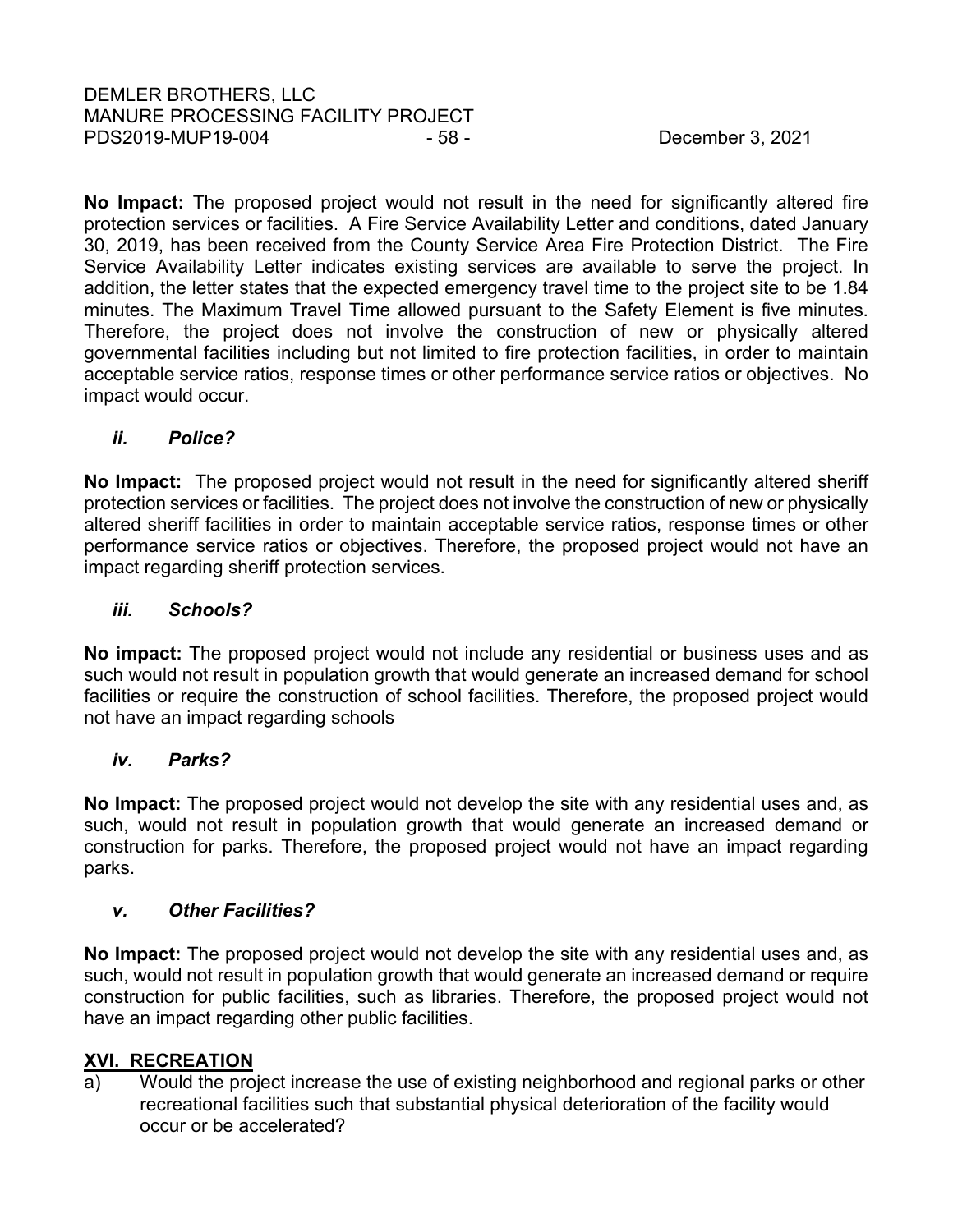# DEMLER BROTHERS, LLC MANURE PROCESSING FACILITY PROJECT PDS2019-MUP19-004 - 59 - - - - December 3, 2021

| <b>Potentially Significant Impact</b> | Less than Significant Impact |
|---------------------------------------|------------------------------|
| $\Box$ Incorporated                   | No Impact                    |

Discussion/Explanation:

**No Impact:** The project does not propose any residential use, included but not limited to a residential subdivision, mobile home park, or construction for a single-family residence that may increase the use of existing neighborhood and regional parks or other recreational facilities in the vicinity such that substantial physical deterioration of the facility would occur or be accelerated. No impact would occur.

b) Does the project include recreational facilities or require the construction or expansion of recreational facilities, which might have an adverse physical effect on the environment?

|       | Potentially Significant Impact                                                       | Less than Significant Impact |
|-------|--------------------------------------------------------------------------------------|------------------------------|
| لـــا | $\bar{\neg}$ Less Than Significant With Mitigation $\bar{\boxtimes}$<br>Incorporated | No Impact                    |

Discussion/Explanation:

**No Impact:** The project does not include recreational facilities or require the construction or expansion of recreational facilities. Therefore, no impact would occur.

# **XVII. TRANSPORTATION** -- Would the project:

a) Conflict with a program plan, ordinance or policy addressing the circulation system, including transit, roadway, bicycle and pedestrian facilities?

- Potentially Significant Impact  $\boxtimes$  Less than Significant Impact Less Than Significant With Mitigation
- Less Than Significant With Mitigation **Information** No Impact

Discussion/Explanation:

**Less Than Significant Impact:** The proposed facility would allow manure generated by operation of the existing egg ranch to be processed on-site rather than shipping unprocessed manure off-site. Operating at full capacity, the existing operations at the Demler Brothers Egg Ranch are estimated to generate 48 daily passenger car equivalent (PCE) trips. With the implementation of the new manure processing facility, the project is estimated to generate 34 daily PCE trips (including new employee trips) which results in a net decrease of 14 PCE trips.

The project would not conflict with policies related to non-motorized travel such as mass transit, pedestrian or bicycle facilities. Therefore, the project would not conflict with any policies establishing measures of the effectiveness for the performance of the circulation system and no mitigation is required.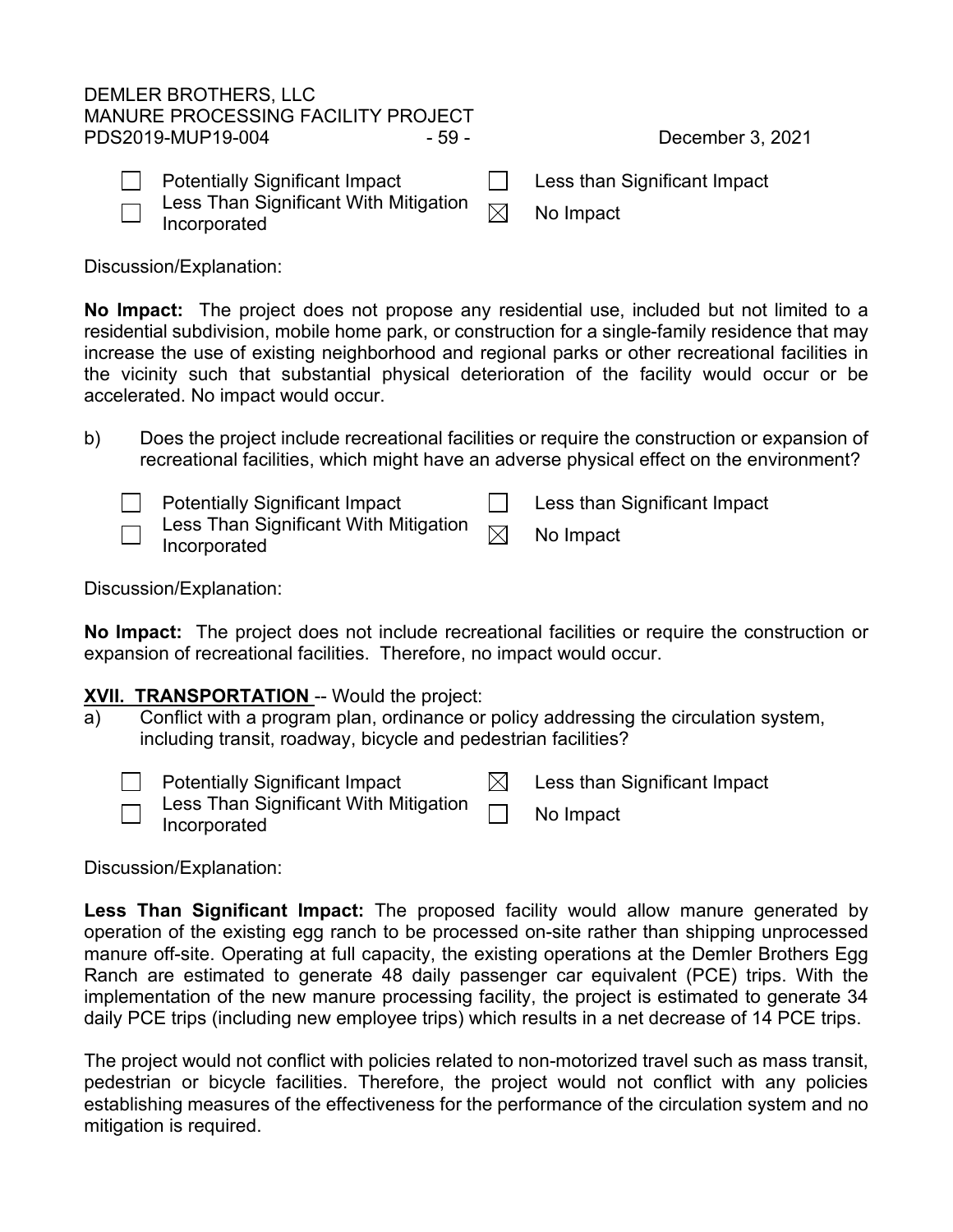# DEMLER BROTHERS, LLC MANURE PROCESSING FACILITY PROJECT PDS2019-MUP19-004 - 60 - - 60 - December 3, 2021

- b) Would the project conflict or be consistent with CEQA Guidelines section 15064.3, subdivision (b)?
	- $\Box$ Potentially Significant Impact **Less than Significant Impact**



Less Than Significant With Mitigation  $\textsf{Less}$  Trian Significant with Mitigation  $\boxtimes$  No Impact Incorporated

Discussion/Explanation:

In December 2018, the California Resources Agency certified and adopted revised CEQA Guidelines, including a new Section 15064.3. Under the new Section 15064.3, VMT, which includes the amount and distance of automobile traffic attributable to a project, is identified as the "most appropriate measure of transportation impacts." As of July 1, 2020, all CEQA lead agencies must analyze a project's transportation impacts using VMT.

**No Impact**: The Governor's Office of Planning and Research published a Technical Advisory on Evaluating Transportation Impacts in CEQA in December 2018. This advisory provides a screening threshold for small projects. Projects that generate or attract fewer than 110 trips per day generally may be assumed to cause a less-than-significant transportation impact. As stated in XVII a), the project is estimated to generate 34 daily PCE trips (including new employee trips) which results in a net decrease of 14 PCE trips. The proposed facility would allow manure generated by operation of the existing egg ranch to be processed on-site rather than shipping unprocessed manure off-site. The proposed manure drying system would remove approximately 30 percent of the water content in the poultry manure to reduce its weight and volume. This would reduce the truckloads generated by the site which would in turn reduce traffic associated with the transport of manure. This reduction in truck trips translates to fewer total VMT. Therefore, the project would not have a significant impact related to VMT.

- c) Substantially increase hazards due to a geometric design feature (e.g., sharp curves or dangerous intersections) or incompatible uses (e.g., farm equipment)?
	-

Potentially Significant Impact **Less** than Significant Impact

Less Than Significant With Mitigation  $\quad \Join \quad$  No Impact<br>Incorporated

# Discussion/Explanation:

**No Impact:** Primary access to the site is currently provided by a 24-foot decomposed granite Egg Ranch private driveway located approximately 1,000 feet east of Rancho Santa Teresa Drive via SR-78. Trucks currently transport wet manure to off-site locations using this driveway and would continue to use this driveway to transport the processed dry pellets to offsite locations. The proposed project would not alter traffic patterns, roadway design, place incompatible uses (e.g., farm equipment) on existing roadways, or create or place curves, slopes or walls which impedes adequate site distance on a road. No impact would occur.

d) Result in inadequate emergency access?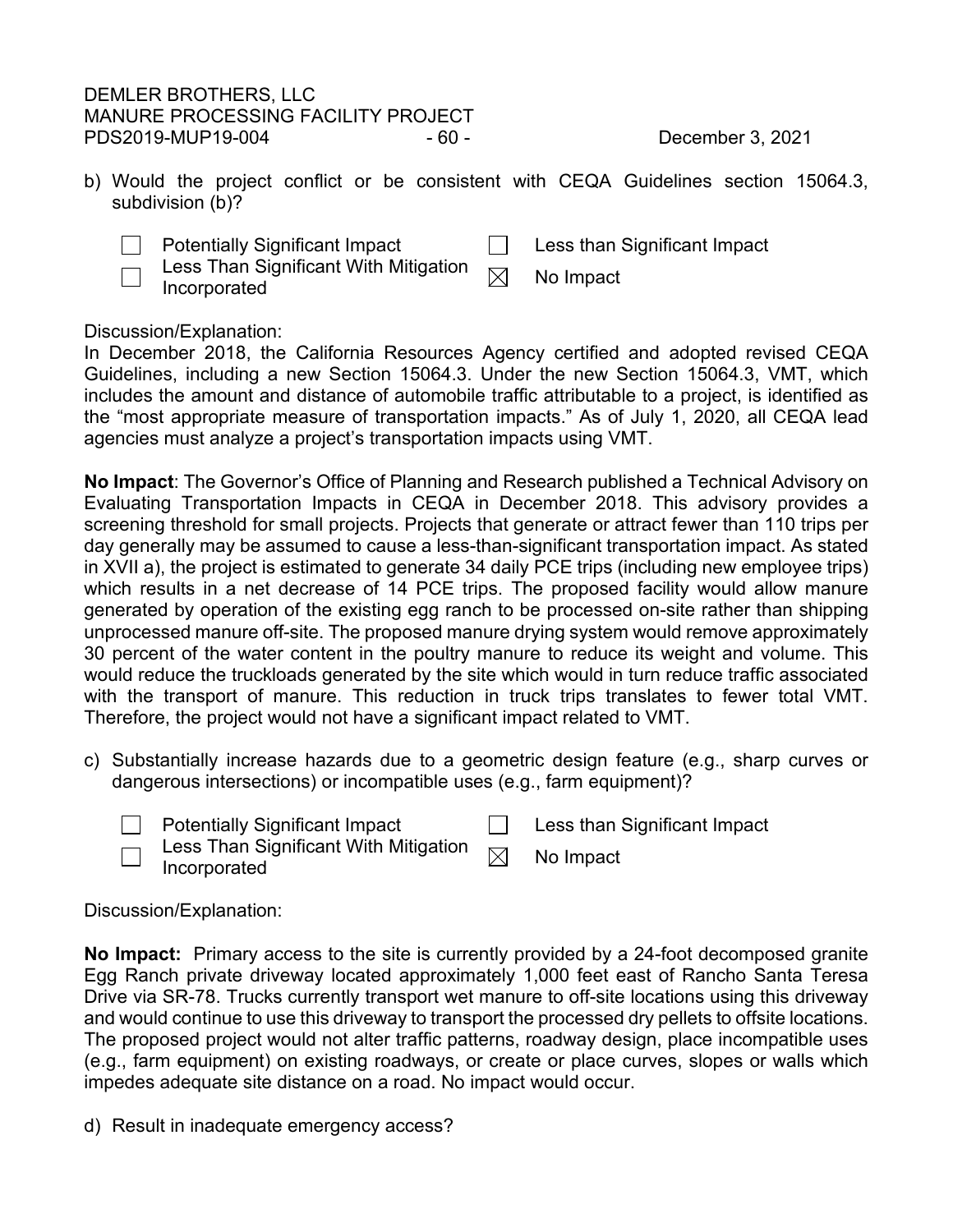# DEMLER BROTHERS, LLC MANURE PROCESSING FACILITY PROJECT PDS2019-MUP19-004 - 61 - 91 - 61 - December 3, 2021

| Potentia |
|----------|
| Less Th  |

ıan Significant With Mitigation Less Than Significant With Mitigation  $\boxtimes$  No Impact<br>Incorporated

ally Significant Impact  $\Box$  Less than Significant Impact

Discussion/Explanation:

**No Impact:** Primary access to the site is currently provided by a 24-foot decomposed granite Egg Ranch private driveway located approximately 1,000 feet east of Rancho Santa Teresa Drive via SR-78. Trucks currently transport wet manure to off-site locations using this driveway and would continue to use this driveway to transport the processed dry pellets to offsite locations. The proposed project would not result in inadequate emergency access. The project is not served by a dead-end road that exceeds the maximum cumulative length permitted by the San Diego County Consolidated Fire Code, therefore, the project has adequate emergency access. Additionally, roads used to access the proposed project site are up to County standards. Therefore, the project would not result in inadequate emergency access.

# **XVIII. TRIBAL CULTURAL RESOURCES** -- Would the project:

- a) Cause a substantial adverse change in the significance of a tribal cultural resource, as defined in Public Resources Code §21074 as either a site, feature, place, or cultural landscape that is geographically defined in terms of the size and scope of the landscape, sacred place, or object with cultural value to a California Native American tribe, and that is:
	- i. Listed or eligible for listing in the California Register of Historical Resources, or in a local register of Historical Resources as defined in Public Resources Code §5020.1(k), or



 $\Box$  Potentially Significant Impact  $\Box$  Less than Significant Impact

| Less Than Significant With Mitigation $\hskip 2cm \big\uparrow\hskip -3.8mm \big\uparrow$ | No Impact |
|-------------------------------------------------------------------------------------------|-----------|
| Incorporated                                                                              |           |

ii. A resource determined by the lead agency, in its discretion and supported by substantial evidence, to be significant pursuant to criteria set forth in subdivision (c) of Public Resources Code §5024.1. In applying the criteria set forth in subdivision (c) of Public Resources Code §5024.1, the Lead Agency shall consider the significance of the resource to a California Native American tribe.

|                          | <b>Potentially Significant Impact</b>                         | Less than Significant Impact |
|--------------------------|---------------------------------------------------------------|------------------------------|
| $\overline{\phantom{0}}$ | $\lnot$ Less Than Significant With Mitigation<br>Incorporated | No Impact                    |

Discussion/Explanation:

**No Impact:** Pursuant to AB-52, consultation was initiated with culturally affiliated tribes. County staff conducted Native American consultation pursuant to AB-52 requirements. Initial tribal outreach was conducted on April 23, 2019. Eight tribes (Barona, Campo, Jamul, Kwaaymii, Manzanita, Santa Ysabel, Sycuan, and Viejas) were contacted. Viejas responded and deferred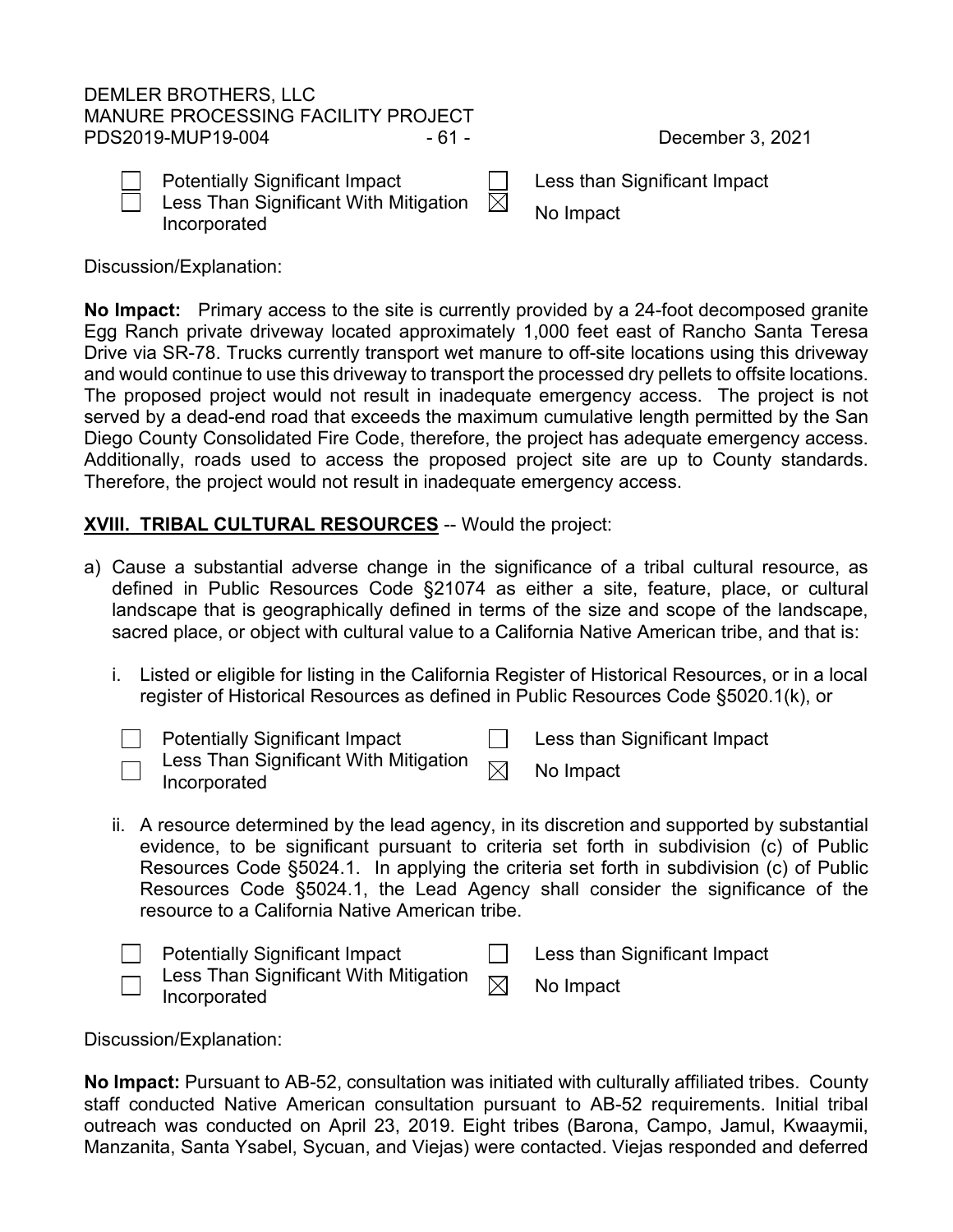DEMLER BROTHERS, LLC MANURE PROCESSING FACILITY PROJECT PDS2019-MUP19-004 - 62 - - - - - December 3, 2021

to Santa Ysabel. Barona, Jamul, and Santa Ysabel requested formal consultation. All three tribes agreed that neither a cultural study nor archaeological monitoring including a tribal monitor would be required. No tribal cultural resources were identified during consultation. As such, the project would not result in impacts to tribal cultural resources.

# **XIX. UTILITIES AND SERVICE SYSTEMS** -- Would the project:

a) Require or result in the relocation or construction of new or expanded water, wastewater treatment or stormwater drainage, electric power, natural gas, or telecommunications facilities, the construction or relocation of which could cause significant environmental effects?

Less Than Significant With Mitigation Less Than Significant With Mitigation  $\boxtimes$  No Impact<br>Incorporated

Potentially Significant Impact  $\Box$  Less than Significant Impact

Discussion/Explanation:

**No Impact:** The project does not include new or expanded water or wastewater treatment facilities. In addition, the project does not require the construction or expansion of water or wastewater treatment facilities. Therefore, the project would not require any construction of new or expanded facilities, which could cause significant environmental effects.

b) Have sufficient water supplies available to serve the project and reasonably foreseeable future development during normal, dry and multiple dry years?



Discussion/Explanation:

**No Impact:** The proposed project does not involve or require water services from a water district. The current project site and use is served by existing on-site groundwater wells, similar to other land uses present on the property. However, the proposed manure processing plant would require 400,000 gallons of water which would be trucked into the site and would not rely on the existing on-site groundwater wells. Therefore, there are sufficient water supplies to serve the project and no impact would occur.

c) Result in a determination by the wastewater treatment provider, which serves or may serve the project that it has adequate capacity to serve the project's projected demand in addition to the provider's existing commitments?

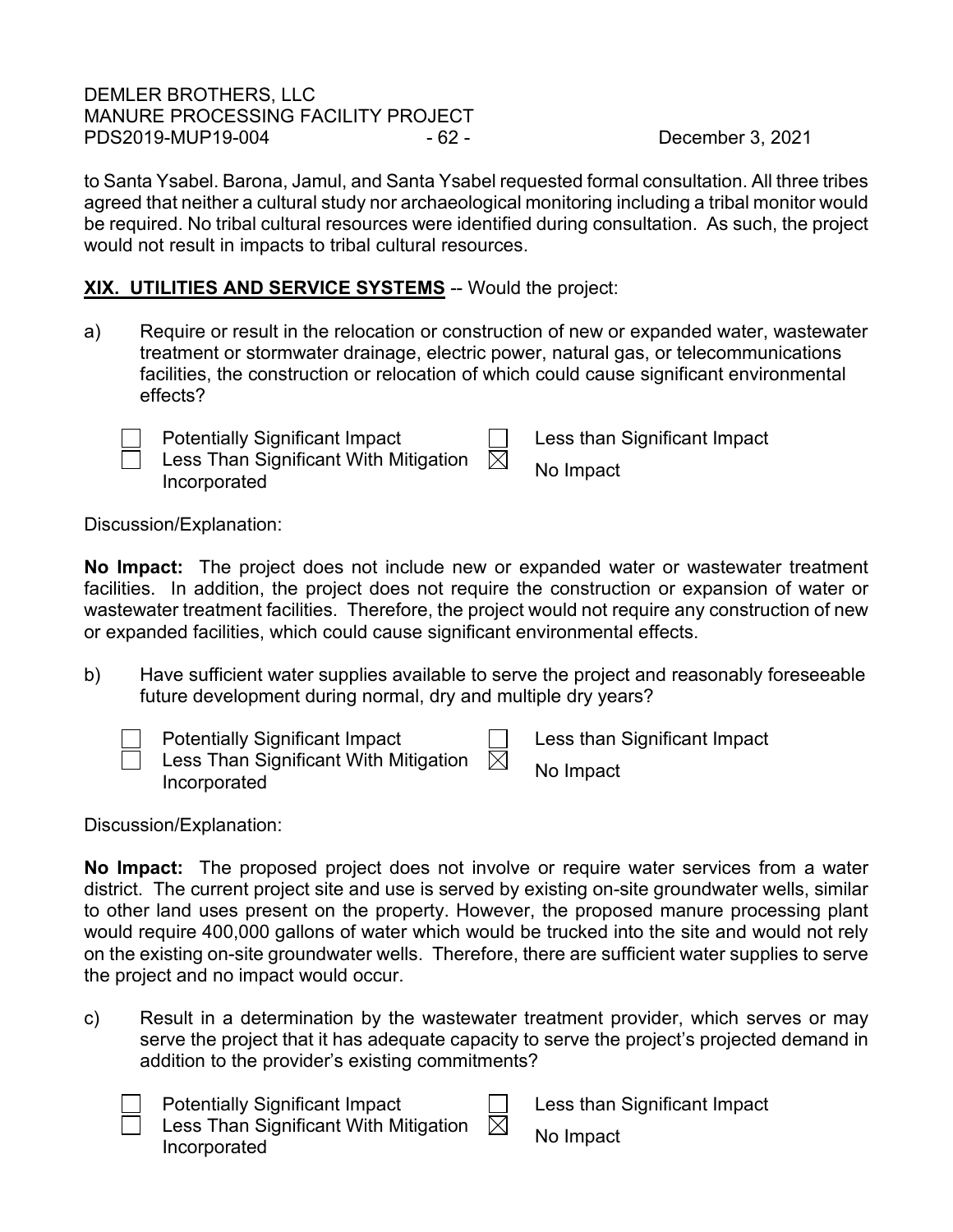# DEMLER BROTHERS, LLC MANURE PROCESSING FACILITY PROJECT PDS2019-MUP19-004 - 63 - - 63 - December 3, 2021

Discussion/Explanation:

**No Impact:** The proposed project would rely completely on an on-site wastewater system (septic system); therefore, the project would not interfere with any wastewater treatment provider's service capacity.

d) Generate solid waste in excess of State or local standards, or in excess of the capacity of local infrastructure, or otherwise impair the attainment of solid waste reduction goals?



Less Than Significant With Mitigation

Potentially Significant Impact  $\boxtimes$  Less than Significant Impact No Impact

Discussion/Explanation:

Incorporated

**Less Than Significant Impact:** Implementation of the project would generate solid waste. All solid waste facilities, including landfills require solid waste facility permits to operate. In San Diego County, the County DEH, LEA issues solid waste facility permits with concurrence from the California Integrated Waste Management Board under the authority of the Public Resources Code (Sections 44001-44018) and California Code of Regulations Title 27, Division 2, Subdivision 1, Chapter 4 (Section 21440et seq.). There are five, permitted active landfills in San Diego County with remaining capacity. Therefore, there is sufficient existing permitted solid waste capacity to accommodate the project's solid waste disposal needs.

e) Comply with federal, state, and local management and reduction statutes and regulations related to solid waste?



Potentially Significant Impact  $\boxtimes$  Less than Significant Impact

Less Than Significant With Mitigation

No Impact

Discussion/Explanation:

Incorporated

**Less than Significant Impact:** Implementation of the project would generate solid waste. All solid waste facilities, including landfills require solid waste facility permits to operate. In San Diego County, the County DEH, LEA issues solid waste facility permits with concurrence from the California Integrated Waste Management Board under the authority of the Public Resources Code (Sections 44001-44018) and California Code of Regulations Title 27, Division 2, Subdivision 1, Chapter 4 (Section 21440et seq.). The project would deposit all solid waste at a permitted solid waste facility and therefore, would comply with Federal, State, and local statutes and regulations related to solid waste.

**XX. WILDFIRE** -- If located in or near state responsibility areas or lands classified as very high fire hazard severity zones, would the project: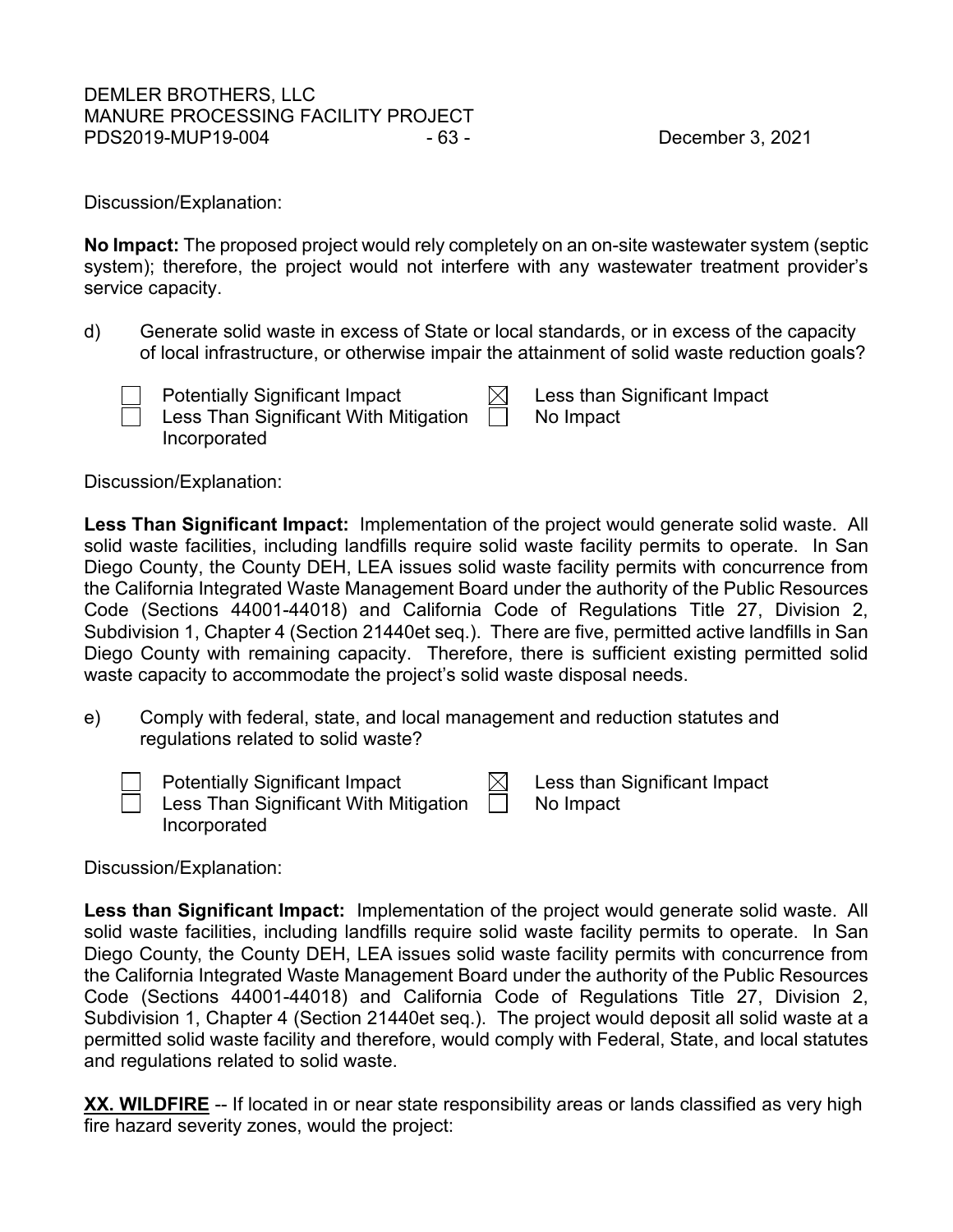# DEMLER BROTHERS, LLC MANURE PROCESSING FACILITY PROJECT PDS2019-MUP19-004 - 64 - - - - December 3, 2021

a) Substantially impair an adopted emergency response plan or emergency evacuation plan?

Potentially Significant Impact  $\boxtimes$  Less than Significant Impact Less Than Significant With Mitigation  $\Box$ Incorporated

No Impact

Discussion/Explanation:

**Less than Significant Impact:** The project is located in a VHFHSZ California Department of Forestry and Fire Protection. Primary access to the site is currently provided by a 24-foot decomposed granite Egg Ranch private driveway located approximately 1,000 feet east of Rancho Santa Teresa Drive via SR-78. Trucks currently transport wet manure to off-site locations using this driveway and would continue to use this driveway to transport the processed dry pellets to offsite locations.

The proposed project does not include any characteristics (e.g., permanent road closures or long-term blocking of road access) that would physically impair or otherwise conflict with an Emergency Response Plan or Emergency Evacuation Plan. During short-term construction activities, the proposed project is not anticipated to result in any substantial traffic queuing on nearby streets, and all construction equipment would be staged within the project site. Therefore, impacts related to Emergency Response Plans and Emergency Evacuation Plans associated with construction of the proposed project would be less than significant. In addition, the proposed project does not include any changes to any public or private roadways that would interfere with the County Emergency Operations Plan or another adopted Emergency Response Plan or Emergency Evacuation Plan. Further, the proposed project would not obstruct or alter any transportation routes that could be used as evacuation routes during emergency events. The project is not served by a dead-end road that exceeds the maximum cumulative length permitted by the San Diego County Consolidated Fire Code, therefore, the project has adequate emergency access. Additionally, roads used to access the proposed project site are up to County standards. Impacts related to interference with an emergency response plan would be less than significant.

b) Due to slope, prevailing winds, and other factors, exacerbate wildfire risks, and thereby expose project occupants to, pollutant concentration from a wildfire or the uncontrolled spread of a wildfire?

| <b>Potentially Significant Impact</b> |         | Les: |
|---------------------------------------|---------|------|
| Less Than Significant With Mitigation | $\perp$ | No l |
| Incorporated                          |         |      |

s than Significant Impact Impact

Discussion/Explanation:

**Less than Significant:** The project site is in a VHFHSZ according to the California Department of Forestry and Fire Protection. Fire hazard designations are based on topography, vegetation, and weather, among other factors, with more hazardous sites including steep terrain,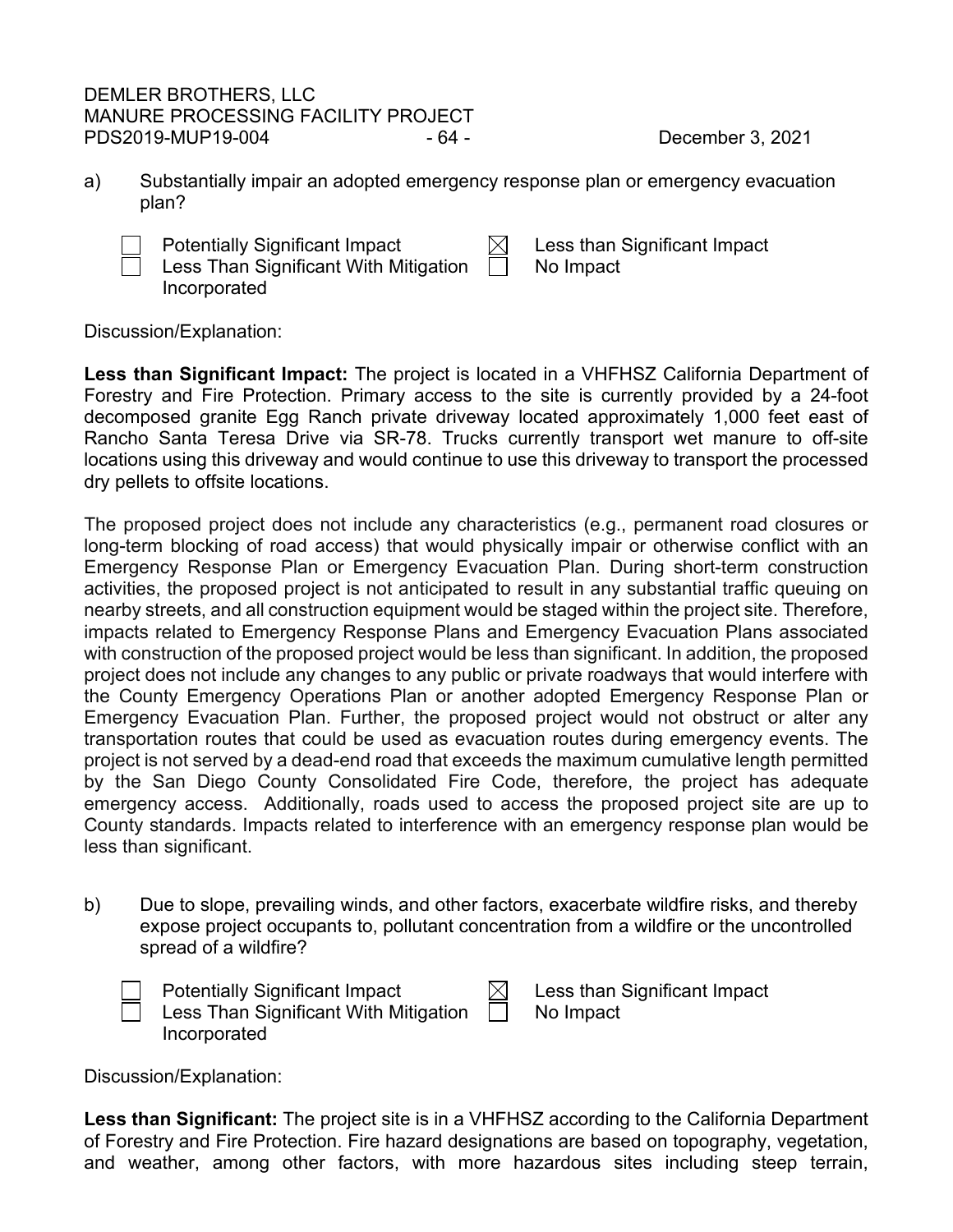# DEMLER BROTHERS, LLC MANURE PROCESSING FACILITY PROJECT PDS2019-MUP19-004 - 65 - - - - - December 3, 2021

unmaintained fuels/vegetation, and wildland urban interface locations. Development within or adjacent to areas designated as VHFHSZs and/or wildland-urban interface areas has the potential to exacerbate wildfire risk, particularly if it occurs in areas with steep topography and/or prevailing winds because these conditions contribute to the spread of and make it more difficult to contain wildfires.

The project would comply with the International Fire Code; California Fire Code; regulations set forth in Sections 13000 et seq. of the California Health and Safety Code; and Title 14, Division 1.5, of the California Code of Regulations. The project would comply with County ordinances and the County Consolidated Fire Code. Implementation of these fire safety standards would occur during the building permit process. Also, a Fire Service Availability Letter and conditions, dated January 30, 2019, have been received from the County Service Area Fire Protection District. The conditions from the County Fire Authority include: a requirement of 100-feet of clearing around all structures. Therefore, based on the review of the project by County staff, through compliance with the Consolidated Fire Code and through compliance with the County Fire Authority's conditions, the project is not anticipated to exacerbate wildfire risks, and thereby expose project occupants to, pollutant concentration from a wildfire or the uncontrolled spread of a wildfire. Therefore, impacts would be less than significant.

c) Require the installation or maintenance of associated infrastructure (such as roads, fuel breaks, emergency water sources, power lines or other utilities) that may exacerbate fire risk or that may result in temporary or ongoing impacts to the environment?

| <b>Potentially Significant Impact</b><br>Less Than Significant With Mitigation<br>Incorporated | $\bowtie$ | $\Box$ Less than Significant Impact<br>No Impact |
|------------------------------------------------------------------------------------------------|-----------|--------------------------------------------------|
|                                                                                                |           |                                                  |

Discussion/Explanation:

**No Impact:** The proposed project would not include or require the installation or maintenance of associated infrastructure, including roads, fuel breaks, emergency water sources, power lines, or other utilities that would exacerbate fire risks. Thus, the project would not exacerbate fire risks that would result in temporary or ongoing impacts to the environment. Therefore, no impact would occur.

d) Expose people or structure to significant risks, including downslope or downstream flooding or landslides, as a result of runoff, post-fire slope instability, or drainage changes?



Less Than Significant With Mitigation

Incorporated

Potentially Significant Impact  $\boxtimes$  Less than Significant Impact No Impact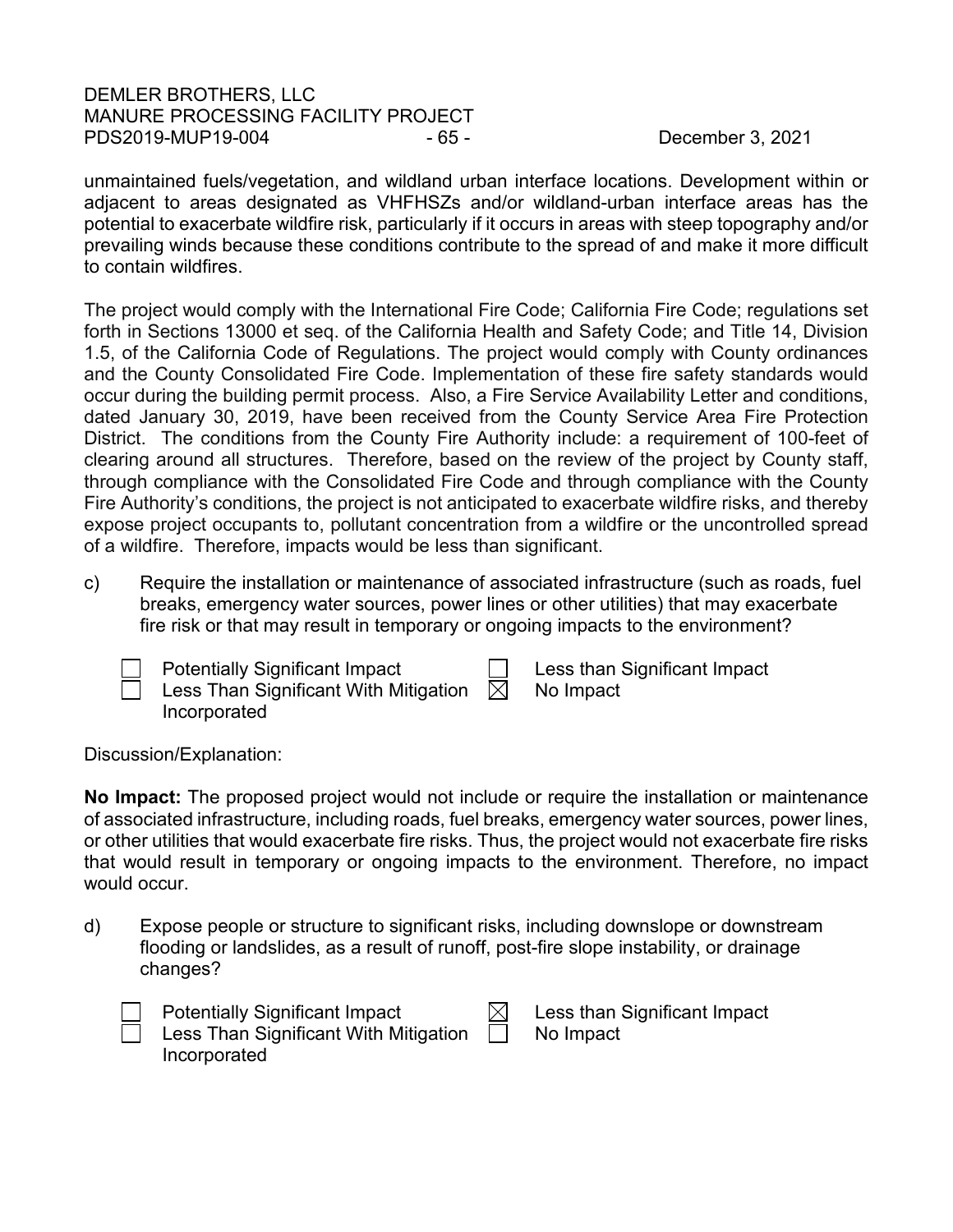# DEMLER BROTHERS, LLC MANURE PROCESSING FACILITY PROJECT PDS2019-MUP19-004 - 66 - December 3, 2021

Discussion/Explanation:

**Less Than Significant Impact:** Refer to Sections VII, Geology and Soils, and X, Hydrology and Water Quality, for a summary of impacts related to flooding, landslides, runoff, slope instability, and drainage changes.

# **XXI. MANDATORY FINDINGS OF SIGNIFICANCE**:

a) Does the project have the potential to substantially degrade the quality of the environment, substantially reduce the habitat of a fish or wildlife species, cause a fish or wildlife population to drop below self-sustaining levels, threaten to eliminate a plant or animal community, substantially reduce the number or restrict the range of a rare or endangered plant or animal or eliminate important examples of the major periods of California history or prehistory?

| <b>Potentially Significant Impact</b> |  |
|---------------------------------------|--|
| Less Than Significant With Mitigation |  |

| ۱ı<br> |
|--------|

ss than Significant Impact No Impact

Discussion/Explanation:

Incorporated

**Less than Significant**: Per the instructions for evaluating environmental impacts in this Initial Study, the potential to degrade the quality of the environment, substantially reduce the habitat of a fish or wildlife species, cause a fish or wildlife population to drop below self-sustaining levels, threaten to eliminate a plant or animal community, reduce the number or restrict the range of a rare or endangered plant or animal or eliminate important examples of the major periods of California history or prehistory were considered in the response to each question in sections IV and V of this form. In addition to project specific impacts, this evaluation considered the projects potential for significant cumulative effects. There is no substantial evidence that there are biological or cultural resources that are affected or associated with this project. Therefore, this project has been determined not to meet this Mandatory Finding of Significance.

b) Does the project have impacts that are individually limited, but cumulatively considerable? ("Cumulatively considerable" means that the incremental effects of a project are considerable when viewed in connection with the effects of past projects, the effects of other current projects, and the effects of probable future projects)?

| <b>Potentially Significant Impact</b> |                  | Less than Significant Impact |
|---------------------------------------|------------------|------------------------------|
| Less Than Significant With Mitigation | and the contract | No Impact                    |
| Incorporated                          |                  |                              |

| Less than Significant Impa |  |
|----------------------------|--|
| No Impact                  |  |

Discussion/Explanation:

The following list of past, present and future projects were considered and evaluated as a part of this Initial Study (See Figure 5 – Cumulative Projects):

|--|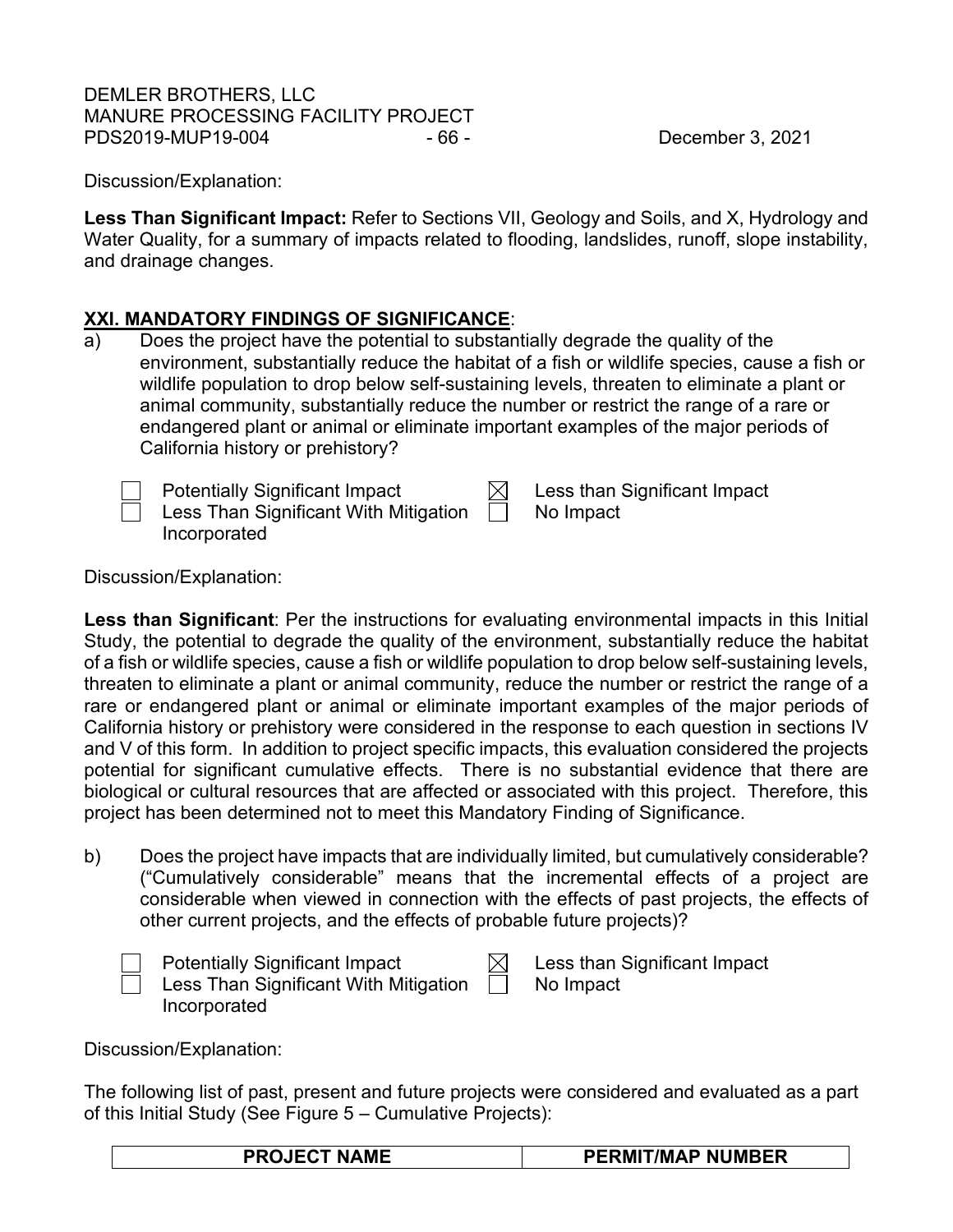# DEMLER BROTHERS, LLC MANURE PROCESSING FACILITY PROJECT PDS2019-MUP19-004 - 67 - - 67 - December 3, 2021

| Ramona Ridge Estates       | PDS1999-3100-5008   |
|----------------------------|---------------------|
| Intermountain Fire Station | PDS200-ZAP-00-146   |
| <b>Farren Health Care</b>  | PDS2011-3997-11-001 |

Cumulative effects were considered as part of this Initial Study. It was found that the proposed project would not result in cumulatively considerable impacts. No substantial evidence exists showing that, after mitigation, cumulative effects associated with the project would occur. Therefore, the project has been determined not to meet this Mandatory Findings of Significance.

c) Does the project have environmental effects which will cause substantial adverse effects on human beings, either directly or indirectly?



Potentially Significant Impact  $\Box$  Less than Significant Impact Less Than Significant With Mitigation  $\Box$ Incorporated

No Impact

Discussion/Explanation:

**Less than Significant:** As discussed in this Initial Study, the proposed project's potentially significant impacts to air quality would be mitigated to a less than significant level. All other impacts were deemed less than significant and are discussed in this Initial Study. Therefore, the proposed project would not cause substantial adverse effects on human beings, either directly or indirectly, and the project has been determined not to meet this Mandatory Findings of Significance.

# **XXII. APPENDICES AND REFERENCES USED IN THE COMPLETION OF THE INITIAL STUDY CHECKLIST**

# **APPENDICES**

Appendix A: Air Quality Assessment Demler Poultry Manure Processing Plant

Appendix B: Demler Manure Processing Facility Project Greenhouse Gas Screening Letter

Appendix C: Drainage Study for Demler Brothers Manure Processing.

Appendix D: Stormwater Quality Management Plan (SWQMP) For Priority Development Projects (PDPs) Demler Manure Processing Facility.

Appendix E: Noise Assessment for the Demler Manure Processing Facility Major Use Permit PDS2019-MUP-19-004 – County of San Diego CA.

Appendix F: Proposed Demler Brothers Poultry Manure Processing Project (PDS 2019-MUP-19-004) Trip Generation Memo.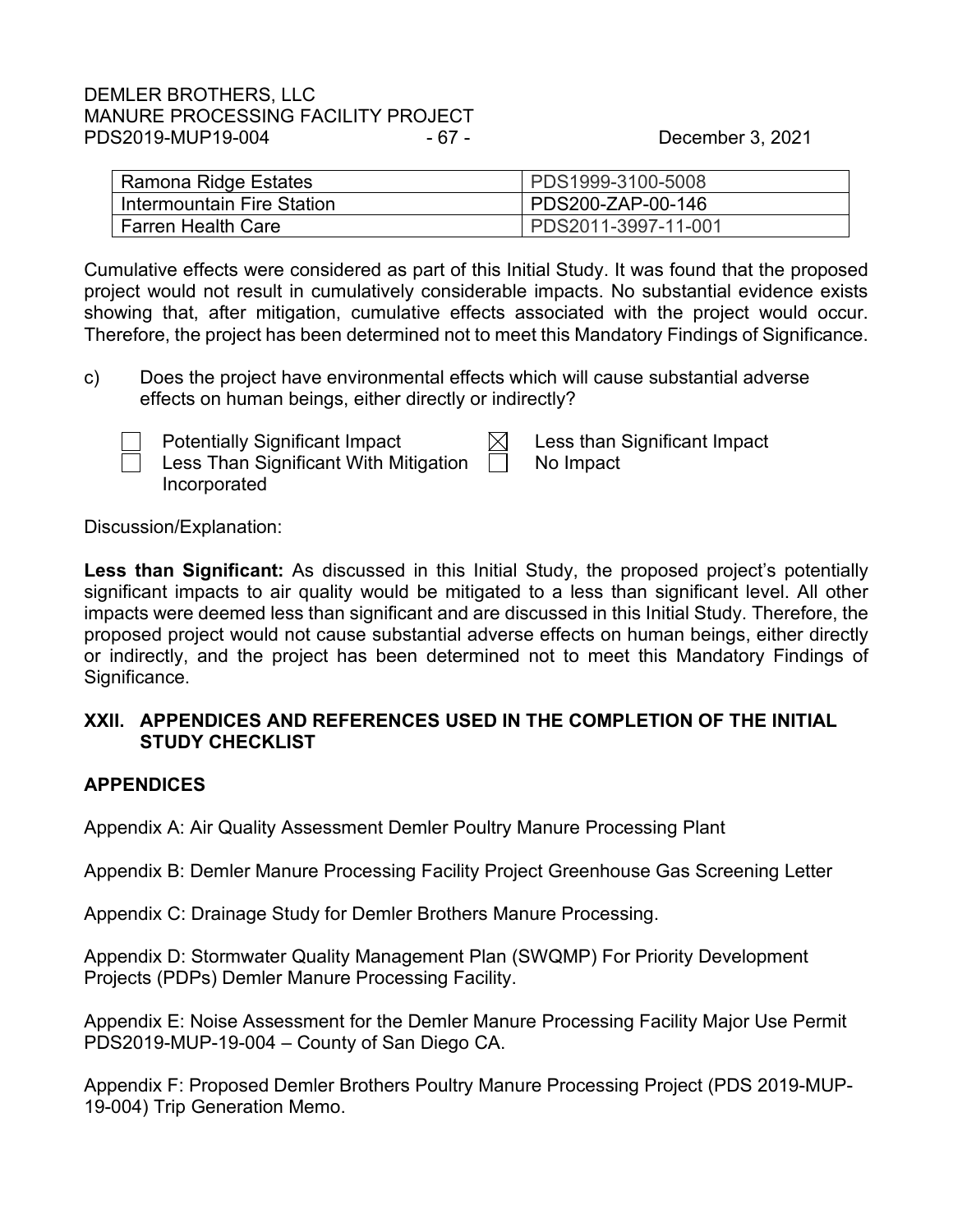## DEMLER BROTHERS, LLC MANURE PROCESSING FACILITY PROJECT PDS2019-MUP19-004 - 68 - December 3, 2021

Appendix G: Vector Control Plan Demler Brothers, LLC Manure Processing Facility. March 2019

### **REFERENCES**

### **AESTHETICS**

- California Street and Highways Code [California Street and Highways Code, Section 260-283. [\(http://www.leginfo.ca.gov/\)](http://www.leginfo.ca.gov/)
- California Scenic Highway Program, California Streets and Highways Code, Section 260-283. [\(http://www.dot.ca.gov/hq/LandArch/scenic/scpr.htm\)](http://www.dot.ca.gov/hq/LandArch/scenic/scpr.htm)
- County of San Diego, Planning & Development Services. The Zoning Ordinance of San Diego County. Sections 5200-5299; 5700-5799; 5900-5910, 6322-6326. [\(\(www.co.san-diego.ca.us\)](http://www.co.san-diego.ca.us/)
- County of San Diego, Board Policy I-73: Hillside Development Policy. [\(www.co.san-diego.ca.us\)](http://www.co.san-diego.ca.us/cnty/cntydepts/general/cob/policy/I-104.html)
- County of San Diego, Board Policy I-104: Policy and Procedures for Preparation of Community Design Guidelines, Section 396.10 of the County Administrative Code and Section 5750 et seq. of the County Zoning Ordinance[. \(www.co.san](http://www.co.san-diego.ca.us/cnty/cntydepts/general/cob/policy/I-104.html)[diego.ca.us\)](http://www.co.san-diego.ca.us/cnty/cntydepts/general/cob/policy/I-104.html)
- County of San Diego Light Pollution Code, Title 5, Division 9 (Sections 59.101-59.115 of the County Code of Regulatory Ordinances) as added by Ordinance No 6900, effective January 18, 1985, and amended July 17, 1986 by Ordinance No. 7155. [\(www.amlegal.com\)](http://www.amlegal.com/)
- County of San Diego Wireless Communications Ordinance [San Diego County Code of Regulatory Ordinances. [\(www.amlegal.com\)](http://www.amlegal.com/sandiego_county_ca)
- Design Review Guidelines for the Communities of San Diego County. (Alpine, Bonsall, Fallbrook, Julian, Lakeside, Ramona, Spring Valley, Sweetwater, Valley Center).
- Federal Communications Commission, Telecommunications Act of 1996 [Telecommunications Act of 1996, Pub. LA. No. 104- 104, 110 Stat. 56 (1996). [\(http://www.fcc.gov/Reports/tcom1996.txt\)](http://www.fcc.gov/Reports/tcom1996.txt)
- Institution of Lighting Engineers, Guidance Notes for the Reduction of Light Pollution, Warwickshire, UK, 2000 [\(http://www.dark-skies.org/ile-gd-e.htm\)](http://www.dark-skies.org/ile-gd-e.htm)
- International Light Inc., Light Measurement Handbook, 1997. [\(www.intl-light.com\)](http://www.intl-light.com/)
- Rensselaer Polytechnic Institute, Lighting Research Center, National Lighting Product Information Program (NLPIP), Lighting Answers, Volume 7, Issue 2, March 2003. [\(www.lrc.rpi.edu\)](http://www.lrc.rpi.edu/)
- US Census Bureau, Census 2000, Urbanized Area Outline Map, San Diego, CA.

[\(http://www.census.gov/geo/www/maps/ua2kmaps.htm\)](http://www.census.gov/geo/www/maps/ua2kmaps.htm)

US Department of the Interior, Bureau of Land Management (BLM) modified Visual Management System. [\(www.blm.gov\)](http://www.blm.gov/)

- US Department of Transportation, Federal Highway Administration (FHWA) Visual Impact Assessment for Highway Projects.
- US Department of Transportation, National Highway System Act of 1995 [Title III, Section 304. Design Criteria for the National Highway System. [\(http://www.fhwa.dot.gov/legsregs/nhsdatoc.html\)](http://www.fhwa.dot.gov/legsregs/nhsdatoc.html)

### **AGRICULTURE RESOURCES**

- California Department of Conservation, Farmland Mapping and Monitoring Program, "A Guide to the Farmland Mapping and Monitoring Program," November 1994. [\(www.consrv.ca.gov\)](http://www.consrv.ca.gov/)
- California Department of Conservation, Office of Land Conversion, "California Agricultural Land Evaluation and Site Assessment Model Instruction Manual," 1997. [\(www.consrv.ca.gov\)](http://www.consrv.ca.gov/)
- California Farmland Conservancy Program, 1996. [\(www.consrv.ca.gov\)](http://www.consrv.ca.gov/)
- California Land Conservation (Williamson) Act, 1965. [\(www.ceres.ca.gov,](http://www.ceres.ca.gov/) [www.consrv.ca.gov\)](http://www.consrv.ca.gov/)
- California Right to Farm Act, as amended 1996. [\(www.qp.gov.bc.ca\)](http://www.qp.gov.bc.ca/)
- County of San Diego Agricultural Enterprises and Consumer Information Ordinance, 1994, Title 6, Division 3, Ch. 4. Sections 63.401-63.408. [\(www.amlegal.com\)](http://www.amlegal.com/)
- County of San Diego, Department of Agriculture, Weights and Measures, "2002 Crop Statistics and Annual Report," 2002. ( [www.sdcounty.ca.gov\)](http://www.sdcounty.ca.gov/)
- United States Department of Agriculture, Natural Resource Conservation Service LESA System. (www.nrcs.usda.gov, www.swcs.org).
- United States Department of Agriculture, Soil Survey for the San Diego Area, California. 1973. [\(soils.usda.gov\)](http://soils.usda.gov/)

### **AIR QUALITY**

- CEQA Air Quality Analysis Guidance Handbook, South Coast Air Quality Management District, Revised November 1993. [\(www.aqmd.gov\)](http://www.aqmd.gov/)
- County of San Diego Air Pollution Control District's Rules and Regulations, updated August 2003. [\(www.co.san-diego.ca.us\)](http://www.co.san-diego.ca.us/)
- Federal Clean Air Act US Code; Title 42; Chapter 85 Subchapter 1. [\(www4.law.cornell.edu\)](http://www4.law.cornell.edu/)

### **BIOLOGY**

- California Department of Fish and Wildlife (CDFW). Southern California Coastal Sage Scrub Natural Community Conservation Planning Process Guidelines. CDFW and California Resources Agency, Sacramento, California. 1993. [\(www.dfg.ca.gov\)](http://www.dfg.ca.gov/)
- County of San Diego, An Ordinance Amending the San Diego County Code to Establish a Process for Issuance of the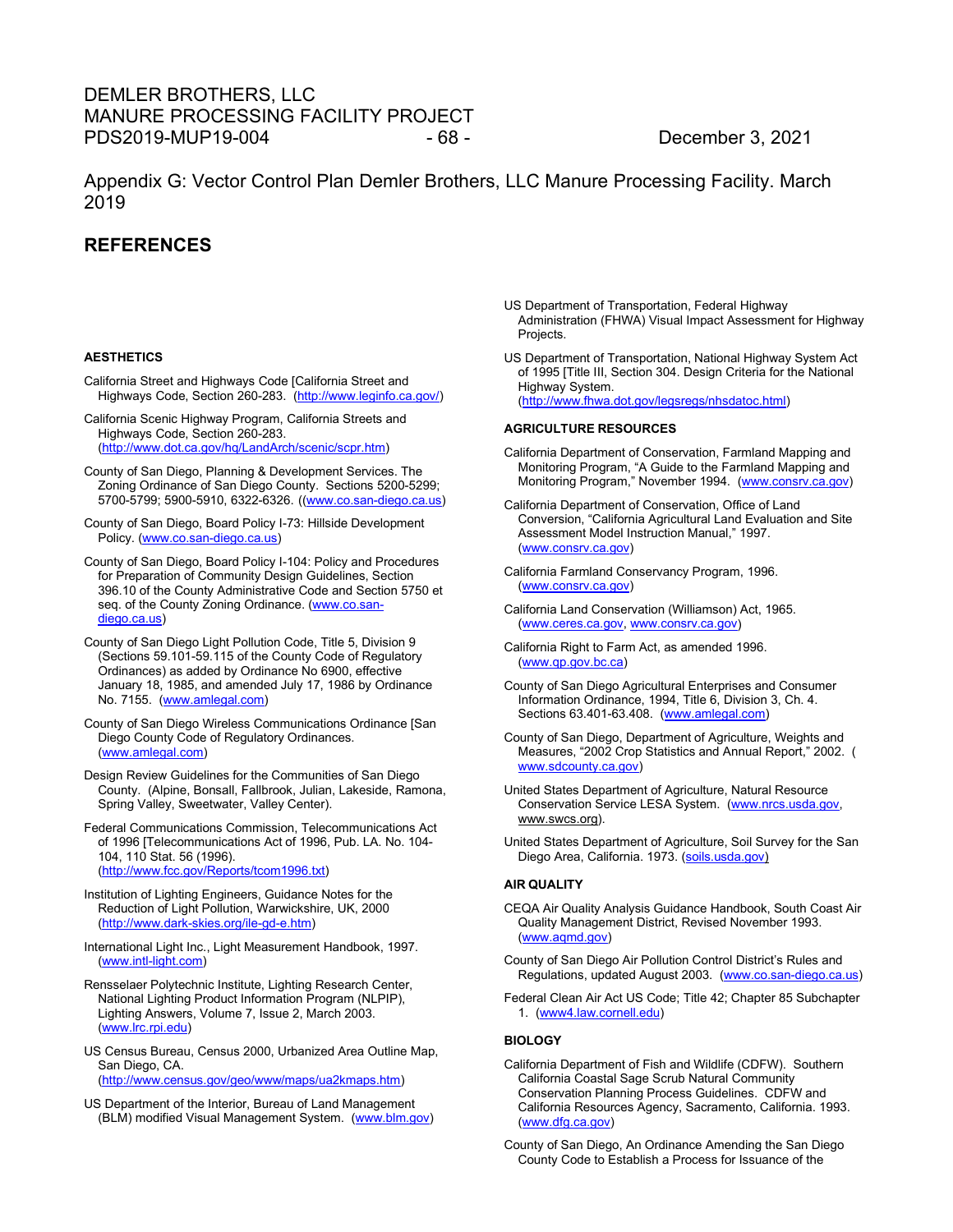# DEMLER BROTHERS, LLC MANURE PROCESSING FACILITY PROJECT PDS2019-MUP19-004 - 69 - - 09 - December 3, 2021

Coastal Sage Scrub Habitat Loss Permits and Declaring the Urgency Thereof to Take Effect Immediately, Ordinance No. 8365. 1994, Title 8, Div 6, Ch. 1. Sections 86.101-86.105, 87.202.2. [\(www.amlegal.com\)](http://www.amlegal.com/)

- County of San Diego, Biological Mitigation Ordinance, Ord. Nos. 8845, 9246, 1998 (new series). [\(www.co.san-diego.ca.us\)](http://www.amlegal.com/)
- County of San Diego, Implementing Agreement by and between United States Fish and Wildlife Service, California Department of Fish and Wildlife and County of San Diego. County of San Diego, Multiple Species Conservation Program, 1998.
- County of San Diego, Multiple Species Conservation Program, County of San Diego Subarea Plan, 1997.
- Holland, R.R. Preliminary Descriptions of the Terrestrial Natural Communities of California. State of California, Resources Agency, Department of Fish and Wildlife, Sacramento, California, 1986.
- Memorandum of Understanding [Agreement Between United States Fish and Wildlife Service (USFWS), California Department of Fish and Wildlife (CDFW), California Department of Forestry and Fire Protection (CDF), San Diego County Fire Chief's Association and the Fire District's Association of San Diego County.
- Stanislaus Audubon Society, Inc. v County of Stanislaus (5<sup>th</sup> Dist. 1995) 33 Cal.App.4th 144, 155-159 [39 Cal. Rptr.2d 54]. [\(www.ceres.ca.gov\)](http://www.ceres.ca.gov/)
- U.S. Army Corps of Engineers Environmental Laboratory. Corps of Engineers Wetlands Delineation Manual. U.S. Army Corps of Engineers, Wetlands Research Program Technical Report Y-87-1. 1987. [\(http://www.wes.army.mil/\)](http://www.wes.army.mil/)
- U.S. Environmental Protection Agency. America's wetlands: our vital link between land and water. Office of Water, Office of Wetlands, Oceans and Watersheds. EPA843-K-95-001. 1995b. [\(www.epa.gov\)](http://www.epa.gov/)
- U.S. Fish and Wildlife Service and National Marine Fisheries Service. Habitat Conservation Planning Handbook. Department of Interior, Washington, D.C. 1996. [\(endangered.fws.gov\)](http://endangered.fws.gov/)
- U.S. Fish and Wildlife Service and National Marine Fisheries Service. Consultation Handbook: Procedures for Conducting Consultation and Conference Activities Under Section 7 of the Endangered Species Act. Department of Interior, Washington, D.C. 1998. [\(endangered.fws.gov\)](http://endangered.fws.gov/)
- U.S. Fish and Wildlife Service. Environmental Assessment and Land Protection Plan for the Vernal Pools Stewardship Project. Portland, Oregon. 1997.
- U.S. Fish and Wildlife Service. Vernal Pools of Southern California Recovery Plan. U.S. Department of Interior, Fish and Wildlife Service, Region One, Portland, Oregon, 1998. (ecos.fws.gov)
- U.S. Fish and Wildlife Service. Birds of conservation concern 2002. Division of Migratory. 2002. (migratorybirds.fws.gov)

#### **CULTURAL RESOURCES**

- California Health & Safety Code. §18950-18961, State Historic Building Code. [\(www.leginfo.ca.gov\)](http://www.leginfo.ca.gov/)
- California Health & Safety Code. §5020-5029, Historical Resources. [\(www.leginfo.ca.gov\)](http://www.leginfo.ca.gov/)
- California Health & Safety Code. §7050.5, Human Remains. [\(www.leginfo.ca.gov\)](http://www.leginfo.ca.gov/)

- California Native American Graves Protection and Repatriation Act, (AB 978), 2001. [\(www.leginfo.ca.gov\)](http://www.leginfo.ca.gov/)
- California Public Resources Code §5024.1, Register of Historical Resources. [\(www.leginfo.ca.gov\)](http://www.leginfo.ca.gov/)
- California Public Resources Code. §5031-5033, State Landmarks. [\(www.leginfo.ca.gov\)](http://www.leginfo.ca.gov/)
- California Public Resources Code. §5097-5097.6, Archaeological, Paleontological, and Historic Sites. [\(www.leginfo.ca.gov\)](http://www.leginfo.ca.gov/)
- California Public Resources Code. §5097.9-5097.991, Native American Heritage. [\(www.leginfo.ca.gov\)](http://www.leginfo.ca.gov/)
- City of San Diego. Paleontological Guidelines. (revised) August 1998.
- County of San Diego, Local Register of Historical Resources (Ordinance 9493), 2002. [\(www.co.san-diego.ca.us\)](http://www.co.san-diego.ca.us/)
- Demere, Thomas A., and Stephen L. Walsh. Paleontological Resources San Diego County. Department of Paleontology, San Diego Natural History Museum. 1994.
- Moore, Ellen J. Fossil Mollusks of San Diego County. San Diego Society of Natural history. Occasional; Paper 15. 1968.
- U.S. Code including: American Antiquities Act (16 USC §431-433) 1906. Historic Sites, Buildings, and Antiquities Act (16 USC §461-467), 1935. Reservoir Salvage Act (16 USC §469-469c) 1960. Department of Transportation Act (49 USC §303) 1966. National Historic Preservation Act (16 USC §470 et seq.) 1966. National Environmental Policy Act (42 USC §4321) 1969. Coastal Zone Management Act (16 USC §1451) 1972. National Marine Sanctuaries Act (16 USC §1431) 1972. Archaeological and Historical Preservation Act (16 USC §469-469c) 1974. Federal Land Policy and Management Act (43 USC §35) 1976. American Indian Religious Freedom Act (42 USC §1996 and 1996a) 1978. Archaeological Resources Protection Act (16 USC §470aa-mm) 1979. Native American Graves Protection and Repatriation Act (25 USC §3001-3013) 1990. Intermodal Surface Transportation Efficiency Act (23 USC §101, 109) 1991. American Battlefield Protection Act (16 USC 469k) 1996. [\(www4.law.cornell.edu\)](http://www4.law.cornell.edu/)

#### **GEOLOGY & SOILS**

- California Department of Conservation, Division of Mines and Geology, California Alquist-Priolo Earthquake Fault Zoning Act, Special Publication 42, Revised 1997. [\(www.consrv.ca.gov\)](http://www.consrv.ca.gov/)
- California Department of Conservation, Division of Mines and Geology, Fault-Rupture Hazard Zones in California, Special Publication 42, revised 1997. [\(www.consrv.ca.gov\)](http://www.consrv.ca.gov/)
- California Department of Conservation, Division of Mines and Geology, Special Publication 117, Guidelines for Evaluating and Mitigating Seismic Hazards in California, 1997. [\(www.consrv.ca.gov\)](http://www.consrv.ca.gov/)
- County of San Diego Code of Regulatory Ordinances Title 6, Division 8, Chapter 3, Septic Ranks and Seepage Pits. [\(www.amlegal.com\)](http://www.amlegal.com/)
- County of San Diego Department of Environmental Health, Land and Water Quality Division, February 2002. On-site Wastewater Systems (Septic Systems): Permitting Process and Design Criteria. [\(www.sdcounty.ca.gov\)](http://www.sdcounty.ca.gov/)
- County of San Diego Natural Resource Inventory, Section 3, Geology.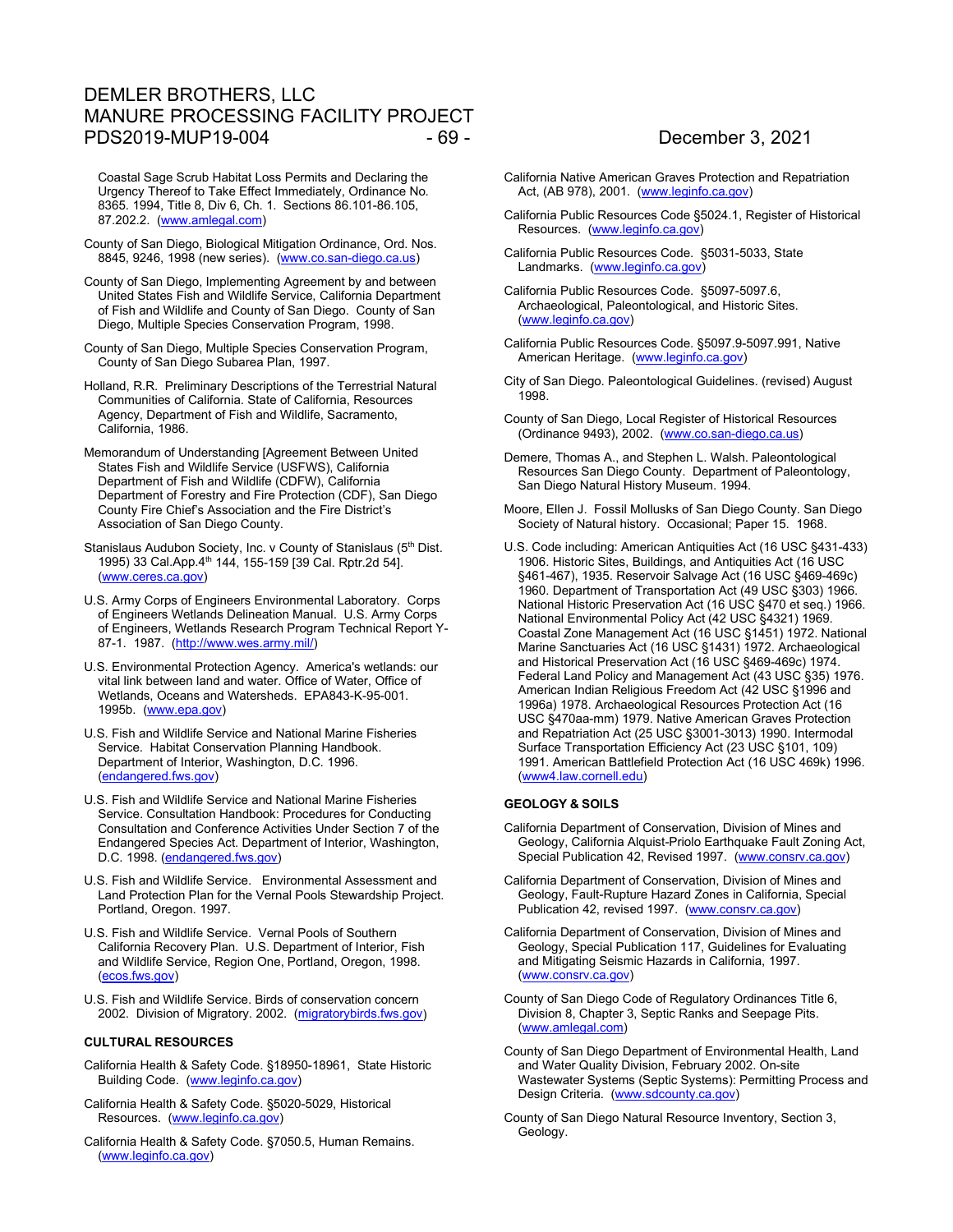## DEMLER BROTHERS, LLC MANURE PROCESSING FACILITY PROJECT PDS2019-MUP19-004 - 70 - 70 - December 3, 2021

United States Department of Agriculture, Soil Survey for the San Diego Area, California. 1973. (soils.usda.gov)

### **GREENHOUSE GAS**

### **HAZARDS & HAZARDOUS MATERIALS**

American Planning Association, Zoning News, "Saving Homes from Wildfires: Regulating the Home Ignition Zone," May 2001.

California Building Code (CBC), Seismic Requirements, Chapter 16 Section 162. [\(www.buildersbook.com\)](http://www.buildersbook.com/)

California Education Code, Section 17215 and 81033. [\(www.leginfo.ca.gov\)](http://www.leginfo.ca.gov/)

California Government Code. § 8585-8589, Emergency Services Act. [\(www.leginfo.ca.gov\)](http://www.leginfo.ca.gov/)

California Hazardous Waste and Substances Site List. April 1998. [\(www.dtsc.ca.gov\)](http://www.dtsc.ca.gov/)

California Health & Safety Code Chapter 6.95 and §25117 and §25316. [\(www.leginfo.ca.gov\)](http://www.leginfo.ca.gov/)

California Health & Safety Code § 2000-2067. [\(www.leginfo.ca.gov\)](http://www.leginfo.ca.gov/)

California Health & Safety Code. §17922.2. Hazardous Buildings. [\(www.leginfo.ca.gov\)](http://www.leginfo.ca.gov/)

California Public Utilities Code, SDCRAA. Public Utilities Code, Division 17, Sections 170000-170084. [\(www.leginfo.ca.gov\)](http://www.leginfo.ca.gov/)

California Resources Agency, "OES Dam Failure Inundation Mapping and Emergency Procedures Program", 1996. (ceres.ca.gov)

County of San Diego, Department of Environmental Health, Hazardous Materials Division. California Accidental Release Prevention Program (CalARP) Guidelines. [\(http://www.sdcounty.ca.gov/,](http://www.sdcounty.ca.gov/) [www.oes.ca.gov\)](http://www.oes.ca.gov/)

County of San Diego, Department of Environmental Health, Hazardous Materials Division. Hazardous Materials Business Plan Guidelines. [\(www.sdcounty.ca.gov\)](http://www.sdcounty.ca.gov/)

Uniform Building Code. [\(www.buildersbook.com\)](http://www.buildersbook.com/)

Uniform Fire Code 1997 edition published by the Western Fire Chiefs Association and the International Conference of Building Officials, and the National Fire Protection Association Standards 13 &13-D, 1996 Edition, and 13-R, 1996 Edition. [\(www.buildersbook.com\)](http://www.buildersbook.com/)

### **HYDROLOGY & WATER QUALITY**

American Planning Association, Planning Advisory Service Report Number 476 Non-point Source Pollution: A Handbook for Local Government

California Department of Water Resources, California Water Plan Update. Sacramento: Dept. of Water Resources State of California. 1998. [\(rubicon.water.ca.gov\)](http://rubicon.water.ca.gov/)

California Department of Water Resources, California's Groundwater Update 2003 Bulletin 118, April 2003. [\(www.groundwater.water.ca.gov\)](http://www.groundwater.water.ca.gov/)

California Department of Water Resources, Water Facts, No. 8, August 2000. [\(www.dpla2.water.ca.gov\)](http://www.dpla2.water.ca.gov/)

California Disaster Assistance Act. Government Code, § 8680- 8692. [\(www.leginfo.ca.gov\)](http://www.leginfo.ca.gov/)

California State Water Resources Control Board, NPDES General Permit Nos. CAS000001 INDUSTRIAL ACTIVITIES (97-03-

DWQ) and CAS000002 Construction Activities (No. 99-08- DWQ) [\(www.swrcb.ca.gov\)](http://www.swrcb.ca.gov/)

California Storm Water Quality Association, California Storm Water Best Management Practice Handbooks, 2003.

California Water Code, Sections 10754, 13282, and 60000 et seq. [\(www.leginfo.ca.gov\)](http://www.leginfo.ca.gov/)

Colorado River Basin Regional Water Quality Control Board, Region 7, Water Quality Control Plan. [\(www.swrcb.ca.gov\)](http://www.swrcb.ca.gov/)

County of San Diego Regulatory Ordinance, Title 8, Division 7, Grading Ordinance. Grading, Clearing and Watercourses. [\(www.amlegal.com\)](http://www.amlegal.com/)

County of San Diego, Groundwater Ordinance. #7994. [\(www.sdcounty.ca.gov,](http://www.sdcounty.ca.gov/) [http://www.amlegal.com/,](http://www.amlegal.com/))

County of San Diego, Project Clean Water Strategic Plan, 2002. [\(www.projectcleanwater.org\)](http://www.projectcleanwater.org/)

County of San Diego, Watershed Protection, Storm Water Management, and Discharge Control Ordinance, Ordinance Nos. 9424 and 9426. Chapter 8, Division 7, Title 6 of the San Diego County Code of Regulatory Ordinances and amendments. [\(www.amlegal.com\)](http://www.amlegal.com/)

County of San Diego. Board of Supervisors Policy I-68. Diego Proposed Projects in Flood Plains with Defined Floodways. [\(www.co.san-diego.ca.us\)](http://www.co.san-diego.ca.us/)

- Federal Water Pollution Control Act (Clean Water Act), 1972, Title 33, Ch.26, Sub-Ch.1. [\(www4.law.cornell.edu\)](http://www4.law.cornell.edu/)
- Freeze, Allan and Cherry, John A., Groundwater, Prentice-Hall, Inc. New Jersey, 1979.
- Heath, Ralph C., Basic Ground-Water Hydrology, United States Geological Survey Water-Supply Paper; 2220, 1991.

National Flood Insurance Act of 1968. [\(www.fema.gov\)](http://www.fema.gov/)

National Flood Insurance Reform Act of 1994. [\(www.fema.gov\)](http://www.fema.gov/)

Porter-Cologne Water Quality Control Act, California Water Code Division 7. Water Quality. (ceres.ca.gov)

San Diego Association of Governments, Water Quality Element, Regional Growth Management Strategy, 1997. [\(www.sandag.org](http://www.sandag.org/)

San Diego Regional Water Quality Control Board, NPDES Permit No. CAS0108758. [\(www.swrcb.ca.gov\)](http://www.swrcb.ca.gov/)

San Diego Regional Water Quality Control Board, Water Quality Control Plan for the San Diego Basin. [\(www.swrcb.ca.gov\)](http://www.swrcb.ca.gov/)

### **LAND USE & PLANNING**

.

California Department of Conservation Division of Mines and Geology, Open File Report 96-04, Update of Mineral Land Classification: Aggregate Materials in the Western San Diego County Production Consumption Region, 1996. [\(www.consrv.ca.gov\)](http://www.consrv.ca.gov/)

California Environmental Quality Act, Public Resources Code 21000-21178; California Code of Regulations, Guidelines for Implementation of CEQA, Appendix G, Title 14, Chapter 3, §15000-15387. [\(www.leginfo.ca.gov\)](http://www.leginfo.ca.gov/)

California State Mining and Geology Board, SP 51, California Surface Mining and Reclamation Policies and Procedures, January 2000. [\(www.consrv.ca.gov\)](http://www.consrv.ca.gov/)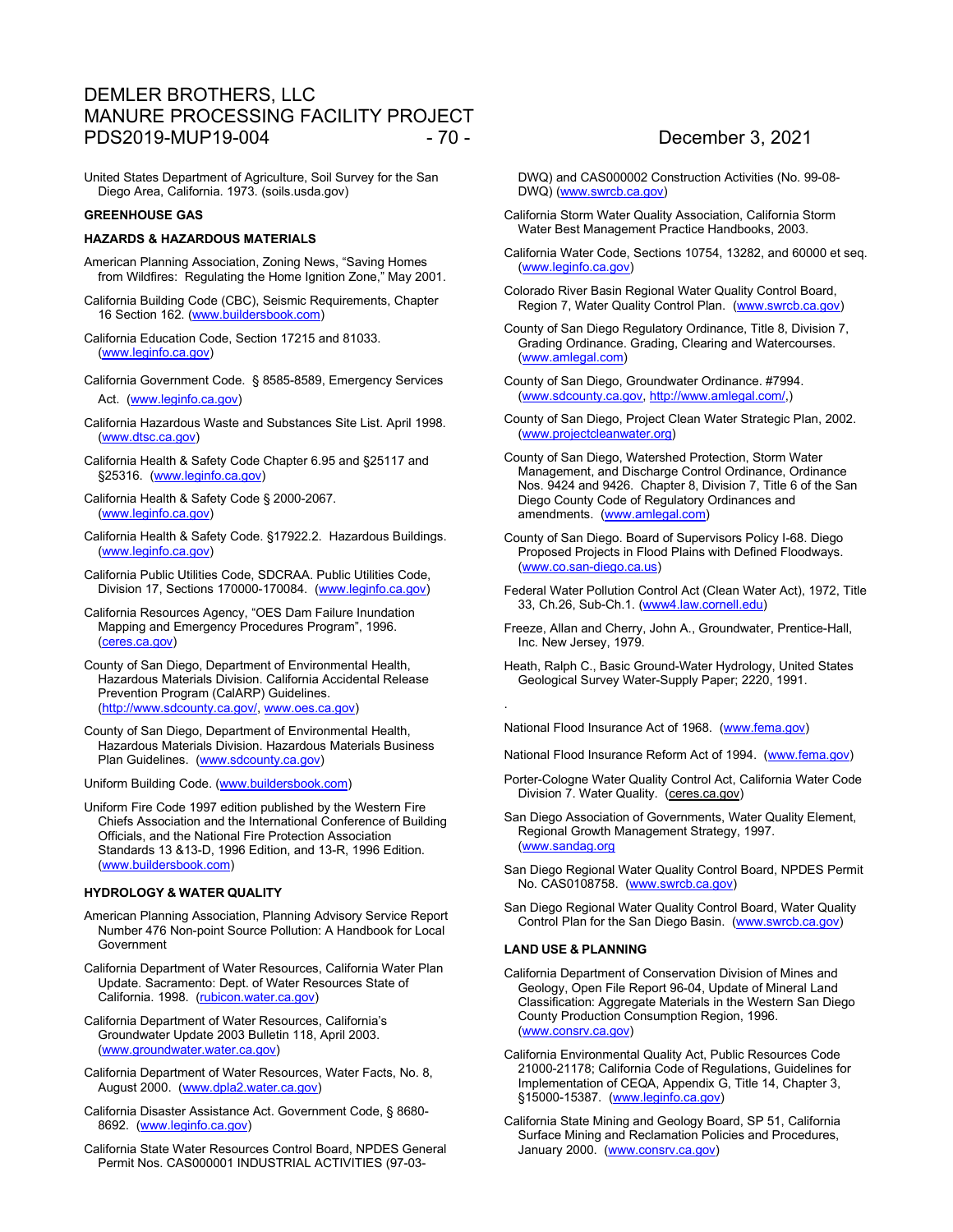## DEMLER BROTHERS, LLC MANURE PROCESSING FACILITY PROJECT PDS2019-MUP19-004 - 71 - 2021 - 71 - December 3, 2021

- County of San Diego, Board of Supervisors Policy I-84: Project Facility. [\(www.sdcounty.ca.gov\)](http://www.sdcounty.ca.gov/)
- County of San Diego, Board Policy I-38, as amended 1989. [\(www.sdcounty.ca.gov\)](http://www.sdcounty.ca.gov/)
- County of San Diego, General Plan as adopted August 3, 2011. [\(ceres.ca.gov\)](http://ceres.ca.gov/)

County of San Diego. Resource Protection Ordinance, compilation of Ord.Nos. 7968, 7739, 7685 and 7631. 1991.

Design Review Guidelines for the Communities of San Diego County.

#### **MINERAL RESOURCES**

National Environmental Policy Act, Title 42, 36.401 et. seq. 1969. [\(www4.law.cornell.edu\)](http://www4.law.cornell.edu/)

Subdivision Map Act, 2011. [\(ceres.ca.gov\)](http://ceres.ca.gov/)

- U.S. Geologic Survey, Causey, J. Douglas, 1998, MAS/MILS Mineral Location Database.
- U.S. Geologic Survey, Frank, David G., 1999, (MRDS) Mineral Resource Data System.

#### **NOISE**

- California State Building Code, Part 2, Title 24, CCR, Appendix Chapter 3, Sound Transmission Control, 1988. . [\(www.buildersbook.com\)](http://www.buildersbook.com/)
- County of San Diego Code of Regulatory Ordinances, Title 3, Div 6, Chapter 4, Noise Abatement and Control, effective February 4, 1982. [\(www.amlegal.com\)](http://www.amlegal.com/)
- County of San Diego General Plan, Noise Element, effective August 3, 2011. (ceres.ca.gov)
- Federal Aviation Administration, Federal Aviation Regulations, Part 150 Airport Noise Compatibility Planning (revised January 18, 1985). [\(http://www.access.gpo.gov/\)](http://www.access.gpo.gov/)
- Harris Miller Miller and Hanson Inc., *Transit Noise and Vibration Impact Assessment*, April 1995. [\(http://ntl.bts.gov/data/rail05/rail05.html\)](http://ntl.bts.gov/data/rail05/rail05.html)
- International Standard Organization (ISO), ISO 362; ISO 1996 1- 3; ISO 3095; and ISO 3740-3747. [\(www.iso.ch\)](http://www.iso.ch/)
- U.S. Department of Transportation, Federal Highway Administration, Office of Environment and Planning, Noise and Air Quality Branch. "Highway Traffic Noise Analysis and Abatement Policy and Guidance," Washington, D.C., June 1995. [\(http://www.fhwa.dot.gov/\)](http://www.fhwa.dot.gov/)

### **POPULATION & HOUSING**

- Housing and Community Development Act of 1974, 42 USC 5309, Title 42--The Public Health And Welfare, Chapter 69-- Community Development, United States Congress, August 22, 1974. [\(www4.law.cornell.edu\)](http://www4.law.cornell.edu/)
- National Housing Act (Cranston-Gonzales), Title 12, Ch. 13. [\(www4.law.cornell.edu\)](http://www4.law.cornell.edu/)
- San Diego Association of Governments Population and Housing Estimates, November 2000. [\(www.sandag.org\)](http://www.sandag.org/)
- US Census Bureau, Census 2000. [\(http://www.census.gov/\)](http://www.census.gov/)

### **RECREATION**

County of San Diego Code of Regulatory Ordinances, Title 8, Division 10, Chapter PLDO, §810.101 et seq. Park Lands Dedication Ordinance. [\(www.amlegal.com\)](http://www.amlegal.com/)

#### **TRANSPORTATION**

- California Aeronautics Act, Public Utilities Code, Section 21001 et seq. [\(www.leginfo.ca.gov\)](http://www.leginfo.ca.gov/)
- California Department of Transportation, Division of Aeronautics, California Airport Land Use Planning Handbook, January 2002.
- California Department of Transportation, Environmental Program Environmental Engineering – Noise, Air Quality, and Hazardous Waste Management Office. "Traffic Noise Analysis Protocol for New Highway Construction and Reconstruction Projects," October 1998. [\(www.dot.ca.gov\)](http://www.dot.ca.gov/)
- California Public Utilities Code, SDCRAA. Public Utilities Code, Division 17, Sections 170000-170084. [\(www.leginfo.ca.gov\)](http://www.leginfo.ca.gov/)
- California Street and Highways Code. California Street and Highways Code, Section 260-283. [\(www.leginfo.ca.gov\)](http://www.leginfo.ca.gov/)
- County of San Diego, Alternative Fee Schedules with Pass-By Trips Addendum to Transportation Impact Fee Reports, March 2005.

[\(http://www.sdcounty.ca.gov/dpw/land/pdf/TransImpactFee/atta](http://www.sdcounty.ca.gov/dpw/land/pdf/TransImpactFee/attacha.pdf) [cha.pdf\)](http://www.sdcounty.ca.gov/dpw/land/pdf/TransImpactFee/attacha.pdf)

- County of San Diego Transportation Impact Fee Report. January 2005. [\(http://www.sdcounty.ca.gov/dpw/permits](http://www.sdcounty.ca.gov/dpw/permits-forms/manuals.html)[forms/manuals.html\)](http://www.sdcounty.ca.gov/dpw/permits-forms/manuals.html)
- Fallbrook & Ramona Transportation Impact Fee Report, County of San Diego, January 2005. [\(http://www.sdcounty.ca.gov/dpw/permits-forms/manuals.html\)](http://www.sdcounty.ca.gov/dpw/permits-forms/manuals.html)
- Office of Planning, Federal Transit Administration, Transit Noise and Vibration Impact Assessment, Final Report, April 1995.
- San Diego Association of Governments, 2020 Regional Transportation Plan. Prepared by the San Diego Association of Governments. [\(www.sandag.org\)](http://www.sandag.org/)
- San Diego County Regional Airport Authority ALUCP'S [http://www.san.org/sdcraa/airport\\_initiatives/land\\_use/adopted](http://www.san.org/sdcraa/airport_initiatives/land_use/adopted_docs.aspx) [\\_docs.aspx](http://www.san.org/sdcraa/airport_initiatives/land_use/adopted_docs.aspx)
- US Code of Federal Regulations, Federal Aviation Regulations (FAR), Objects Affecting Navigable Airspace, Title 14, Chapter 1, Part 77. [\(www.gpoaccess.gov\)](http://www.gpoaccess.gov/)

#### **UTILITIES & SERVICE SYSTEMS**

- California Code of Regulations (CCR), Title 14. Natural Resources Division, CIWMB Division 7; and Title 27, Environmental Protection Division 2, Solid Waste. [\(ccr.oal.ca.gov\)](http://www.ccr.oal.ca.gov/)
- California Integrated Waste Management Act. Public Resources Code, Division 30, Waste Management, Sections 40000- 41956. [\(www.leginfo.ca.gov\)](http://www.leginfo.ca.gov/)
- County of San Diego, Board of Supervisors Policy I-78: Small Wastewater. [\(www.sdcounty.ca.gov\)](http://www.sdcounty.ca.gov/)
- Unified San Diego County Emergency Services Organization Annex T Emergency Water Contingencies, October 1992. [\(www.co.san-diego.ca.us\)](http://www.co.san-diego.ca.us/)
- United States Department of Agriculture, Natural Resource Conservation Service LESA System.